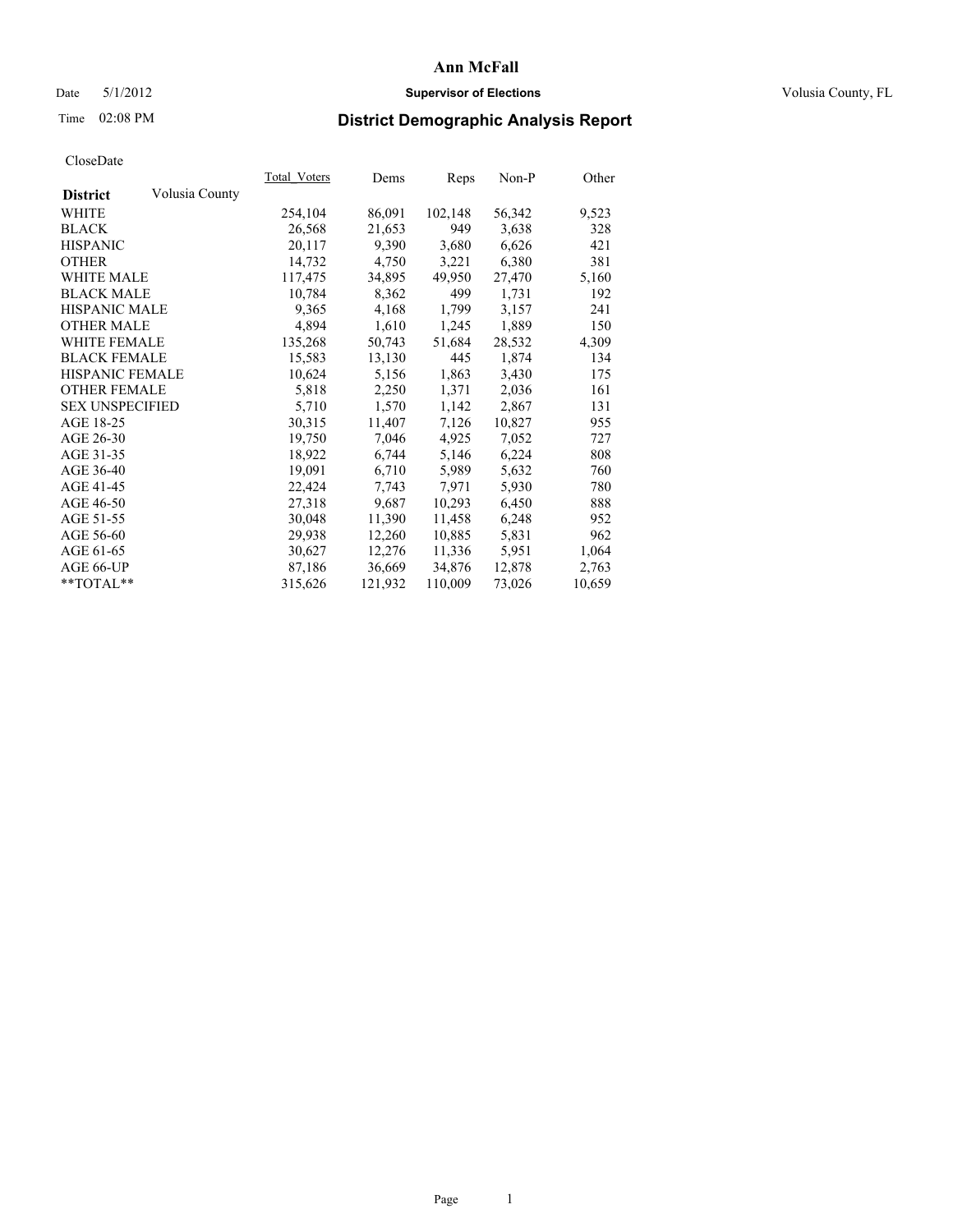## Date 5/1/2012 **Supervisor of Elections Supervisor of Elections** Volusia County, FL

## Time 02:08 PM **District Demographic Analysis Report**

|                                              | <b>Total Voters</b> | Dems   | Reps   | Non-P  | Other |
|----------------------------------------------|---------------------|--------|--------|--------|-------|
| County Council District 1<br><b>District</b> |                     |        |        |        |       |
| <b>WHITE</b>                                 | 49,145              | 16,493 | 20,606 | 9,959  | 2,087 |
| <b>BLACK</b>                                 | 4,266               | 3,479  | 151    | 584    | 52    |
| <b>HISPANIC</b>                              | 3,356               | 1,418  | 604    | 1,241  | 93    |
| <b>OTHER</b>                                 | 2,654               | 806    | 651    | 1,115  | 82    |
| <b>WHITE MALE</b>                            | 22,481              | 6,608  | 9,970  | 4,766  | 1,137 |
| <b>BLACK MALE</b>                            | 1,699               | 1,327  | 73     | 268    | 31    |
| <b>HISPANIC MALE</b>                         | 1,519               | 630    | 287    | 561    | 41    |
| <b>OTHER MALE</b>                            | 869                 | 278    | 252    | 309    | 30    |
| WHITE FEMALE                                 | 26,451              | 9,814  | 10,556 | 5,136  | 945   |
| <b>BLACK FEMALE</b>                          | 2,533               | 2,128  | 77     | 309    | 19    |
| HISPANIC FEMALE                              | 1,818               | 781    | 313    | 674    | 50    |
| <b>OTHER FEMALE</b>                          | 1,008               | 362    | 248    | 365    | 33    |
| <b>SEX UNSPECIFIED</b>                       | 1,043               | 268    | 236    | 511    | 28    |
| AGE 18-25                                    | 5,907               | 1,833  | 1,634  | 2,191  | 249   |
| AGE 26-30                                    | 3,763               | 1,235  | 1,013  | 1,359  | 156   |
| AGE 31-35                                    | 3,772               | 1,254  | 1,153  | 1,164  | 201   |
| AGE 36-40                                    | 3,739               | 1,207  | 1,319  | 1,032  | 181   |
| AGE 41-45                                    | 4,436               | 1,453  | 1,697  | 1,114  | 172   |
| AGE 46-50                                    | 5,330               | 1,782  | 2,192  | 1,152  | 204   |
| AGE 51-55                                    | 5,662               | 2,100  | 2,273  | 1,094  | 195   |
| AGE 56-60                                    | 5,572               | 2,264  | 2,128  | 963    | 217   |
| AGE 61-65                                    | 5,576               | 2,305  | 2,173  | 888    | 210   |
| AGE 66-UP                                    | 15,680              | 6,772  | 6,432  | 1,947  | 529   |
| $*$ TOTAL $*$                                | 59,439              | 22,205 | 22,015 | 12,905 | 2,314 |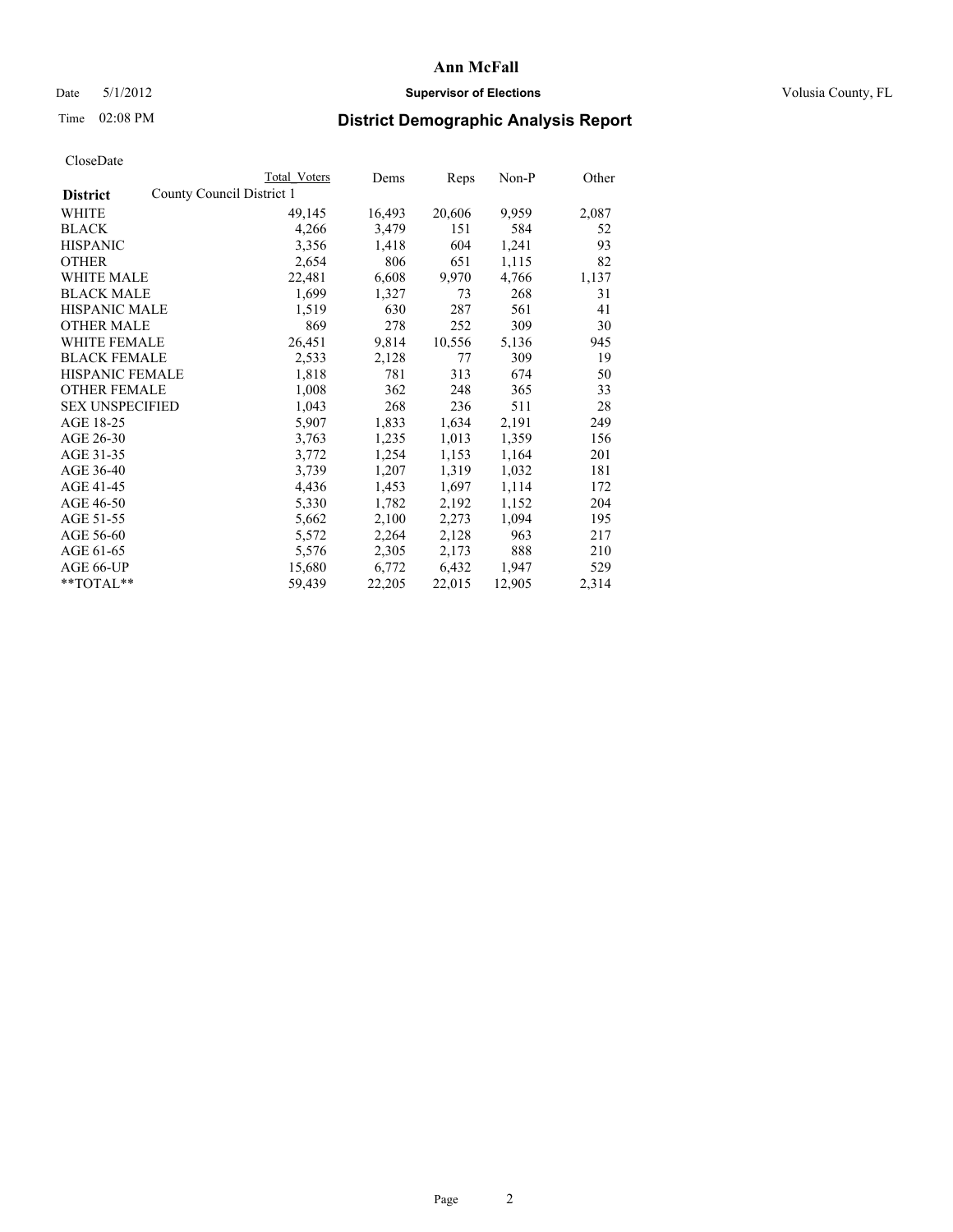## Date 5/1/2012 **Supervisor of Elections Supervisor of Elections** Volusia County, FL

# Time 02:08 PM **District Demographic Analysis Report**

|                        |                           | Total Voters | Dems   | Reps   | $Non-P$ | Other |
|------------------------|---------------------------|--------------|--------|--------|---------|-------|
| <b>District</b>        | County Council District 2 |              |        |        |         |       |
| <b>WHITE</b>           |                           | 40,646       | 14,602 | 15,137 | 9,375   | 1,532 |
| <b>BLACK</b>           |                           | 9,920        | 8,305  | 269    | 1,260   | 86    |
| <b>HISPANIC</b>        |                           | 1,240        | 541    | 264    | 409     | 26    |
| <b>OTHER</b>           |                           | 2,801        | 1,072  | 495    | 1,175   | 59    |
| <b>WHITE MALE</b>      |                           | 18,996       | 5,993  | 7,501  | 4,637   | 865   |
| <b>BLACK MALE</b>      |                           | 3,893        | 3,165  | 129    | 558     | 41    |
| <b>HISPANIC MALE</b>   |                           | 588          | 245    | 127    | 198     | 18    |
| <b>OTHER MALE</b>      |                           | 917          | 349    | 194    | 349     | 25    |
| <b>WHITE FEMALE</b>    |                           | 21,407       | 8,518  | 7,551  | 4,684   | 654   |
| <b>BLACK FEMALE</b>    |                           | 5,951        | 5,080  | 137    | 689     | 45    |
| HISPANIC FEMALE        |                           | 645          | 293    | 136    | 208     | 8     |
| <b>OTHER FEMALE</b>    |                           | 1,122        | 499    | 218    | 380     | 25    |
| <b>SEX UNSPECIFIED</b> |                           | 1,088        | 378    | 172    | 516     | 22    |
| AGE 18-25              |                           | 6,237        | 3,391  | 941    | 1,762   | 143   |
| AGE 26-30              |                           | 3,839        | 1,655  | 784    | 1,288   | 112   |
| AGE 31-35              |                           | 3,041        | 1,291  | 653    | 979     | 118   |
| AGE 36-40              |                           | 2,752        | 1,118  | 745    | 813     | 76    |
| AGE 41-45              |                           | 3,431        | 1,454  | 951    | 919     | 107   |
| AGE 46-50              |                           | 4,183        | 1,754  | 1,333  | 973     | 123   |
| AGE 51-55              |                           | 4,872        | 2,160  | 1,579  | 986     | 147   |
| AGE 56-60              |                           | 4,910        | 2,221  | 1,565  | 973     | 151   |
| AGE 61-65              |                           | 5,328        | 2,270  | 1,775  | 1,095   | 188   |
| AGE 66-UP              |                           | 16,027       | 7,212  | 5,840  | 2,435   | 540   |
| $*$ $TOTAL**$          |                           | 54,621       | 24,526 | 16,167 | 12,223  | 1,705 |
|                        |                           |              |        |        |         |       |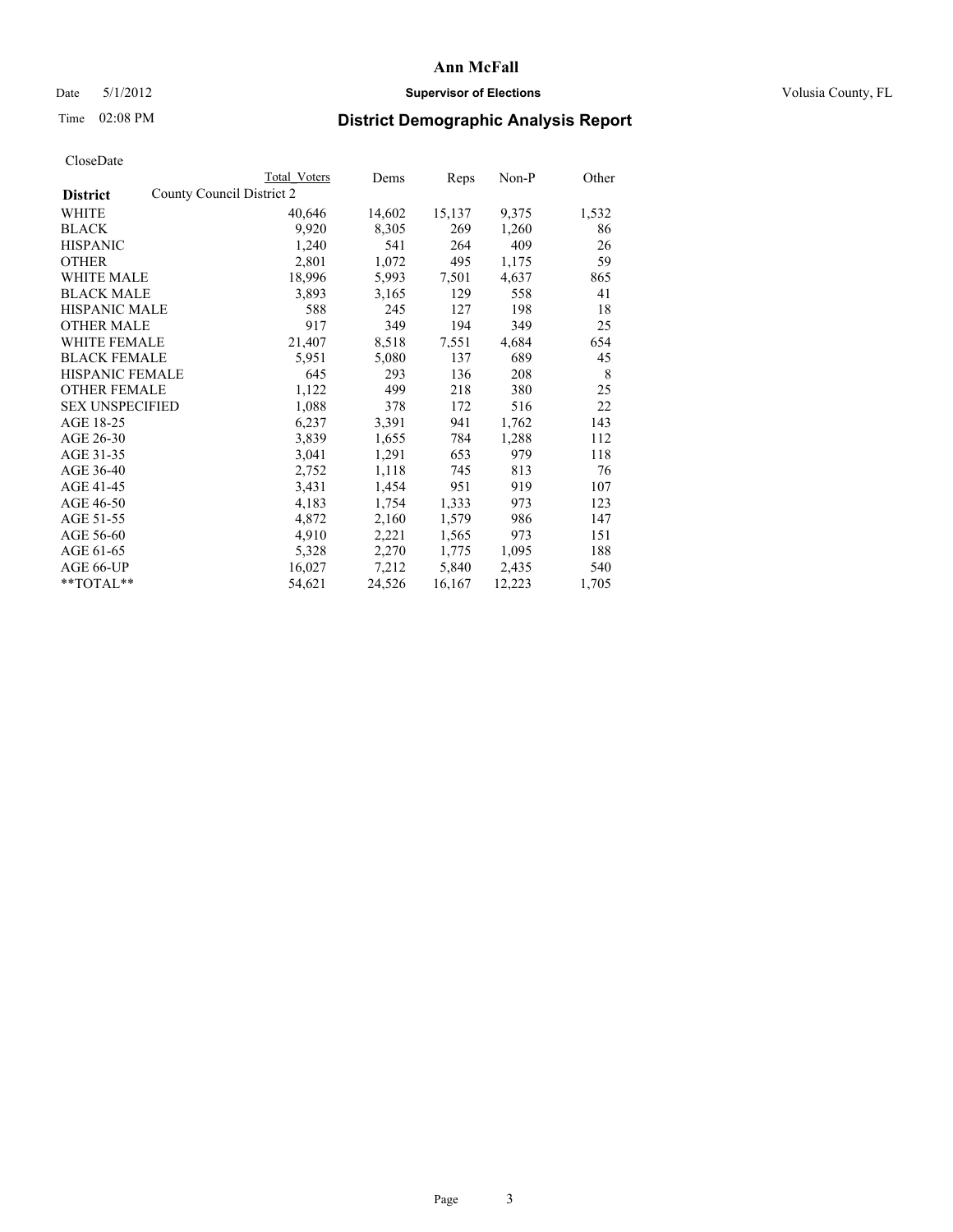## Date 5/1/2012 **Supervisor of Elections Supervisor of Elections** Volusia County, FL

## Time 02:08 PM **District Demographic Analysis Report**

|                        |                           | Total Voters | Dems   | Reps   | Non-P  | Other          |
|------------------------|---------------------------|--------------|--------|--------|--------|----------------|
| <b>District</b>        | County Council District 3 |              |        |        |        |                |
| <b>WHITE</b>           |                           | 63,505       | 21,771 | 25,050 | 14,736 | 1,948          |
| <b>BLACK</b>           |                           | 1,890        | 1,539  | 76     | 252    | 23             |
| <b>HISPANIC</b>        |                           | 1,024        | 397    | 267    | 337    | 23             |
| <b>OTHER</b>           |                           | 2,480        | 687    | 578    | 1,142  | 73             |
| <b>WHITE MALE</b>      |                           | 29,346       | 8,818  | 12,314 | 7,176  | 1,038          |
| <b>BLACK MALE</b>      |                           | 823          | 628    | 40     | 139    | 16             |
| <b>HISPANIC MALE</b>   |                           | 452          | 166    | 107    | 167    | 12             |
| <b>OTHER MALE</b>      |                           | 827          | 238    | 226    | 336    | 27             |
| <b>WHITE FEMALE</b>    |                           | 33,786       | 12,825 | 12,603 | 7,461  | 897            |
| <b>BLACK FEMALE</b>    |                           | 1,056        | 902    | 35     | 112    | $\overline{7}$ |
| <b>HISPANIC FEMALE</b> |                           | 560          | 226    | 157    | 166    | 11             |
| <b>OTHER FEMALE</b>    |                           | 967          | 335    | 257    | 341    | 34             |
| <b>SEX UNSPECIFIED</b> |                           | 1,082        | 256    | 232    | 569    | 25             |
| AGE 18-25              |                           | 5,099        | 1,549  | 1,380  | 2,015  | 155            |
| AGE 26-30              |                           | 3,496        | 1,130  | 972    | 1,265  | 129            |
| AGE 31-35              |                           | 3,528        | 1,083  | 1,045  | 1,276  | 124            |
| AGE 36-40              |                           | 3,717        | 1,170  | 1,200  | 1,209  | 138            |
| AGE 41-45              |                           | 4,500        | 1,369  | 1,750  | 1,252  | 129            |
| AGE 46-50              |                           | 5,755        | 1,842  | 2,304  | 1,459  | 150            |
| AGE 51-55              |                           | 6,634        | 2,295  | 2,677  | 1,471  | 191            |
| AGE 56-60              |                           | 7,048        | 2,749  | 2,700  | 1,418  | 181            |
| AGE 61-65              |                           | 7,383        | 2,754  | 2,862  | 1,529  | 238            |
| AGE 66-UP              |                           | 21,753       | 8,458  | 9,081  | 3,581  | 633            |
| $*$ $TOTAL**$          |                           | 68,915       | 24,399 | 25,972 | 16,476 | 2,068          |
|                        |                           |              |        |        |        |                |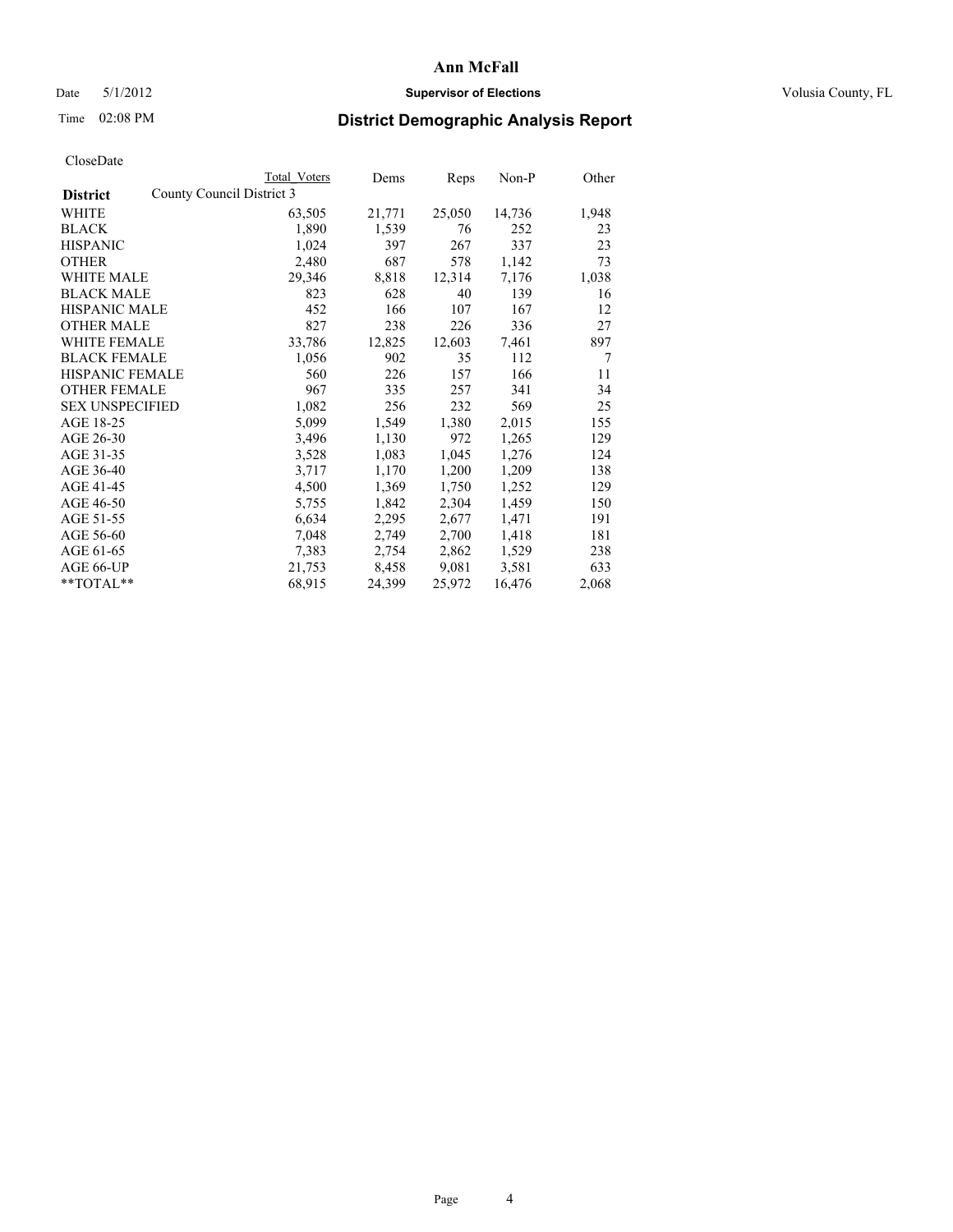## Date 5/1/2012 **Supervisor of Elections Supervisor of Elections** Volusia County, FL

## Time 02:08 PM **District Demographic Analysis Report**

|                                              | Total Voters | Dems   | <b>Reps</b> | Non-P  | Other |
|----------------------------------------------|--------------|--------|-------------|--------|-------|
| County Council District 4<br><b>District</b> |              |        |             |        |       |
| WHITE                                        | 53,550       | 18,453 | 21,771      | 11,488 | 1,838 |
| <b>BLACK</b>                                 | 5,271        | 4,314  | 187         | 709    | 61    |
| <b>HISPANIC</b>                              | 1,326        | 573    | 325         | 402    | 26    |
| <b>OTHER</b>                                 | 3,122        | 1,033  | 737         | 1,277  | 75    |
| <b>WHITE MALE</b>                            | 24,545       | 7,401  | 10,561      | 5,601  | 982   |
| <b>BLACK MALE</b>                            | 2,037        | 1,555  | 100         | 343    | 39    |
| <b>HISPANIC MALE</b>                         | 589          | 211    | 161         | 198    | 19    |
| <b>OTHER MALE</b>                            | 1,068        | 339    | 287         | 409    | 33    |
| <b>WHITE FEMALE</b>                          | 28,729       | 10,972 | 11,103      | 5,812  | 842   |
| <b>BLACK FEMALE</b>                          | 3,196        | 2,727  | 87          | 360    | 22    |
| <b>HISPANIC FEMALE</b>                       | 731          | 360    | 160         | 204    | 7     |
| <b>OTHER FEMALE</b>                          | 1,285        | 504    | 340         | 409    | 32    |
| <b>SEX UNSPECIFIED</b>                       | 1,089        | 304    | 221         | 540    | 24    |
| AGE 18-25                                    | 5,668        | 2,149  | 1,458       | 1,937  | 124   |
| AGE 26-30                                    | 3,778        | 1,402  | 986         | 1,262  | 128   |
| AGE 31-35                                    | 3,283        | 1,228  | 905         | 1,032  | 118   |
| AGE 36-40                                    | 3,357        | 1,221  | 1,071       | 941    | 124   |
| AGE 41-45                                    | 4,085        | 1,403  | 1,524       | 1,014  | 144   |
| AGE 46-50                                    | 5,204        | 1,865  | 1,971       | 1,198  | 170   |
| AGE 51-55                                    | 5,897        | 2,217  | 2,299       | 1,202  | 179   |
| AGE 56-60                                    | 6,152        | 2,511  | 2,259       | 1,187  | 195   |
| AGE 61-65                                    | 6,455        | 2,566  | 2,371       | 1,305  | 213   |
| AGE 66-UP                                    | 19,423       | 7,826  | 8,178       | 2,812  | 607   |
| $*$ $TOTAL**$                                | 63,303       | 24,388 | 23,023      | 13,890 | 2,002 |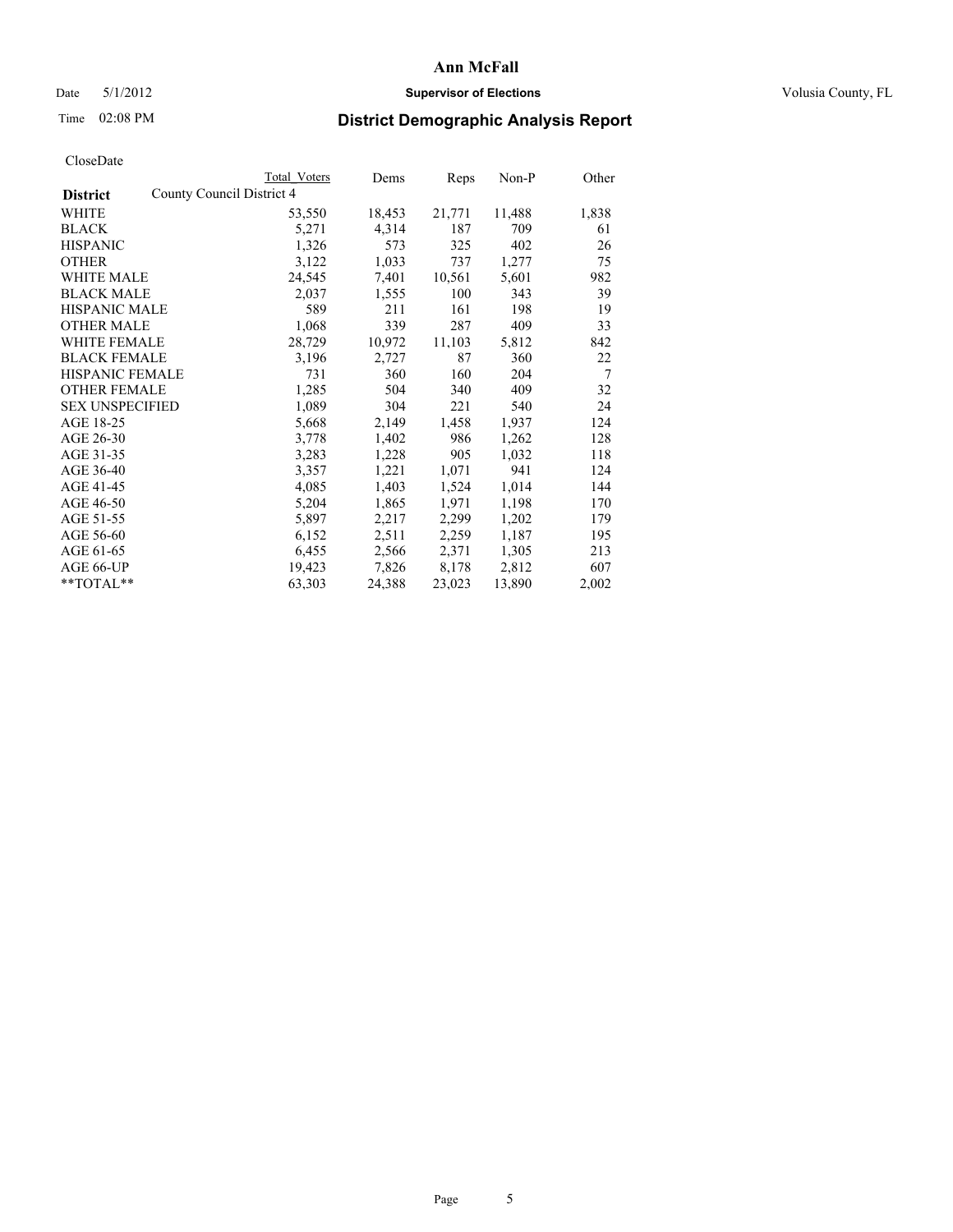## Date 5/1/2012 **Supervisor of Elections Supervisor of Elections** Volusia County, FL

# Time 02:08 PM **District Demographic Analysis Report**

|                        |                           | <b>Total Voters</b> | Dems   | Reps   | Non-P  | Other |
|------------------------|---------------------------|---------------------|--------|--------|--------|-------|
| <b>District</b>        | County Council District 5 |                     |        |        |        |       |
| <b>WHITE</b>           |                           | 47,258              | 14,772 | 19,584 | 10,784 | 2,118 |
| <b>BLACK</b>           |                           | 5,221               | 4,016  | 266    | 833    | 106   |
| <b>HISPANIC</b>        |                           | 13,171              | 6,461  | 2,220  | 4,237  | 253   |
| <b>OTHER</b>           |                           | 3,675               | 1,152  | 760    | 1,671  | 92    |
| WHITE MALE             |                           | 22,107              | 6,075  | 9,604  | 5,290  | 1,138 |
| <b>BLACK MALE</b>      |                           | 2,332               | 1,687  | 157    | 423    | 65    |
| <b>HISPANIC MALE</b>   |                           | 6,217               | 2,916  | 1,117  | 2,033  | 151   |
| <b>OTHER MALE</b>      |                           | 1,213               | 406    | 286    | 486    | 35    |
| <b>WHITE FEMALE</b>    |                           | 24,895              | 8,614  | 9,871  | 5,439  | 971   |
| <b>BLACK FEMALE</b>    |                           | 2,847               | 2,293  | 109    | 404    | 41    |
| <b>HISPANIC FEMALE</b> |                           | 6,870               | 3,496  | 1,097  | 2,178  | 99    |
| <b>OTHER FEMALE</b>    |                           | 1,436               | 550    | 308    | 541    | 37    |
| <b>SEX UNSPECIFIED</b> |                           | 1,408               | 364    | 281    | 731    | 32    |
| AGE 18-25              |                           | 7,404               | 2,485  | 1,713  | 2,922  | 284   |
| AGE 26-30              |                           | 4,874               | 1,624  | 1,170  | 1,878  | 202   |
| AGE 31-35              |                           | 5,298               | 1,888  | 1,390  | 1,773  | 247   |
| AGE 36-40              |                           | 5,526               | 1,994  | 1,654  | 1,637  | 241   |
| AGE 41-45              |                           | 5,972               | 2,064  | 2,049  | 1,631  | 228   |
| AGE 46-50              |                           | 6,846               | 2,444  | 2,493  | 1,668  | 241   |
| AGE 51-55              |                           | 6,983               | 2,618  | 2,630  | 1,495  | 240   |
| AGE 56-60              |                           | 6,256               | 2,515  | 2,233  | 1,290  | 218   |
| AGE 61-65              |                           | 5,885               | 2,381  | 2,155  | 1,134  | 215   |
| AGE 66-UP              |                           | 14,303              | 6,401  | 5,345  | 2,103  | 454   |
| $*$ $TOTAL**$          |                           | 69,348              | 26,414 | 22,832 | 17,532 | 2,570 |
|                        |                           |                     |        |        |        |       |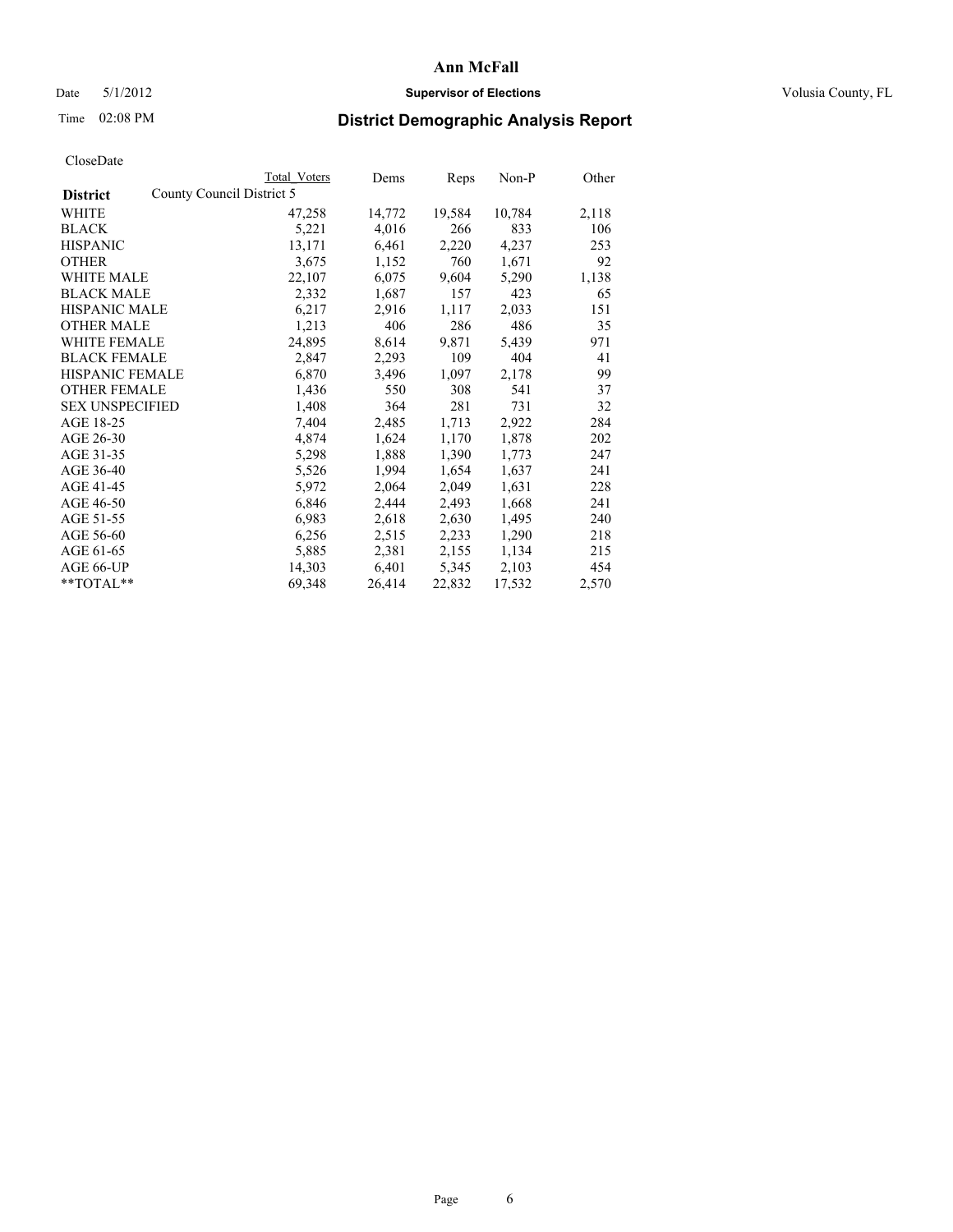## Date 5/1/2012 **Supervisor of Elections Supervisor of Elections** Volusia County, FL

# Time 02:08 PM **District Demographic Analysis Report**

|                        |                              | <b>Total Voters</b> | Dems | Reps           | Non-P          | Other          |
|------------------------|------------------------------|---------------------|------|----------------|----------------|----------------|
| <b>District</b>        | Indigo Community Development |                     |      |                |                |                |
| WHITE                  |                              | 826                 | 204  | 422            | 170            | 30             |
| <b>BLACK</b>           |                              | 71                  | 54   | 6              | 11             | $\theta$       |
| <b>HISPANIC</b>        |                              | 40                  | 21   | 6              | 12             |                |
| <b>OTHER</b>           |                              | 71                  | 23   | 23             | 25             | $\theta$       |
| WHITE MALE             |                              | 406                 | 85   | 211            | 92             | 18             |
| <b>BLACK MALE</b>      |                              | 30                  | 21   | 4              | 5              | $\mathbf{0}$   |
| <b>HISPANIC MALE</b>   |                              | 14                  | 7    | 1              | 6              | $\theta$       |
| <b>OTHER MALE</b>      |                              | 27                  | 6    | 9              | 12             | $\theta$       |
| <b>WHITE FEMALE</b>    |                              | 417                 | 119  | 209            | 78             | 11             |
| <b>BLACK FEMALE</b>    |                              | 41                  | 33   | $\overline{2}$ | 6              | $\mathbf{0}$   |
| HISPANIC FEMALE        |                              | 26                  | 14   | 5              | 6              | 1              |
| <b>OTHER FEMALE</b>    |                              | 32                  | 10   | 11             | 11             | $\mathbf{0}$   |
| <b>SEX UNSPECIFIED</b> |                              | 15                  | 7    | 5              | $\overline{2}$ | 1              |
| AGE 18-25              |                              | 73                  | 18   | 29             | 24             | $\overline{c}$ |
| AGE 26-30              |                              | 94                  | 24   | 33             | 34             | 3              |
| AGE 31-35              |                              | 88                  | 31   | 24             | 31             | $\overline{c}$ |
| AGE 36-40              |                              | 70                  | 19   | 34             | 16             | 1              |
| AGE 41-45              |                              | 66                  | 18   | 30             | 18             | $\theta$       |
| AGE 46-50              |                              | 75                  | 27   | 37             | 7              | 4              |
| AGE 51-55              |                              | 90                  | 26   | 48             | 15             | 1              |
| AGE 56-60              |                              | 105                 | 37   | 54             | 11             | 3              |
| AGE 61-65              |                              | 136                 | 38   | 58             | 33             | 7              |
| AGE 66-UP              |                              | 212                 | 64   | 110            | 30             | 8              |
| **TOTAL**              |                              | 1,009               | 302  | 457            | 219            | 31             |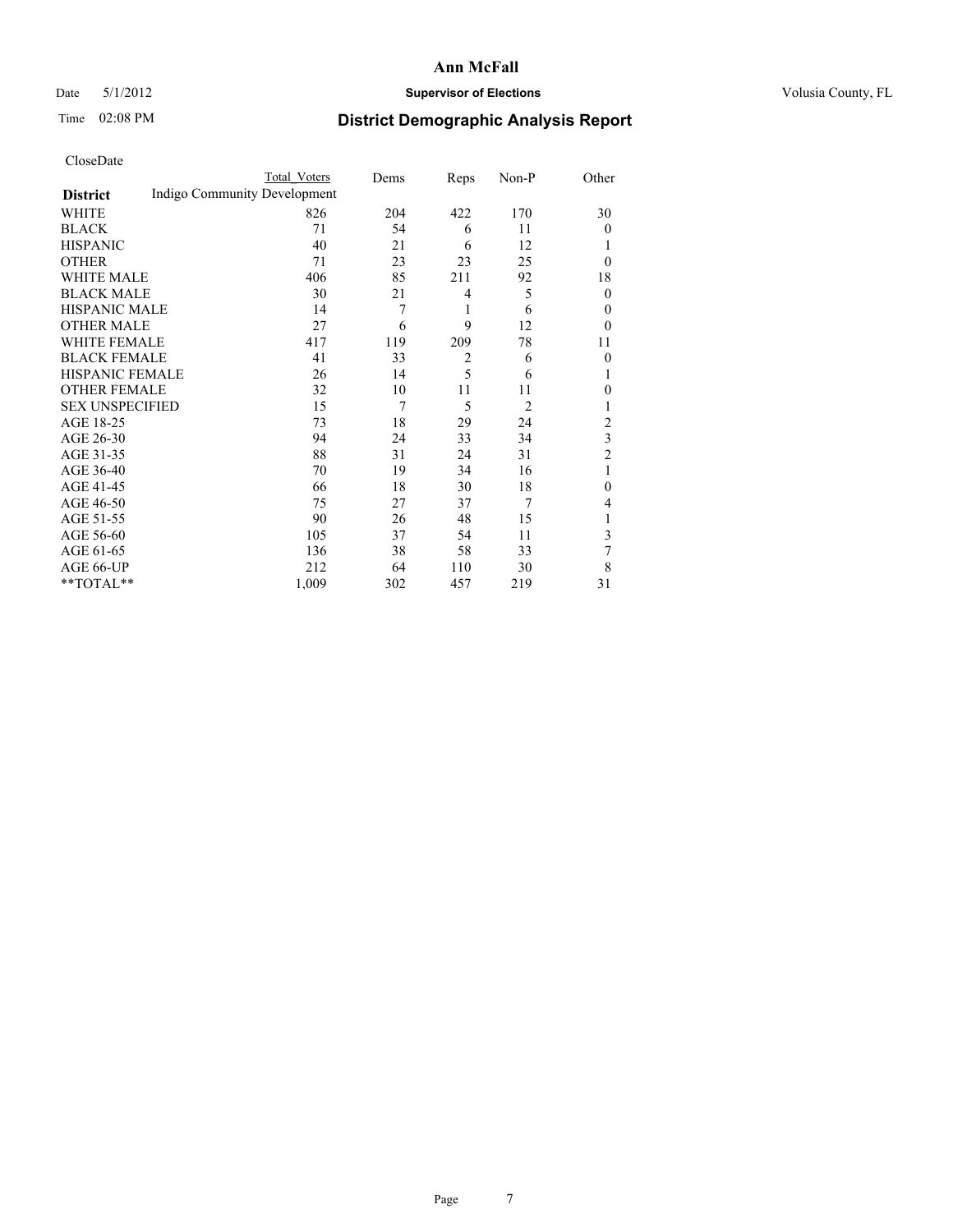## Date 5/1/2012 **Supervisor of Elections Supervisor of Elections** Volusia County, FL

# Time 02:08 PM **District Demographic Analysis Report**

|                        |                              | <b>Total Voters</b> | Dems           | Reps           | Non-P          | Other          |
|------------------------|------------------------------|---------------------|----------------|----------------|----------------|----------------|
| <b>District</b>        | DeBary Community Development |                     |                |                |                |                |
| WHITE                  |                              | 642                 | 193            | 299            | 133            | 17             |
| <b>BLACK</b>           |                              | 11                  | 7              | $\overline{2}$ | 2              | $\Omega$       |
| <b>HISPANIC</b>        |                              | 10                  | 3              | 5              | $\overline{2}$ | $\theta$       |
| <b>OTHER</b>           |                              | 28                  | 6              | 5              | 17             | $\Omega$       |
| WHITE MALE             |                              | 321                 | 87             | 153            | 71             | 10             |
| <b>BLACK MALE</b>      |                              | 7                   | 4              |                | $\overline{c}$ | $\theta$       |
| <b>HISPANIC MALE</b>   |                              | 5                   | 1              | 3              |                | $\theta$       |
| <b>OTHER MALE</b>      |                              | 9                   | $\overline{2}$ |                | 6              | $\overline{0}$ |
| WHITE FEMALE           |                              | 313                 | 104            | 143            | 59             | 7              |
| <b>BLACK FEMALE</b>    |                              | 4                   | 3              |                | $\theta$       | $\Omega$       |
| <b>HISPANIC FEMALE</b> |                              | 5                   | $\overline{2}$ | $\overline{c}$ |                | $\theta$       |
| <b>OTHER FEMALE</b>    |                              | 12                  | 4              | 4              | 4              | $\theta$       |
| <b>SEX UNSPECIFIED</b> |                              | 15                  | $\overline{2}$ | 3              | 10             | $\theta$       |
| AGE 18-25              |                              | 73                  | 22             | 28             | 21             | $\overline{2}$ |
| AGE 26-30              |                              | 39                  | 9              | 12             | 17             | 1              |
| AGE 31-35              |                              | 32                  | 12             | 11             | 8              |                |
| AGE 36-40              |                              | 45                  | 13             | 19             | 12             |                |
| AGE 41-45              |                              | 61                  | 10             | 32             | 17             | 2              |
| AGE 46-50              |                              | 102                 | 30             | 50             | 20             | 2              |
| AGE 51-55              |                              | 93                  | 26             | 47             | 19             | 1              |
| AGE 56-60              |                              | 93                  | 31             | 46             | 14             | 2              |
| AGE 61-65              |                              | 62                  | 17             | 30             | 13             | $\overline{c}$ |
| AGE 66-UP              |                              | 91                  | 39             | 36             | 13             | 3              |
| **TOTAL**              |                              | 691                 | 209            | 311            | 154            | 17             |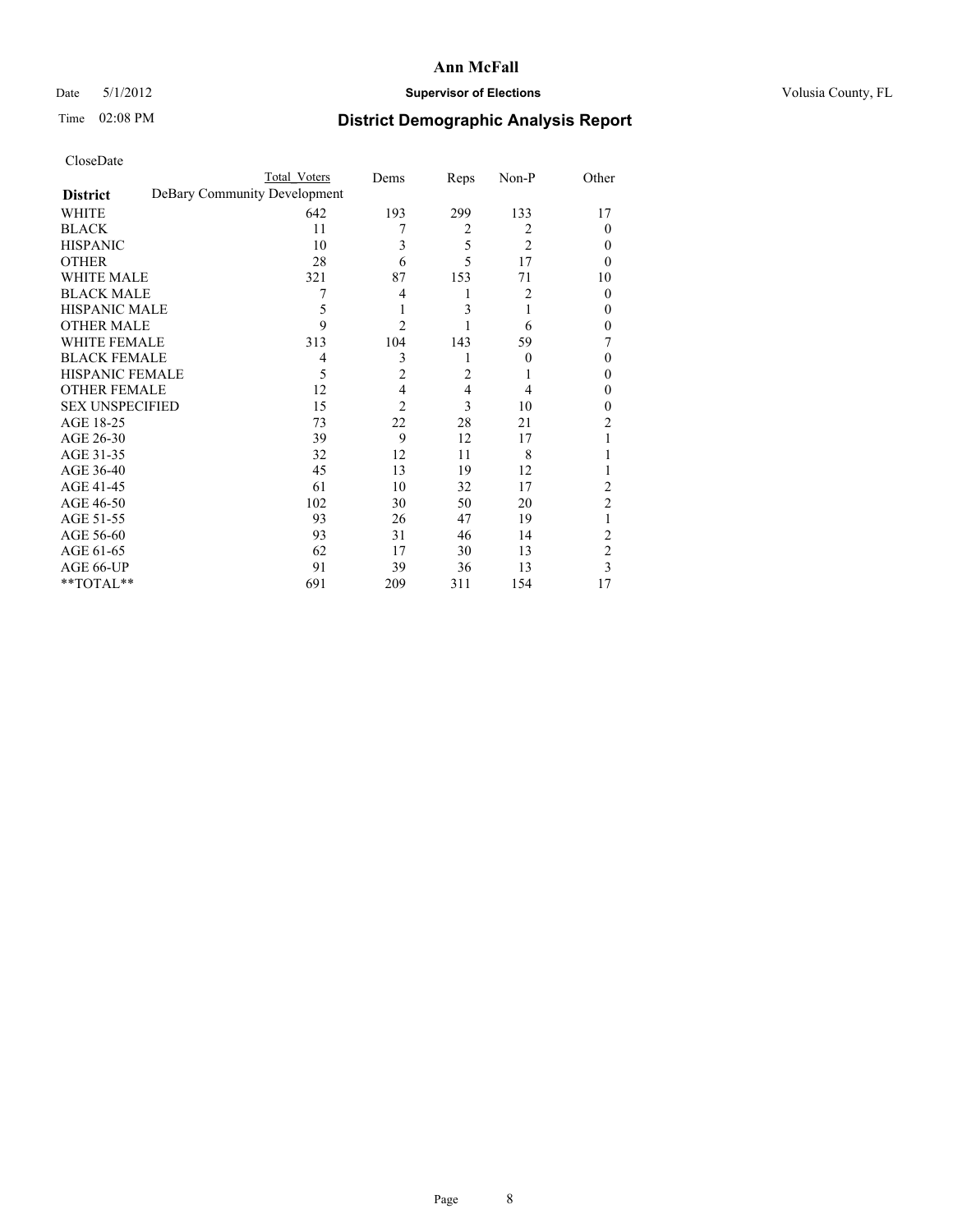## Date 5/1/2012 **Supervisor of Elections Supervisor of Elections** Volusia County, FL

# Time 02:08 PM **District Demographic Analysis Report**

|                        | <b>Total Voters</b>      | Dems  | Reps  | Non-P | Other |
|------------------------|--------------------------|-------|-------|-------|-------|
| <b>District</b>        | Congressional District 3 |       |       |       |       |
| WHITE                  | 5,185                    | 1,681 | 2,308 | 993   | 203   |
| <b>BLACK</b>           | 2,176                    | 1,821 | 54    | 280   | 21    |
| <b>HISPANIC</b>        | 457                      | 186   | 68    | 189   | 14    |
| <b>OTHER</b>           | 358                      | 135   | 78    | 137   | 8     |
| <b>WHITE MALE</b>      | 2,415                    | 700   | 1,131 | 474   | 110   |
| <b>BLACK MALE</b>      | 845                      | 693   | 20    | 119   | 13    |
| HISPANIC MALE          | 202                      | 86    | 34    | 75    | 7     |
| <b>OTHER MALE</b>      | 110                      | 48    | 27    | 32    | 3     |
| <b>WHITE FEMALE</b>    | 2,737                    | 972   | 1,160 | 514   | 91    |
| <b>BLACK FEMALE</b>    | 1,307                    | 1,110 | 33    | 156   | 8     |
| <b>HISPANIC FEMALE</b> | 252                      | 100   | 34    | 112   | 6     |
| <b>OTHER FEMALE</b>    | 131                      | 52    | 34    | 42    | 3     |
| <b>SEX UNSPECIFIED</b> | 177                      | 62    | 35    | 75    | 5     |
| AGE 18-25              | 841                      | 347   | 133   | 337   | 24    |
| AGE 26-30              | 509                      | 237   | 87    | 162   | 23    |
| AGE 31-35              | 539                      | 260   | 118   | 143   | 18    |
| AGE 36-40              | 532                      | 250   | 142   | 124   | 16    |
| AGE 41-45              | 633                      | 286   | 192   | 144   | 11    |
| AGE 46-50              | 706                      | 337   | 212   | 139   | 18    |
| AGE 51-55              | 817                      | 393   | 282   | 124   | 18    |
| AGE 56-60              | 762                      | 379   | 245   | 112   | 26    |
| AGE 61-65              | 774                      | 345   | 299   | 100   | 30    |
| AGE 66-UP              | 2,067                    | 992   | 798   | 215   | 62    |
| **TOTAL**              | 8,180                    | 3,826 | 2,508 | 1,600 | 246   |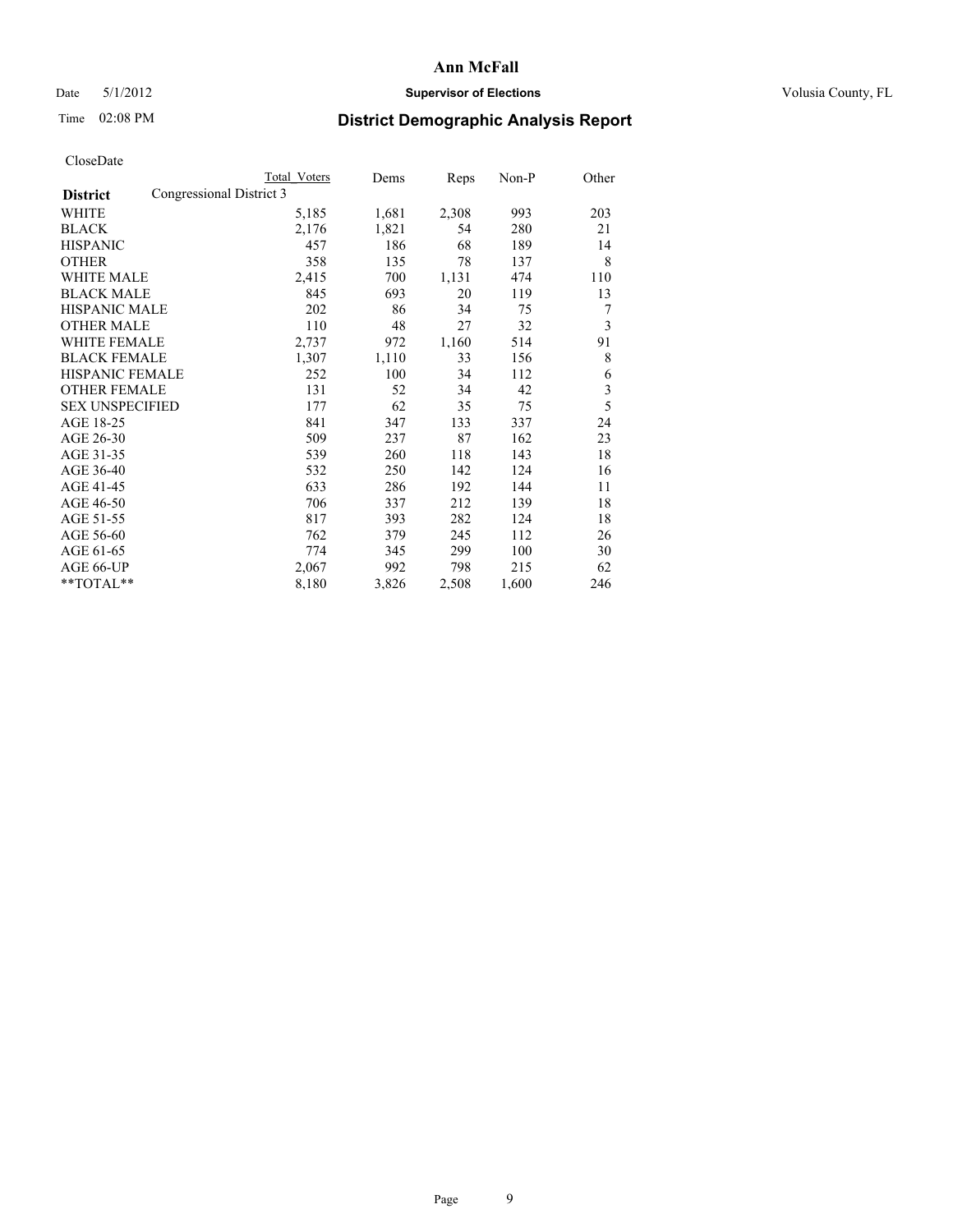## Date 5/1/2012 **Supervisor of Elections Supervisor of Elections** Volusia County, FL

## Time 02:08 PM **District Demographic Analysis Report**

|                                             | Total Voters | Dems   | <b>Reps</b> | Non-P  | Other |
|---------------------------------------------|--------------|--------|-------------|--------|-------|
| Congressional District 7<br><b>District</b> |              |        |             |        |       |
| WHITE                                       | 138,978      | 47,504 | 55,846      | 30,054 | 5,574 |
| <b>BLACK</b>                                | 19,282       | 15,797 | 677         | 2,584  | 224   |
| <b>HISPANIC</b>                             | 13,668       | 6,449  | 2,483       | 4,453  | 283   |
| <b>OTHER</b>                                | 9,207        | 3,085  | 1,937       | 3,953  | 232   |
| WHITE MALE                                  | 64,010       | 19,171 | 27,182      | 14,624 | 3,033 |
| <b>BLACK MALE</b>                           | 7,718        | 6,003  | 366         | 1,220  | 129   |
| <b>HISPANIC MALE</b>                        | 6,346        | 2,853  | 1,223       | 2,112  | 158   |
| <b>OTHER MALE</b>                           | 3,022        | 1,034  | 755         | 1,142  | 91    |
| <b>WHITE FEMALE</b>                         | 74,275       | 28,102 | 28,404      | 15,251 | 2,518 |
| <b>BLACK FEMALE</b>                         | 11,419       | 9,678  | 309         | 1,339  | 93    |
| HISPANIC FEMALE                             | 7,231        | 3,547  | 1,247       | 2,315  | 122   |
| <b>OTHER FEMALE</b>                         | 3,628        | 1,454  | 816         | 1,261  | 97    |
| <b>SEX UNSPECIFIED</b>                      | 3,486        | 993    | 641         | 1,780  | 72    |
| AGE 18-25                                   | 19,074       | 7,765  | 4,176       | 6,530  | 603   |
| AGE 26-30                                   | 11,878       | 4,416  | 2,858       | 4,182  | 422   |
| AGE 31-35                                   | 11,197       | 4,136  | 2,987       | 3,568  | 506   |
| AGE 36-40                                   | 11,173       | 4,025  | 3,465       | 3,213  | 470   |
| AGE 41-45                                   | 13,194       | 4,682  | 4,632       | 3,392  | 488   |
| AGE 46-50                                   | 15,927       | 5,809  | 5,871       | 3,686  | 561   |
| AGE 51-55                                   | 17,247       | 6,809  | 6,357       | 3,503  | 578   |
| AGE 56-60                                   | 16,964       | 7,129  | 5,983       | 3,247  | 605   |
| AGE 61-65                                   | 16,960       | 7,140  | 6,097       | 3,142  | 581   |
| AGE 66-UP                                   | 47,584       | 20,957 | 18,524      | 6,601  | 1,502 |
| $*$ $TOTAL**$                               | 181,200      | 72,868 | 60,951      | 41,065 | 6,316 |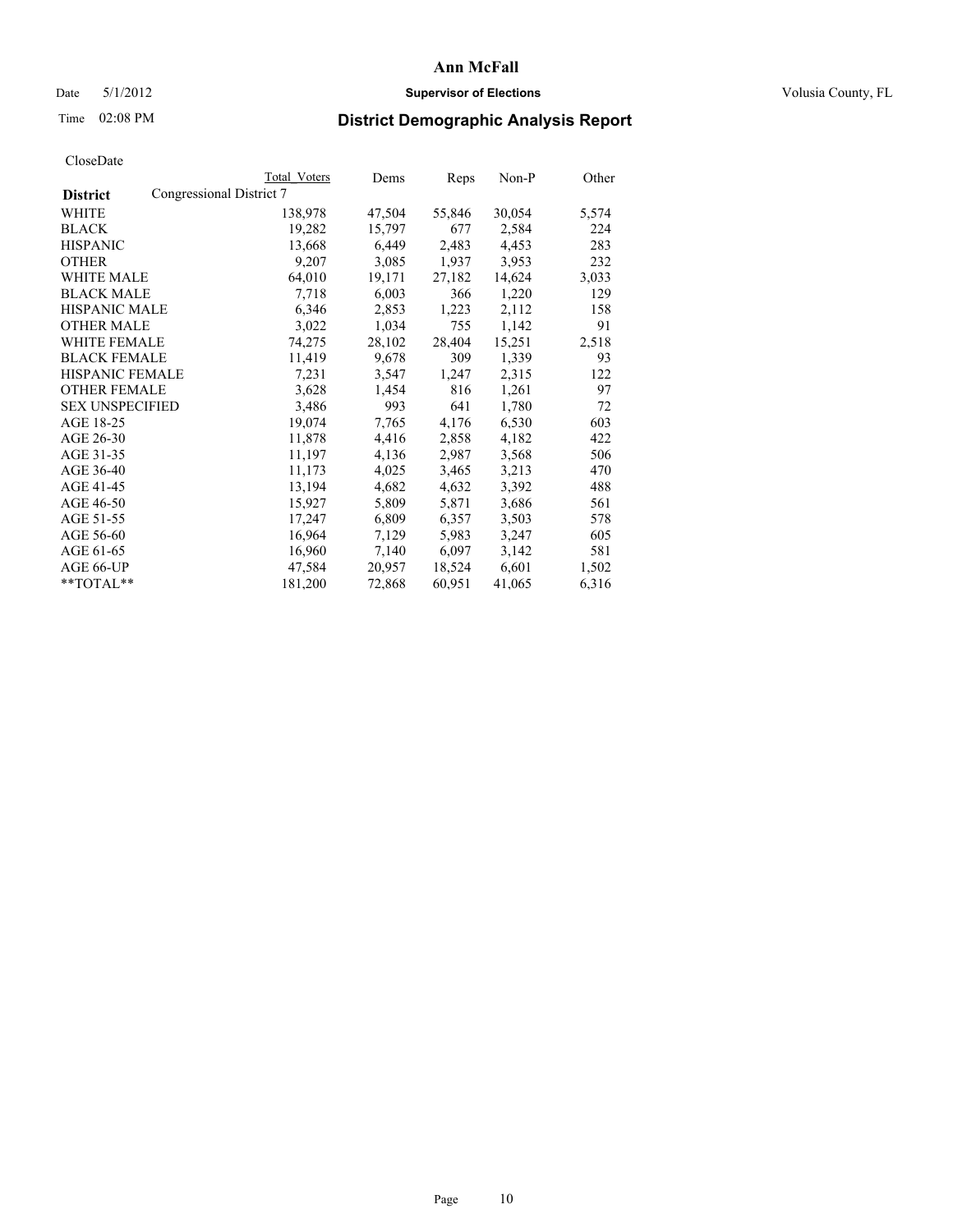## Date 5/1/2012 **Supervisor of Elections Supervisor of Elections** Volusia County, FL

## Time 02:08 PM **District Demographic Analysis Report**

|                        |                           | Total Voters | Dems   | <b>Reps</b> | Non-P  | Other |
|------------------------|---------------------------|--------------|--------|-------------|--------|-------|
| <b>District</b>        | Congressional District 24 |              |        |             |        |       |
| <b>WHITE</b>           |                           | 109,941      | 36,906 | 43,994      | 25,295 | 3,746 |
| <b>BLACK</b>           |                           | 5,110        | 4,035  | 218         | 774    | 83    |
| <b>HISPANIC</b>        |                           | 5,992        | 2,755  | 1,129       | 1,984  | 124   |
| <b>OTHER</b>           |                           | 5,167        | 1,530  | 1,206       | 2,290  | 141   |
| <b>WHITE MALE</b>      |                           | 51,050       | 15,024 | 21,637      | 12,372 | 2,017 |
| <b>BLACK MALE</b>      |                           | 2,221        | 1,666  | 113         | 392    | 50    |
| <b>HISPANIC MALE</b>   |                           | 2,817        | 1,229  | 542         | 970    | 76    |
| <b>OTHER MALE</b>      |                           | 1,762        | 528    | 463         | 715    | 56    |
| <b>WHITE FEMALE</b>    |                           | 58,256       | 21,669 | 22,120      | 12,767 | 1,700 |
| <b>BLACK FEMALE</b>    |                           | 2,857        | 2,342  | 103         | 379    | 33    |
| <b>HISPANIC FEMALE</b> |                           | 3,141        | 1,509  | 582         | 1,003  | 47    |
| <b>OTHER FEMALE</b>    |                           | 2,059        | 744    | 521         | 733    | 61    |
| <b>SEX UNSPECIFIED</b> |                           | 2,047        | 515    | 466         | 1,012  | 54    |
| AGE 18-25              |                           | 10,400       | 3,295  | 2,817       | 3,960  | 328   |
| AGE 26-30              |                           | 7,363        | 2,393  | 1,980       | 2,708  | 282   |
| AGE 31-35              |                           | 7,186        | 2,348  | 2,041       | 2,513  | 284   |
| AGE 36-40              |                           | 7,386        | 2,435  | 2,382       | 2,295  | 274   |
| AGE 41-45              |                           | 8,597        | 2,775  | 3,147       | 2,394  | 281   |
| AGE 46-50              |                           | 10,685       | 3,541  | 4,210       | 2,625  | 309   |
| AGE 51-55              |                           | 11,984       | 4,188  | 4,819       | 2,621  | 356   |
| AGE 56-60              |                           | 12,212       | 4,752  | 4,657       | 2,472  | 331   |
| AGE 61-65              |                           | 12,893       | 4,791  | 4,940       | 2,709  | 453   |
| AGE 66-UP              |                           | 37,535       | 14,720 | 15,554      | 6,062  | 1,199 |
| $*$ $TOTAL**$          |                           | 126,246      | 45,238 | 46,550      | 30,361 | 4,097 |
|                        |                           |              |        |             |        |       |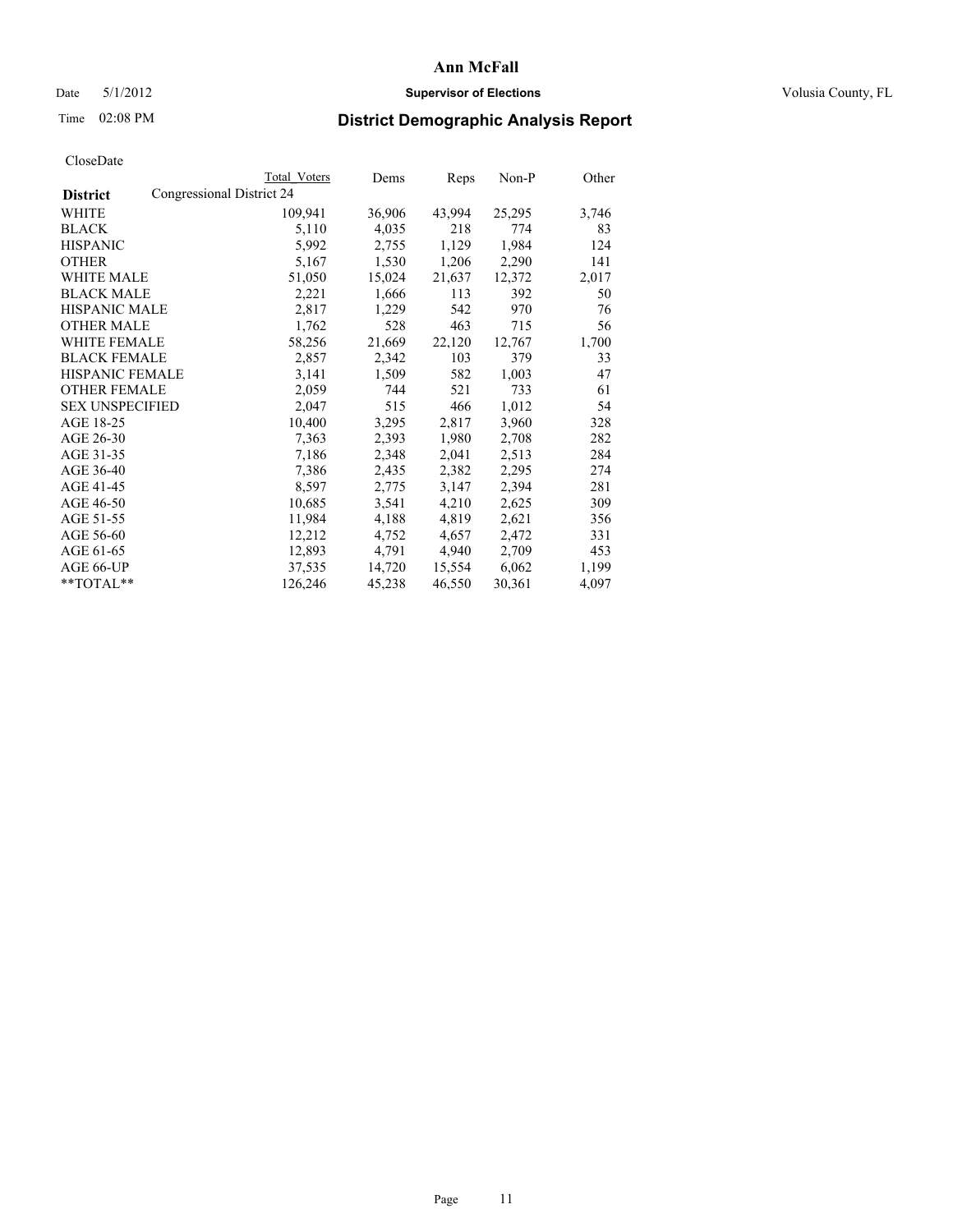## Date 5/1/2012 **Supervisor of Elections Supervisor of Elections** Volusia County, FL

# Time 02:08 PM **District Demographic Analysis Report**

|                        |               | Total Voters | Dems   | Reps  | Non-P | Other |
|------------------------|---------------|--------------|--------|-------|-------|-------|
| <b>District</b>        | Daytona Beach |              |        |       |       |       |
| <b>WHITE</b>           |               | 20,426       | 7,530  | 7,424 | 4,687 | 785   |
| <b>BLACK</b>           |               | 11,937       | 10,067 | 301   | 1,472 | 97    |
| <b>HISPANIC</b>        |               | 871          | 421    | 167   | 264   | 19    |
| <b>OTHER</b>           |               | 2,084        | 869    | 300   | 878   | 37    |
| <b>WHITE MALE</b>      |               | 9,761        | 3,158  | 3,794 | 2,326 | 483   |
| <b>BLACK MALE</b>      |               | 4,636        | 3,768  | 151   | 668   | 49    |
| <b>HISPANIC MALE</b>   |               | 414          | 179    | 82    | 139   | 14    |
| <b>OTHER MALE</b>      |               | 662          | 274    | 122   | 253   | 13    |
| <b>WHITE FEMALE</b>    |               | 10,563       | 4,327  | 3,598 | 2,340 | 298   |
| <b>BLACK FEMALE</b>    |               | 7,214        | 6,228  | 148   | 790   | 48    |
| HISPANIC FEMALE        |               | 454          | 240    | 85    | 124   | 5     |
| <b>OTHER FEMALE</b>    |               | 806          | 390    | 138   | 263   | 15    |
| <b>SEX UNSPECIFIED</b> |               | 808          | 323    | 74    | 398   | 13    |
| AGE 18-25              |               | 5,514        | 3,374  | 618   | 1,423 | 99    |
| AGE 26-30              |               | 2,975        | 1,522  | 482   | 890   | 81    |
| AGE 31-35              |               | 2,200        | 1,125  | 373   | 647   | 55    |
| AGE 36-40              |               | 1,968        | 966    | 423   | 526   | 53    |
| AGE 41-45              |               | 2,137        | 1,122  | 458   | 496   | 61    |
| AGE 46-50              |               | 2,591        | 1,367  | 606   | 549   | 69    |
| AGE 51-55              |               | 3,035        | 1,612  | 789   | 550   | 84    |
| AGE 56-60              |               | 3,052        | 1,607  | 800   | 551   | 94    |
| AGE 61-65              |               | 3,082        | 1,569  | 853   | 564   | 96    |
| AGE 66-UP              |               | 8,781        | 4,630  | 2,789 | 1,115 | 247   |
| $*$ $TOTAL**$          |               | 35,336       | 18,894 | 8,192 | 7,311 | 939   |
|                        |               |              |        |       |       |       |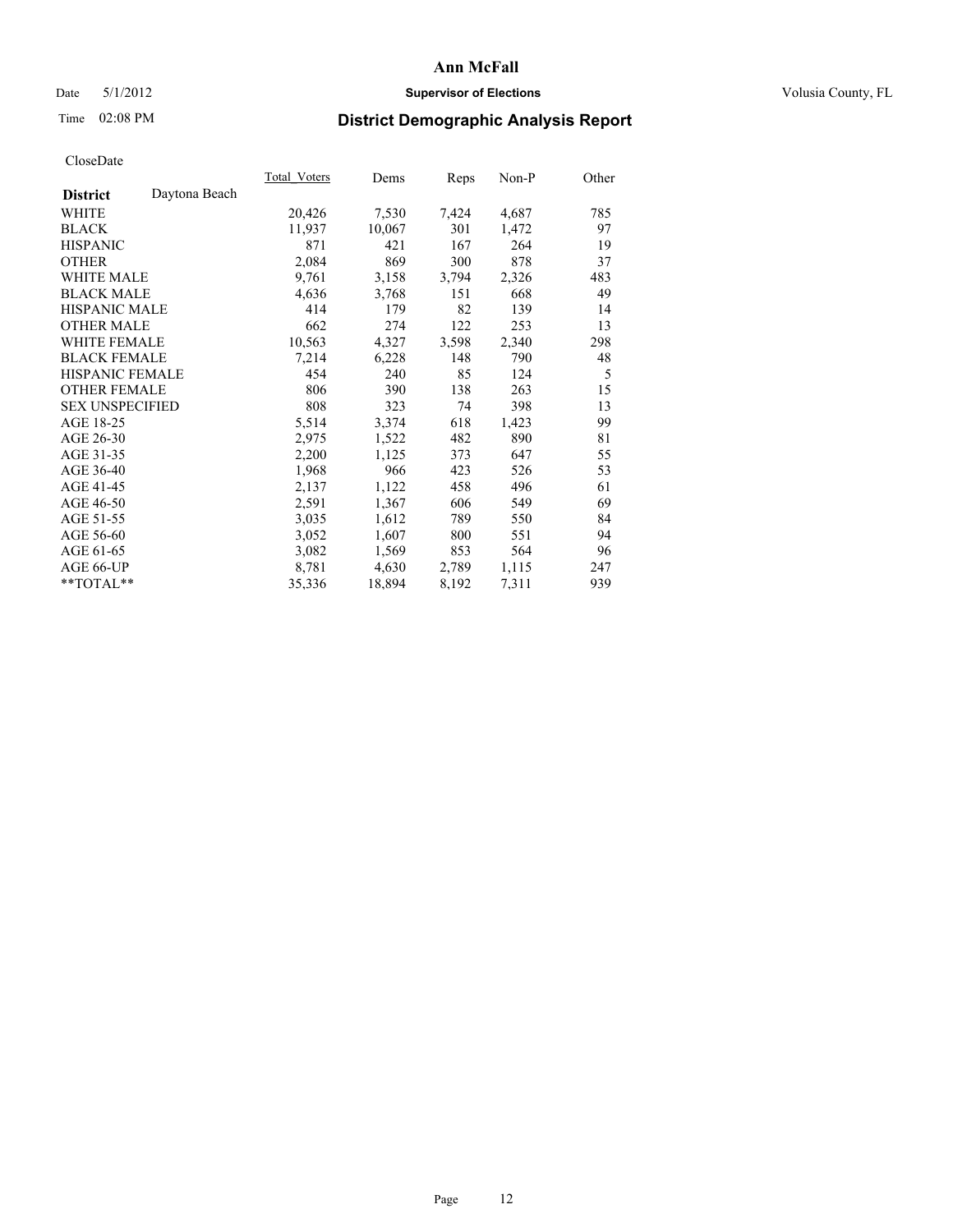## Date 5/1/2012 **Supervisor of Elections Supervisor of Elections** Volusia County, FL

## Time 02:08 PM **District Demographic Analysis Report**

| <b>UIUSUDUI</b> U      |                      |                     |      |       |       |                |
|------------------------|----------------------|---------------------|------|-------|-------|----------------|
|                        |                      | <b>Total Voters</b> | Dems | Reps  | Non-P | Other          |
| <b>District</b>        | Daytona Beach Shores |                     |      |       |       |                |
| <b>WHITE</b>           |                      | 3,216               | 885  | 1,530 | 692   | 109            |
| <b>BLACK</b>           |                      | 36                  | 24   | 3     | 9     | $\overline{0}$ |
| <b>HISPANIC</b>        |                      | 65                  | 15   | 28    | 21    |                |
| <b>OTHER</b>           |                      | 160                 | 44   | 55    | 57    | $\overline{4}$ |
| WHITE MALE             |                      | 1,526               | 383  | 734   | 351   | 58             |
| <b>BLACK MALE</b>      |                      | 19                  | 12   | 1     | 6     | $\theta$       |
| <b>HISPANIC MALE</b>   |                      | 34                  | 10   | 13    | 10    | 1              |
| <b>OTHER MALE</b>      |                      | 58                  | 18   | 16    | 23    | 1              |
| WHITE FEMALE           |                      | 1,661               | 494  | 783   | 337   | 47             |
| <b>BLACK FEMALE</b>    |                      | 17                  | 12   | 2     | 3     | $\overline{0}$ |
| <b>HISPANIC FEMALE</b> |                      | 30                  | 5    | 14    | 11    | $\overline{0}$ |
| <b>OTHER FEMALE</b>    |                      | 76                  | 20   | 31    | 22    | 3              |
| <b>SEX UNSPECIFIED</b> |                      | 56                  | 14   | 22    | 16    | 4              |
| AGE 18-25              |                      | 121                 | 30   | 40    | 47    | 4              |
| AGE 26-30              |                      | 104                 | 33   | 30    | 36    | 5              |
| AGE 31-35              |                      | 87                  | 26   | 29    | 25    | 7              |
| AGE 36-40              |                      | 69                  | 19   | 23    | 26    | 1              |
| AGE 41-45              |                      | 112                 | 26   | 46    | 40    | $\overline{0}$ |
| AGE 46-50              |                      | 172                 | 42   | 75    | 51    | 4              |
| AGE 51-55              |                      | 231                 | 54   | 117   | 53    | 7              |
| AGE 56-60              |                      | 302                 | 69   | 138   | 80    | 15             |
| AGE 61-65              |                      | 429                 | 116  | 193   | 100   | 20             |
| AGE 66-UP              |                      | 1,854               | 555  | 925   | 322   | 52             |
| **TOTAL**              |                      | 3,481               | 970  | 1,616 | 780   | 115            |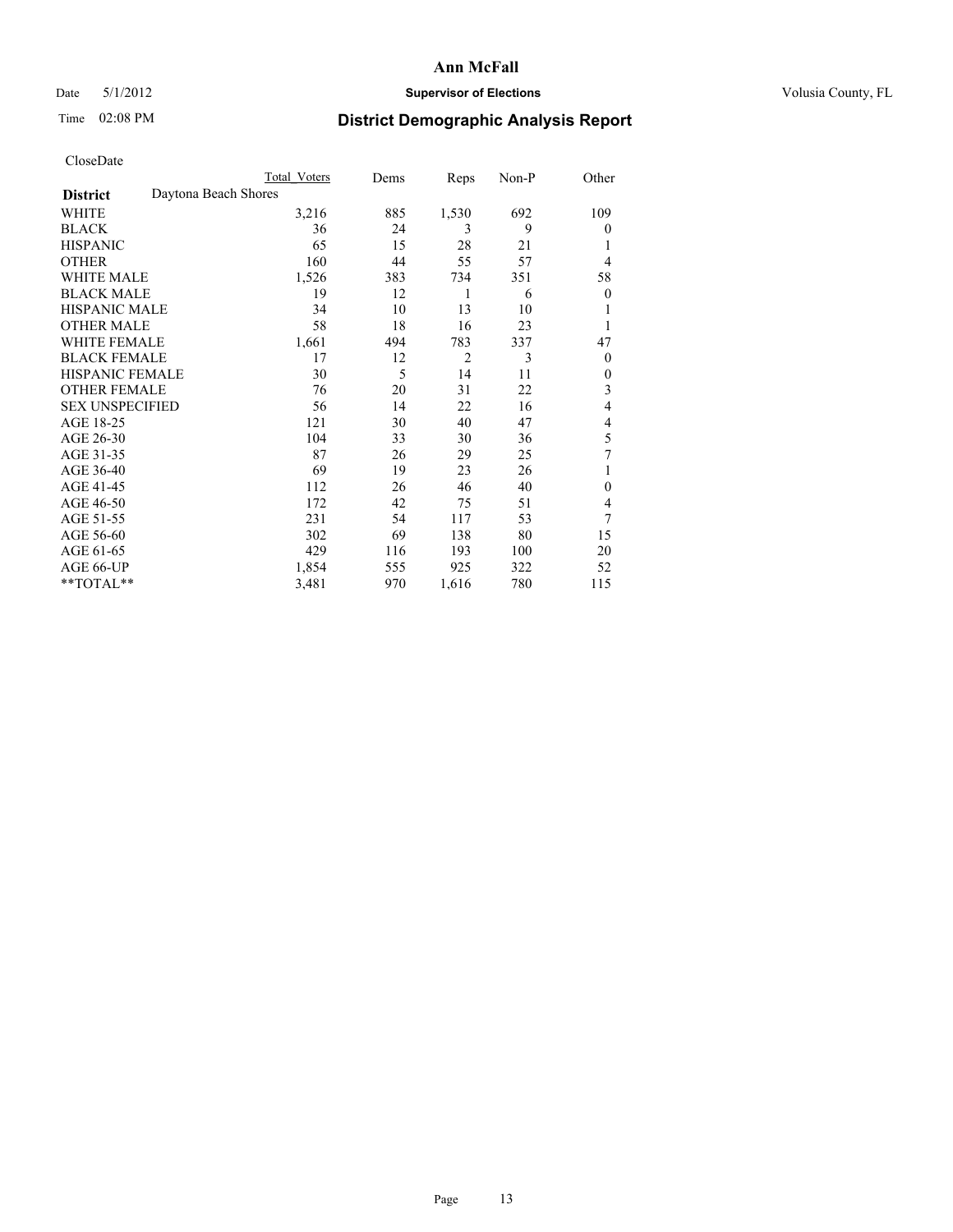## Date 5/1/2012 **Supervisor of Elections Supervisor of Elections** Volusia County, FL

# Time 02:08 PM **District Demographic Analysis Report**

|                           | Total Voters | Dems  | Reps  | Non-P | Other |
|---------------------------|--------------|-------|-------|-------|-------|
| DeBary<br><b>District</b> |              |       |       |       |       |
| WHITE                     | 11,572       | 3,213 | 5,469 | 2,389 | 501   |
| <b>BLACK</b>              | 415          | 316   | 30    | 60    | 9     |
| <b>HISPANIC</b>           | 803          | 356   | 206   | 225   | 16    |
| <b>OTHER</b>              | 654          | 181   | 179   | 278   | 16    |
| <b>WHITE MALE</b>         | 5,407        | 1,284 | 2,671 | 1,192 | 260   |
| <b>BLACK MALE</b>         | 193          | 137   | 10    | 41    | 5     |
| <b>HISPANIC MALE</b>      | 371          | 152   | 104   | 105   | 10    |
| <b>OTHER MALE</b>         | 214          | 59    | 63    | 85    | 7     |
| <b>WHITE FEMALE</b>       | 6,097        | 1,914 | 2,763 | 1,183 | 237   |
| <b>BLACK FEMALE</b>       | 219          | 176   | 20    | 19    | 4     |
| <b>HISPANIC FEMALE</b>    | 426          | 201   | 102   | 117   | 6     |
| <b>OTHER FEMALE</b>       | 276          | 91    | 79    | 99    | 7     |
| <b>SEX UNSPECIFIED</b>    | 241          | 52    | 72    | 111   | 6     |
| AGE 18-25                 | 981          | 271   | 320   | 346   | 44    |
| AGE 26-30                 | 733          | 165   | 279   | 261   | 28    |
| AGE 31-35                 | 749          | 212   | 269   | 232   | 36    |
| AGE 36-40                 | 850          | 215   | 326   | 264   | 45    |
| AGE 41-45                 | 1,063        | 268   | 482   | 269   | 44    |
| AGE 46-50                 | 1,224        | 335   | 579   | 259   | 51    |
| AGE 51-55                 | 1,301        | 382   | 616   | 262   | 41    |
| AGE 56-60                 | 1,346        | 465   | 581   | 251   | 49    |
| AGE 61-65                 | 1,422        | 458   | 663   | 248   | 53    |
| AGE 66-UP                 | 3,779        | 1,295 | 1,770 | 563   | 151   |
| **TOTAL**                 | 13,448       | 4,066 | 5,885 | 2,955 | 542   |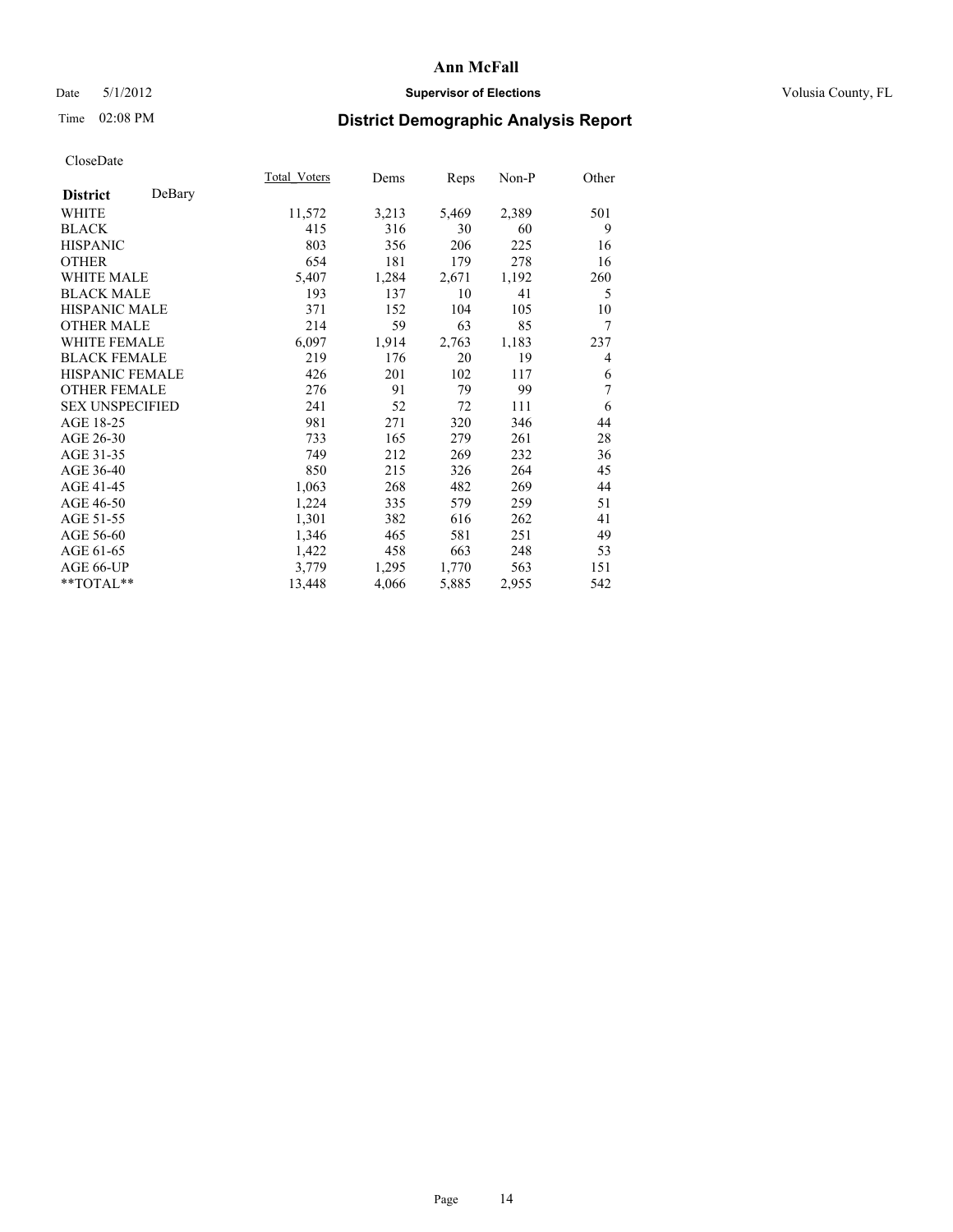## Date 5/1/2012 **Supervisor of Elections Supervisor of Elections** Volusia County, FL

# Time 02:08 PM **District Demographic Analysis Report**

|                        |        | Total Voters | Dems  | <b>Reps</b> | Non-P | Other |
|------------------------|--------|--------------|-------|-------------|-------|-------|
| <b>District</b>        | DeLand |              |       |             |       |       |
| WHITE                  |        | 11,546       | 3,947 | 4,776       | 2,296 | 527   |
| <b>BLACK</b>           |        | 2,323        | 1,910 | 77          | 306   | 30    |
| <b>HISPANIC</b>        |        | 914          | 402   | 168         | 312   | 32    |
| <b>OTHER</b>           |        | 801          | 263   | 169         | 335   | 34    |
| <b>WHITE MALE</b>      |        | 4,998        | 1,477 | 2,184       | 1,058 | 279   |
| <b>BLACK MALE</b>      |        | 893          | 701   | 36          | 138   | 18    |
| <b>HISPANIC MALE</b>   |        | 376          | 156   | 82          | 123   | 15    |
| <b>OTHER MALE</b>      |        | 248          | 91    | 67          | 78    | 12    |
| <b>WHITE FEMALE</b>    |        | 6,509        | 2,455 | 2,581       | 1,227 | 246   |
| <b>BLACK FEMALE</b>    |        | 1,410        | 1,195 | 41          | 164   | 10    |
| <b>HISPANIC FEMALE</b> |        | 534          | 245   | 85          | 188   | 16    |
| <b>OTHER FEMALE</b>    |        | 313          | 115   | 64          | 117   | 17    |
| <b>SEX UNSPECIFIED</b> |        | 303          | 87    | 50          | 156   | 10    |
| AGE 18-25              |        | 1,971        | 770   | 437         | 693   | 71    |
| AGE 26-30              |        | 1,003        | 393   | 232         | 331   | 47    |
| AGE 31-35              |        | 1,041        | 410   | 302         | 278   | 51    |
| AGE 36-40              |        | 1,076        | 427   | 331         | 269   | 49    |
| AGE 41-45              |        | 1,145        | 451   | 386         | 269   | 39    |
| AGE 46-50              |        | 1,241        | 497   | 456         | 231   | 57    |
| AGE 51-55              |        | 1,223        | 521   | 434         | 231   | 37    |
| AGE 56-60              |        | 1,239        | 557   | 406         | 227   | 49    |
| AGE 61-65              |        | 1,341        | 611   | 468         | 211   | 51    |
| AGE 66-UP              |        | 4,312        | 1,889 | 1,739       | 512   | 172   |
| $*$ TOTAL $*$          |        | 15,592       | 6,526 | 5,191       | 3,252 | 623   |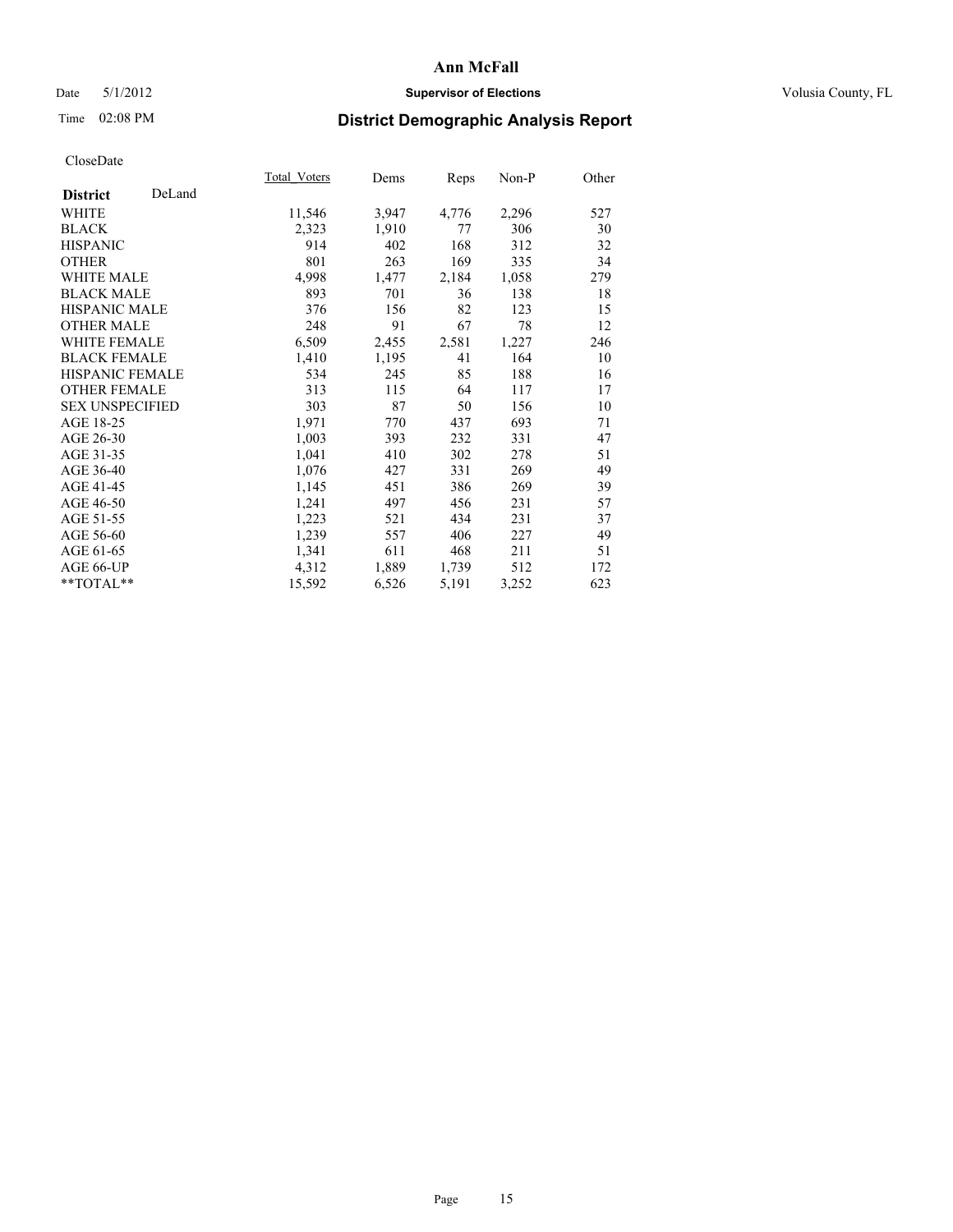## Date 5/1/2012 **Supervisor of Elections Supervisor of Elections** Volusia County, FL

## Time 02:08 PM **District Demographic Analysis Report**

|                        |         | Total Voters | Dems   | Reps   | Non-P  | Other |
|------------------------|---------|--------------|--------|--------|--------|-------|
| <b>District</b>        | Deltona |              |        |        |        |       |
| <b>WHITE</b>           |         | 32,557       | 10,690 | 12,602 | 7.763  | 1,502 |
| <b>BLACK</b>           |         | 4,635        | 3,569  | 221    | 751    | 94    |
| <b>HISPANIC</b>        |         | 12,092       | 6,006  | 1,941  | 3,916  | 229   |
| <b>OTHER</b>           |         | 2,868        | 931    | 535    | 1,332  | 70    |
| WHITE MALE             |         | 15,145       | 4,414  | 6,146  | 3,773  | 812   |
| <b>BLACK MALE</b>      |         | 2,064        | 1,499  | 138    | 368    | 59    |
| <b>HISPANIC MALE</b>   |         | 5,713        | 2,719  | 975    | 1,885  | 134   |
| <b>OTHER MALE</b>      |         | 943          | 333    | 204    | 381    | 25    |
| <b>WHITE FEMALE</b>    |         | 17,249       | 6,216  | 6,392  | 3,955  | 686   |
| <b>BLACK FEMALE</b>    |         | 2,532        | 2,037  | 83     | 377    | 35    |
| <b>HISPANIC FEMALE</b> |         | 6,303        | 3,243  | 960    | 2,008  | 92    |
| <b>OTHER FEMALE</b>    |         | 1,095        | 439    | 209    | 419    | 28    |
| <b>SEX UNSPECIFIED</b> |         | 1,108        | 296    | 192    | 596    | 24    |
| AGE 18-25              |         | 6,062        | 2,128  | 1,255  | 2,450  | 229   |
| AGE 26-30              |         | 3,944        | 1,408  | 819    | 1,548  | 169   |
| AGE 31-35              |         | 4,350        | 1,624  | 1,052  | 1,476  | 198   |
| AGE 36-40              |         | 4,427        | 1,706  | 1,237  | 1,300  | 184   |
| AGE 41-45              |         | 4,583        | 1,713  | 1,417  | 1,278  | 175   |
| AGE 46-50              |         | 5,216        | 2,010  | 1,712  | 1,325  | 169   |
| AGE 51-55              |         | 5,271        | 2,112  | 1,817  | 1,156  | 186   |
| AGE 56-60              |         | 4,518        | 1,930  | 1,468  | 963    | 157   |
| AGE 61-65              |         | 4,077        | 1,801  | 1,307  | 821    | 148   |
| AGE 66-UP              |         | 9,721        | 4,776  | 3,216  | 1,448  | 281   |
| **TOTAL**              |         | 52,170       | 21,208 | 15,300 | 13,766 | 1,896 |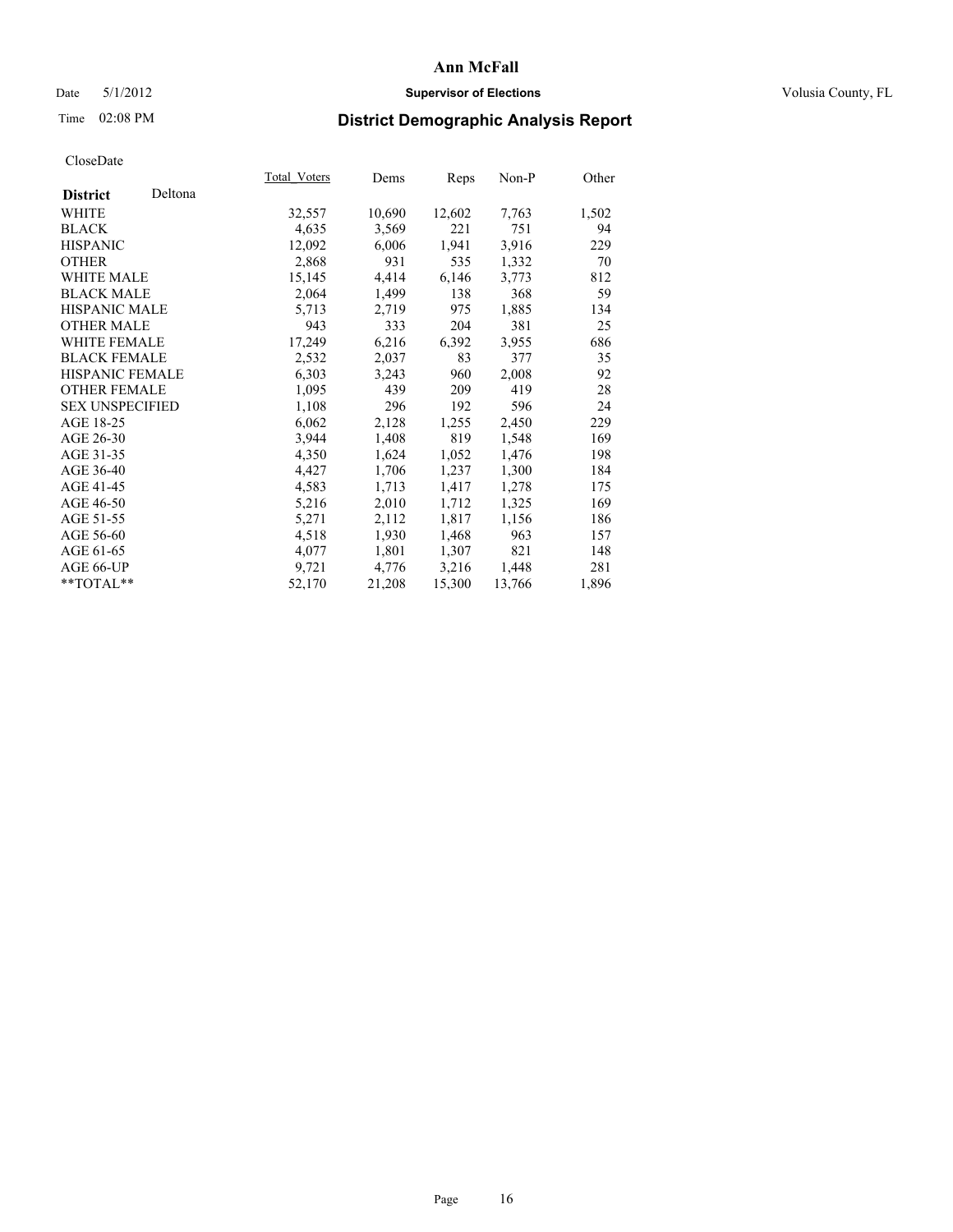## Date 5/1/2012 **Supervisor of Elections Supervisor of Elections** Volusia County, FL

## Time 02:08 PM **District Demographic Analysis Report**

|                        |           | Total Voters | Dems  | Reps  | Non-P | Other          |
|------------------------|-----------|--------------|-------|-------|-------|----------------|
| <b>District</b>        | Edgewater |              |       |       |       |                |
| WHITE                  |           | 12,842       | 4,751 | 4,420 | 3,314 | 357            |
| <b>BLACK</b>           |           | 273          | 203   | 13    | 54    | 3              |
| <b>HISPANIC</b>        |           | 175          | 77    | 40    | 51    | 7              |
| <b>OTHER</b>           |           | 417          | 121   | 88    | 202   | 6              |
| WHITE MALE             |           | 5,799        | 1,879 | 2,176 | 1,560 | 184            |
| <b>BLACK MALE</b>      |           | 128          | 89    | 8     | 29    | $\overline{2}$ |
| <b>HISPANIC MALE</b>   |           | 71           | 35    | 10    | 22    | 4              |
| <b>OTHER MALE</b>      |           | 137          | 47    | 38    | 50    | $\overline{2}$ |
| <b>WHITE FEMALE</b>    |           | 6,979        | 2,847 | 2,218 | 1,741 | 173            |
| <b>BLACK FEMALE</b>    |           | 142          | 112   | 5     | 24    | 1              |
| <b>HISPANIC FEMALE</b> |           | 101          | 41    | 30    | 27    | 3              |
| <b>OTHER FEMALE</b>    |           | 157          | 53    | 41    | 59    | $\overline{4}$ |
| <b>SEX UNSPECIFIED</b> |           | 193          | 49    | 35    | 109   | $\overline{0}$ |
| AGE 18-25              |           | 1,084        | 333   | 259   | 464   | 28             |
| AGE 26-30              |           | 844          | 254   | 233   | 335   | 22             |
| AGE 31-35              |           | 858          | 267   | 246   | 324   | 21             |
| AGE 36-40              |           | 870          | 286   | 241   | 314   | 29             |
| AGE 41-45              |           | 997          | 342   | 334   | 300   | 21             |
| AGE 46-50              |           | 1,147        | 407   | 392   | 319   | 29             |
| AGE 51-55              |           | 1,318        | 477   | 463   | 339   | 39             |
| AGE 56-60              |           | 1,349        | 551   | 481   | 297   | 20             |
| AGE 61-65              |           | 1,318        | 534   | 456   | 284   | 44             |
| AGE 66-UP              |           | 3,922        | 1,701 | 1,456 | 645   | 120            |
| **TOTAL**              |           | 13,708       | 5,152 | 4,561 | 3,622 | 373            |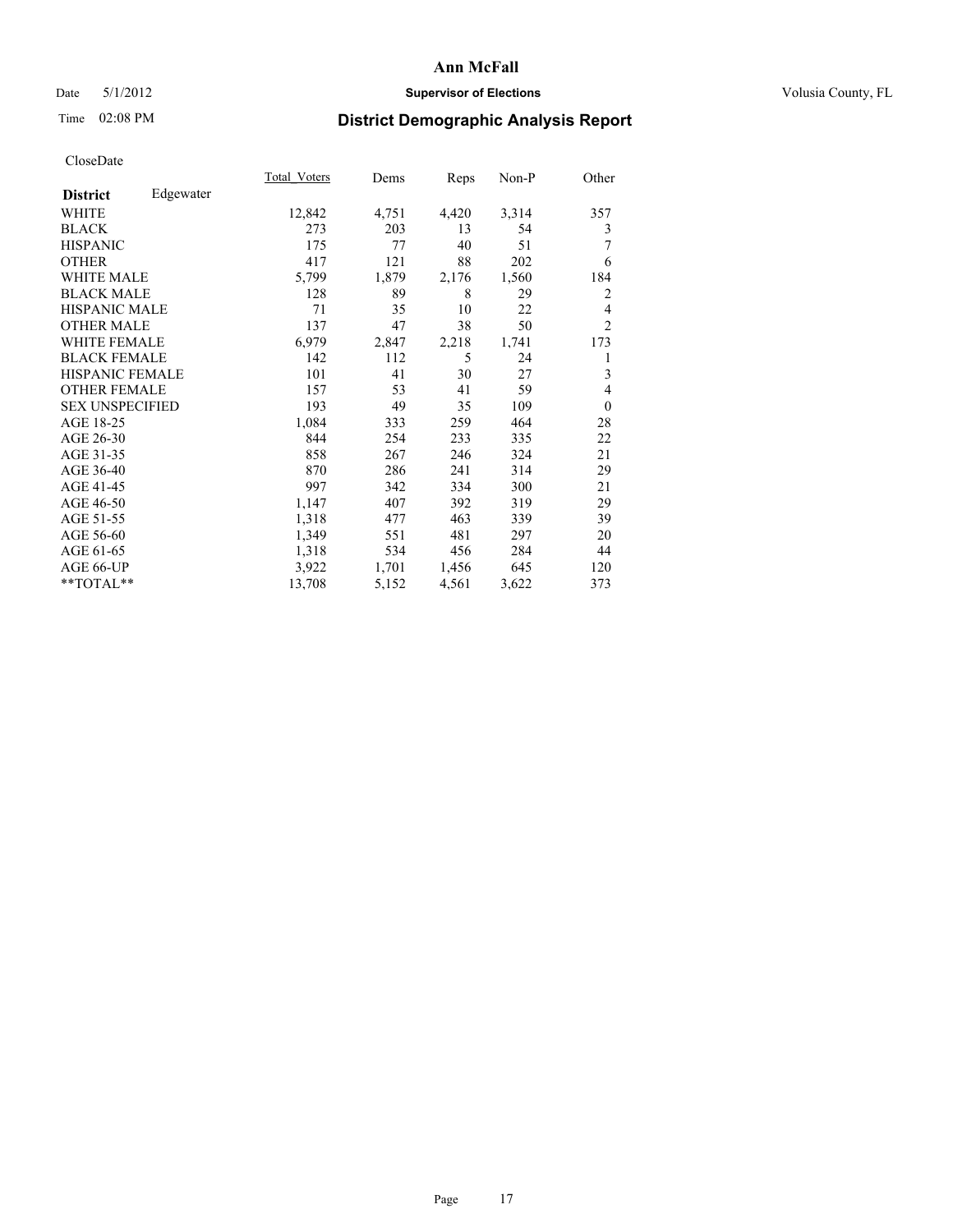## Date 5/1/2012 **Supervisor of Elections Supervisor of Elections** Volusia County, FL

# Time 02:08 PM **District Demographic Analysis Report**

|                        |            | Total Voters | Dems  | Reps  | Non-P | Other          |
|------------------------|------------|--------------|-------|-------|-------|----------------|
| <b>District</b>        | Holly Hill |              |       |       |       |                |
| WHITE                  |            | 5,390        | 2,222 | 1,655 | 1,288 | 225            |
| <b>BLACK</b>           |            | 704          | 578   | 28    | 93    | 5              |
| <b>HISPANIC</b>        |            | 146          | 70    | 22    | 54    | $\theta$       |
| <b>OTHER</b>           |            | 320          | 112   | 53    | 144   | 11             |
| <b>WHITE MALE</b>      |            | 2,452        | 891   | 811   | 649   | 101            |
| <b>BLACK MALE</b>      |            | 236          | 180   | 12    | 41    | 3              |
| <b>HISPANIC MALE</b>   |            | 69           | 24    | 13    | 32    | $\theta$       |
| <b>OTHER MALE</b>      |            | 85           | 26    | 18    | 34    | 7              |
| <b>WHITE FEMALE</b>    |            | 2,911        | 1,321 | 838   | 630   | 122            |
| <b>BLACK FEMALE</b>    |            | 463          | 395   | 16    | 50    | $\overline{c}$ |
| <b>HISPANIC FEMALE</b> |            | 77           | 46    | 9     | 22    | $\theta$       |
| <b>OTHER FEMALE</b>    |            | 137          | 60    | 28    | 48    | 1              |
| <b>SEX UNSPECIFIED</b> |            | 130          | 39    | 13    | 73    | 5              |
| AGE 18-25              |            | 614          | 270   | 112   | 224   | 8              |
| AGE 26-30              |            | 436          | 186   | 79    | 150   | 21             |
| AGE 31-35              |            | 424          | 184   | 93    | 131   | 16             |
| AGE 36-40              |            | 379          | 167   | 85    | 117   | 10             |
| AGE 41-45              |            | 488          | 194   | 127   | 147   | 20             |
| AGE 46-50              |            | 647          | 258   | 191   | 162   | 36             |
| AGE 51-55              |            | 647          | 278   | 190   | 144   | 35             |
| AGE 56-60              |            | 653          | 306   | 165   | 158   | 24             |
| AGE 61-65              |            | 569          | 273   | 146   | 129   | 21             |
| AGE 66-UP              |            | 1,707        | 868   | 570   | 219   | 50             |
| **TOTAL**              |            | 6,564        | 2,984 | 1,758 | 1,581 | 241            |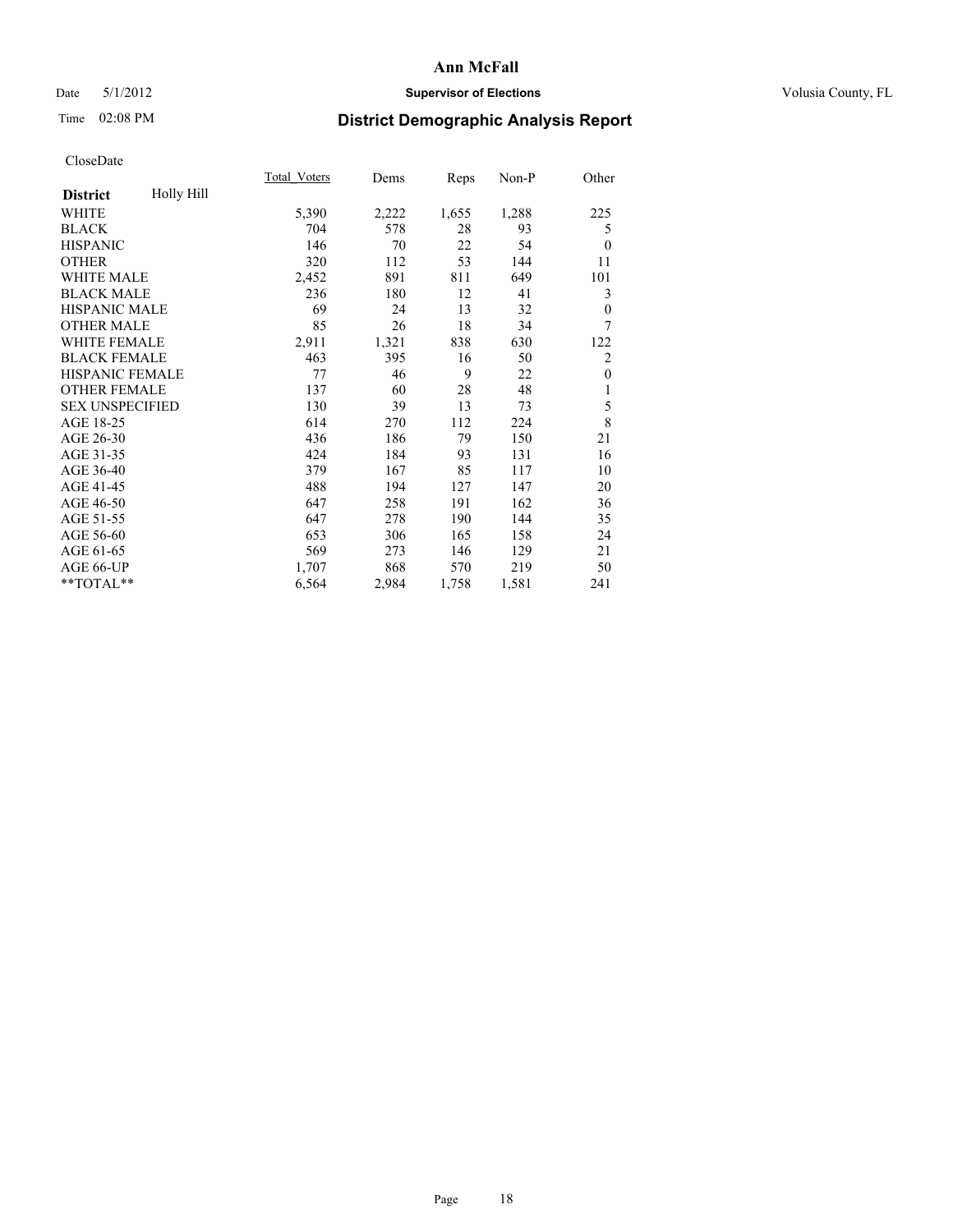## Date 5/1/2012 **Supervisor of Elections Supervisor of Elections** Volusia County, FL

## Time 02:08 PM **District Demographic Analysis Report**

| Cioscivate             |            |              |      |                |       |                |
|------------------------|------------|--------------|------|----------------|-------|----------------|
|                        |            | Total Voters | Dems | Reps           | Non-P | Other          |
| <b>District</b>        | Lake Helen |              |      |                |       |                |
| <b>WHITE</b>           |            | 1,590        | 599  | 592            | 340   | 59             |
| <b>BLACK</b>           |            | 173          | 150  | 5              | 15    | 3              |
| <b>HISPANIC</b>        |            | 36           | 9    | 16             | 9     | $\overline{c}$ |
| <b>OTHER</b>           |            | 59           | 21   | 14             | 22    | $\overline{2}$ |
| WHITE MALE             |            | 725          | 245  | 289            | 161   | 30             |
| <b>BLACK MALE</b>      |            | 77           | 67   | 3              | 6     | 1              |
| <b>HISPANIC MALE</b>   |            | 12           | 3    | 6              | 3     | $\theta$       |
| <b>OTHER MALE</b>      |            | 18           | 8    | 1              | 8     | 1              |
| WHITE FEMALE           |            | 856          | 352  | 299            | 176   | 29             |
| <b>BLACK FEMALE</b>    |            | 96           | 83   | $\overline{2}$ | 9     | $\overline{c}$ |
| <b>HISPANIC FEMALE</b> |            | 23           | 6    | 9              | 6     | $\overline{c}$ |
| <b>OTHER FEMALE</b>    |            | 24           | 12   | 4              | 7     | 1              |
| <b>SEX UNSPECIFIED</b> |            | 27           | 3    | 14             | 10    | $\mathbf{0}$   |
| AGE 18-25              |            | 156          | 54   | 47             | 48    | 7              |
| AGE 26-30              |            | 119          | 35   | 33             | 49    | $\overline{c}$ |
| AGE 31-35              |            | 109          | 44   | 30             | 30    | 5              |
| AGE 36-40              |            | 124          | 36   | 37             | 38    | 13             |
| AGE 41-45              |            | 139          | 50   | 47             | 32    | 10             |
| AGE 46-50              |            | 161          | 59   | 65             | 32    | 5              |
| AGE 51-55              |            | 207          | 85   | 84             | 34    | 4              |
| AGE 56-60              |            | 202          | 86   | 73             | 36    | 7              |
| AGE 61-65              |            | 175          | 92   | 53             | 28    | $\overline{2}$ |
| AGE 66-UP              |            | 466          | 238  | 158            | 59    | 11             |
| **TOTAL**              |            | 1,858        | 779  | 627            | 386   | 66             |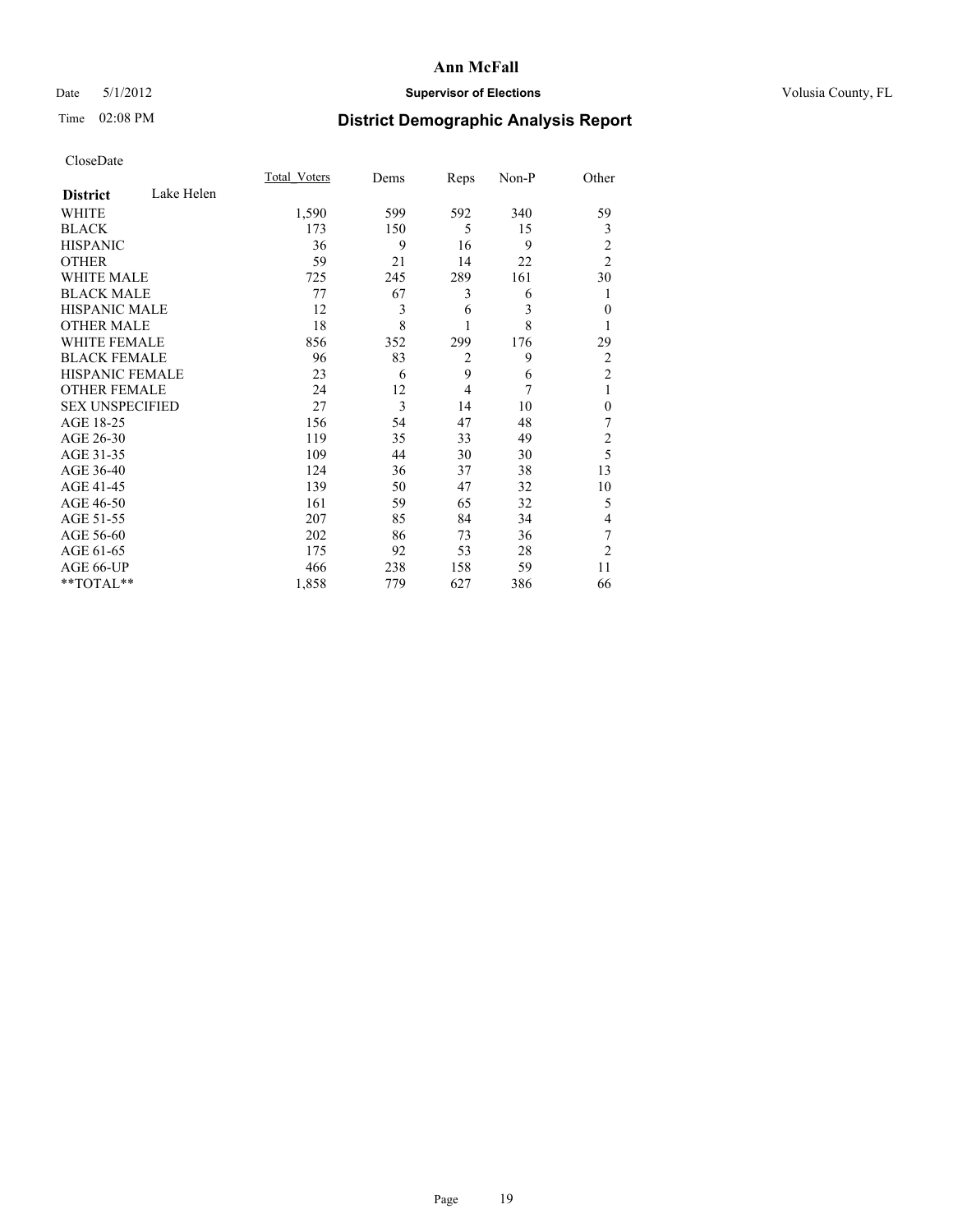## Date 5/1/2012 **Supervisor of Elections Supervisor of Elections** Volusia County, FL

## Time 02:08 PM **District Demographic Analysis Report**

|                                     | <b>Total Voters</b> | Dems  | Reps  | Non-P | Other          |
|-------------------------------------|---------------------|-------|-------|-------|----------------|
| New Smyrna Beach<br><b>District</b> |                     |       |       |       |                |
| WHITE                               | 15,270              | 5,048 | 6,305 | 3,466 | 451            |
| <b>BLACK</b>                        | 705                 | 595   | 21    | 80    | 9              |
| <b>HISPANIC</b>                     | 204                 | 71    | 60    | 68    | 5              |
| <b>OTHER</b>                        | 536                 | 137   | 118   | 266   | 15             |
| <b>WHITE MALE</b>                   | 7,035               | 2,003 | 3,051 | 1,743 | 238            |
| <b>BLACK MALE</b>                   | 285                 | 228   | 8     | 42    | 7              |
| <b>HISPANIC MALE</b>                | 96                  | 28    | 26    | 40    | $\overline{2}$ |
| <b>OTHER MALE</b>                   | 162                 | 42    | 39    | 78    | 3              |
| <b>WHITE FEMALE</b>                 | 8,144               | 3,008 | 3,222 | 1,703 | 211            |
| <b>BLACK FEMALE</b>                 | 417                 | 364   | 13    | 38    | $\overline{2}$ |
| <b>HISPANIC FEMALE</b>              | 108                 | 43    | 34    | 28    | 3              |
| <b>OTHER FEMALE</b>                 | 205                 | 71    | 57    | 67    | 10             |
| <b>SEX UNSPECIFIED</b>              | 263                 | 64    | 54    | 141   | 4              |
| AGE 18-25                           | 1,065               | 348   | 245   | 449   | 23             |
| AGE 26-30                           | 760                 | 256   | 209   | 262   | 33             |
| AGE 31-35                           | 814                 | 238   | 244   | 296   | 36             |
| AGE 36-40                           | 793                 | 272   | 229   | 262   | 30             |
| AGE 41-45                           | 894                 | 289   | 341   | 237   | 27             |
| AGE 46-50                           | 1,162               | 380   | 476   | 279   | 27             |
| AGE 51-55                           | 1,497               | 521   | 575   | 346   | 55             |
| AGE 56-60                           | 1,701               | 652   | 649   | 360   | 40             |
| AGE 61-65                           | 1,888               | 678   | 755   | 415   | 40             |
| AGE 66-UP                           | 6,143               | 2,218 | 2,781 | 975   | 169            |
| **TOTAL**                           | 16,717              | 5,852 | 6,504 | 3,881 | 480            |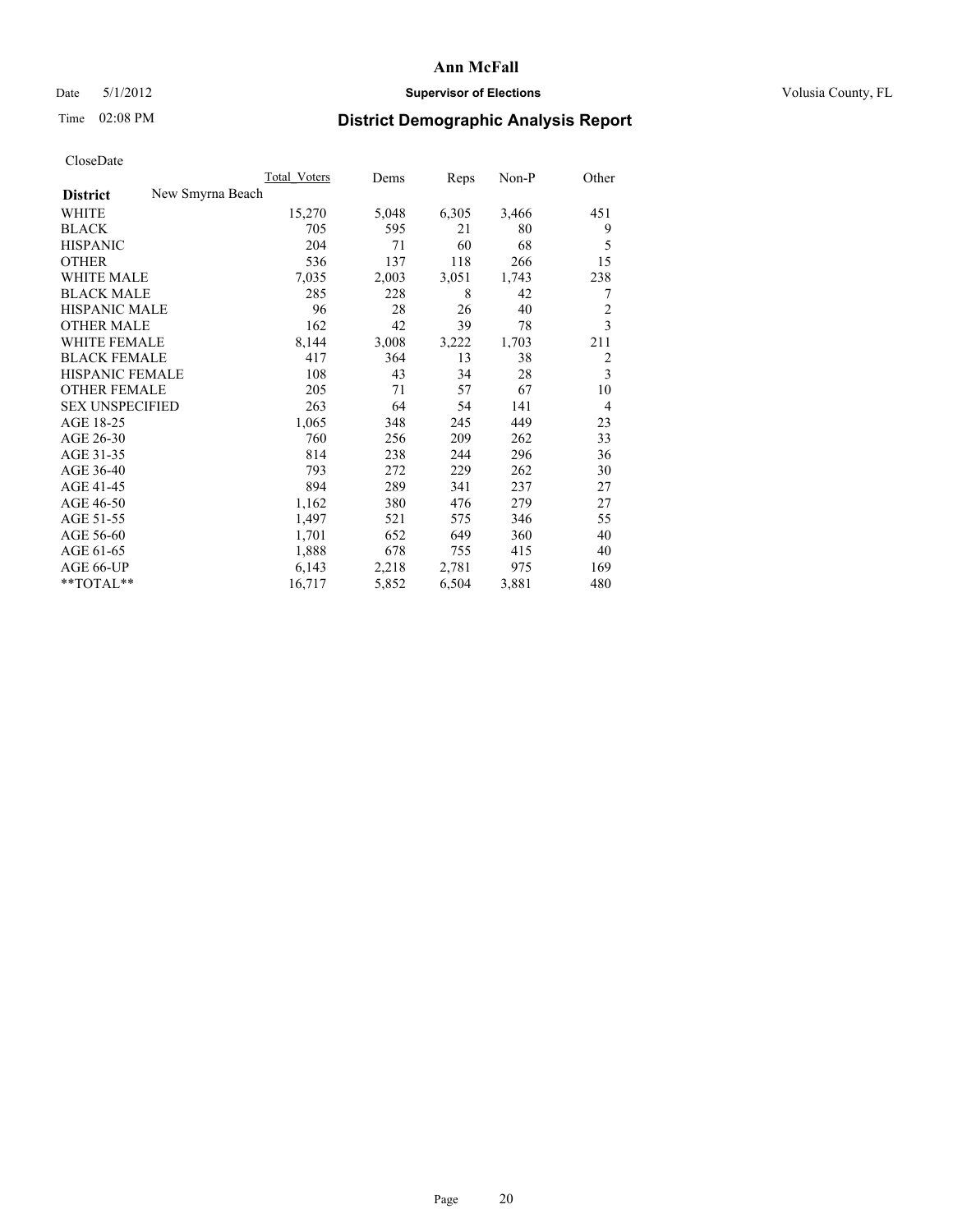## Date 5/1/2012 **Supervisor of Elections Supervisor of Elections** Volusia County, FL

## Time 02:08 PM **District Demographic Analysis Report**

|                        |          | <b>Total Voters</b> | Dems     | Reps           | Non-P    | Other          |
|------------------------|----------|---------------------|----------|----------------|----------|----------------|
| <b>District</b>        | Oak Hill |                     |          |                |          |                |
| WHITE                  |          | 1,071               | 387      | 414            | 243      | 27             |
| <b>BLACK</b>           |          | 174                 | 149      | 4              | 20       |                |
| <b>HISPANIC</b>        |          | 6                   | 3        | 2              | 1        | $\Omega$       |
| <b>OTHER</b>           |          | 34                  | 8        | 8              | 15       | 3              |
| WHITE MALE             |          | 532                 | 181      | 211            | 123      | 17             |
| <b>BLACK MALE</b>      |          | 74                  | 60       | $\overline{2}$ | 11       |                |
| <b>HISPANIC MALE</b>   |          | 3                   | $\theta$ | $\overline{2}$ | 1        | $\Omega$       |
| <b>OTHER MALE</b>      |          | 14                  | 3        | $\overline{4}$ | 6        |                |
| <b>WHITE FEMALE</b>    |          | 532                 | 205      | 199            | 118      | 10             |
| <b>BLACK FEMALE</b>    |          | 100                 | 89       | $\overline{2}$ | 9        | $\overline{0}$ |
| <b>HISPANIC FEMALE</b> |          | 3                   | 3        | $\mathbf{0}$   | $\theta$ | $\Omega$       |
| <b>OTHER FEMALE</b>    |          | 14                  | 5        | 3              | 4        | 2              |
| <b>SEX UNSPECIFIED</b> |          | 13                  |          | 5              | 7        | $\theta$       |
| AGE 18-25              |          | 95                  | 40       | 21             | 31       | 3              |
| AGE 26-30              |          | 59                  | 28       | 13             | 17       | 1              |
| AGE 31-35              |          | 67                  | 22       | 25             | 20       | 0              |
| AGE 36-40              |          | 48                  | 23       | 12             | 12       |                |
| AGE 41-45              |          | 71                  | 29       | 23             | 14       | 5              |
| AGE 46-50              |          | 95                  | 38       | 33             | 23       |                |
| AGE 51-55              |          | 151                 | 73       | 50             | 27       |                |
| AGE 56-60              |          | 117                 | 55       | 36             | 21       | 5              |
| AGE 61-65              |          | 162                 | 67       | 51             | 38       | 6              |
| AGE 66-UP              |          | 420                 | 172      | 164            | 76       | 8              |
| **TOTAL**              |          | 1,285               | 547      | 428            | 279      | 31             |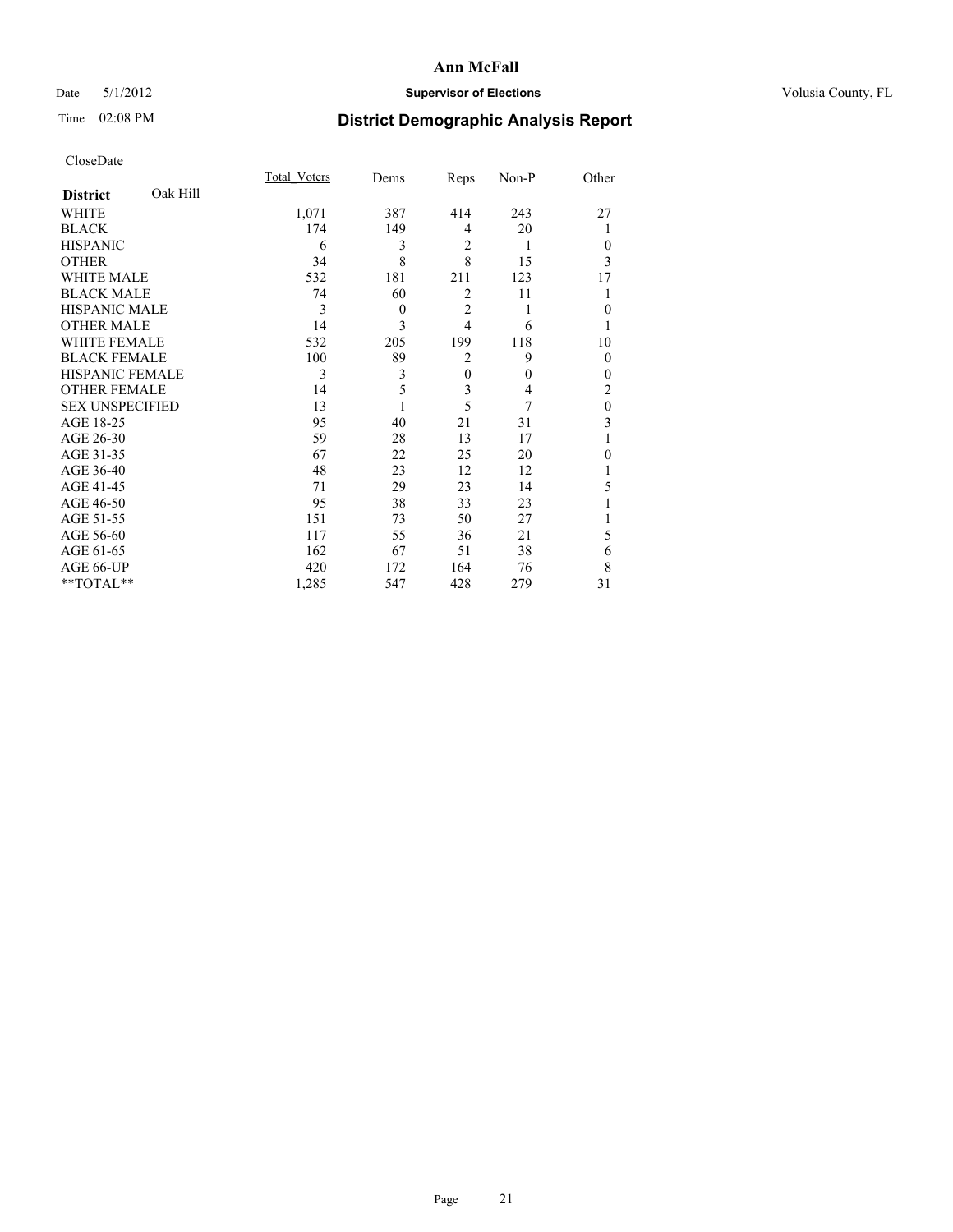## Date 5/1/2012 **Supervisor of Elections Supervisor of Elections** Volusia County, FL

# Time 02:08 PM **District Demographic Analysis Report**

|                                | <b>Total Voters</b> | Dems  | Reps  | $Non-P$ | Other          |
|--------------------------------|---------------------|-------|-------|---------|----------------|
| Orange City<br><b>District</b> |                     |       |       |         |                |
| WHITE                          | 5,038               | 1,669 | 2,049 | 1,100   | 220            |
| <b>BLACK</b>                   | 310                 | 251   | 10    | 45      | $\overline{4}$ |
| <b>HISPANIC</b>                | 709                 | 333   | 115   | 249     | 12             |
| <b>OTHER</b>                   | 267                 | 86    | 60    | 114     | 7              |
| <b>WHITE MALE</b>              | 2,162               | 633   | 909   | 501     | 119            |
| <b>BLACK MALE</b>              | 113                 | 80    | 5     | 25      | 3              |
| <b>HISPANIC MALE</b>           | 303                 | 137   | 52    | 109     | 5              |
| <b>OTHER MALE</b>              | 90                  | 32    | 25    | 33      | $\theta$       |
| <b>WHITE FEMALE</b>            | 2,855               | 1,027 | 1,132 | 595     | 101            |
| <b>BLACK FEMALE</b>            | 193                 | 167   | 5     | 20      | 1              |
| HISPANIC FEMALE                | 404                 | 196   | 62    | 139     | 7              |
| <b>OTHER FEMALE</b>            | 105                 | 37    | 21    | 42      | 5              |
| <b>SEX UNSPECIFIED</b>         | 99                  | 30    | 23    | 44      | $\overline{c}$ |
| AGE 18-25                      | 492                 | 159   | 120   | 188     | 25             |
| AGE 26-30                      | 401                 | 149   | 103   | 137     | 12             |
| AGE 31-35                      | 426                 | 136   | 128   | 145     | 17             |
| AGE 36-40                      | 331                 | 105   | 107   | 108     | 11             |
| AGE 41-45                      | 396                 | 147   | 114   | 123     | 12             |
| AGE 46-50                      | 456                 | 152   | 154   | 131     | 19             |
| AGE 51-55                      | 458                 | 160   | 170   | 110     | 18             |
| AGE 56-60                      | 500                 | 207   | 146   | 126     | 21             |
| AGE 61-65                      | 521                 | 208   | 190   | 104     | 19             |
| AGE 66-UP                      | 2,345               | 916   | 1,003 | 337     | 89             |
| $*$ $TOTAL**$                  | 6,326               | 2,339 | 2,235 | 1,509   | 243            |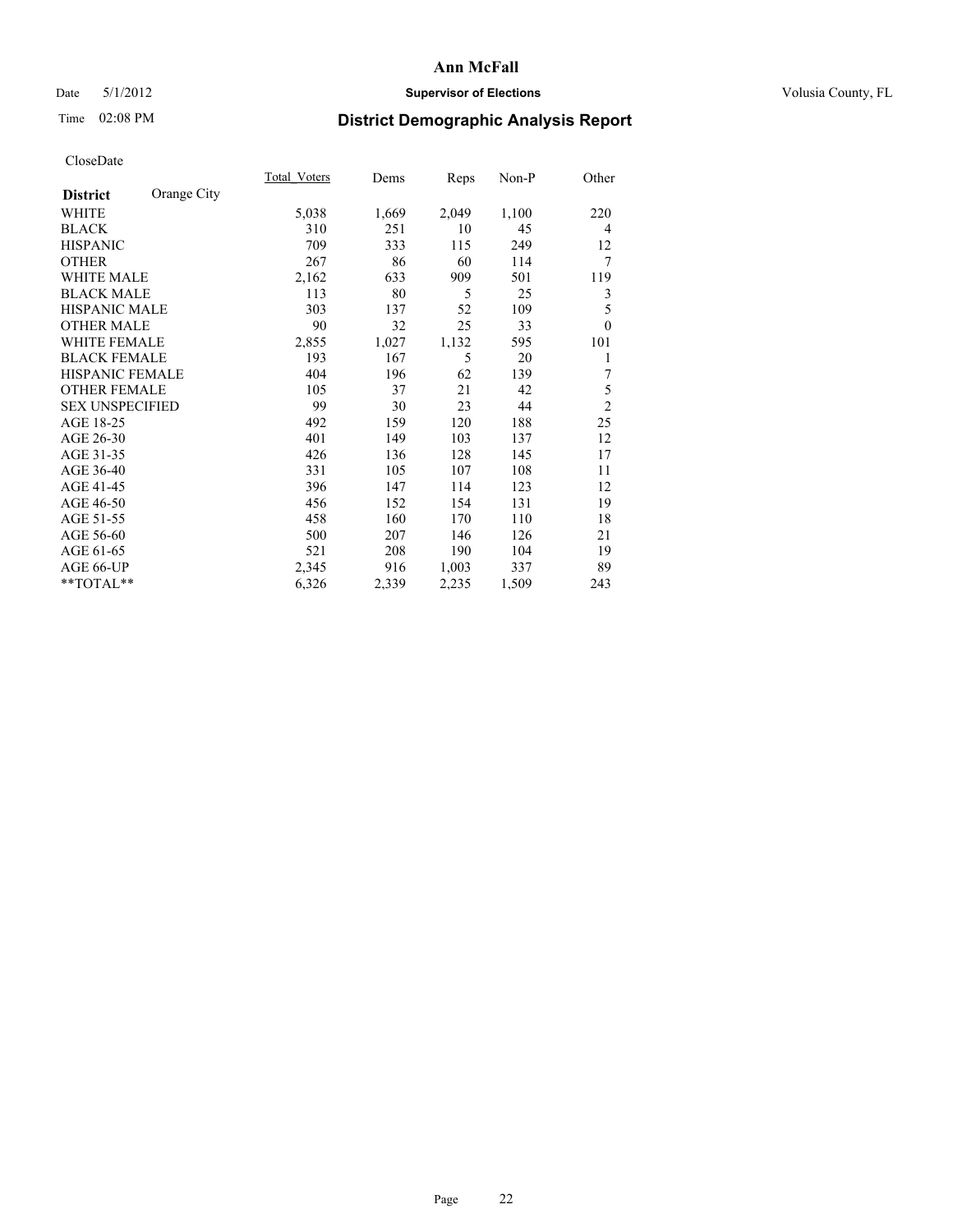## Date 5/1/2012 **Supervisor of Elections Supervisor of Elections** Volusia County, FL

# Time 02:08 PM **District Demographic Analysis Report**

|                                 | Total Voters | Dems  | <b>Reps</b> | Non-P | Other |
|---------------------------------|--------------|-------|-------------|-------|-------|
| Ormond Beach<br><b>District</b> |              |       |             |       |       |
| WHITE                           | 25,202       | 8,557 | 10,822      | 5,024 | 799   |
| <b>BLACK</b>                    | 787          | 591   | 50          | 127   | 19    |
| <b>HISPANIC</b>                 | 515          | 214   | 139         | 150   | 12    |
| <b>OTHER</b>                    | 1,356        | 444   | 354         | 522   | 36    |
| WHITE MALE                      | 11,396       | 3,422 | 5,128       | 2,425 | 421   |
| <b>BLACK MALE</b>               | 354          | 254   | 26          | 63    | 11    |
| <b>HISPANIC MALE</b>            | 210          | 65    | 74          | 62    | 9     |
| <b>OTHER MALE</b>               | 489          | 157   | 137         | 178   | 17    |
| <b>WHITE FEMALE</b>             | 13,686       | 5,101 | 5,656       | 2,557 | 372   |
| <b>BLACK FEMALE</b>             | 425          | 331   | 24          | 62    | 8     |
| HISPANIC FEMALE                 | 300          | 147   | 62          | 88    | 3     |
| <b>OTHER FEMALE</b>             | 556          | 217   | 162         | 163   | 14    |
| <b>SEX UNSPECIFIED</b>          | 444          | 112   | 96          | 225   | 11    |
| AGE 18-25                       | 2,202        | 670   | 724         | 753   | 55    |
| AGE 26-30                       | 1,384        | 420   | 454         | 471   | 39    |
| AGE 31-35                       | 1,284        | 380   | 435         | 418   | 51    |
| AGE 36-40                       | 1,425        | 448   | 518         | 396   | 63    |
| AGE 41-45                       | 1,873        | 541   | 848         | 419   | 65    |
| AGE 46-50                       | 2,398        | 761   | 1,045       | 528   | 64    |
| AGE 51-55                       | 2,624        | 903   | 1,137       | 525   | 59    |
| AGE 56-60                       | 2,770        | 1,051 | 1,153       | 488   | 78    |
| AGE 61-65                       | 2,846        | 1,106 | 1,129       | 521   | 90    |
| AGE 66-UP                       | 9,061        | 3,531 | 3,923       | 1,305 | 302   |
| $*$ TOTAL $*$                   | 27,868       | 9,811 | 11,367      | 5,824 | 866   |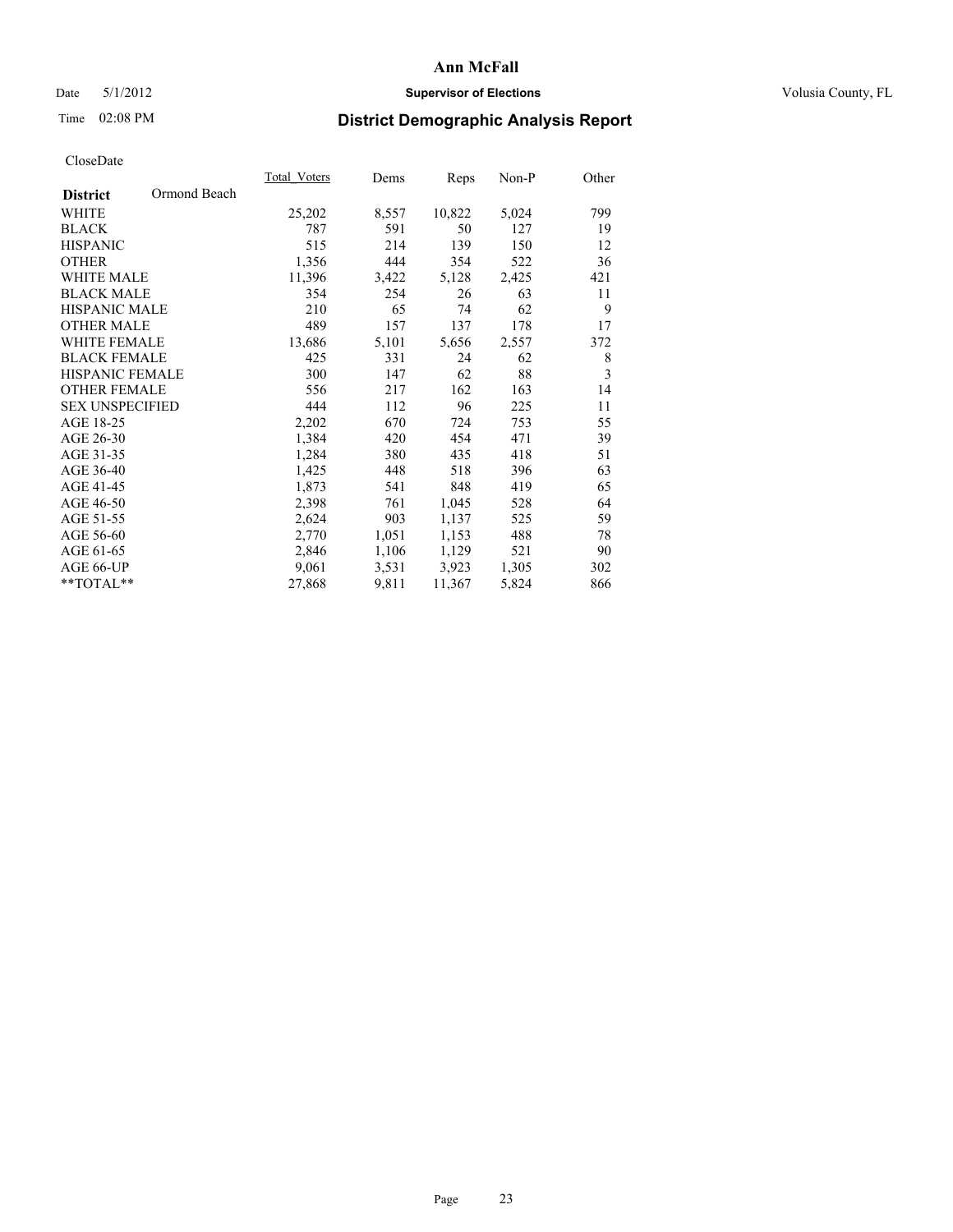## Date 5/1/2012 **Supervisor of Elections Supervisor of Elections** Volusia County, FL

## Time 02:08 PM **District Demographic Analysis Report**

|                        |         | <b>Total Voters</b> | Dems           | Reps           | Non-P          | Other          |
|------------------------|---------|---------------------|----------------|----------------|----------------|----------------|
| <b>District</b>        | Pierson |                     |                |                |                |                |
| WHITE                  |         | 520                 | 204            | 218            | 81             | 17             |
| <b>BLACK</b>           |         | 51                  | 43             | 3              | 5              | $\theta$       |
| <b>HISPANIC</b>        |         | 96                  | 36             | 6              | 51             | 3              |
| <b>OTHER</b>           |         | 20                  | $\overline{4}$ | 3              | 13             | $\theta$       |
| WHITE MALE             |         | 248                 | 95             | 109            | 31             | 13             |
| <b>BLACK MALE</b>      |         | 21                  | 17             | 1              | 3              | $\mathbf{0}$   |
| <b>HISPANIC MALE</b>   |         | 39                  | 22             | 1              | 15             |                |
| <b>OTHER MALE</b>      |         | 9                   | $\overline{2}$ | $\overline{c}$ | 5              | 0              |
| WHITE FEMALE           |         | 270                 | 109            | 108            | 49             | 4              |
| <b>BLACK FEMALE</b>    |         | 30                  | 26             | $\overline{2}$ | $\overline{2}$ | $\theta$       |
| <b>HISPANIC FEMALE</b> |         | 56                  | 14             | 5              | 35             | $\overline{c}$ |
| <b>OTHER FEMALE</b>    |         | $\overline{4}$      | $\overline{c}$ | 1              | 1              | $\theta$       |
| <b>SEX UNSPECIFIED</b> |         | 10                  | $\theta$       | 1              | 9              | $\theta$       |
| AGE 18-25              |         | 85                  | 23             | 20             | 41             |                |
| AGE 26-30              |         | 54                  | 14             | 16             | 23             |                |
| AGE 31-35              |         | 52                  | 12             | 14             | 22             | 4              |
| AGE 36-40              |         | 42                  | 15             | 17             | 9              |                |
| AGE 41-45              |         | 48                  | 21             | 14             | 12             |                |
| AGE 46-50              |         | 58                  | 26             | 19             | 9              | 4              |
| AGE 51-55              |         | 68                  | 34             | 26             | 6              | 2              |
| AGE 56-60              |         | 75                  | 31             | 30             | 11             | 3              |
| AGE 61-65              |         | 54                  | 30             | 20             | 3              | 1              |
| AGE 66-UP              |         | 151                 | 81             | 54             | 14             | $\overline{2}$ |
| $**TOTAL**$            |         | 687                 | 287            | 230            | 150            | 20             |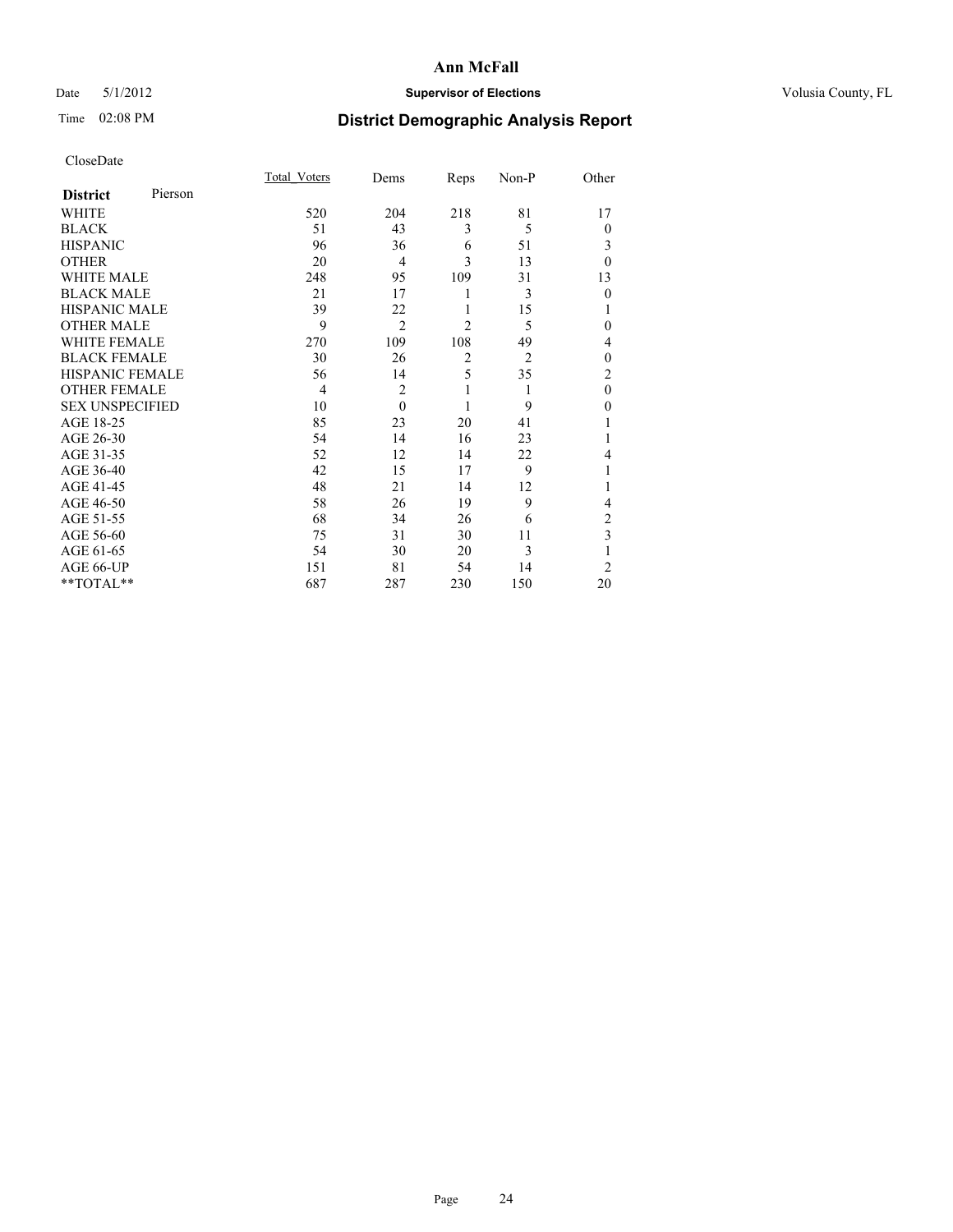## Date 5/1/2012 **Supervisor of Elections Supervisor of Elections** Volusia County, FL

## Time 02:08 PM **District Demographic Analysis Report**

|                        |             | <b>Total Voters</b> | Dems           | Reps             | Non-P          | Other          |
|------------------------|-------------|---------------------|----------------|------------------|----------------|----------------|
| <b>District</b>        | Ponce Inlet |                     |                |                  |                |                |
| WHITE                  |             | 2,600               | 647            | 1,330            | 535            | 88             |
| <b>BLACK</b>           |             | 5                   | $\overline{c}$ | 1                | $\overline{2}$ | $\Omega$       |
| <b>HISPANIC</b>        |             | 38                  | 12             | 15               | 10             |                |
| <b>OTHER</b>           |             | 99                  | 28             | 34               | 34             | 3              |
| WHITE MALE             |             | 1,236               | 268            | 661              | 260            | 47             |
| <b>BLACK MALE</b>      |             | 2                   |                | $\boldsymbol{0}$ | 1              | $\overline{0}$ |
| <b>HISPANIC MALE</b>   |             | 16                  | 7              | 5                | 3              |                |
| <b>OTHER MALE</b>      |             | 35                  | 9              | 13               | 10             | 3              |
| WHITE FEMALE           |             | 1,346               | 374            | 663              | 269            | 40             |
| <b>BLACK FEMALE</b>    |             | 3                   |                | 1                | 1              | $\overline{0}$ |
| <b>HISPANIC FEMALE</b> |             | 22                  | 5              | 10               | 7              | $\Omega$       |
| <b>OTHER FEMALE</b>    |             | 39                  | 14             | 14               | 11             | $\Omega$       |
| <b>SEX UNSPECIFIED</b> |             | 43                  | 10             | 13               | 19             |                |
| AGE 18-25              |             | 137                 | 35             | 61               | 35             | 6              |
| AGE 26-30              |             | 79                  | 23             | 24               | 30             | $\overline{c}$ |
| AGE 31-35              |             | 82                  | 15             | 30               | 32             | 5              |
| AGE 36-40              |             | 76                  | 18             | 34               | 23             |                |
| AGE 41-45              |             | 115                 | 21             | 56               | 32             | 6              |
| AGE 46-50              |             | 171                 | 47             | 78               | 43             | 3              |
| AGE 51-55              |             | 256                 | 52             | 136              | 59             | 9              |
| AGE 56-60              |             | 303                 | 84             | 152              | 59             | 8              |
| AGE 61-65              |             | 404                 | 97             | 195              | 91             | 21             |
| AGE 66-UP              |             | 1,120               | 297            | 615              | 177            | 31             |
| $**TOTAL**$            |             | 2,743               | 689            | 1,381            | 581            | 92             |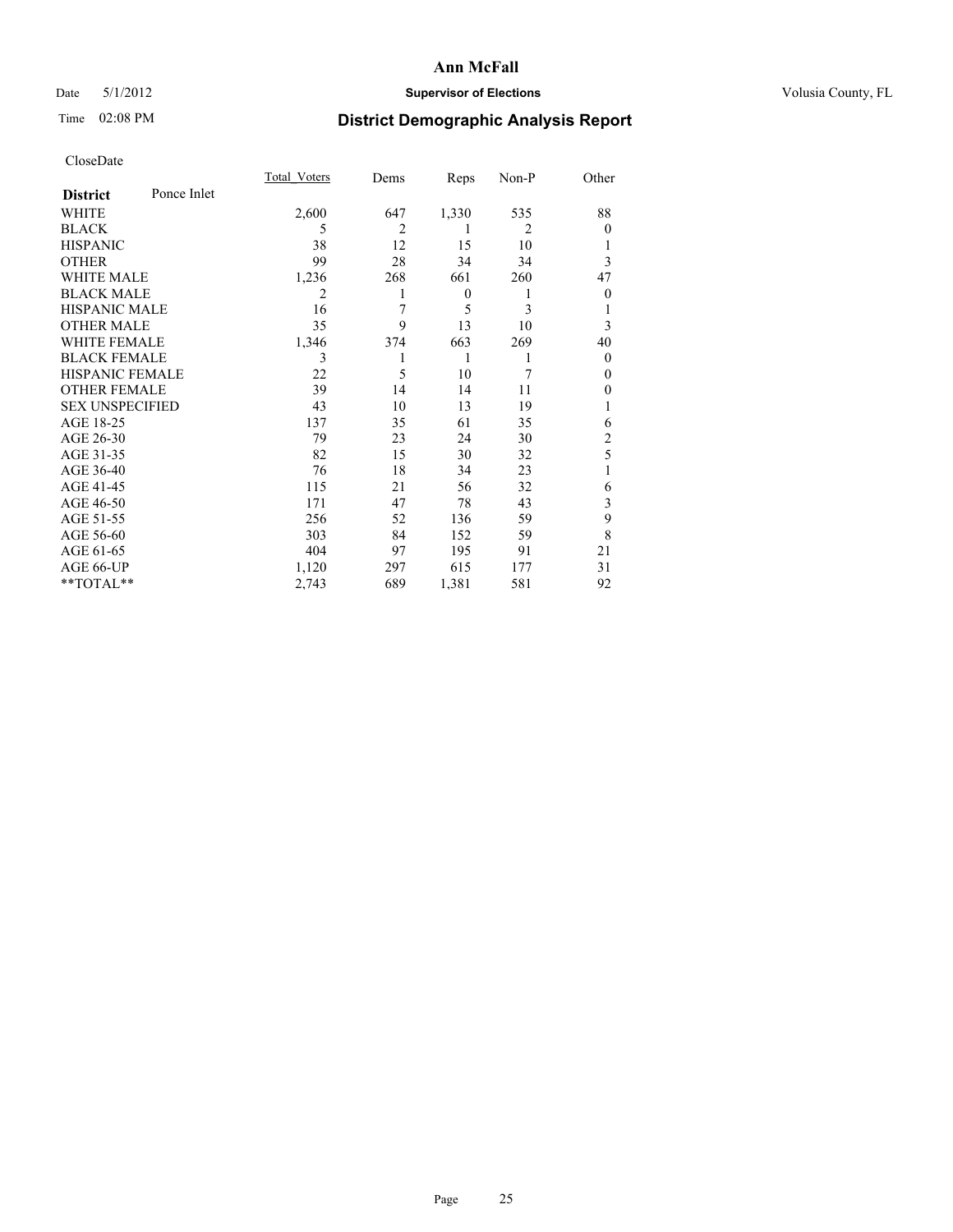## Date 5/1/2012 **Supervisor of Elections Supervisor of Elections** Volusia County, FL

## Time 02:08 PM **District Demographic Analysis Report**

|                        |             | Total Voters | Dems   | Reps   | Non-P | Other          |
|------------------------|-------------|--------------|--------|--------|-------|----------------|
| <b>District</b>        | Port Orange |              |        |        |       |                |
| WHITE                  |             | 33,689       | 11,567 | 13,097 | 7,827 | 1,198          |
| <b>BLACK</b>           |             | 950          | 745    | 50     | 136   | 19             |
| <b>HISPANIC</b>        |             | 874          | 343    | 201    | 313   | 17             |
| <b>OTHER</b>           |             | 1,689        | 536    | 390    | 712   | 51             |
| WHITE MALE             |             | 15,389       | 4,632  | 6,326  | 3,807 | 624            |
| <b>BLACK MALE</b>      |             | 414          | 309    | 30     | 65    | 10             |
| <b>HISPANIC MALE</b>   |             | 384          | 148    | 86     | 143   | $\overline{7}$ |
| <b>OTHER MALE</b>      |             | 607          | 196    | 149    | 237   | 25             |
| WHITE FEMALE           |             | 18,088       | 6,873  | 6,694  | 3,962 | 559            |
| <b>BLACK FEMALE</b>    |             | 532          | 433    | 19     | 71    | 9              |
| <b>HISPANIC FEMALE</b> |             | 483          | 194    | 112    | 167   | 10             |
| <b>OTHER FEMALE</b>    |             | 692          | 255    | 164    | 251   | 22             |
| <b>SEX UNSPECIFIED</b> |             | 613          | 151    | 158    | 285   | 19             |
| AGE 18-25              |             | 3,110        | 1,017  | 885    | 1,103 | 105            |
| AGE 26-30              |             | 2,366        | 770    | 671    | 840   | 85             |
| AGE 31-35              |             | 2,185        | 708    | 654    | 737   | 86             |
| AGE 36-40              |             | 2,169        | 673    | 751    | 664   | 81             |
| AGE 41-45              |             | 2,619        | 807    | 999    | 737   | 76             |
| AGE 46-50              |             | 3,212        | 985    | 1,330  | 793   | 104            |
| AGE 51-55              |             | 3,460        | 1,220  | 1,415  | 728   | 97             |
| AGE 56-60              |             | 3,451        | 1,343  | 1,308  | 689   | 111            |
| AGE 61-65              |             | 3,725        | 1,400  | 1,408  | 774   | 143            |
| AGE 66-UP              |             | 10,917       | 4,271  | 4,317  | 1,930 | 399            |
| $*$ TOTAL $*$          |             | 37,215       | 13,194 | 13,739 | 8,995 | 1,287          |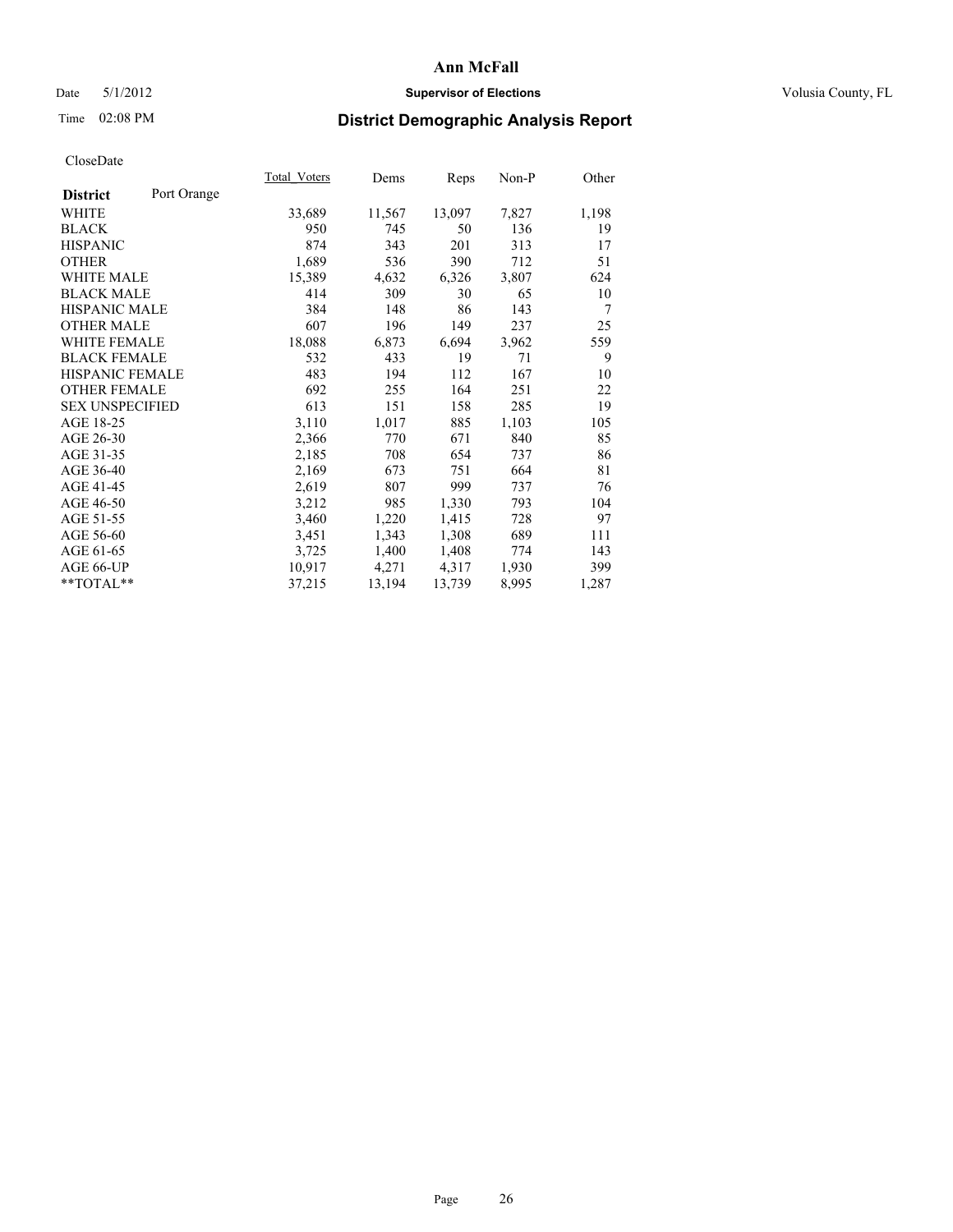## Date 5/1/2012 **Supervisor of Elections Supervisor of Elections** Volusia County, FL

## Time 02:08 PM **District Demographic Analysis Report**

|                        |               | <b>Total Voters</b> | Dems  | Reps  | $Non-P$ | Other          |
|------------------------|---------------|---------------------|-------|-------|---------|----------------|
| <b>District</b>        | South Daytona |                     |       |       |         |                |
| WHITE                  |               | 6,388               | 2,556 | 2,180 | 1,447   | 205            |
| <b>BLACK</b>           |               | 604                 | 474   | 16    | 107     | 7              |
| <b>HISPANIC</b>        |               | 166                 | 87    | 28    | 48      | 3              |
| <b>OTHER</b>           |               | 331                 | 127   | 60    | 141     | 3              |
| <b>WHITE MALE</b>      |               | 2,922               | 1,014 | 1,087 | 701     | 120            |
| <b>BLACK MALE</b>      |               | 220                 | 160   | 6     | 50      | 4              |
| <b>HISPANIC MALE</b>   |               | 79                  | 37    | 18    | 21      | 3              |
| <b>OTHER MALE</b>      |               | 92                  | 35    | 22    | 34      | 1              |
| <b>WHITE FEMALE</b>    |               | 3,434               | 1,523 | 1,084 | 742     | 85             |
| <b>BLACK FEMALE</b>    |               | 377                 | 308   | 9     | 57      | 3              |
| <b>HISPANIC FEMALE</b> |               | 86                  | 49    | 10    | 27      | $\theta$       |
| <b>OTHER FEMALE</b>    |               | 147                 | 66    | 28    | 51      | $\overline{c}$ |
| <b>SEX UNSPECIFIED</b> |               | 132                 | 52    | 20    | 60      | $\mathbf{0}$   |
| AGE 18-25              |               | 681                 | 272   | 138   | 257     | 14             |
| AGE 26-30              |               | 563                 | 224   | 130   | 189     | 20             |
| AGE 31-35              |               | 447                 | 169   | 94    | 157     | 27             |
| AGE 36-40              |               | 439                 | 156   | 143   | 128     | 12             |
| AGE 41-45              |               | 621                 | 260   | 185   | 159     | 17             |
| AGE 46-50              |               | 712                 | 259   | 255   | 178     | 20             |
| AGE 51-55              |               | 734                 | 328   | 239   | 146     | 21             |
| AGE 56-60              |               | 693                 | 333   | 221   | 121     | 18             |
| AGE 61-65              |               | 715                 | 299   | 241   | 149     | 26             |
| AGE 66-UP              |               | 1,887               | 946   | 639   | 259     | 43             |
| **TOTAL**              |               | 7,492               | 3,246 | 2,285 | 1,743   | 218            |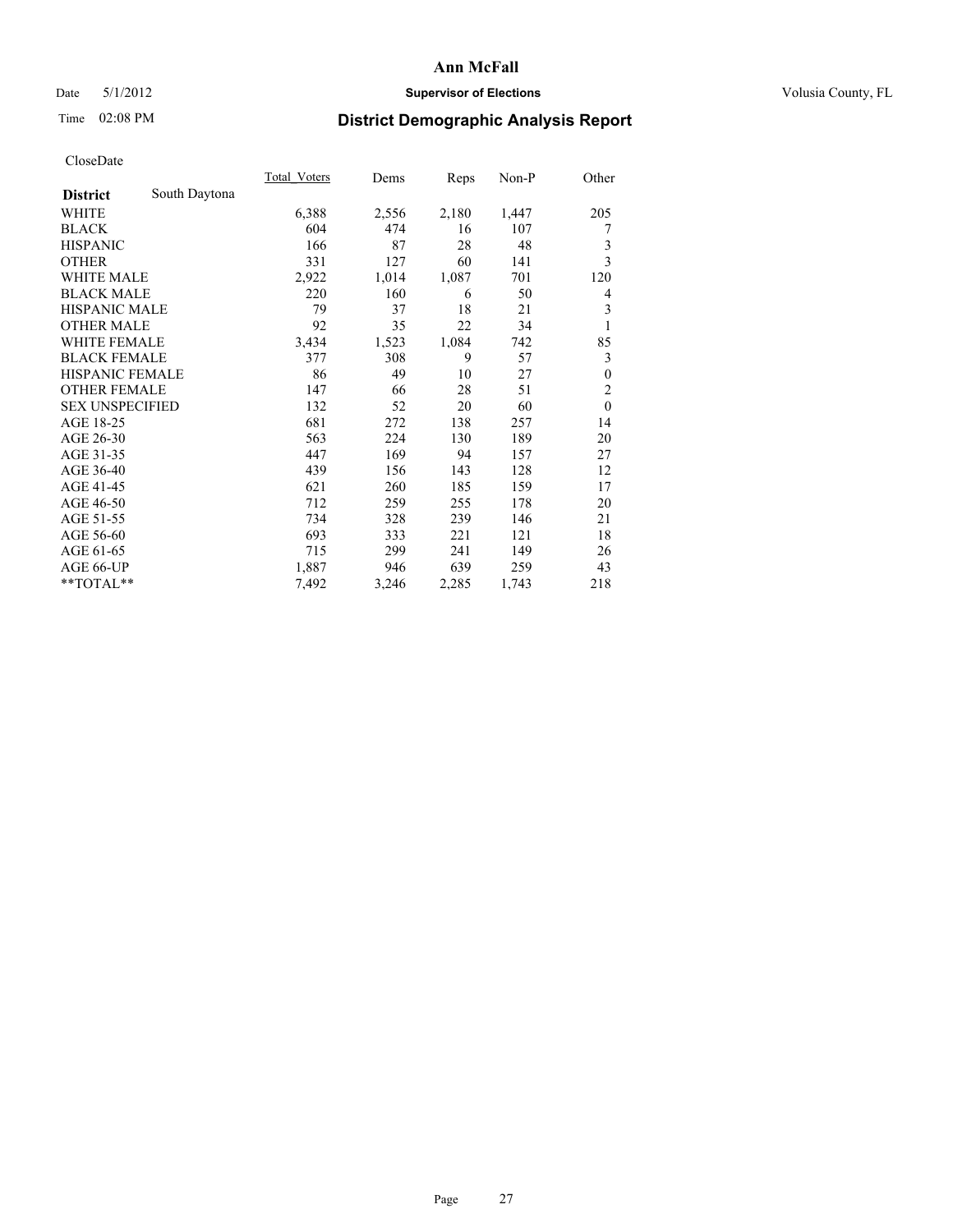## Date 5/1/2012 **Supervisor of Elections Supervisor of Elections** Volusia County, FL

# Time 02:08 PM **District Demographic Analysis Report**

|                        |               | Total Voters | Dems     | Reps     | Non-P    | Other |
|------------------------|---------------|--------------|----------|----------|----------|-------|
| <b>District</b>        | Flagler Beach |              |          |          |          |       |
| WHITE                  |               | 55           | 22       | 15       | 17       |       |
| <b>BLACK</b>           |               | 0            | $\Omega$ | $\Omega$ | $\theta$ |       |
| <b>HISPANIC</b>        |               |              | 0        | 0        |          | 0     |
| <b>OTHER</b>           |               |              |          | 2        |          |       |
| <b>WHITE MALE</b>      |               | 28           | 10       | 8        | 9        |       |
| <b>BLACK MALE</b>      |               | 0            | $\Omega$ | 0        |          | 0     |
| HISPANIC MALE          |               |              | 0        | 0        |          | 0     |
| <b>OTHER MALE</b>      |               | 2            |          |          |          | 0     |
| <b>WHITE FEMALE</b>    |               | 27           | 12       |          | 8        |       |
| <b>BLACK FEMALE</b>    |               | 0            | $\Omega$ | 0        |          | 0     |
| <b>HISPANIC FEMALE</b> |               |              | $\theta$ |          |          |       |
| <b>OTHER FEMALE</b>    |               |              | $\theta$ |          |          | 0     |
| <b>SEX UNSPECIFIED</b> |               |              |          | 0        |          | 0     |
| AGE 18-25              |               |              | $\theta$ | 0        |          | 0     |
| AGE 26-30              |               |              | 0        | 0        |          | 0     |
| AGE 31-35              |               |              |          | 0        |          |       |
| AGE 36-40              |               |              | 0        | 0        |          | 0     |
| AGE 41-45              |               |              |          | 0        |          |       |
| AGE 46-50              |               |              |          | 0        |          | 0     |
| AGE 51-55              |               |              |          |          |          |       |
| AGE 56-60              |               |              |          |          |          | 0     |
| AGE 61-65              |               |              |          |          |          |       |
| AGE 66-UP              |               | 40           | 18       | 14       |          |       |
| **TOTAL**              |               | 58           | 23       | 17       | 17       |       |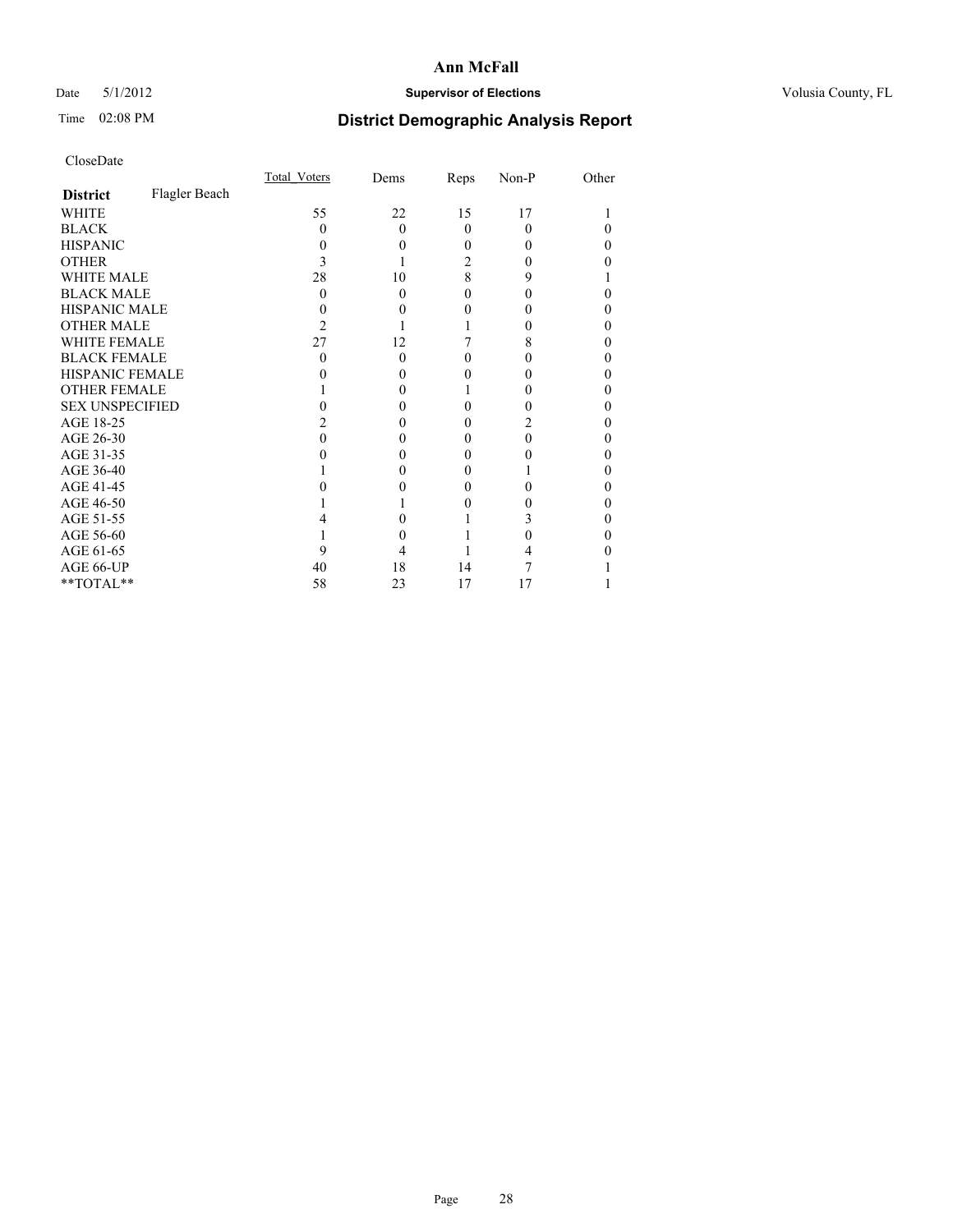## Date 5/1/2012 **Supervisor of Elections Supervisor of Elections** Volusia County, FL

# Time 02:08 PM **District Demographic Analysis Report**

|                                              | Total Voters | Dems   | Reps   | Non-P  | Other |
|----------------------------------------------|--------------|--------|--------|--------|-------|
| <b>Hospital Authority</b><br><b>District</b> |              |        |        |        |       |
| WHITE                                        | 95,665       | 30,894 | 39,995 | 20,595 | 4,181 |
| <b>BLACK</b>                                 | 9,484        | 7.485  | 417    | 1,425  | 157   |
| <b>HISPANIC</b>                              | 16,526       | 7,880  | 2,823  | 5,477  | 346   |
| <b>OTHER</b>                                 | 6,315        | 1,945  | 1,409  | 2,790  | 171   |
| <b>WHITE MALE</b>                            | 44,247       | 12,513 | 19,497 | 9,979  | 2,258 |
| <b>BLACK MALE</b>                            | 4,030        | 3,009  | 231    | 695    | 95    |
| <b>HISPANIC MALE</b>                         | 7,742        | 3,546  | 1,406  | 2,598  | 192   |
| <b>OTHER MALE</b>                            | 2,072        | 677    | 540    | 792    | 63    |
| WHITE FEMALE                                 | 50,952       | 18,230 | 20,307 | 10,506 | 1,909 |
| <b>BLACK FEMALE</b>                          | 5,379        | 4,417  | 185    | 717    | 60    |
| <b>HISPANIC FEMALE</b>                       | 8,680        | 4,277  | 1,407  | 2,847  | 149   |
| <b>OTHER FEMALE</b>                          | 2,445        | 909    | 558    | 909    | 69    |
| <b>SEX UNSPECIFIED</b>                       | 2,443        | 626    | 513    | 1,244  | 60    |
| AGE 18-25                                    | 13,253       | 4,296  | 3,336  | 5,088  | 533   |
| AGE 26-30                                    | 8,585        | 2,837  | 2,178  | 3,215  | 355   |
| AGE 31-35                                    | 9,018        | 3,132  | 2,526  | 2,915  | 445   |
| AGE 36-40                                    | 9,243        | 3,194  | 2,968  | 2,662  | 419   |
| AGE 41-45                                    | 10,351       | 3,480  | 3,753  | 2,719  | 399   |
| AGE 46-50                                    | 12,152       | 4,198  | 4,687  | 2,826  | 441   |
| AGE 51-55                                    | 12,576       | 4,670  | 4,889  | 2,579  | 438   |
| AGE 56-60                                    | 11,692       | 4,723  | 4,296  | 2,242  | 431   |
| AGE 61-65                                    | 11,362       | 4,625  | 4,299  | 2,016  | 422   |
| AGE 66-UP                                    | 29,797       | 13,071 | 11,717 | 4,036  | 973   |
| $*$ TOTAL $*$                                | 128,030      | 48,226 | 44,649 | 30,299 | 4,856 |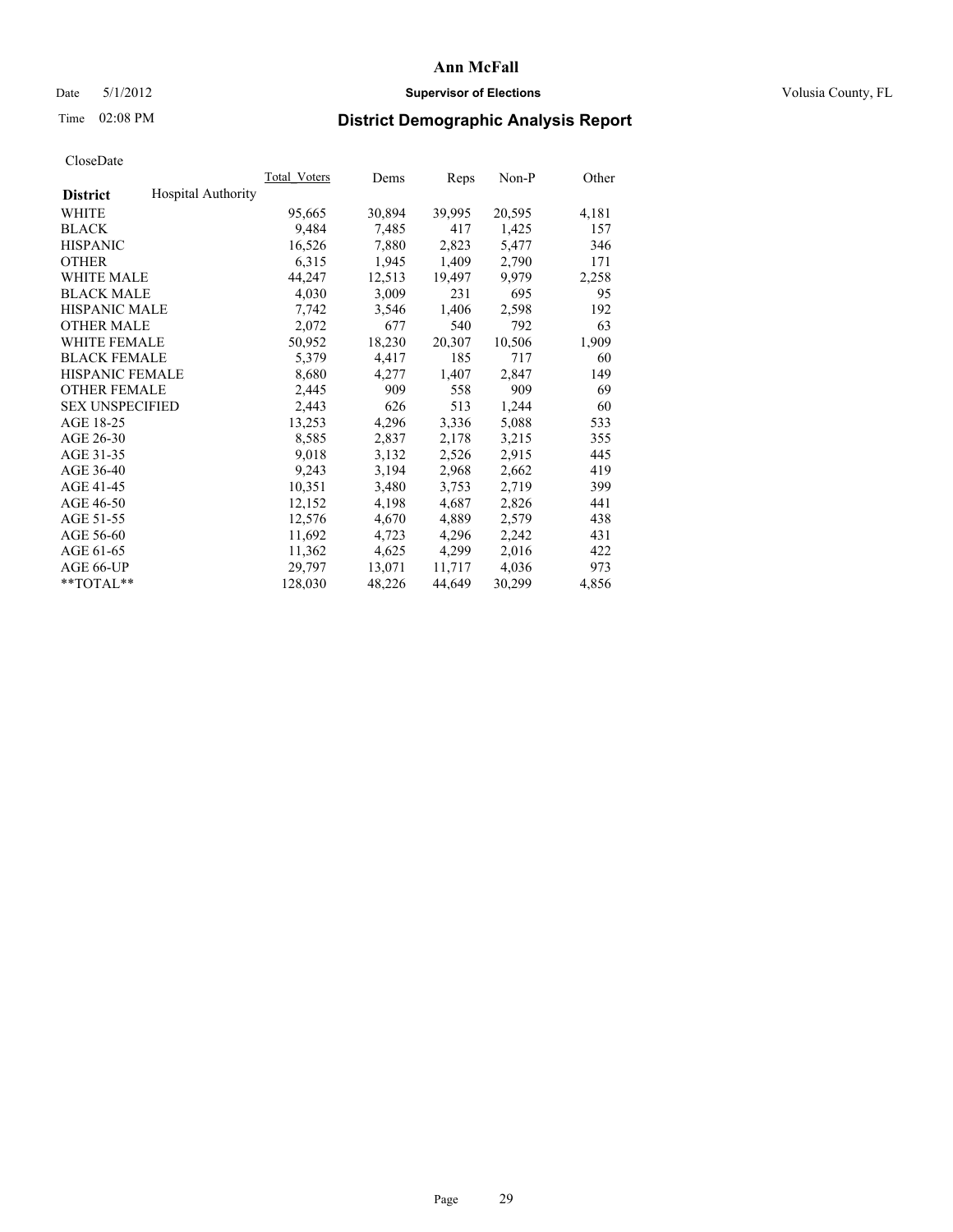## Date 5/1/2012 **Supervisor of Elections Supervisor of Elections** Volusia County, FL

## Time 02:08 PM **District Demographic Analysis Report**

|                        |                       | <b>Total Voters</b> | Dems | Reps           | Non-P | Other          |
|------------------------|-----------------------|---------------------|------|----------------|-------|----------------|
| <b>District</b>        | Florida House Seat 21 |                     |      |                |       |                |
| WHITE                  |                       | 2,133               | 740  | 953            | 372   | 68             |
| <b>BLACK</b>           |                       | 153                 | 132  | 8              | 13    | $\mathbf{0}$   |
| <b>HISPANIC</b>        |                       | 204                 | 79   | 26             | 95    | 4              |
| <b>OTHER</b>           |                       | 100                 | 28   | 27             | 42    | 3              |
| WHITE MALE             |                       | 1,034               | 325  | 493            | 177   | 39             |
| <b>BLACK MALE</b>      |                       | 64                  | 55   | 4              | 5     | $\mathbf{0}$   |
| <b>HISPANIC MALE</b>   |                       | 98                  | 45   | 10             | 42    | 1              |
| <b>OTHER MALE</b>      |                       | 34                  | 12   | 10             | 12    | $\mathbf{0}$   |
| <b>WHITE FEMALE</b>    |                       | 1,089               | 410  | 456            | 194   | 29             |
| <b>BLACK FEMALE</b>    |                       | 89                  | 77   | $\overline{4}$ | 8     | $\overline{0}$ |
| <b>HISPANIC FEMALE</b> |                       | 104                 | 34   | 16             | 51    | 3              |
| <b>OTHER FEMALE</b>    |                       | 35                  | 12   | 8              | 14    | 1              |
| <b>SEX UNSPECIFIED</b> |                       | 43                  | 9    | 13             | 19    | $\overline{c}$ |
| AGE 18-25              |                       | 249                 | 49   | 81             | 113   | 6              |
| AGE 26-30              |                       | 140                 | 46   | 45             | 46    | 3              |
| AGE 31-35              |                       | 167                 | 46   | 61             | 55    | 5              |
| AGE 36-40              |                       | 146                 | 40   | 67             | 35    | 4              |
| AGE 41-45              |                       | 171                 | 51   | 72             | 43    | 5              |
| AGE 46-50              |                       | 227                 | 85   | 93             | 38    | 11             |
| AGE 51-55              |                       | 257                 | 101  | 105            | 43    | 8              |
| AGE 56-60              |                       | 271                 | 103  | 114            | 43    | 11             |
| AGE 61-65              |                       | 260                 | 106  | 109            | 37    | 8              |
| AGE 66-UP              |                       | 702                 | 352  | 267            | 69    | 14             |
| **TOTAL**              |                       | 2,590               | 979  | 1,014          | 522   | 75             |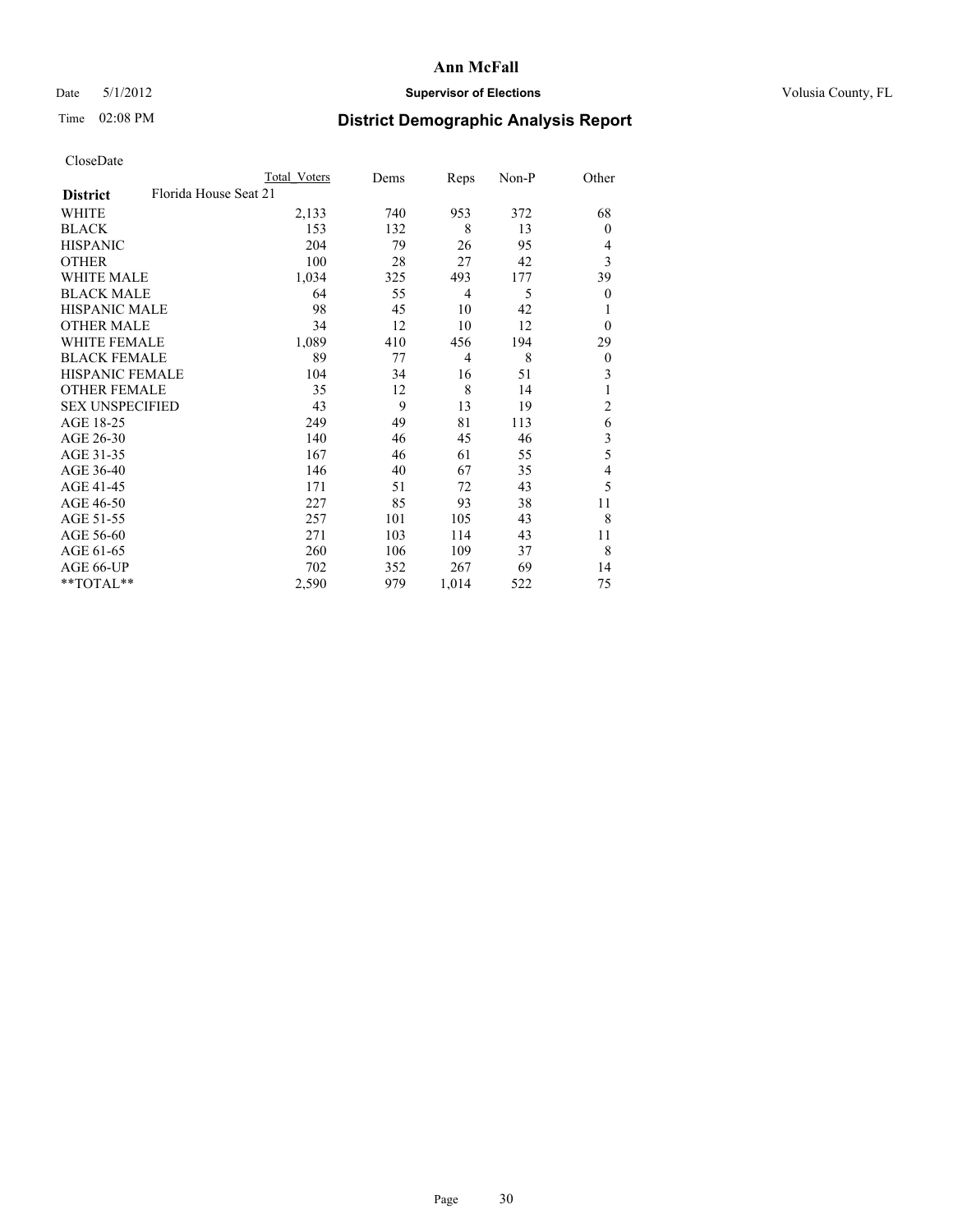## Date 5/1/2012 **Supervisor of Elections Supervisor of Elections** Volusia County, FL

# Time 02:08 PM **District Demographic Analysis Report**

|                                          | <b>Total Voters</b> | <u>Dems</u> | <b>Reps</b> | $Non-P$ | Other |
|------------------------------------------|---------------------|-------------|-------------|---------|-------|
| Florida House Seat 25<br><b>District</b> |                     |             |             |         |       |
| WHITE                                    | 15,195              | 4,914       | 6,089       | 3,513   | 679   |
| <b>BLACK</b>                             | 1,305               | 990         | 73          | 216     | 26    |
| <b>HISPANIC</b>                          | 4,113               | 2,009       | 712         | 1,300   | 92    |
| <b>OTHER</b>                             | 1,149               | 361         | 246         | 515     | 27    |
| WHITE MALE                               | 7,020               | 1,987       | 2,964       | 1,700   | 369   |
| <b>BLACK MALE</b>                        | 579                 | 405         | 45          | 114     | 15    |
| <b>HISPANIC MALE</b>                     | 1,914               | 888         | 359         | 616     | 51    |
| <b>OTHER MALE</b>                        | 383                 | 127         | 90          | 157     | 9     |
| <b>WHITE FEMALE</b>                      | 8,085               | 2,894       | 3,091       | 1,795   | 305   |
| <b>BLACK FEMALE</b>                      | 716                 | 576         | 28          | 101     | 11    |
| HISPANIC FEMALE                          | 2,171               | 1,101       | 351         | 678     | 41    |
| <b>OTHER FEMALE</b>                      | 468                 | 173         | 106         | 177     | 12    |
| <b>SEX UNSPECIFIED</b>                   | 426                 | 123         | 86          | 206     | 11    |
| AGE 18-25                                | 2,141               | 737         | 473         | 838     | 93    |
| AGE 26-30                                | 1,548               | 495         | 379         | 613     | 61    |
| AGE 31-35                                | 1,714               | 622         | 435         | 564     | 93    |
| AGE 36-40                                | 1,774               | 590         | 565         | 538     | 81    |
| AGE 41-45                                | 1,865               | 631         | 666         | 508     | 60    |
| AGE 46-50                                | 2,104               | 749         | 727         | 550     | 78    |
| AGE 51-55                                | 2,099               | 777         | 785         | 459     | 78    |
| AGE 56-60                                | 1,975               | 796         | 676         | 434     | 69    |
| AGE 61-65                                | 1,879               | 763         | 692         | 362     | 62    |
| AGE 66-UP                                | 4,672               | 2,121       | 1,722       | 680     | 149   |
| $*$ TOTAL $*$                            | 21,771              | 8,281       | 7,120       | 5,546   | 824   |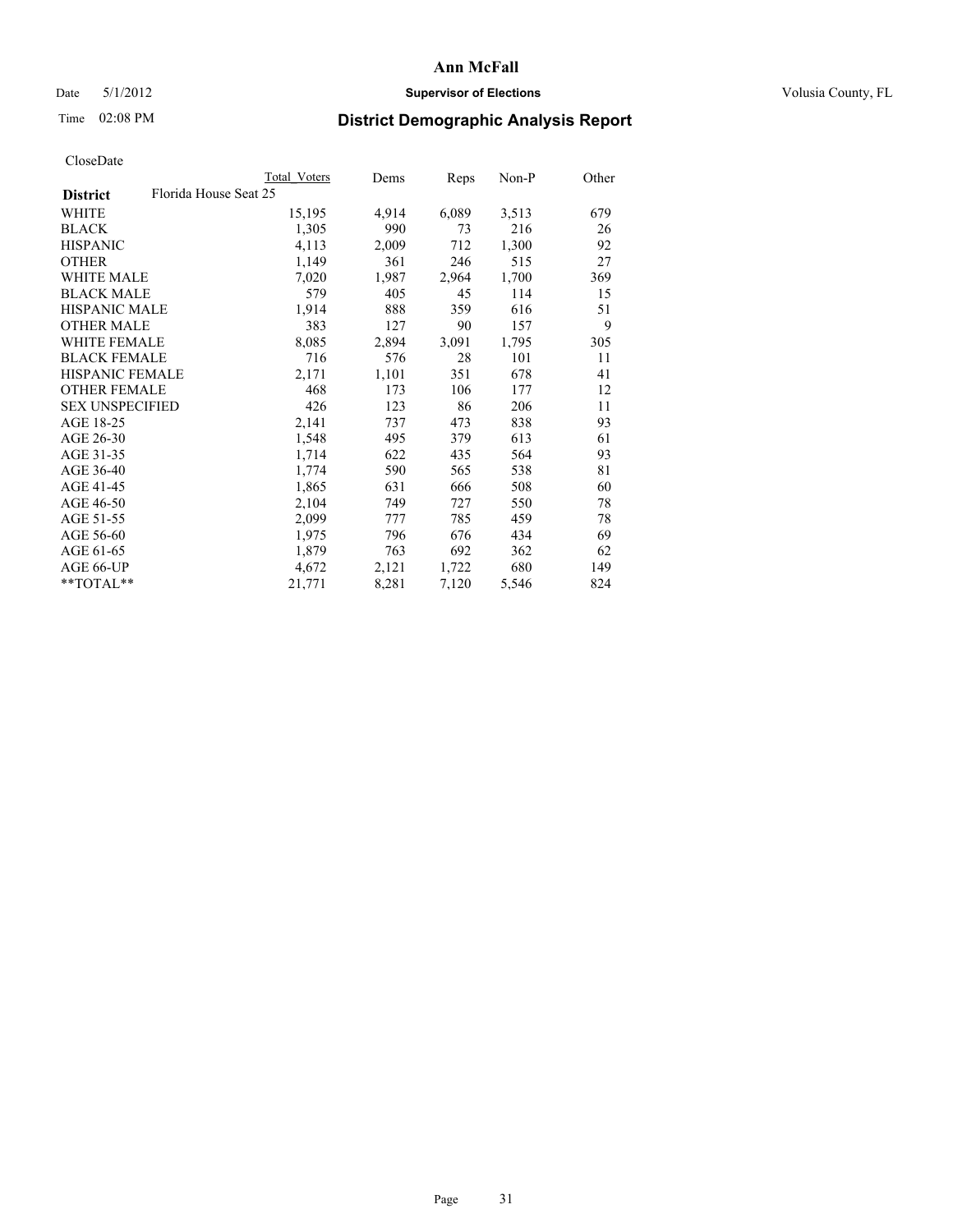## Date 5/1/2012 **Supervisor of Elections Supervisor of Elections** Volusia County, FL

# Time 02:08 PM **District Demographic Analysis Report**

|                                          | Total Voters | Dems   | <b>Reps</b> | Non-P  | Other |
|------------------------------------------|--------------|--------|-------------|--------|-------|
| Florida House Seat 26<br><b>District</b> |              |        |             |        |       |
| WHITE                                    | 88,398       | 28,756 | 37,929      | 18,199 | 3,514 |
| <b>BLACK</b>                             | 4,087        | 3,153  | 219         | 633    | 82    |
| <b>HISPANIC</b>                          | 7,580        | 3,491  | 1,435       | 2,514  | 140   |
| <b>OTHER</b>                             | 4,883        | 1,451  | 1,237       | 2,053  | 142   |
| <b>WHITE MALE</b>                        | 40,565       | 11,569 | 18,290      | 8,817  | 1,889 |
| <b>BLACK MALE</b>                        | 1,759        | 1,270  | 124         | 315    | 50    |
| <b>HISPANIC MALE</b>                     | 3,507        | 1,542  | 704         | 1,186  | 75    |
| <b>OTHER MALE</b>                        | 1,677        | 512    | 491         | 618    | 56    |
| <b>WHITE FEMALE</b>                      | 47,396       | 17,063 | 19,457      | 9,265  | 1,611 |
| <b>BLACK FEMALE</b>                      | 2,294        | 1,857  | 95          | 312    | 30    |
| <b>HISPANIC FEMALE</b>                   | 4,024        | 1,926  | 720         | 1,316  | 62    |
| <b>OTHER FEMALE</b>                      | 1,899        | 691    | 491         | 656    | 61    |
| <b>SEX UNSPECIFIED</b>                   | 1,827        | 421    | 448         | 914    | 44    |
| AGE 18-25                                | 9,442        | 2,888  | 2,707       | 3,482  | 365   |
| AGE 26-30                                | 6,028        | 1,860  | 1,770       | 2,157  | 241   |
| AGE 31-35                                | 5,906        | 1,835  | 1,876       | 1,899  | 296   |
| AGE 36-40                                | 6,148        | 1,941  | 2,171       | 1,754  | 282   |
| AGE 41-45                                | 7,622        | 2,346  | 3,034       | 1,950  | 292   |
| AGE 46-50                                | 9,204        | 2,881  | 3,867       | 2,137  | 319   |
| AGE 51-55                                | 10,030       | 3,401  | 4,285       | 2,013  | 331   |
| AGE 56-60                                | 10,143       | 3,861  | 4,017       | 1,890  | 375   |
| AGE 61-65                                | 10,548       | 4,059  | 4,209       | 1,904  | 376   |
| AGE 66-UP                                | 29,903       | 11,791 | 12,889      | 4,221  | 1,002 |
| $*$ TOTAL $*$                            | 104,975      | 36,863 | 40,826      | 23,407 | 3,879 |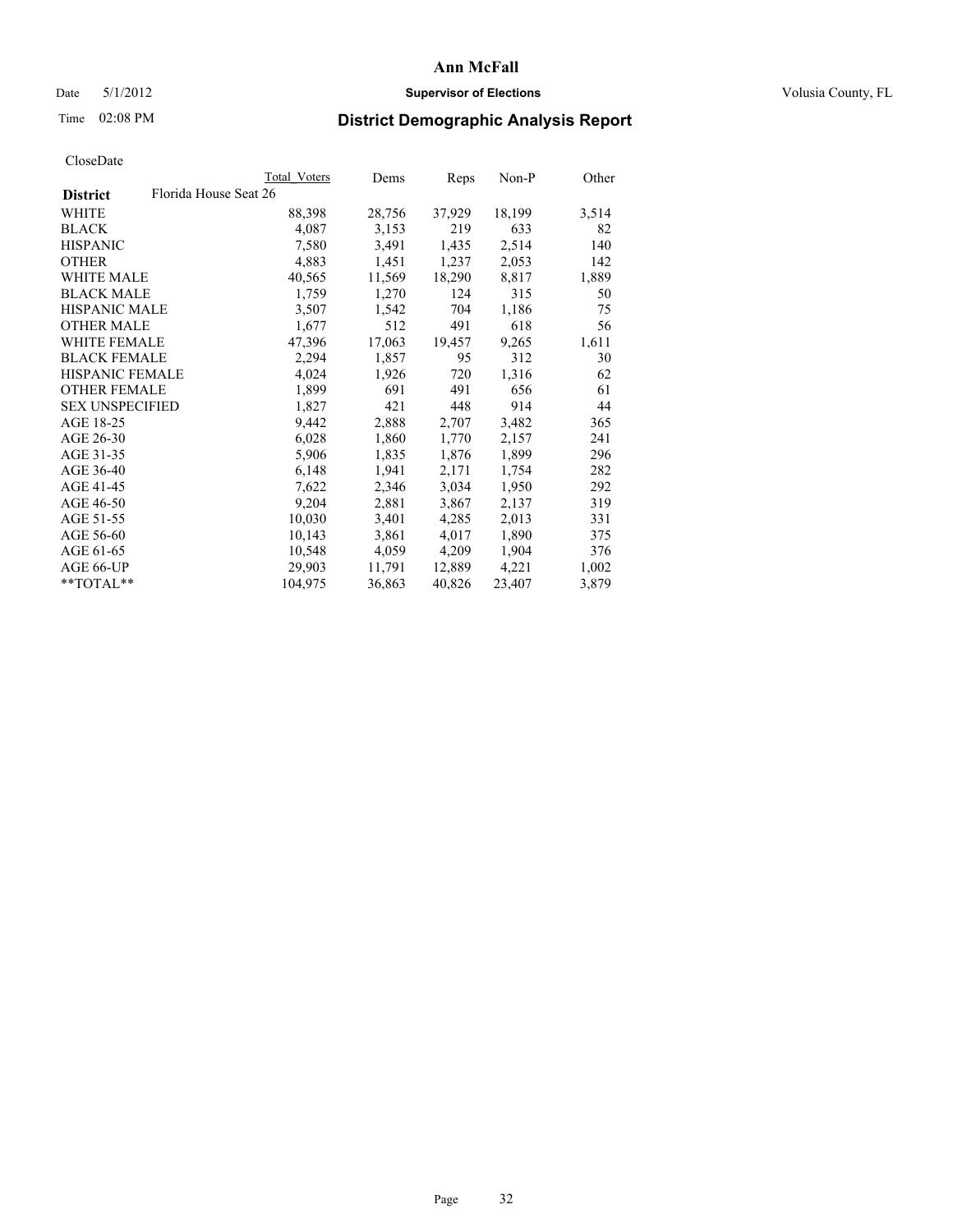## Date 5/1/2012 **Supervisor of Elections Supervisor of Elections** Volusia County, FL

# Time 02:08 PM **District Demographic Analysis Report**

|                        | Total Voters          | Dems   | <b>Reps</b> | Non-P  | Other |
|------------------------|-----------------------|--------|-------------|--------|-------|
| <b>District</b>        | Florida House Seat 27 |        |             |        |       |
| WHITE                  | 51,155                | 19,782 | 17,427      | 11,996 | 1,950 |
| <b>BLACK</b>           | 16,319                | 13,678 | 444         | 2,055  | 142   |
| <b>HISPANIC</b>        | 1,937                 | 896    | 336         | 654    | 51    |
| <b>OTHER</b>           | 3,900                 | 1,547  | 621         | 1,663  | 69    |
| <b>WHITE MALE</b>      | 23,514                | 7,946  | 8,625       | 5,865  | 1,078 |
| <b>BLACK MALE</b>      | 6,315                 | 5,102  | 215         | 921    | 77    |
| <b>HISPANIC MALE</b>   | 882                   | 373    | 164         | 311    | 34    |
| <b>OTHER MALE</b>      | 1,202                 | 480    | 243         | 450    | 29    |
| WHITE FEMALE           | 27,383                | 11,729 | 8,724       | 6,069  | 861   |
| <b>BLACK FEMALE</b>    | 9,872                 | 8,470  | 225         | 1,112  | 65    |
| HISPANIC FEMALE        | 1,044                 | 520    | 172         | 337    | 15    |
| <b>OTHER FEMALE</b>    | 1,547                 | 707    | 293         | 519    | 28    |
| <b>SEX UNSPECIFIED</b> | 1,552                 | 576    | 167         | 784    | 25    |
| AGE 18-25              | 8,996                 | 4,813  | 1,255       | 2,743  | 185   |
| AGE 26-30              | 5,509                 | 2,509  | 969         | 1,860  | 171   |
| AGE 31-35              | 4,638                 | 2,118  | 895         | 1,466  | 159   |
| AGE 36-40              | 4,271                 | 1,908  | 1,016       | 1,204  | 143   |
| AGE 41-45              | 4,930                 | 2,234  | 1,258       | 1,282  | 156   |
| AGE 46-50              | 6,087                 | 2,809  | 1,718       | 1,350  | 210   |
| AGE 51-55              | 6,808                 | 3,328  | 1,888       | 1,362  | 230   |
| AGE 56-60              | 6,560                 | 3,276  | 1,839       | 1,240  | 205   |
| AGE 61-65              | 6,431                 | 3,110  | 1,861       | 1,247  | 213   |
| AGE 66-UP              | 19,120                | 9,817  | 6,132       | 2,628  | 543   |
| $*$ TOTAL $*$          | 73,351                | 35,922 | 18,831      | 16,383 | 2,215 |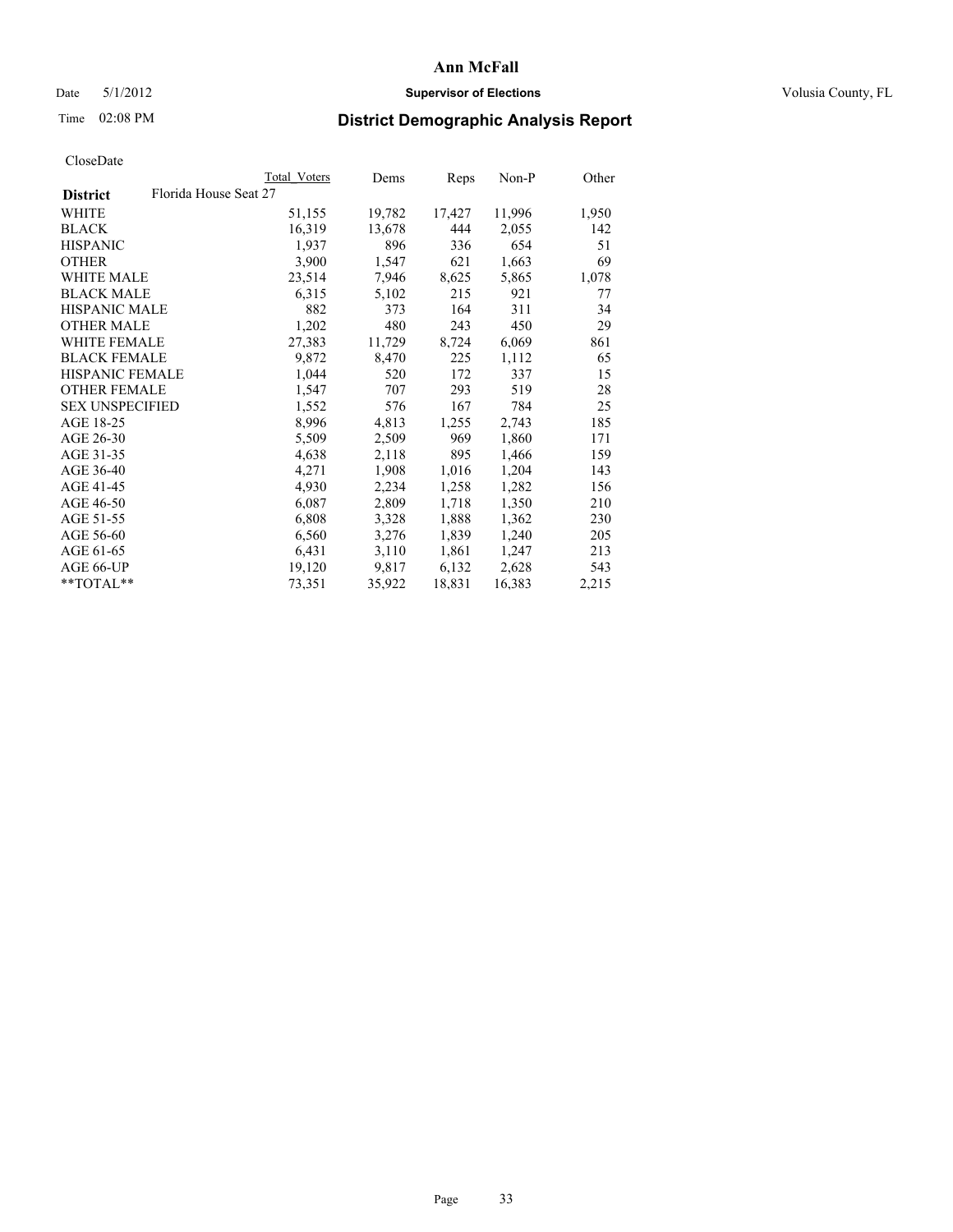## Date 5/1/2012 **Supervisor of Elections Supervisor of Elections** Volusia County, FL

# Time 02:08 PM **District Demographic Analysis Report**

|                                          | Total Voters | Dems   | <b>Reps</b> | Non-P  | Other |
|------------------------------------------|--------------|--------|-------------|--------|-------|
| Florida House Seat 28<br><b>District</b> |              |        |             |        |       |
| WHITE                                    | 92,266       | 30,422 | 37,554      | 21,174 | 3,116 |
| <b>BLACK</b>                             | 4,179        | 3,302  | 176         | 637    | 64    |
| <b>HISPANIC</b>                          | 5,166        | 2,394  | 997         | 1,671  | 104   |
| <b>OTHER</b>                             | 4,354        | 1,262  | 1,002       | 1,956  | 134   |
| <b>WHITE MALE</b>                        | 42,978       | 12,474 | 18,454      | 10,358 | 1,692 |
| <b>BLACK MALE</b>                        | 1,836        | 1,358  | 98          | 339    | 41    |
| <b>HISPANIC MALE</b>                     | 2,425        | 1,085  | 470         | 804    | 66    |
| <b>OTHER MALE</b>                        | 1,471        | 436    | 380         | 602    | 53    |
| <b>WHITE FEMALE</b>                      | 48,752       | 17,773 | 18,898      | 10,679 | 1,402 |
| <b>BLACK FEMALE</b>                      | 2,323        | 1,929  | 77          | 294    | 23    |
| <b>HISPANIC FEMALE</b>                   | 2,712        | 1,293  | 523         | 858    | 38    |
| <b>OTHER FEMALE</b>                      | 1,749        | 626    | 438         | 628    | 57    |
| <b>SEX UNSPECIFIED</b>                   | 1,719        | 406    | 391         | 876    | 46    |
| AGE 18-25                                | 8,702        | 2,687  | 2,394       | 3,338  | 283   |
| AGE 26-30                                | 6,022        | 1,971  | 1,649       | 2,173  | 229   |
| AGE 31-35                                | 6,035        | 1,977  | 1,739       | 2,088  | 231   |
| AGE 36-40                                | 6,211        | 2,042  | 2,004       | 1,941  | 224   |
| AGE 41-45                                | 7,277        | 2,293  | 2,731       | 2,008  | 245   |
| AGE 46-50                                | 8,951        | 2,924  | 3,593       | 2,196  | 238   |
| AGE 51-55                                | 10,095       | 3,504  | 4,085       | 2,225  | 281   |
| AGE 56-60                                | 10,308       | 3,962  | 3,961       | 2,100  | 285   |
| AGE 61-65                                | 10,882       | 4,000  | 4,209       | 2,286  | 387   |
| AGE 66-UP                                | 31,503       | 12,028 | 13,363      | 5,095  | 1,017 |
| $*$ TOTAL $*$                            | 105,991      | 37,388 | 39,731      | 25,452 | 3,420 |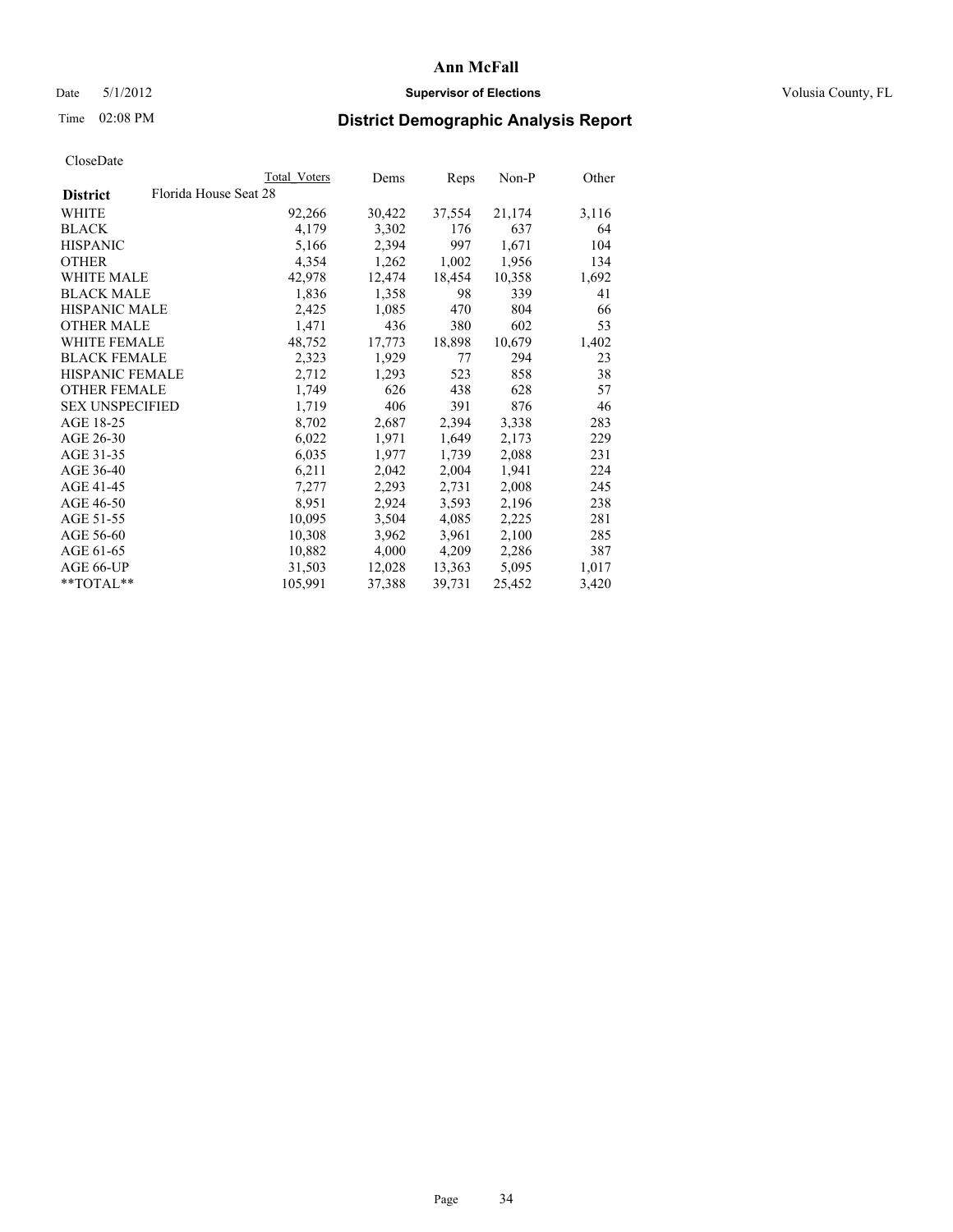## Date 5/1/2012 **Supervisor of Elections Supervisor of Elections** Volusia County, FL

## Time 02:08 PM **District Demographic Analysis Report**

|                                          | Total Voters | Dems  | Reps  | Non-P | Other          |
|------------------------------------------|--------------|-------|-------|-------|----------------|
| Florida House Seat 33<br><b>District</b> |              |       |       |       |                |
| WHITE                                    | 4,957        | 1,477 | 2,196 | 1,088 | 196            |
| <b>BLACK</b>                             | 525          | 398   | 29    | 84    | 14             |
| <b>HISPANIC</b>                          | 1,117        | 521   | 174   | 392   | 30             |
| <b>OTHER</b>                             | 346          | 101   | 88    | 151   | 6              |
| WHITE MALE                               | 2,364        | 594   | 1,124 | 553   | 93             |
| <b>BLACK MALE</b>                        | 231          | 172   | 13    | 37    | 9              |
| HISPANIC MALE                            | 539          | 235   | 92    | 198   | 14             |
| <b>OTHER MALE</b>                        | 127          | 43    | 31    | 50    | 3              |
| WHITE FEMALE                             | 2,563        | 874   | 1,058 | 530   | 101            |
| <b>BLACK FEMALE</b>                      | 289          | 221   | 16    | 47    | 5              |
| <b>HISPANIC FEMALE</b>                   | 569          | 282   | 81    | 190   | 16             |
| <b>OTHER FEMALE</b>                      | 120          | 41    | 35    | 42    | $\overline{2}$ |
| <b>SEX UNSPECIFIED</b>                   | 143          | 35    | 37    | 68    | 3              |
| AGE 18-25                                | 785          | 233   | 216   | 313   | 23             |
| AGE 26-30                                | 503          | 165   | 113   | 203   | 22             |
| AGE 31-35                                | 462          | 146   | 140   | 152   | 24             |
| AGE 36-40                                | 541          | 189   | 166   | 160   | 26             |
| AGE 41-45                                | 559          | 188   | 210   | 139   | 22             |
| AGE 46-50                                | 745          | 239   | 295   | 179   | 32             |
| AGE 51-55                                | 759          | 279   | 310   | 146   | 24             |
| AGE 56-60                                | 681          | 262   | 278   | 124   | 17             |
| AGE 61-65                                | 627          | 238   | 256   | 115   | 18             |
| AGE 66-UP                                | 1,286        | 560   | 503   | 185   | 38             |
| **TOTAL**                                | 6,948        | 2,499 | 2,487 | 1,716 | 246            |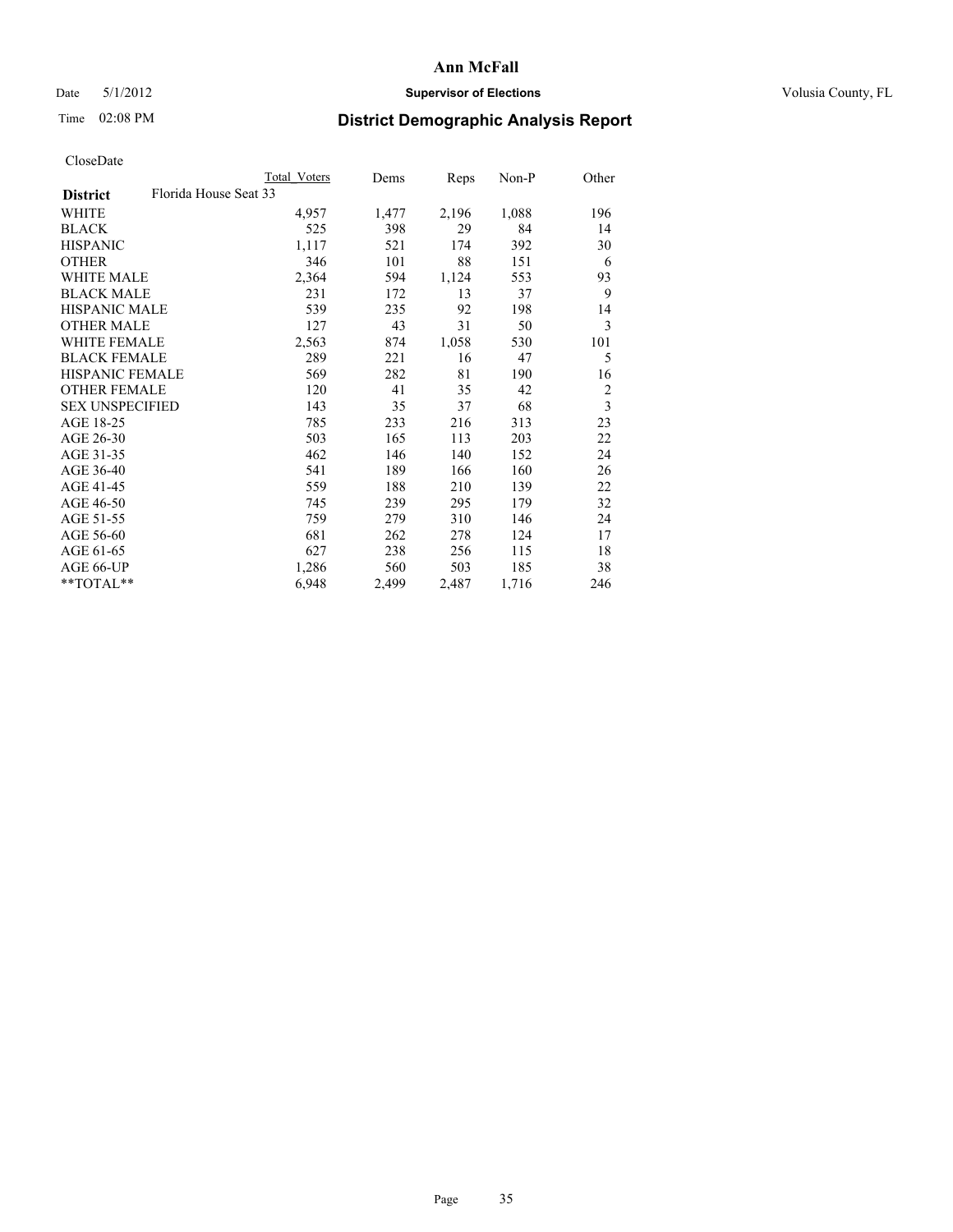## Date 5/1/2012 **Supervisor of Elections Supervisor of Elections** Volusia County, FL

## Time 02:08 PM **District Demographic Analysis Report**

|                        | <b>Total Voters</b>     | Dems   | <b>Reps</b> | Non-P  | Other |
|------------------------|-------------------------|--------|-------------|--------|-------|
| <b>District</b>        | School Board District 1 |        |             |        |       |
| WHITE                  | 49,145                  | 16,493 | 20,606      | 9,959  | 2,087 |
| <b>BLACK</b>           | 4,266                   | 3,479  | 151         | 584    | 52    |
| <b>HISPANIC</b>        | 3,356                   | 1,418  | 604         | 1,241  | 93    |
| <b>OTHER</b>           | 2,654                   | 806    | 651         | 1,115  | 82    |
| <b>WHITE MALE</b>      | 22,481                  | 6,608  | 9,970       | 4,766  | 1,137 |
| <b>BLACK MALE</b>      | 1,699                   | 1,327  | 73          | 268    | 31    |
| <b>HISPANIC MALE</b>   | 1,519                   | 630    | 287         | 561    | 41    |
| <b>OTHER MALE</b>      | 869                     | 278    | 252         | 309    | 30    |
| WHITE FEMALE           | 26,451                  | 9,814  | 10,556      | 5,136  | 945   |
| <b>BLACK FEMALE</b>    | 2,533                   | 2,128  | 77          | 309    | 19    |
| <b>HISPANIC FEMALE</b> | 1,818                   | 781    | 313         | 674    | 50    |
| <b>OTHER FEMALE</b>    | 1,008                   | 362    | 248         | 365    | 33    |
| <b>SEX UNSPECIFIED</b> | 1,043                   | 268    | 236         | 511    | 28    |
| AGE 18-25              | 5,907                   | 1,833  | 1,634       | 2,191  | 249   |
| AGE 26-30              | 3,763                   | 1,235  | 1,013       | 1,359  | 156   |
| AGE 31-35              | 3,772                   | 1,254  | 1,153       | 1,164  | 201   |
| AGE 36-40              | 3,739                   | 1,207  | 1,319       | 1,032  | 181   |
| AGE 41-45              | 4,436                   | 1,453  | 1,697       | 1,114  | 172   |
| AGE 46-50              | 5,330                   | 1,782  | 2,192       | 1,152  | 204   |
| AGE 51-55              | 5,662                   | 2,100  | 2,273       | 1,094  | 195   |
| AGE 56-60              | 5,572                   | 2,264  | 2,128       | 963    | 217   |
| AGE 61-65              | 5,576                   | 2,305  | 2,173       | 888    | 210   |
| AGE 66-UP              | 15,680                  | 6,772  | 6,432       | 1,947  | 529   |
| $*$ TOTAL $*$          | 59,439                  | 22,205 | 22,015      | 12,905 | 2,314 |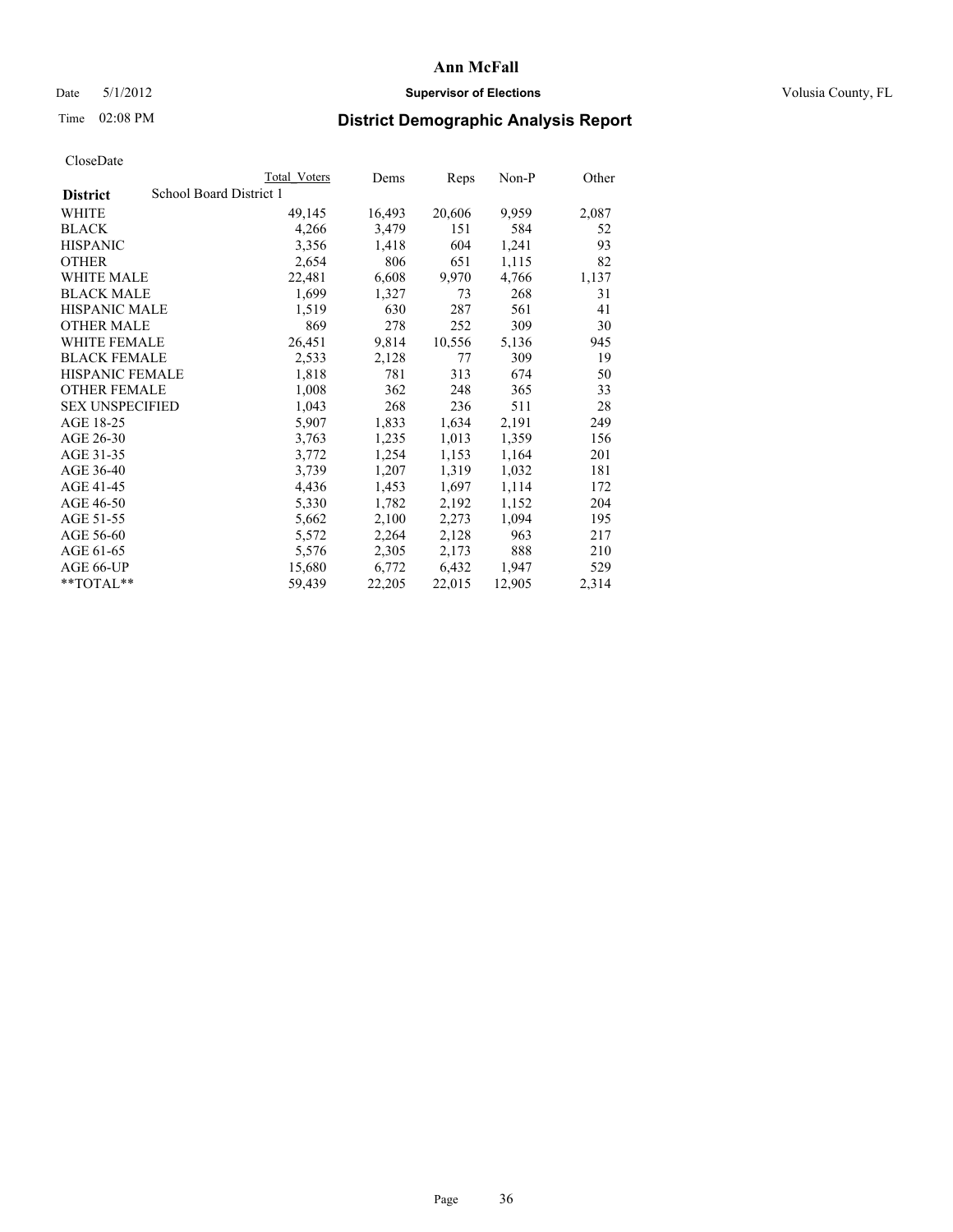### Date 5/1/2012 **Supervisor of Elections Supervisor of Elections** Volusia County, FL

# Time 02:08 PM **District Demographic Analysis Report**

|                                            | <b>Total Voters</b> | Dems   | <b>Reps</b> | Non-P  | Other |
|--------------------------------------------|---------------------|--------|-------------|--------|-------|
| School Board District 2<br><b>District</b> |                     |        |             |        |       |
| WHITE                                      | 40,646              | 14,602 | 15,137      | 9,375  | 1,532 |
| <b>BLACK</b>                               | 9,920               | 8,305  | 269         | 1,260  | 86    |
| <b>HISPANIC</b>                            | 1,240               | 541    | 264         | 409    | 26    |
| <b>OTHER</b>                               | 2,801               | 1,072  | 495         | 1,175  | 59    |
| WHITE MALE                                 | 18,996              | 5,993  | 7,501       | 4,637  | 865   |
| <b>BLACK MALE</b>                          | 3,893               | 3,165  | 129         | 558    | 41    |
| <b>HISPANIC MALE</b>                       | 588                 | 245    | 127         | 198    | 18    |
| <b>OTHER MALE</b>                          | 917                 | 349    | 194         | 349    | 25    |
| <b>WHITE FEMALE</b>                        | 21,407              | 8,518  | 7,551       | 4,684  | 654   |
| <b>BLACK FEMALE</b>                        | 5,951               | 5,080  | 137         | 689    | 45    |
| <b>HISPANIC FEMALE</b>                     | 645                 | 293    | 136         | 208    | 8     |
| <b>OTHER FEMALE</b>                        | 1,122               | 499    | 218         | 380    | 25    |
| <b>SEX UNSPECIFIED</b>                     | 1,088               | 378    | 172         | 516    | 22    |
| AGE 18-25                                  | 6,237               | 3,391  | 941         | 1,762  | 143   |
| AGE 26-30                                  | 3,839               | 1,655  | 784         | 1,288  | 112   |
| AGE 31-35                                  | 3,041               | 1,291  | 653         | 979    | 118   |
| AGE 36-40                                  | 2,752               | 1,118  | 745         | 813    | 76    |
| AGE 41-45                                  | 3,431               | 1,454  | 951         | 919    | 107   |
| AGE 46-50                                  | 4,183               | 1,754  | 1,333       | 973    | 123   |
| AGE 51-55                                  | 4,872               | 2,160  | 1,579       | 986    | 147   |
| AGE 56-60                                  | 4,910               | 2,221  | 1,565       | 973    | 151   |
| AGE 61-65                                  | 5,328               | 2,270  | 1,775       | 1,095  | 188   |
| AGE 66-UP                                  | 16,027              | 7,212  | 5,840       | 2,435  | 540   |
| **TOTAL**                                  | 54,621              | 24,526 | 16,167      | 12,223 | 1,705 |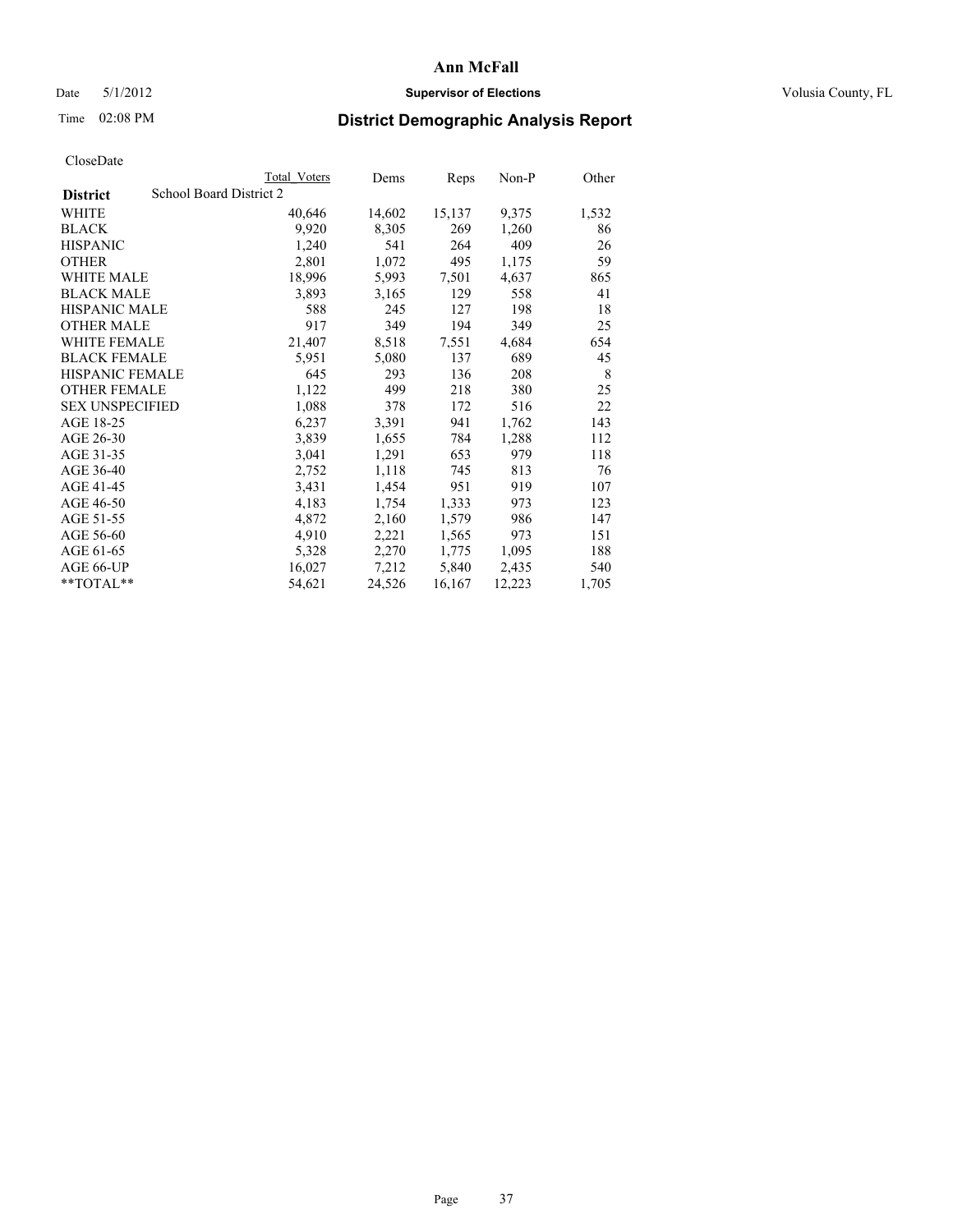### Date 5/1/2012 **Supervisor of Elections Supervisor of Elections** Volusia County, FL

# Time 02:08 PM **District Demographic Analysis Report**

| Total Voters            | Dems   | Reps   | Non-P  | Other |
|-------------------------|--------|--------|--------|-------|
| School Board District 3 |        |        |        |       |
| 63,505                  | 21,771 | 25,050 | 14,736 | 1,948 |
| 1,890                   | 1,539  | 76     | 252    | 23    |
| 1,024                   | 397    | 267    | 337    | 23    |
| 2,480                   | 687    | 578    | 1,142  | 73    |
| 29,346                  | 8,818  | 12,314 | 7,176  | 1,038 |
| 823                     | 628    | 40     | 139    | 16    |
| 452                     | 166    | 107    | 167    | 12    |
| 827                     | 238    | 226    | 336    | 27    |
| 33,786                  | 12,825 | 12,603 | 7,461  | 897   |
| 1,056                   | 902    | 35     | 112    | 7     |
| 560                     | 226    | 157    | 166    | 11    |
| 967                     | 335    | 257    | 341    | 34    |
| 1,082                   | 256    | 232    | 569    | 25    |
| 5,099                   | 1,549  | 1,380  | 2,015  | 155   |
| 3,496                   | 1,130  | 972    | 1,265  | 129   |
| 3,528                   | 1,083  | 1,045  | 1,276  | 124   |
| 3,717                   | 1,170  | 1,200  | 1,209  | 138   |
| 4,500                   | 1,369  | 1,750  | 1,252  | 129   |
| 5,755                   | 1,842  | 2,304  | 1,459  | 150   |
| 6,634                   | 2,295  | 2,677  | 1,471  | 191   |
| 7,048                   | 2,749  | 2,700  | 1,418  | 181   |
| 7,383                   | 2,754  | 2,862  | 1,529  | 238   |
| 21,753                  | 8,458  | 9,081  | 3,581  | 633   |
| 68,915                  | 24,399 | 25,972 | 16,476 | 2,068 |
|                         |        |        |        |       |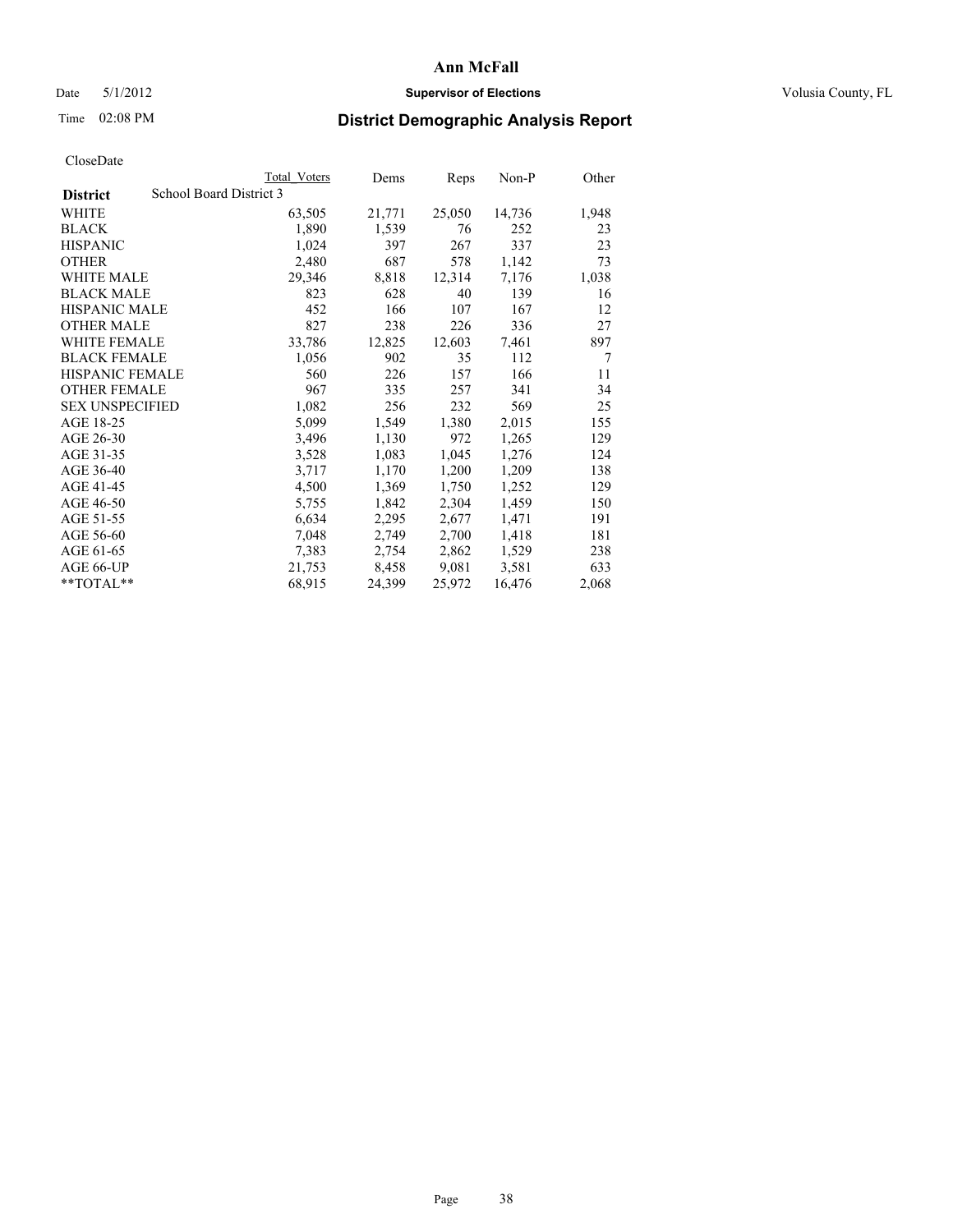### Date 5/1/2012 **Supervisor of Elections Supervisor of Elections** Volusia County, FL

# Time 02:08 PM **District Demographic Analysis Report**

|                                            | Total Voters | Dems   | Reps   | Non-P  | Other |
|--------------------------------------------|--------------|--------|--------|--------|-------|
| School Board District 4<br><b>District</b> |              |        |        |        |       |
| WHITE                                      | 53,550       | 18,453 | 21,771 | 11,488 | 1,838 |
| <b>BLACK</b>                               | 5,271        | 4,314  | 187    | 709    | 61    |
| <b>HISPANIC</b>                            | 1,326        | 573    | 325    | 402    | 26    |
| <b>OTHER</b>                               | 3,122        | 1,033  | 737    | 1,277  | 75    |
| <b>WHITE MALE</b>                          | 24,545       | 7,401  | 10,561 | 5,601  | 982   |
| <b>BLACK MALE</b>                          | 2,037        | 1,555  | 100    | 343    | 39    |
| <b>HISPANIC MALE</b>                       | 589          | 211    | 161    | 198    | 19    |
| <b>OTHER MALE</b>                          | 1,068        | 339    | 287    | 409    | 33    |
| WHITE FEMALE                               | 28,729       | 10,972 | 11,103 | 5,812  | 842   |
| <b>BLACK FEMALE</b>                        | 3,196        | 2,727  | 87     | 360    | 22    |
| <b>HISPANIC FEMALE</b>                     | 731          | 360    | 160    | 204    | 7     |
| <b>OTHER FEMALE</b>                        | 1,285        | 504    | 340    | 409    | 32    |
| <b>SEX UNSPECIFIED</b>                     | 1,089        | 304    | 221    | 540    | 24    |
| AGE 18-25                                  | 5,668        | 2,149  | 1,458  | 1,937  | 124   |
| AGE 26-30                                  | 3,778        | 1,402  | 986    | 1,262  | 128   |
| AGE 31-35                                  | 3,283        | 1,228  | 905    | 1,032  | 118   |
| AGE 36-40                                  | 3,357        | 1,221  | 1,071  | 941    | 124   |
| AGE 41-45                                  | 4,085        | 1,403  | 1,524  | 1,014  | 144   |
| AGE 46-50                                  | 5,204        | 1,865  | 1,971  | 1,198  | 170   |
| AGE 51-55                                  | 5,897        | 2,217  | 2,299  | 1,202  | 179   |
| AGE 56-60                                  | 6,152        | 2,511  | 2,259  | 1,187  | 195   |
| AGE 61-65                                  | 6,455        | 2,566  | 2,371  | 1,305  | 213   |
| AGE 66-UP                                  | 19,423       | 7,826  | 8,178  | 2,812  | 607   |
| $*$ TOTAL $*$                              | 63,303       | 24,388 | 23,023 | 13,890 | 2,002 |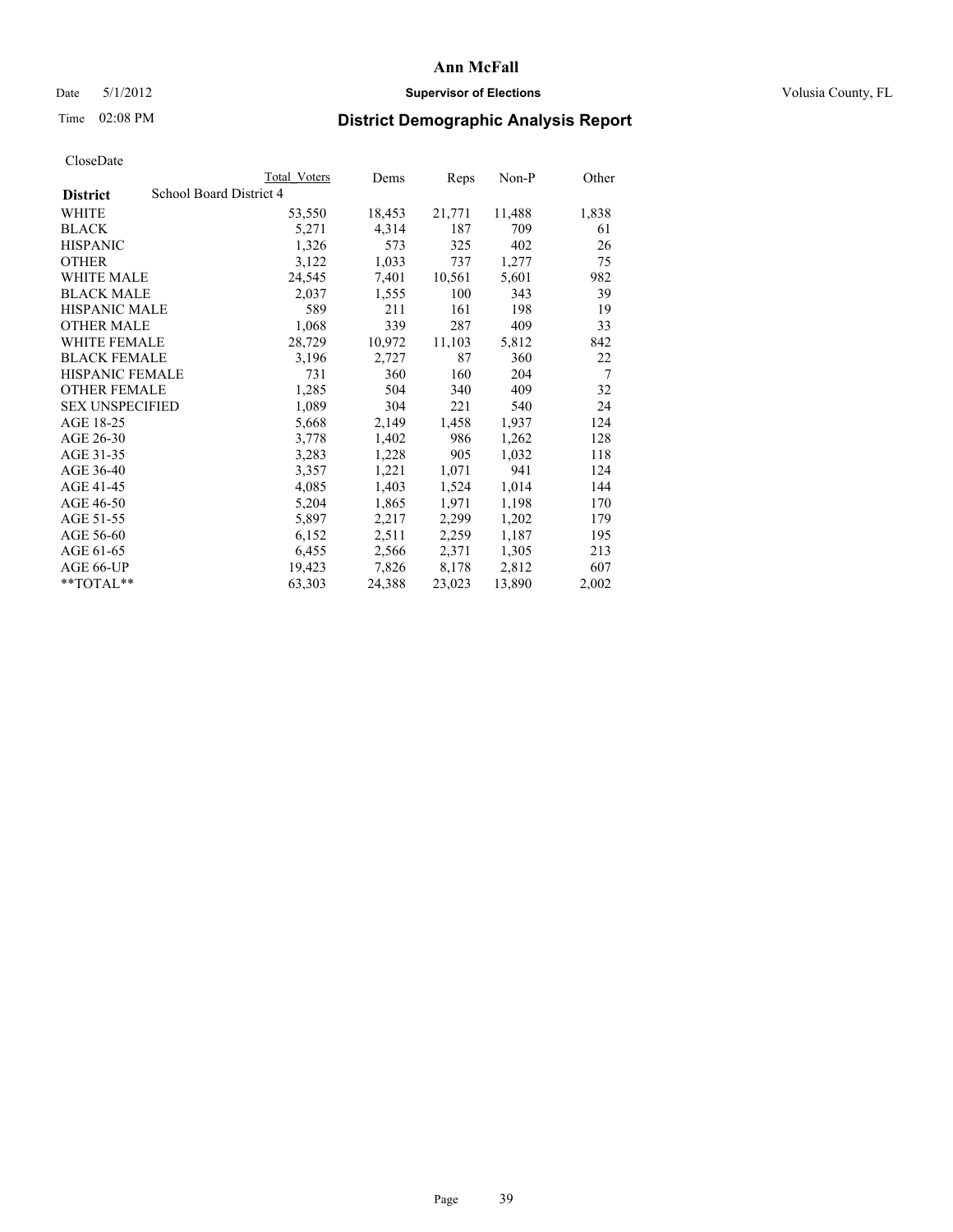### Date 5/1/2012 **Supervisor of Elections Supervisor of Elections** Volusia County, FL

# Time 02:08 PM **District Demographic Analysis Report**

|                        |                         | <b>Total Voters</b> | Dems   | <b>Reps</b> | Non-P  | Other |
|------------------------|-------------------------|---------------------|--------|-------------|--------|-------|
| <b>District</b>        | School Board District 5 |                     |        |             |        |       |
| WHITE                  |                         | 47,258              | 14,772 | 19,584      | 10,784 | 2,118 |
| <b>BLACK</b>           |                         | 5,221               | 4,016  | 266         | 833    | 106   |
| <b>HISPANIC</b>        |                         | 13,171              | 6,461  | 2,220       | 4,237  | 253   |
| <b>OTHER</b>           |                         | 3,675               | 1,152  | 760         | 1,671  | 92    |
| WHITE MALE             |                         | 22,107              | 6,075  | 9,604       | 5,290  | 1,138 |
| <b>BLACK MALE</b>      |                         | 2,332               | 1,687  | 157         | 423    | 65    |
| <b>HISPANIC MALE</b>   |                         | 6,217               | 2,916  | 1,117       | 2,033  | 151   |
| <b>OTHER MALE</b>      |                         | 1,213               | 406    | 286         | 486    | 35    |
| <b>WHITE FEMALE</b>    |                         | 24,895              | 8,614  | 9,871       | 5,439  | 971   |
| <b>BLACK FEMALE</b>    |                         | 2,847               | 2,293  | 109         | 404    | 41    |
| <b>HISPANIC FEMALE</b> |                         | 6,870               | 3,496  | 1,097       | 2,178  | 99    |
| <b>OTHER FEMALE</b>    |                         | 1,436               | 550    | 308         | 541    | 37    |
| <b>SEX UNSPECIFIED</b> |                         | 1,408               | 364    | 281         | 731    | 32    |
| AGE 18-25              |                         | 7,404               | 2,485  | 1,713       | 2,922  | 284   |
| AGE 26-30              |                         | 4,874               | 1,624  | 1,170       | 1,878  | 202   |
| AGE 31-35              |                         | 5,298               | 1,888  | 1,390       | 1,773  | 247   |
| AGE 36-40              |                         | 5,526               | 1,994  | 1,654       | 1,637  | 241   |
| AGE 41-45              |                         | 5,972               | 2,064  | 2,049       | 1,631  | 228   |
| AGE 46-50              |                         | 6,846               | 2,444  | 2,493       | 1,668  | 241   |
| AGE 51-55              |                         | 6,983               | 2,618  | 2,630       | 1,495  | 240   |
| AGE 56-60              |                         | 6,256               | 2,515  | 2,233       | 1,290  | 218   |
| AGE 61-65              |                         | 5,885               | 2,381  | 2,155       | 1,134  | 215   |
| AGE 66-UP              |                         | 14,303              | 6,401  | 5,345       | 2,103  | 454   |
| $*$ TOTAL $*$          |                         | 69,348              | 26,414 | 22,832      | 17,532 | 2,570 |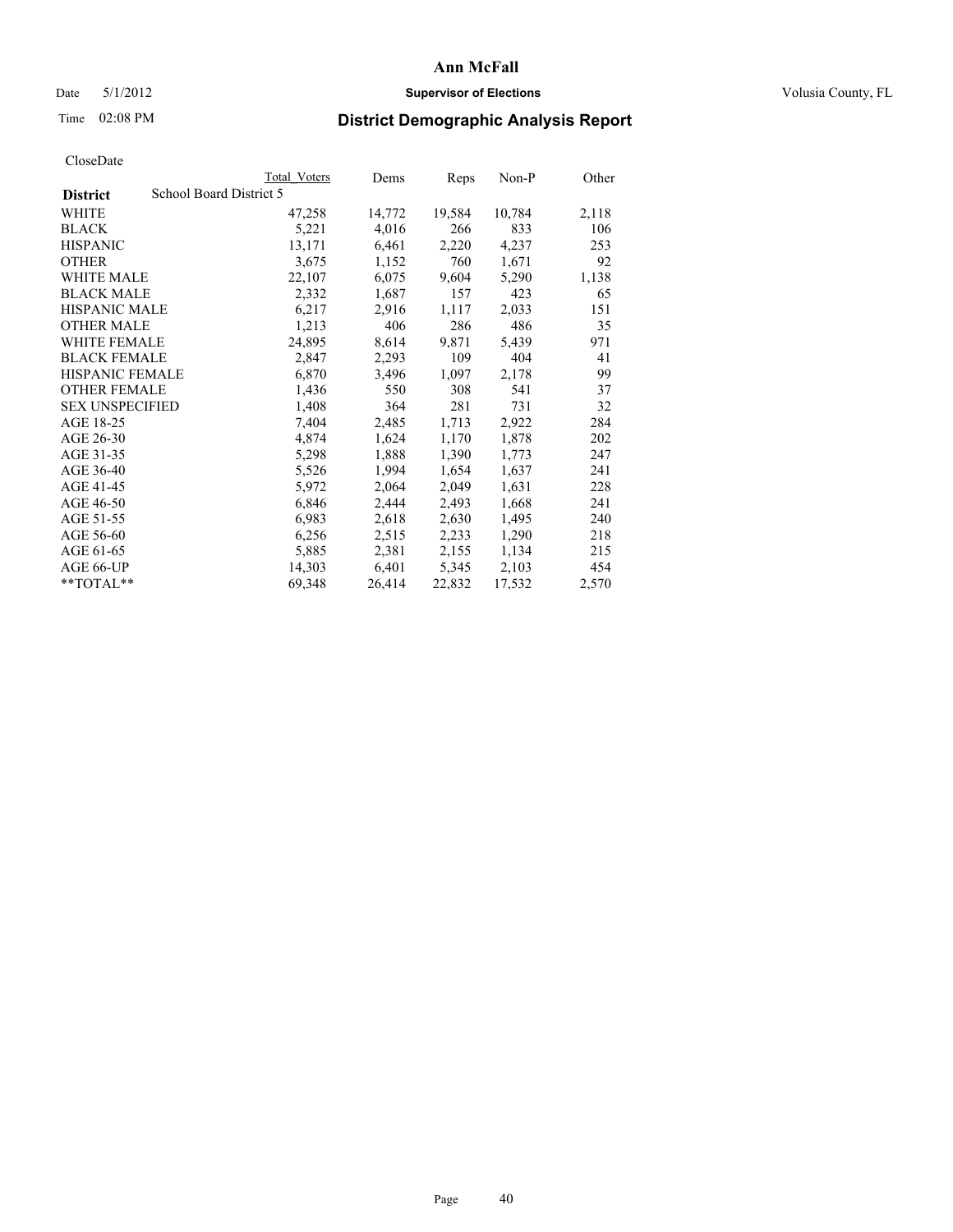### Date 5/1/2012 **Supervisor of Elections Supervisor of Elections** Volusia County, FL

# Time 02:08 PM **District Demographic Analysis Report**

|                        | Total Voters          | Dems   | <b>Reps</b> | Non-P | Other          |
|------------------------|-----------------------|--------|-------------|-------|----------------|
| <b>District</b>        | Florida Senate Seat 1 |        |             |       |                |
| <b>WHITE</b>           | 6,185                 | 2,204  | 2,233       | 1,502 | 246            |
| <b>BLACK</b>           | 10,317                | 8,759  | 261         | 1,221 | 76             |
| <b>HISPANIC</b>        | 456                   | 222    | 76          | 149   | 9              |
| <b>OTHER</b>           | 1,169                 | 544    | 116         | 497   | 12             |
| WHITE MALE             | 2,896                 | 858    | 1,165       | 721   | 152            |
| <b>BLACK MALE</b>      | 3,953                 | 3,240  | 128         | 548   | 37             |
| <b>HISPANIC MALE</b>   | 209                   | 86     | 36          | 83    | 4              |
| <b>OTHER MALE</b>      | 315                   | 148    | 46          | 116   | 5              |
| <b>WHITE FEMALE</b>    | 3,267                 | 1,338  | 1,061       | 776   | 92             |
| <b>BLACK FEMALE</b>    | 6,279                 | 5,449  | 131         | 660   | 39             |
| HISPANIC FEMALE        | 245                   | 135    | 40          | 65    | 5              |
| <b>OTHER FEMALE</b>    | 430                   | 242    | 55          | 128   | 5              |
| <b>SEX UNSPECIFIED</b> | 533                   | 233    | 24          | 272   | $\overline{4}$ |
| AGE 18-25              | 3,867                 | 2,646  | 279         | 889   | 53             |
| AGE 26-30              | 1,777                 | 1,027  | 210         | 504   | 36             |
| AGE 31-35              | 1,296                 | 762    | 157         | 353   | 24             |
| AGE 36-40              | 1,118                 | 651    | 185         | 259   | 23             |
| AGE 41-45              | 1,245                 | 769    | 199         | 245   | 32             |
| AGE 46-50              | 1,467                 | 920    | 263         | 239   | 45             |
| AGE 51-55              | 1,605                 | 1,020  | 321         | 232   | 32             |
| AGE 56-60              | 1,415                 | 916    | 268         | 196   | 35             |
| AGE 61-65              | 1,273                 | 824    | 243         | 183   | 23             |
| AGE 66-UP              | 3,071                 | 2,197  | 561         | 272   | 41             |
| $*$ TOTAL $*$          | 18,135                | 11,732 | 2,686       | 3,373 | 344            |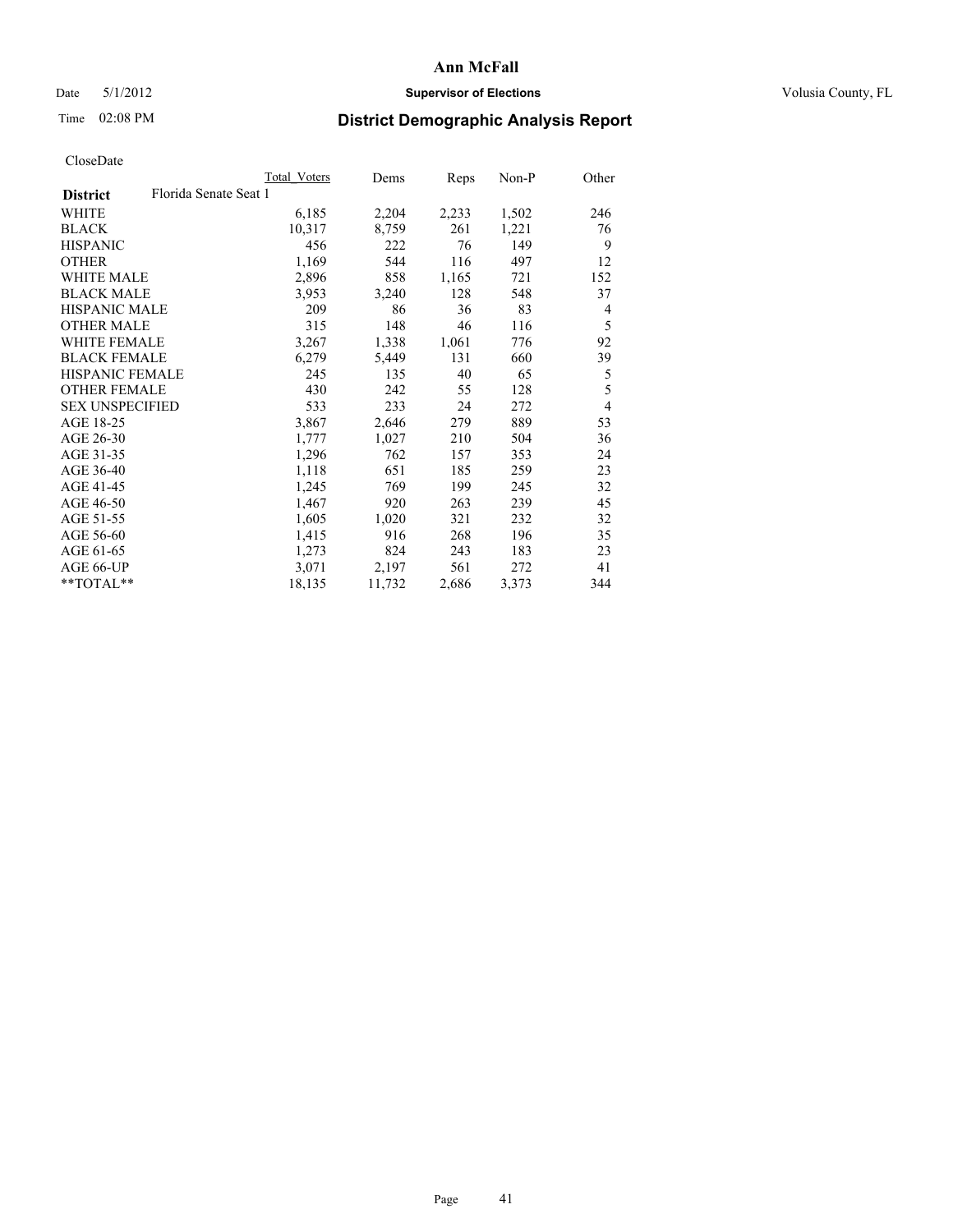### Date 5/1/2012 **Supervisor of Elections Supervisor of Elections** Volusia County, FL

## Time 02:08 PM **District Demographic Analysis Report**

|                        |                       | Total Voters | Dems   | Reps   | Non-P  | Other |
|------------------------|-----------------------|--------------|--------|--------|--------|-------|
| <b>District</b>        | Florida Senate Seat 7 |              |        |        |        |       |
| <b>WHITE</b>           |                       | 153,084      | 52,950 | 60,448 | 34,407 | 5,279 |
| <b>BLACK</b>           |                       | 7,370        | 5,841  | 323    | 1,103  | 103   |
| <b>HISPANIC</b>        |                       | 6,080        | 2,692  | 1,196  | 2,055  | 137   |
| <b>OTHER</b>           |                       | 7.438        | 2,258  | 1,770  | 3,207  | 203   |
| <b>WHITE MALE</b>      |                       | 71,030       | 21,533 | 29,722 | 16,904 | 2,871 |
| <b>BLACK MALE</b>      |                       | 3,098        | 2,317  | 171    | 546    | 64    |
| <b>HISPANIC MALE</b>   |                       | 2,840        | 1,198  | 566    | 994    | 82    |
| <b>OTHER MALE</b>      |                       | 2,550        | 772    | 682    | 1,012  | 84    |
| <b>WHITE FEMALE</b>    |                       | 81,194       | 31,122 | 30,410 | 17,286 | 2,376 |
| <b>BLACK FEMALE</b>    |                       | 4,231        | 3,491  | 150    | 551    | 39    |
| <b>HISPANIC FEMALE</b> |                       | 3,200        | 1,476  | 621    | 1,048  | 55    |
| <b>OTHER FEMALE</b>    |                       | 2,966        | 1,092  | 775    | 1,016  | 83    |
| <b>SEX UNSPECIFIED</b> |                       | 2,863        | 740    | 640    | 1,415  | 68    |
| AGE 18-25              |                       | 14,103       | 4,571  | 3,789  | 5,319  | 424   |
| AGE 26-30              |                       | 9.981        | 3,344  | 2,616  | 3,644  | 377   |
| AGE 31-35              |                       | 9,329        | 3,033  | 2,679  | 3,226  | 391   |
| AGE 36-40              |                       | 9,573        | 3,161  | 3,093  | 2,960  | 359   |
| AGE 41-45              |                       | 11,679       | 3,766  | 4,309  | 3,211  | 393   |
| AGE 46-50              |                       | 14,842       | 4,915  | 5,850  | 3,609  | 468   |
| AGE 51-55              |                       | 16,741       | 6,039  | 6,575  | 3,609  | 518   |
| AGE 56-60              |                       | 17,275       | 6,843  | 6,473  | 3,446  | 513   |
| AGE 61-65              |                       | 18,086       | 6,913  | 6,848  | 3,688  | 637   |
| AGE 66-UP              |                       | 52,406       | 21,178 | 21,505 | 8,078  | 1,645 |
| $*$ $TOTAL**$          |                       | 174,021      | 63,763 | 63,741 | 40,792 | 5,725 |
|                        |                       |              |        |        |        |       |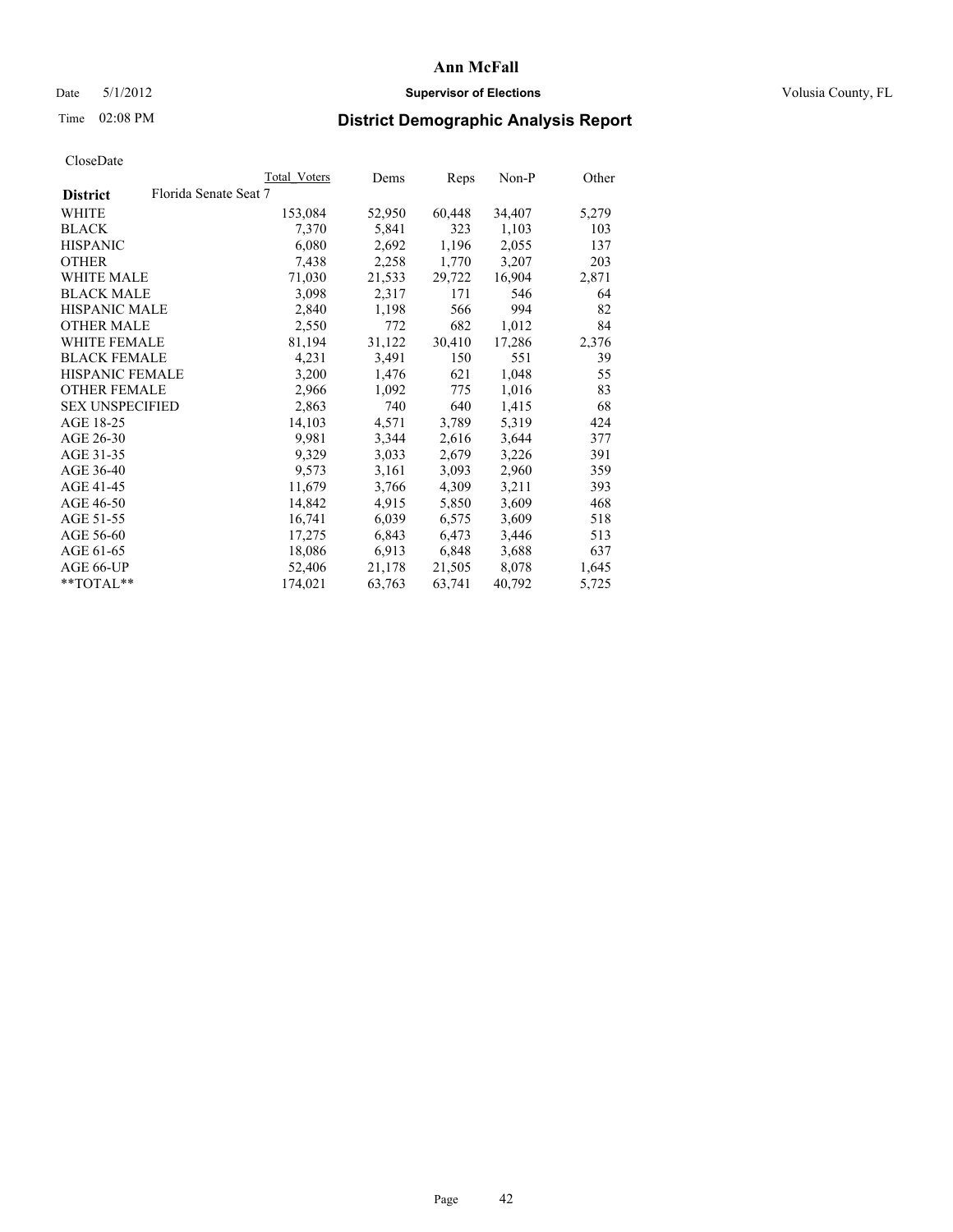### Date 5/1/2012 **Supervisor of Elections Supervisor of Elections** Volusia County, FL

# Time 02:08 PM **District Demographic Analysis Report**

|                                          | <b>Total Voters</b> | Dems  | <b>Reps</b> | Non-P | Other          |
|------------------------------------------|---------------------|-------|-------------|-------|----------------|
| Florida Senate Seat 8<br><b>District</b> |                     |       |             |       |                |
| WHITE                                    | 23,483              | 7,621 | 10,131      | 4,938 | 793            |
| <b>BLACK</b>                             | 1,084               | 856   | 41          | 163   | 24             |
| <b>HISPANIC</b>                          | 538                 | 214   | 142         | 169   | 13             |
| <b>OTHER</b>                             | 1,287               | 413   | 304         | 538   | 32             |
| <b>WHITE MALE</b>                        | 10,804              | 3,099 | 4,905       | 2,390 | 410            |
| <b>BLACK MALE</b>                        | 441                 | 330   | 20          | 76    | 15             |
| <b>HISPANIC MALE</b>                     | 246                 | 82    | 75          | 80    | 9              |
| <b>OTHER MALE</b>                        | 464                 | 153   | 123         | 176   | 12             |
| <b>WHITE FEMALE</b>                      | 12,538              | 4,483 | 5,169       | 2,511 | 375            |
| <b>BLACK FEMALE</b>                      | 635                 | 520   | 21          | 85    | 9              |
| <b>HISPANIC FEMALE</b>                   | 291                 | 132   | 66          | 89    | $\overline{4}$ |
| <b>OTHER FEMALE</b>                      | 534                 | 199   | 131         | 186   | 18             |
| <b>SEX UNSPECIFIED</b>                   | 439                 | 106   | 108         | 215   | 10             |
| AGE 18-25                                | 2,290               | 748   | 680         | 810   | 52             |
| AGE 26-30                                | 1,417               | 452   | 451         | 471   | 43             |
| AGE 31-35                                | 1,255               | 424   | 381         | 399   | 51             |
| AGE 36-40                                | 1,334               | 400   | 507         | 367   | 60             |
| AGE 41-45                                | 1,656               | 479   | 733         | 393   | 51             |
| AGE 46-50                                | 2,049               | 653   | 860         | 480   | 56             |
| AGE 51-55                                | 2,395               | 807   | 1,051       | 475   | 62             |
| AGE 56-60                                | 2,530               | 918   | 1,049       | 480   | 83             |
| AGE 61-65                                | 2,805               | 1,043 | 1,109       | 556   | 97             |
| AGE 66-UP                                | 8,675               | 3,185 | 3,799       | 1,383 | 308            |
| $*$ TOTAL $*$                            | 26,406              | 9,109 | 10,620      | 5,814 | 863            |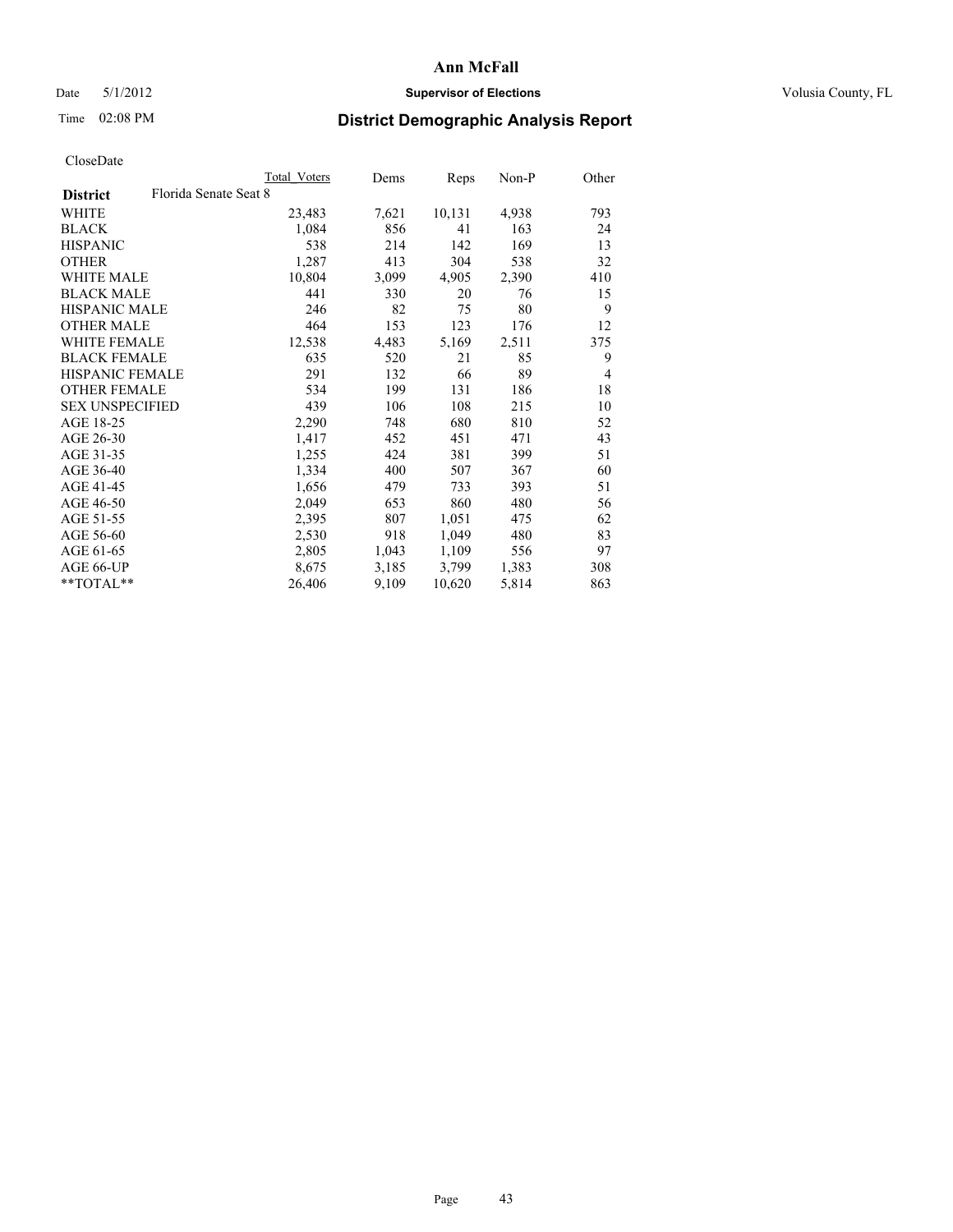### Date 5/1/2012 **Supervisor of Elections Supervisor of Elections** Volusia County, FL

# Time 02:08 PM **District Demographic Analysis Report**

|                        |                        | Total Voters | Dems   | <b>Reps</b> | Non-P  | Other |
|------------------------|------------------------|--------------|--------|-------------|--------|-------|
| <b>District</b>        | Florida Senate Seat 20 |              |        |             |        |       |
| WHITE                  |                        | 71,352       | 23,316 | 29,336      | 15,495 | 3,205 |
| <b>BLACK</b>           |                        | 7,797        | 6,197  | 324         | 1,151  | 125   |
| <b>HISPANIC</b>        |                        | 13,043       | 6,262  | 2,266       | 4,253  | 262   |
| <b>OTHER</b>           |                        | 4,838        | 1,535  | 1,031       | 2,138  | 134   |
| WHITE MALE             |                        | 32,745       | 9,405  | 14,158      | 7,455  | 1,727 |
| <b>BLACK MALE</b>      |                        | 3,292        | 2,475  | 180         | 561    | 76    |
| <b>HISPANIC MALE</b>   |                        | 6,070        | 2,802  | 1,122       | 2,000  | 146   |
| <b>OTHER MALE</b>      |                        | 1,565        | 537    | 394         | 585    | 49    |
| <b>WHITE FEMALE</b>    |                        | 38,269       | 13,800 | 15,044      | 7,959  | 1,466 |
| <b>BLACK FEMALE</b>    |                        | 4,438        | 3,670  | 143         | 578    | 47    |
| <b>HISPANIC FEMALE</b> |                        | 6,888        | 3,413  | 1,136       | 2,228  | 111   |
| <b>OTHER FEMALE</b>    |                        | 1,888        | 717    | 410         | 706    | 55    |
| <b>SEX UNSPECIFIED</b> |                        | 1,875        | 491    | 370         | 965    | 49    |
| AGE 18-25              |                        | 10,055       | 3,442  | 2,378       | 3,809  | 426   |
| AGE 26-30              |                        | 6,575        | 2,223  | 1,648       | 2,433  | 271   |
| AGE 31-35              |                        | 7,042        | 2,525  | 1,929       | 2,246  | 342   |
| AGE 36-40              |                        | 7,066        | 2,498  | 2,204       | 2,046  | 318   |
| AGE 41-45              |                        | 7,844        | 2,729  | 2,730       | 2,081  | 304   |
| AGE 46-50              |                        | 8,960        | 3,199  | 3,320       | 2,122  | 319   |
| AGE 51-55              |                        | 9,307        | 3,524  | 3,511       | 1,932  | 340   |
| AGE 56-60              |                        | 8,718        | 3,583  | 3,095       | 1,709  | 331   |
| AGE 61-65              |                        | 8,463        | 3,496  | 3,136       | 1,524  | 307   |
| AGE 66-UP              |                        | 23,034       | 10,109 | 9,011       | 3,145  | 769   |
| $*$ $TOTAL**$          |                        | 97,064       | 37,328 | 32,962      | 23,047 | 3,727 |
|                        |                        |              |        |             |        |       |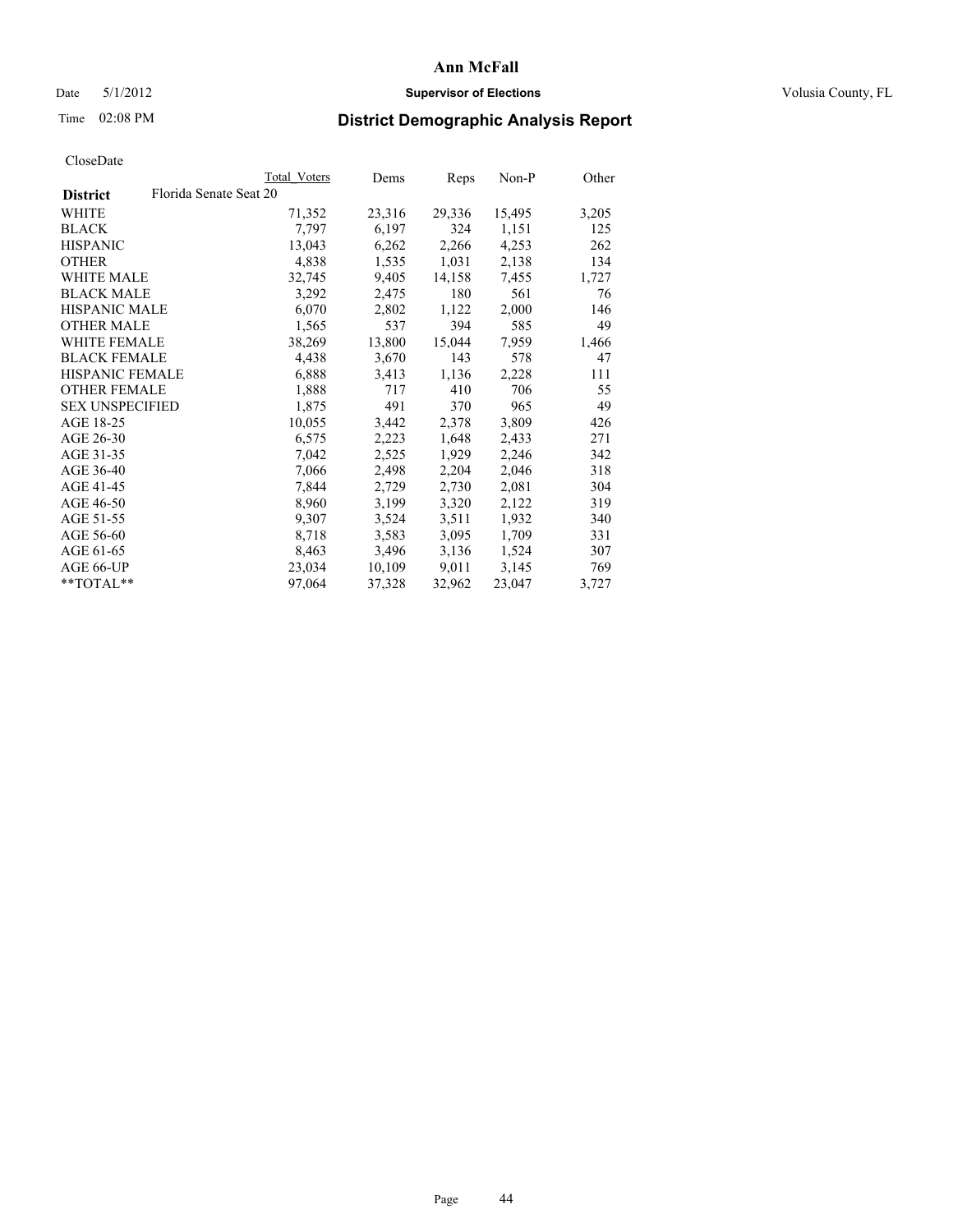### Date 5/1/2012 **Supervisor of Elections Supervisor of Elections** Volusia County, FL

# Time 02:08 PM **District Demographic Analysis Report**

|                                       | <b>Total Voters</b> | Dems  | Reps  | Non-P | Other          |
|---------------------------------------|---------------------|-------|-------|-------|----------------|
| Daytona Bch Zone 1<br><b>District</b> |                     |       |       |       |                |
| <b>WHITE</b>                          | 4,258               | 1,653 | 1,458 | 988   | 159            |
| <b>BLACK</b>                          | 897                 | 719   | 29    | 139   | 10             |
| <b>HISPANIC</b>                       | 127                 | 59    | 32    | 32    | 4              |
| <b>OTHER</b>                          | 307                 | 112   | 61    | 126   | 8              |
| <b>WHITE MALE</b>                     | 1,963               | 664   | 715   | 495   | 89             |
| <b>BLACK MALE</b>                     | 375                 | 284   | 19    | 64    | $\,$ 8 $\,$    |
| <b>HISPANIC MALE</b>                  | 61                  | 23    | 17    | 18    | 3              |
| <b>OTHER MALE</b>                     | 118                 | 44    | 29    | 42    | 3              |
| <b>WHITE FEMALE</b>                   | 2,276               | 982   | 740   | 485   | 69             |
| <b>BLACK FEMALE</b>                   | 520                 | 434   | 10    | 74    | $\overline{c}$ |
| HISPANIC FEMALE                       | 66                  | 36    | 15    | 14    | 1              |
| <b>OTHER FEMALE</b>                   | 124                 | 52    | 27    | 42    | 3              |
| <b>SEX UNSPECIFIED</b>                | 86                  | 24    | 8     | 51    | $\overline{3}$ |
| AGE 18-25                             | 545                 | 254   | 86    | 193   | 12             |
| AGE 26-30                             | 377                 | 179   | 56    | 129   | 13             |
| AGE 31-35                             | 304                 | 132   | 64    | 96    | 12             |
| AGE 36-40                             | 303                 | 119   | 80    | 95    | 9              |
| AGE 41-45                             | 341                 | 153   | 89    | 85    | 14             |
| AGE 46-50                             | 440                 | 187   | 142   | 95    | 16             |
| AGE 51-55                             | 492                 | 213   | 157   | 102   | 20             |
| AGE 56-60                             | 558                 | 254   | 160   | 129   | 15             |
| AGE 61-65                             | 571                 | 259   | 173   | 125   | 14             |
| AGE 66-UP                             | 1,660               | 794   | 572   | 238   | 56             |
| **TOTAL**                             | 5,592               | 2,544 | 1,580 | 1,287 | 181            |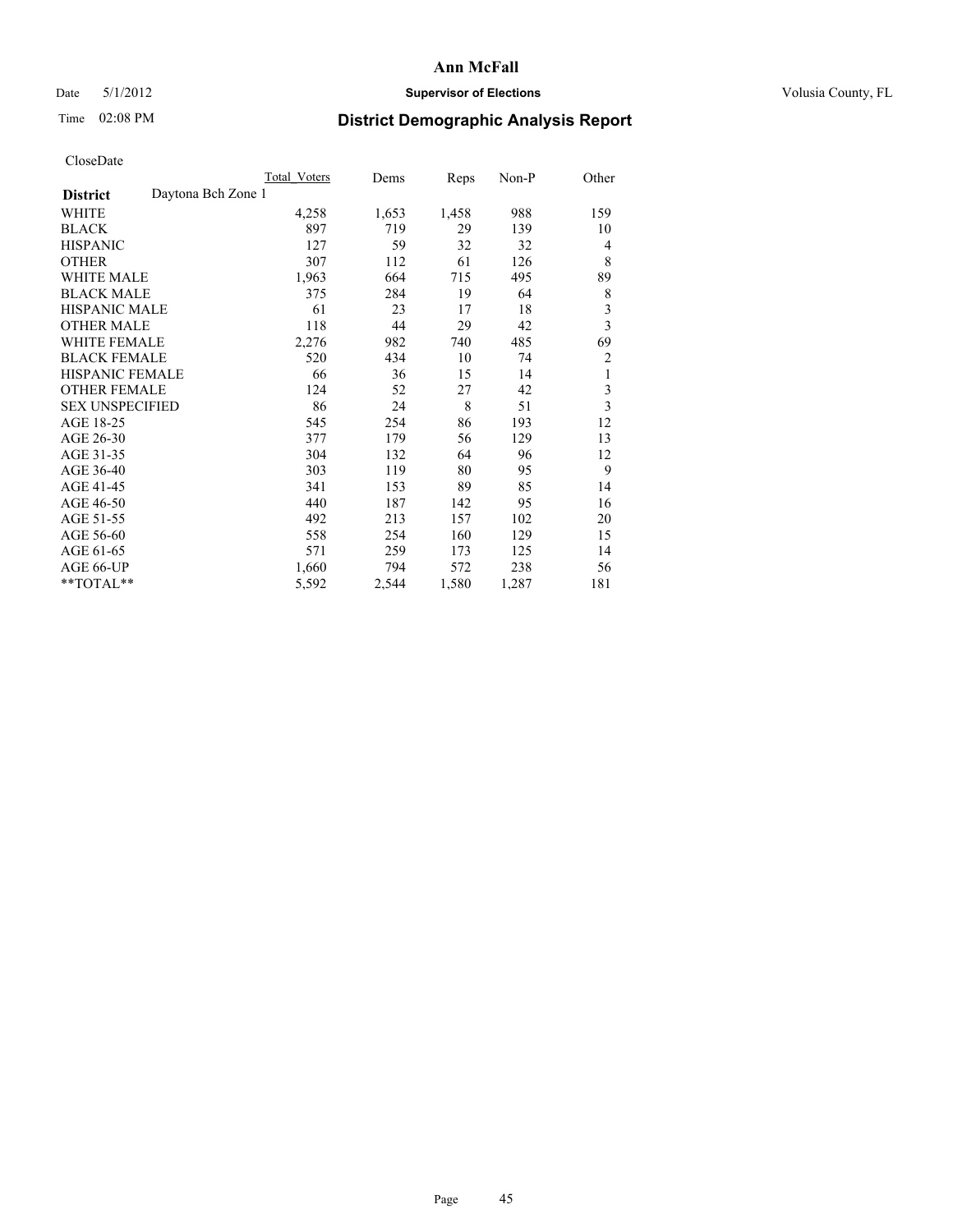### Date 5/1/2012 **Supervisor of Elections Supervisor of Elections** Volusia County, FL

# Time 02:08 PM **District Demographic Analysis Report**

|                                       | <b>Total Voters</b> | Dems  | Reps  | Non-P | Other            |
|---------------------------------------|---------------------|-------|-------|-------|------------------|
| Daytona Bch Zone 2<br><b>District</b> |                     |       |       |       |                  |
| WHITE                                 | 3,842               | 1,522 | 1,328 | 863   | 129              |
| <b>BLACK</b>                          | 1,232               | 1,020 | 41    | 160   | 11               |
| <b>HISPANIC</b>                       | 119                 | 50    | 26    | 38    | 5                |
| <b>OTHER</b>                          | 276                 | 108   | 49    | 115   | 4                |
| <b>WHITE MALE</b>                     | 1,866               | 691   | 683   | 417   | 75               |
| <b>BLACK MALE</b>                     | 490                 | 388   | 17    | 81    | 4                |
| HISPANIC MALE                         | 57                  | 21    | 10    | 21    | 5                |
| <b>OTHER MALE</b>                     | 95                  | 35    | 21    | 36    | 3                |
| <b>WHITE FEMALE</b>                   | 1,951               | 817   | 636   | 444   | 54               |
| <b>BLACK FEMALE</b>                   | 738                 | 629   | 24    | 78    | 7                |
| <b>HISPANIC FEMALE</b>                | 62                  | 29    | 16    | 17    | $\boldsymbol{0}$ |
| <b>OTHER FEMALE</b>                   | 122                 | 55    | 27    | 39    | 1                |
| <b>SEX UNSPECIFIED</b>                | 88                  | 35    | 10    | 43    | $\theta$         |
| AGE 18-25                             | 499                 | 248   | 76    | 156   | 19               |
| AGE 26-30                             | 364                 | 171   | 68    | 117   | 8                |
| AGE 31-35                             | 310                 | 148   | 56    | 98    | 8                |
| AGE 36-40                             | 286                 | 131   | 60    | 88    | 7                |
| AGE 41-45                             | 347                 | 151   | 96    | 92    | 8                |
| AGE 46-50                             | 453                 | 200   | 128   | 113   | 12               |
| AGE 51-55                             | 561                 | 284   | 160   | 103   | 14               |
| AGE 56-60                             | 533                 | 256   | 146   | 116   | 15               |
| AGE 61-65                             | 511                 | 260   | 136   | 97    | 18               |
| AGE 66-UP                             | 1,606               | 852   | 518   | 196   | 40               |
| **TOTAL**                             | 5,470               | 2,701 | 1,444 | 1,176 | 149              |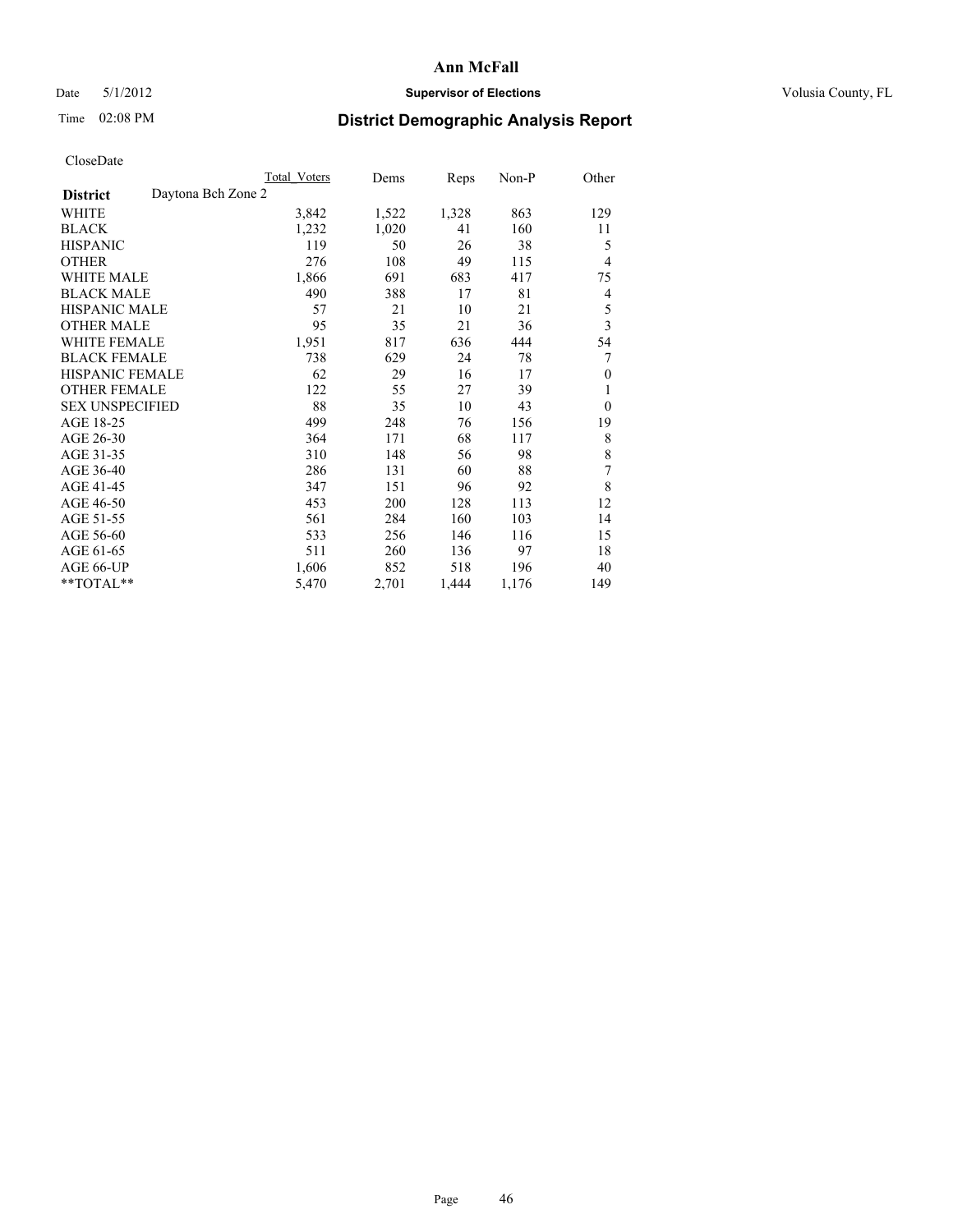### Date 5/1/2012 **Supervisor of Elections Supervisor of Elections** Volusia County, FL

# Time 02:08 PM **District Demographic Analysis Report**

|                                       | <b>Total Voters</b> | Dems  | Reps  | Non-P | Other            |
|---------------------------------------|---------------------|-------|-------|-------|------------------|
| Daytona Bch Zone 3<br><b>District</b> |                     |       |       |       |                  |
| WHITE                                 | 3,142               | 1,244 | 959   | 795   | 144              |
| <b>BLACK</b>                          | 1,871               | 1,617 | 36    | 208   | 10               |
| <b>HISPANIC</b>                       | 122                 | 61    | 22    | 36    | 3                |
| <b>OTHER</b>                          | 417                 | 169   | 36    | 200   | 12               |
| <b>WHITE MALE</b>                     | 1,598               | 543   | 530   | 425   | 100              |
| <b>BLACK MALE</b>                     | 582                 | 498   | 11    | 68    | 5                |
| HISPANIC MALE                         | 59                  | 28    | 9     | 19    | 3                |
| <b>OTHER MALE</b>                     | 100                 | 44    | 16    | 38    | $\overline{2}$   |
| <b>WHITE FEMALE</b>                   | 1,526               | 693   | 423   | 366   | 44               |
| <b>BLACK FEMALE</b>                   | 1,278               | 1,112 | 25    | 136   | 5                |
| <b>HISPANIC FEMALE</b>                | 62                  | 32    | 13    | 17    | $\boldsymbol{0}$ |
| <b>OTHER FEMALE</b>                   | 149                 | 80    | 10    | 52    | 7                |
| <b>SEX UNSPECIFIED</b>                | 198                 | 61    | 16    | 118   | 3                |
| AGE 18-25                             | 1,639               | 1,248 | 66    | 305   | 20               |
| AGE 26-30                             | 390                 | 196   | 52    | 131   | 11               |
| AGE 31-35                             | 234                 | 103   | 36    | 86    | 9                |
| AGE 36-40                             | 214                 | 91    | 41    | 75    | 7                |
| AGE 41-45                             | 272                 | 110   | 58    | 93    | 11               |
| AGE 46-50                             | 318                 | 142   | 85    | 83    | 8                |
| AGE 51-55                             | 412                 | 183   | 102   | 107   | 20               |
| AGE 56-60                             | 481                 | 244   | 134   | 83    | 20               |
| AGE 61-65                             | 466                 | 210   | 145   | 96    | 15               |
| AGE 66-UP                             | 1,126               | 564   | 334   | 180   | 48               |
| **TOTAL**                             | 5,552               | 3,091 | 1,053 | 1,239 | 169              |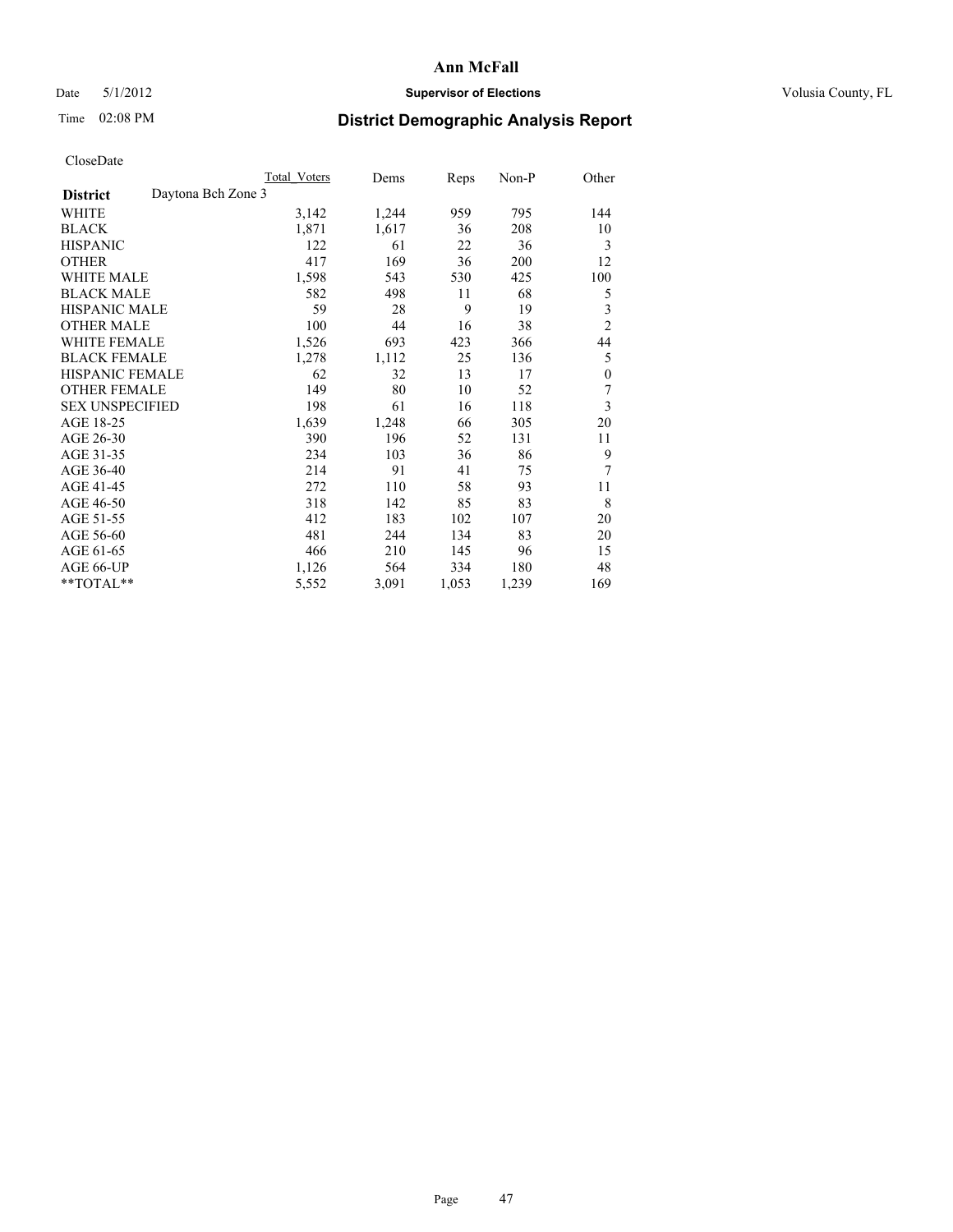### Date 5/1/2012 **Supervisor of Elections Supervisor of Elections** Volusia County, FL

# Time 02:08 PM **District Demographic Analysis Report**

|                                       | Total Voters | Dems  | Reps  | Non-P | Other          |
|---------------------------------------|--------------|-------|-------|-------|----------------|
| Daytona Bch Zone 4<br><b>District</b> |              |       |       |       |                |
| WHITE                                 | 5,978        | 1,819 | 2,691 | 1,248 | 220            |
| <b>BLACK</b>                          | 813          | 640   | 28    | 135   | 10             |
| <b>HISPANIC</b>                       | 222          | 105   | 48    | 66    | 3              |
| <b>OTHER</b>                          | 404          | 122   | 97    | 178   | 7              |
| <b>WHITE MALE</b>                     | 2,846        | 742   | 1,340 | 629   | 135            |
| <b>BLACK MALE</b>                     | 330          | 244   | 16    | 66    | 4              |
| HISPANIC MALE                         | 103          | 43    | 26    | 32    | $\overline{c}$ |
| <b>OTHER MALE</b>                     | 156          | 42    | 38    | 74    | $\overline{2}$ |
| <b>WHITE FEMALE</b>                   | 3,104        | 1,066 | 1,341 | 614   | 83             |
| <b>BLACK FEMALE</b>                   | 481          | 394   | 12    | 69    | 6              |
| <b>HISPANIC FEMALE</b>                | 119          | 62    | 22    | 34    | 1              |
| <b>OTHER FEMALE</b>                   | 164          | 57    | 43    | 61    | 3              |
| <b>SEX UNSPECIFIED</b>                | 114          | 36    | 26    | 48    | $\overline{4}$ |
| AGE 18-25                             | 941          | 371   | 256   | 295   | 19             |
| AGE 26-30                             | 664          | 250   | 191   | 198   | 25             |
| AGE 31-35                             | 492          | 192   | 147   | 142   | 11             |
| AGE 36-40                             | 433          | 148   | 159   | 109   | 17             |
| AGE 41-45                             | 383          | 136   | 138   | 99    | 10             |
| AGE 46-50                             | 420          | 152   | 154   | 105   | 9              |
| AGE 51-55                             | 537          | 194   | 222   | 105   | 16             |
| AGE 56-60                             | 570          | 209   | 232   | 111   | 18             |
| AGE 61-65                             | 688          | 227   | 278   | 149   | 34             |
| AGE 66-UP                             | 2,299        | 809   | 1,087 | 322   | 81             |
| **TOTAL**                             | 7,427        | 2,688 | 2,864 | 1,635 | 240            |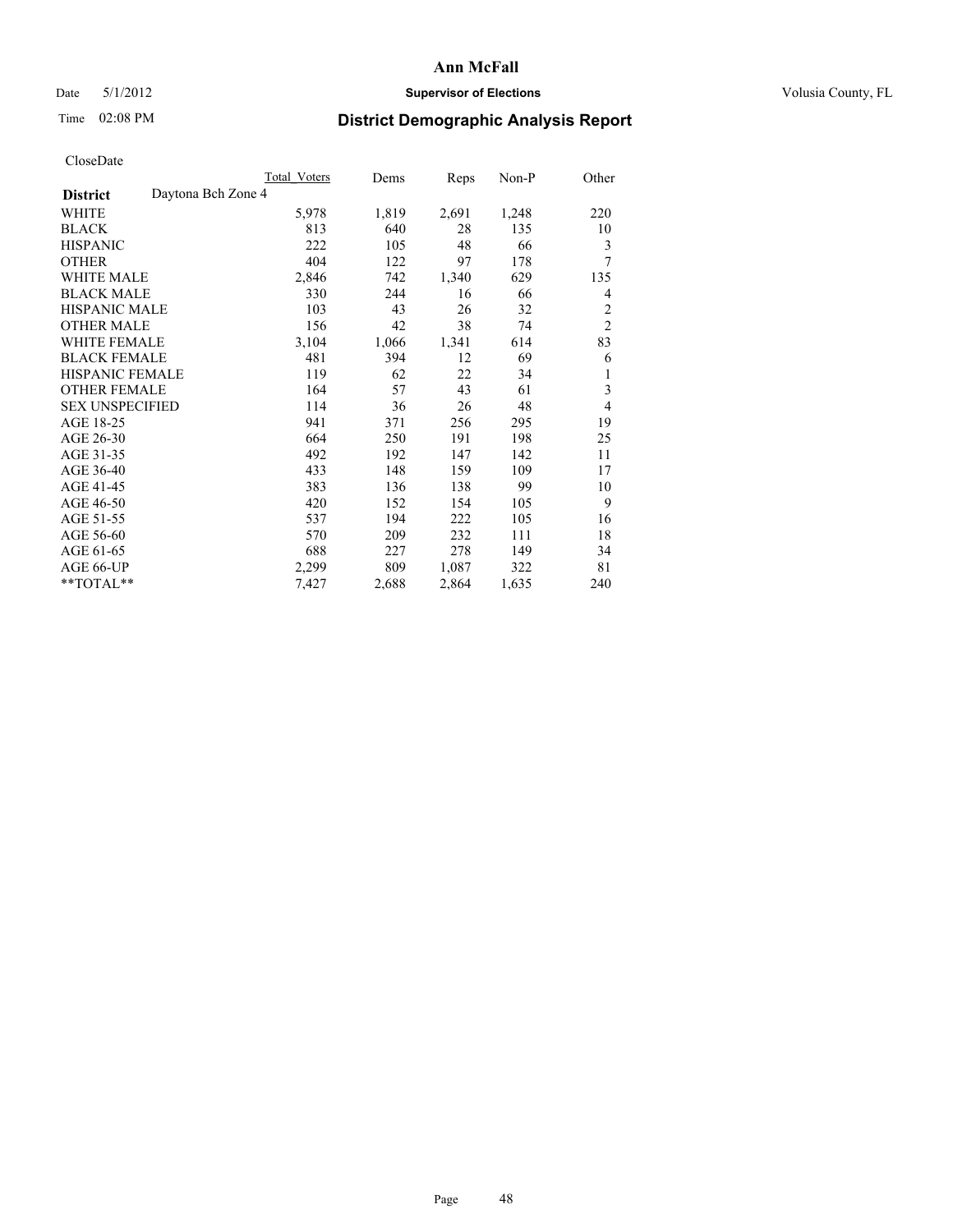### Date 5/1/2012 **Supervisor of Elections Supervisor of Elections** Volusia County, FL

## Time 02:08 PM **District Demographic Analysis Report**

|                        |                    | <b>Total Voters</b> | Dems  | Reps | Non-P | Other          |
|------------------------|--------------------|---------------------|-------|------|-------|----------------|
| <b>District</b>        | Daytona Bch Zone 5 |                     |       |      |       |                |
| WHITE                  |                    | 2,006               | 793   | 633  | 499   | 81             |
| <b>BLACK</b>           |                    | 3,519               | 2,996 | 80   | 412   | 31             |
| <b>HISPANIC</b>        |                    | 161                 | 89    | 26   | 44    | 2              |
| <b>OTHER</b>           |                    | 359                 | 184   | 37   | 133   | 5              |
| WHITE MALE             |                    | 913                 | 321   | 330  | 214   | 48             |
| <b>BLACK MALE</b>      |                    | 1,313               | 1,065 | 40   | 189   | 19             |
| <b>HISPANIC MALE</b>   |                    | 78                  | 40    | 14   | 23    | 1              |
| <b>OTHER MALE</b>      |                    | 96                  | 54    | 8    | 31    | 3              |
| WHITE FEMALE           |                    | 1,085               | 471   | 299  | 283   | 32             |
| <b>BLACK FEMALE</b>    |                    | 2,173               | 1,900 | 40   | 221   | 12             |
| <b>HISPANIC FEMALE</b> |                    | 83                  | 49    | 12   | 21    | 1              |
| <b>OTHER FEMALE</b>    |                    | 145                 | 80    | 24   | 40    | 1              |
| <b>SEX UNSPECIFIED</b> |                    | 159                 | 82    | 9    | 66    | $\overline{c}$ |
| AGE 18-25              |                    | 962                 | 609   | 81   | 256   | 16             |
| AGE 26-30              |                    | 627                 | 376   | 71   | 167   | 13             |
| AGE 31-35              |                    | 455                 | 286   | 45   | 114   | 10             |
| AGE 36-40              |                    | 423                 | 278   | 51   | 89    | 5              |
| AGE 41-45              |                    | 428                 | 299   | 47   | 72    | 10             |
| AGE 46-50              |                    | 534                 | 366   | 70   | 81    | 17             |
| AGE 51-55              |                    | 547                 | 384   | 84   | 71    | 8              |
| AGE 56-60              |                    | 489                 | 344   | 73   | 54    | 18             |
| AGE 61-65              |                    | 473                 | 332   | 71   | 62    | 8              |
| AGE 66-UP              |                    | 1,111               | 791   | 183  | 122   | 15             |
| **TOTAL**              |                    | 6,049               | 4,065 | 776  | 1,088 | 120            |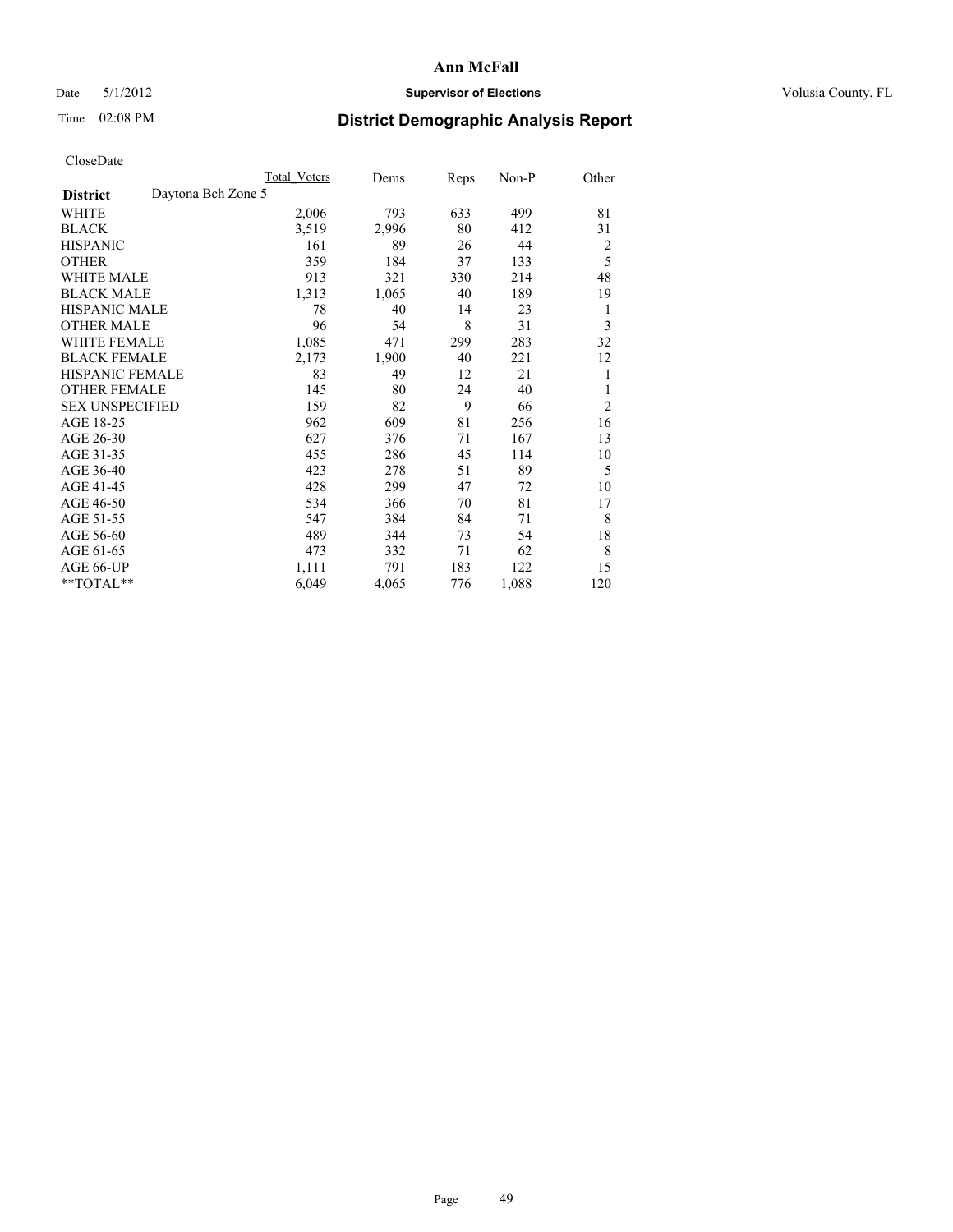### Date 5/1/2012 **Supervisor of Elections Supervisor of Elections** Volusia County, FL

# Time 02:08 PM **District Demographic Analysis Report**

|                        |                    | Total Voters | Dems  | Reps | Non-P | Other        |
|------------------------|--------------------|--------------|-------|------|-------|--------------|
| <b>District</b>        | Daytona Bch Zone 6 |              |       |      |       |              |
| WHITE                  |                    | 1,200        | 499   | 355  | 294   | 52           |
| <b>BLACK</b>           |                    | 3,605        | 3,075 | 87   | 418   | 25           |
| <b>HISPANIC</b>        |                    | 120          | 57    | 13   | 48    | 2            |
| <b>OTHER</b>           |                    | 321          | 174   | 20   | 126   | 1            |
| WHITE MALE             |                    | 575          | 197   | 196  | 146   | 36           |
| <b>BLACK MALE</b>      |                    | 1,546        | 1,289 | 48   | 200   | 9            |
| <b>HISPANIC MALE</b>   |                    | 56           | 24    | 6    | 26    | $\mathbf{0}$ |
| <b>OTHER MALE</b>      |                    | 97           | 55    | 10   | 32    | $\theta$     |
| WHITE FEMALE           |                    | 621          | 298   | 159  | 148   | 16           |
| <b>BLACK FEMALE</b>    |                    | 2,024        | 1,759 | 37   | 212   | 16           |
| <b>HISPANIC FEMALE</b> |                    | 62           | 32    | 7    | 21    | 2            |
| <b>OTHER FEMALE</b>    |                    | 102          | 66    | 7    | 29    | $\theta$     |
| <b>SEX UNSPECIFIED</b> |                    | 163          | 85    | 5    | 72    | 1            |
| AGE 18-25              |                    | 928          | 644   | 53   | 218   | 13           |
| AGE 26-30              |                    | 553          | 350   | 44   | 148   | 11           |
| AGE 31-35              |                    | 405          | 264   | 25   | 111   | 5            |
| AGE 36-40              |                    | 309          | 199   | 32   | 70    | 8            |
| AGE 41-45              |                    | 366          | 273   | 30   | 55    | 8            |
| AGE 46-50              |                    | 426          | 320   | 27   | 72    | 7            |
| AGE 51-55              |                    | 486          | 354   | 64   | 62    | 6            |
| AGE 56-60              |                    | 421          | 300   | 55   | 58    | 8            |
| AGE 61-65              |                    | 373          | 281   | 50   | 35    | 7            |
| AGE 66-UP              |                    | 979          | 820   | 95   | 57    | 7            |
| **TOTAL**              |                    | 5,246        | 3,805 | 475  | 886   | 80           |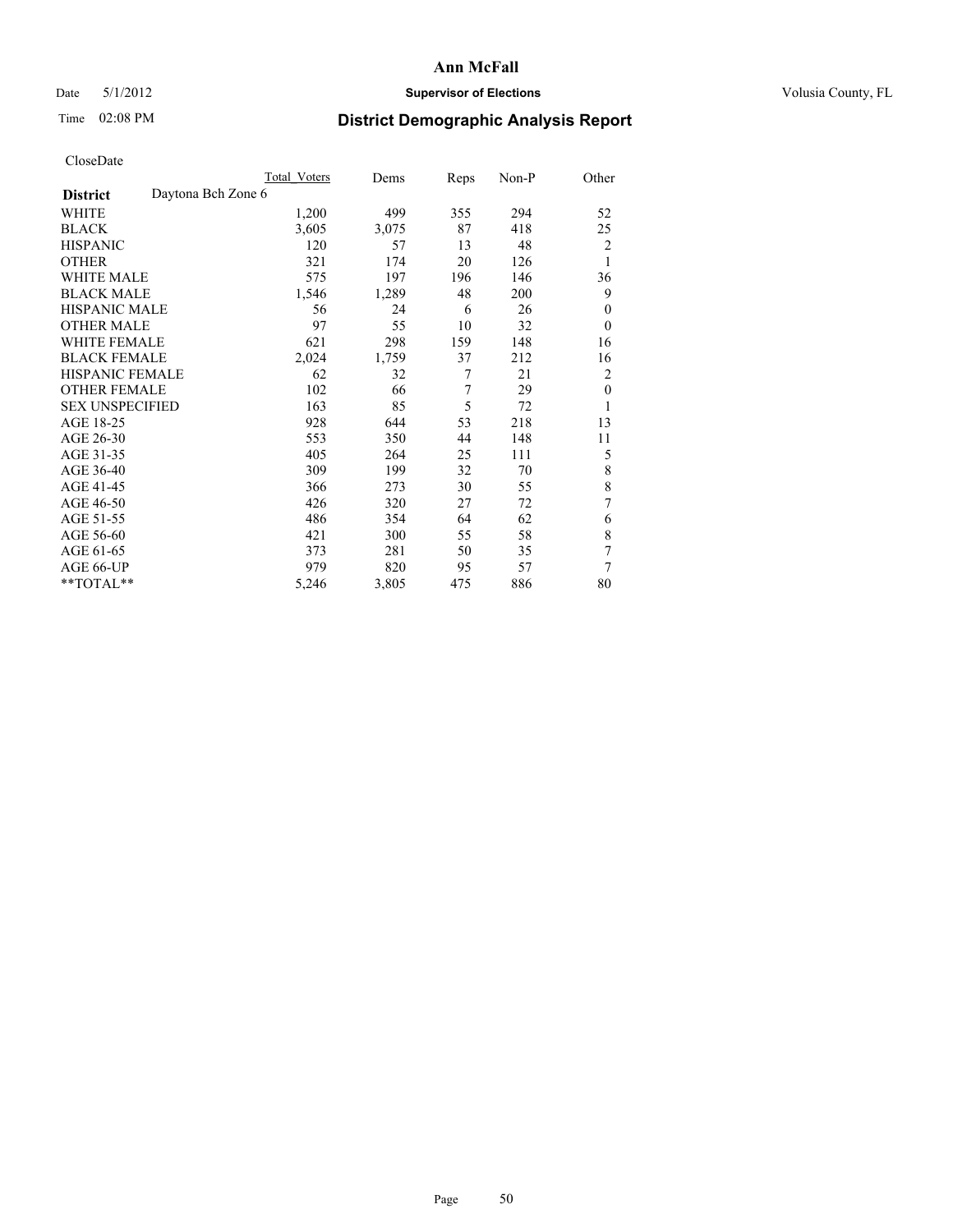### Date 5/1/2012 **Supervisor of Elections Supervisor of Elections** Volusia County, FL

# Time 02:08 PM **District Demographic Analysis Report**

| Total Voters | Dems  | <b>Reps</b> | Non-P | Other          |
|--------------|-------|-------------|-------|----------------|
|              |       |             |       |                |
| 5,130        | 1,747 | 1,853       | 1,295 | 235            |
| 947          | 729   | 44          | 155   | 19             |
| 2,027        | 1,016 | 302         | 680   | 29             |
| 536          | 168   | 87          | 267   | 14             |
| 2,414        | 748   | 911         | 623   | 132            |
| 436          | 318   | 29          | 76    | 13             |
| 964          | 458   | 153         | 336   | 17             |
| 159          | 51    | 34          | 69    | 5              |
| 2,694        | 990   | 935         | 666   | 103            |
| 506          | 408   | 15          | 77    | 6              |
| 1,052        | 552   | 149         | 339   | 12             |
| 204          | 82    | 36          | 81    | 5              |
| 211          | 53    | 24          | 130   | $\overline{4}$ |
| 1,149        | 412   | 230         | 459   | 48             |
| 758          | 270   | 173         | 287   | 28             |
| 836          | 333   | 187         | 288   | 28             |
| 785          | 327   | 191         | 244   | 23             |
| 839          | 322   | 250         | 226   | 41             |
| 884          | 362   | 280         | 220   | 22             |
| 916          | 371   | 296         | 222   | 27             |
| 677          | 301   | 205         | 143   | 28             |
| 619          | 300   | 156         | 141   | 22             |
| 1,182        | 664   | 318         | 170   | 30             |
| 8,645        | 3,662 | 2,286       | 2,400 | 297            |
|              |       |             |       |                |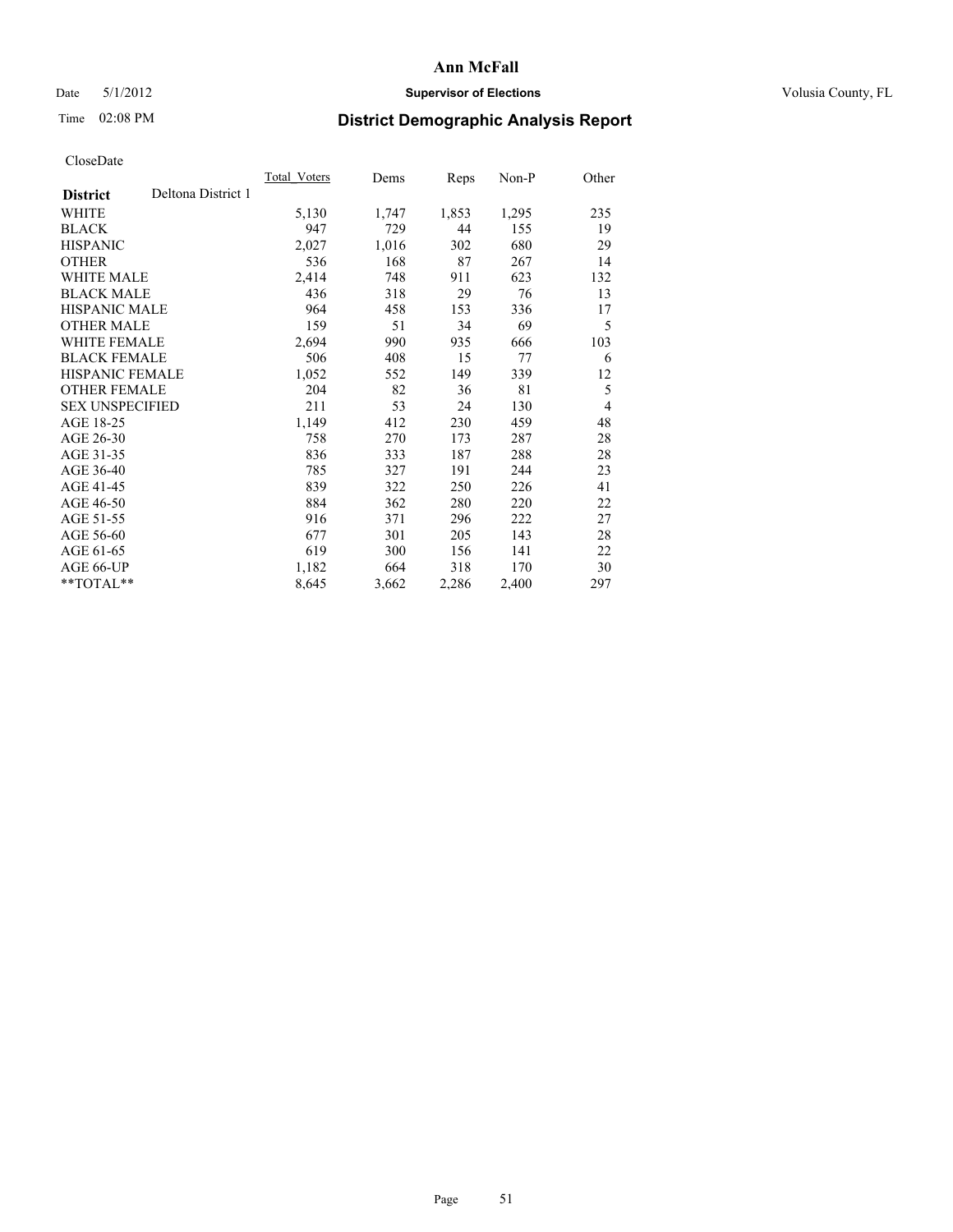### Date 5/1/2012 **Supervisor of Elections Supervisor of Elections** Volusia County, FL

## Time 02:08 PM **District Demographic Analysis Report**

|                                       | <b>Total Voters</b> | Dems  | Reps  | $Non-P$ | Other          |
|---------------------------------------|---------------------|-------|-------|---------|----------------|
| Deltona District 2<br><b>District</b> |                     |       |       |         |                |
| WHITE                                 | 6,304               | 2,010 | 2,543 | 1,462   | 289            |
| <b>BLACK</b>                          | 757                 | 585   | 40    | 113     | 19             |
| <b>HISPANIC</b>                       | 2,054               | 1,000 | 385   | 643     | 26             |
| <b>OTHER</b>                          | 496                 | 163   | 91    | 227     | 15             |
| <b>WHITE MALE</b>                     | 2,931               | 835   | 1,231 | 714     | 151            |
| <b>BLACK MALE</b>                     | 343                 | 241   | 32    | 58      | 12             |
| <b>HISPANIC MALE</b>                  | 988                 | 480   | 189   | 302     | 17             |
| <b>OTHER MALE</b>                     | 171                 | 66    | 31    | 67      | 7              |
| WHITE FEMALE                          | 3,344               | 1,164 | 1,302 | 740     | 138            |
| <b>BLACK FEMALE</b>                   | 404                 | 336   | 8     | 53      | 7              |
| HISPANIC FEMALE                       | 1,052               | 512   | 194   | 339     | 7              |
| <b>OTHER FEMALE</b>                   | 185                 | 73    | 39    | 67      | 6              |
| <b>SEX UNSPECIFIED</b>                | 193                 | 51    | 33    | 105     | $\overline{4}$ |
| AGE 18-25                             | 1,002               | 352   | 216   | 397     | 37             |
| AGE 26-30                             | 693                 | 246   | 172   | 240     | 35             |
| AGE 31-35                             | 699                 | 222   | 200   | 242     | 35             |
| AGE 36-40                             | 730                 | 281   | 202   | 217     | 30             |
| AGE 41-45                             | 826                 | 294   | 253   | 250     | 29             |
| AGE 46-50                             | 948                 | 331   | 325   | 260     | 32             |
| AGE 51-55                             | 956                 | 386   | 351   | 189     | 30             |
| AGE 56-60                             | 876                 | 354   | 310   | 179     | 33             |
| AGE 61-65                             | 773                 | 340   | 261   | 139     | 33             |
| AGE 66-UP                             | 2,111               | 954   | 770   | 332     | 55             |
| **TOTAL**                             | 9,614               | 3,760 | 3,060 | 2,445   | 349            |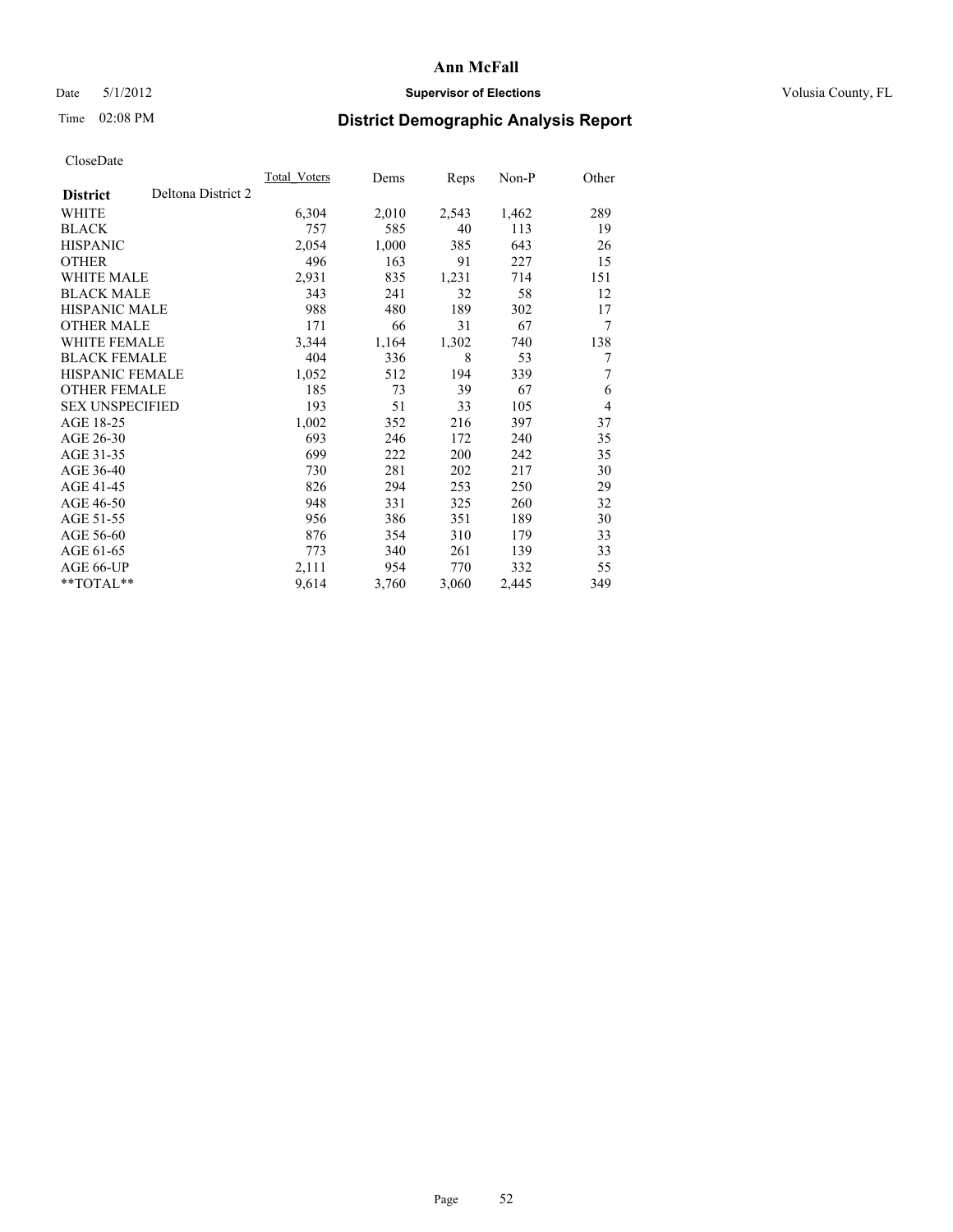### Date 5/1/2012 **Supervisor of Elections Supervisor of Elections** Volusia County, FL

# Time 02:08 PM **District Demographic Analysis Report**

|                        |                    | Total Voters | Dems  | <b>Reps</b> | Non-P | Other          |
|------------------------|--------------------|--------------|-------|-------------|-------|----------------|
| <b>District</b>        | Deltona District 3 |              |       |             |       |                |
| WHITE                  |                    | 4,811        | 1,621 | 1,789       | 1,191 | 210            |
| <b>BLACK</b>           |                    | 596          | 460   | 27          | 98    | 11             |
| <b>HISPANIC</b>        |                    | 2,024        | 992   | 353         | 630   | 49             |
| <b>OTHER</b>           |                    | 446          | 146   | 82          | 208   | 10             |
| <b>WHITE MALE</b>      |                    | 2,174        | 657   | 849         | 555   | 113            |
| <b>BLACK MALE</b>      |                    | 260          | 184   | 16          | 52    | 8              |
| HISPANIC MALE          |                    | 951          | 451   | 173         | 298   | 29             |
| <b>OTHER MALE</b>      |                    | 157          | 57    | 27          | 70    | 3              |
| <b>WHITE FEMALE</b>    |                    | 2,614        | 953   | 935         | 631   | 95             |
| <b>BLACK FEMALE</b>    |                    | 332          | 273   | 11          | 45    | 3              |
| <b>HISPANIC FEMALE</b> |                    | 1,056        | 528   | 178         | 330   | 20             |
| <b>OTHER FEMALE</b>    |                    | 185          | 71    | 38          | 71    | 5              |
| <b>SEX UNSPECIFIED</b> |                    | 148          | 45    | 24          | 75    | $\overline{4}$ |
| AGE 18-25              |                    | 815          | 315   | 147         | 322   | 31             |
| AGE 26-30              |                    | 581          | 201   | 114         | 241   | 25             |
| AGE 31-35              |                    | 674          | 238   | 153         | 247   | 36             |
| AGE 36-40              |                    | 677          | 249   | 202         | 201   | 25             |
| AGE 41-45              |                    | 661          | 255   | 212         | 175   | 19             |
| AGE 46-50              |                    | 736          | 293   | 214         | 208   | 21             |
| AGE 51-55              |                    | 732          | 292   | 234         | 173   | 33             |
| AGE 56-60              |                    | 663          | 281   | 190         | 164   | 28             |
| AGE 61-65              |                    | 643          | 274   | 218         | 130   | 21             |
| AGE 66-UP              |                    | 1,698        | 824   | 567         | 266   | 41             |
| **TOTAL**              |                    | 7,880        | 3,222 | 2,251       | 2,127 | 280            |
|                        |                    |              |       |             |       |                |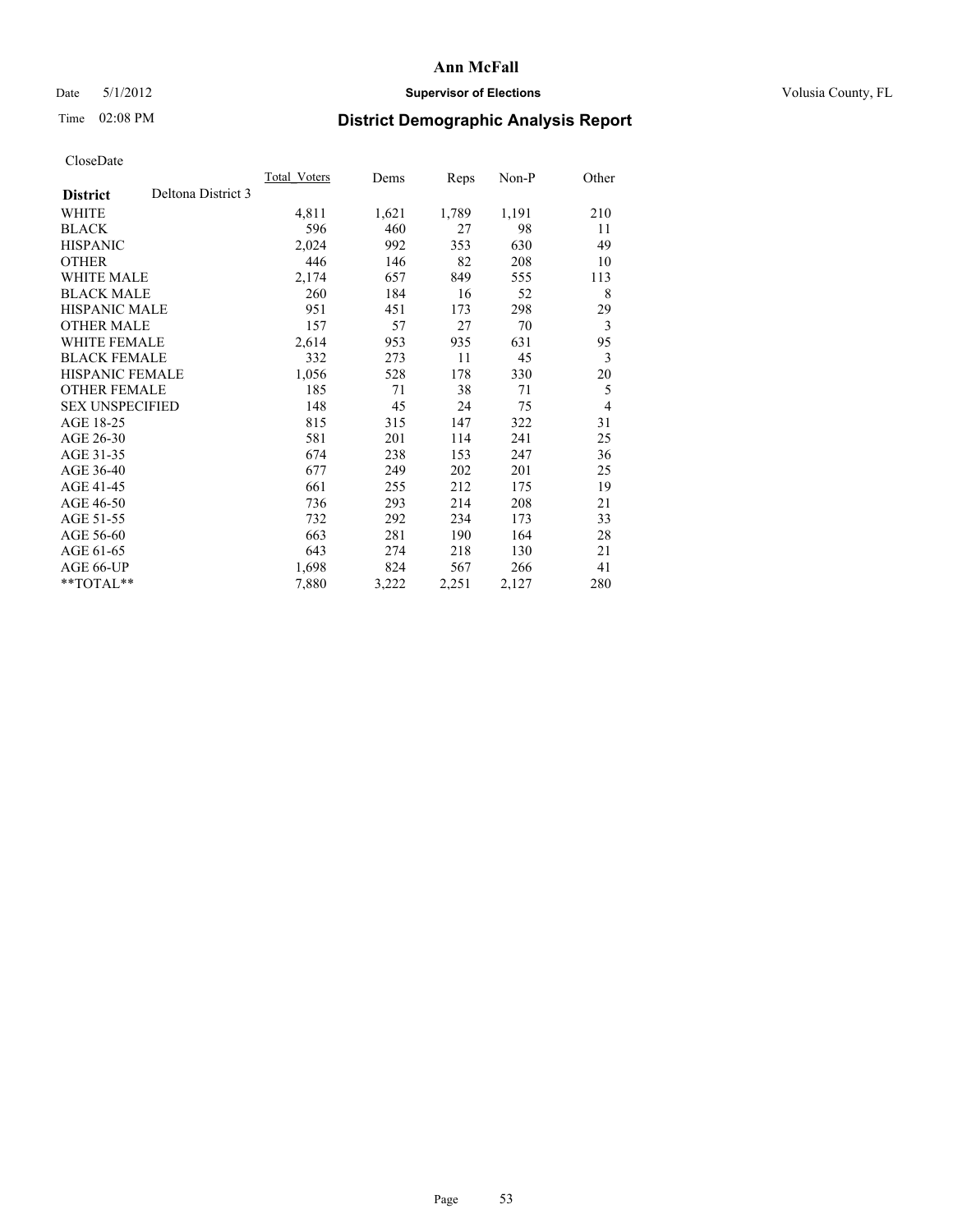### Date 5/1/2012 **Supervisor of Elections Supervisor of Elections** Volusia County, FL

# Time 02:08 PM **District Demographic Analysis Report**

| Total Voters | Dems  | Reps  | $Non-P$ | Other          |
|--------------|-------|-------|---------|----------------|
|              |       |       |         |                |
| 4,818        | 1,646 | 1,830 | 1,095   | 247            |
| 591          | 468   | 20    | 93      | 10             |
| 1,996        | 1,026 | 289   | 640     | 41             |
| 424          | 157   | 76    | 182     | 9              |
| 2,189        | 662   | 872   | 517     | 138            |
| 258          | 189   | 16    | 48      | 5              |
| 909          | 435   | 151   | 299     | 24             |
| 131          | 51    | 28    | 50      | $\overline{2}$ |
| 2,600        | 972   | 946   | 574     | 108            |
| 326          | 272   | 4     | 45      | 5              |
| 1,078        | 586   | 138   | 337     | 17             |
| 168          | 77    | 30    | 57      | 4              |
| 170          | 53    | 30    | 83      | 4              |
| 849          | 297   | 157   | 358     | 37             |
| 582          | 219   | 104   | 238     | 21             |
| 632          | 262   | 141   | 193     | 36             |
| 617          | 228   | 184   | 170     | 35             |
| 636          | 241   | 182   | 194     | 19             |
| 716          | 297   | 208   | 190     | 21             |
| 736          | 304   | 241   | 158     | 33             |
| 682          | 286   | 225   | 148     | 23             |
| 642          | 288   | 204   | 130     | 20             |
| 1,740        | 878   | 569   | 231     | 62             |
| 7,832        | 3,300 | 2,215 | 2,010   | 307            |
|              |       |       |         |                |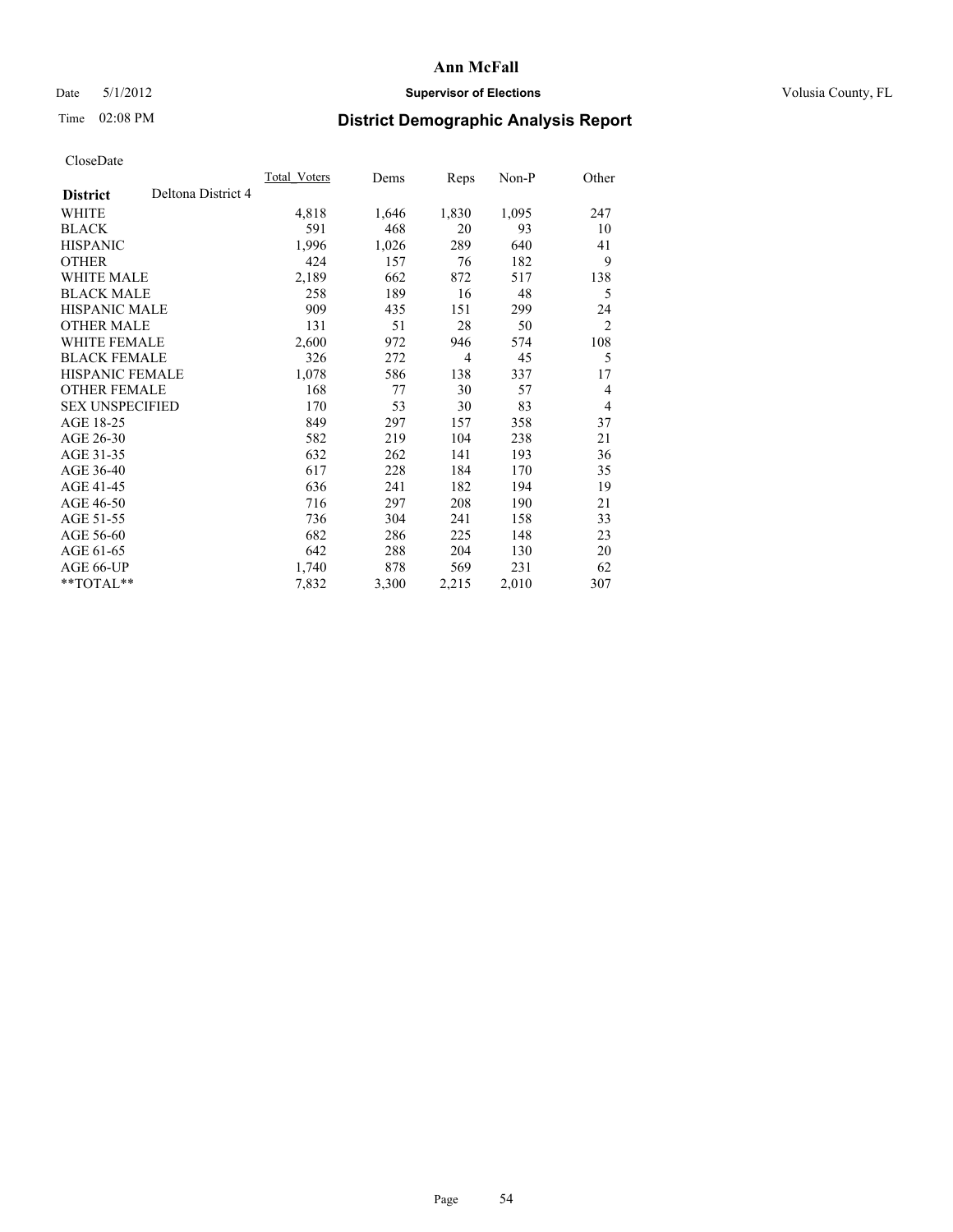### Date 5/1/2012 **Supervisor of Elections Supervisor of Elections** Volusia County, FL

## Time 02:08 PM **District Demographic Analysis Report**

|                                       | <b>Total Voters</b> | Dems  | <b>Reps</b> | Non-P | Other |
|---------------------------------------|---------------------|-------|-------------|-------|-------|
| Deltona District 5<br><b>District</b> |                     |       |             |       |       |
| <b>WHITE</b>                          | 5,856               | 1,943 | 2,282       | 1,351 | 280   |
| <b>BLACK</b>                          | 953                 | 733   | 51          | 156   | 13    |
| <b>HISPANIC</b>                       | 2,199               | 1,101 | 343         | 715   | 40    |
| <b>OTHER</b>                          | 528                 | 167   | 105         | 238   | 18    |
| <b>WHITE MALE</b>                     | 2,772               | 823   | 1,124       | 669   | 156   |
| <b>BLACK MALE</b>                     | 412                 | 304   | 27          | 73    | 8     |
| HISPANIC MALE                         | 1,041               | 508   | 172         | 339   | 22    |
| <b>OTHER MALE</b>                     | 168                 | 53    | 47          | 62    | 6     |
| <b>WHITE FEMALE</b>                   | 3,052               | 1,110 | 1,142       | 676   | 124   |
| <b>BLACK FEMALE</b>                   | 534                 | 422   | 24          | 83    | 5     |
| <b>HISPANIC FEMALE</b>                | 1,145               | 588   | 170         | 370   | 17    |
| <b>OTHER FEMALE</b>                   | 209                 | 84    | 33          | 85    | 7     |
| <b>SEX UNSPECIFIED</b>                | 203                 | 52    | 42          | 103   | 6     |
| AGE 18-25                             | 1,139               | 391   | 237         | 467   | 44    |
| AGE 26-30                             | 636                 | 234   | 120         | 254   | 28    |
| AGE 31-35                             | 810                 | 325   | 188         | 267   | 30    |
| AGE 36-40                             | 827                 | 338   | 226         | 230   | 33    |
| AGE 41-45                             | 867                 | 335   | 263         | 234   | 35    |
| AGE 46-50                             | 964                 | 379   | 332         | 220   | 33    |
| AGE 51-55                             | 1,000               | 396   | 350         | 221   | 33    |
| AGE 56-60                             | 846                 | 370   | 257         | 191   | 28    |
| AGE 61-65                             | 720                 | 307   | 239         | 140   | 34    |
| AGE 66-UP                             | 1,728               | 869   | 569         | 236   | 54    |
| **TOTAL**                             | 9,537               | 3,944 | 2,781       | 2,460 | 352   |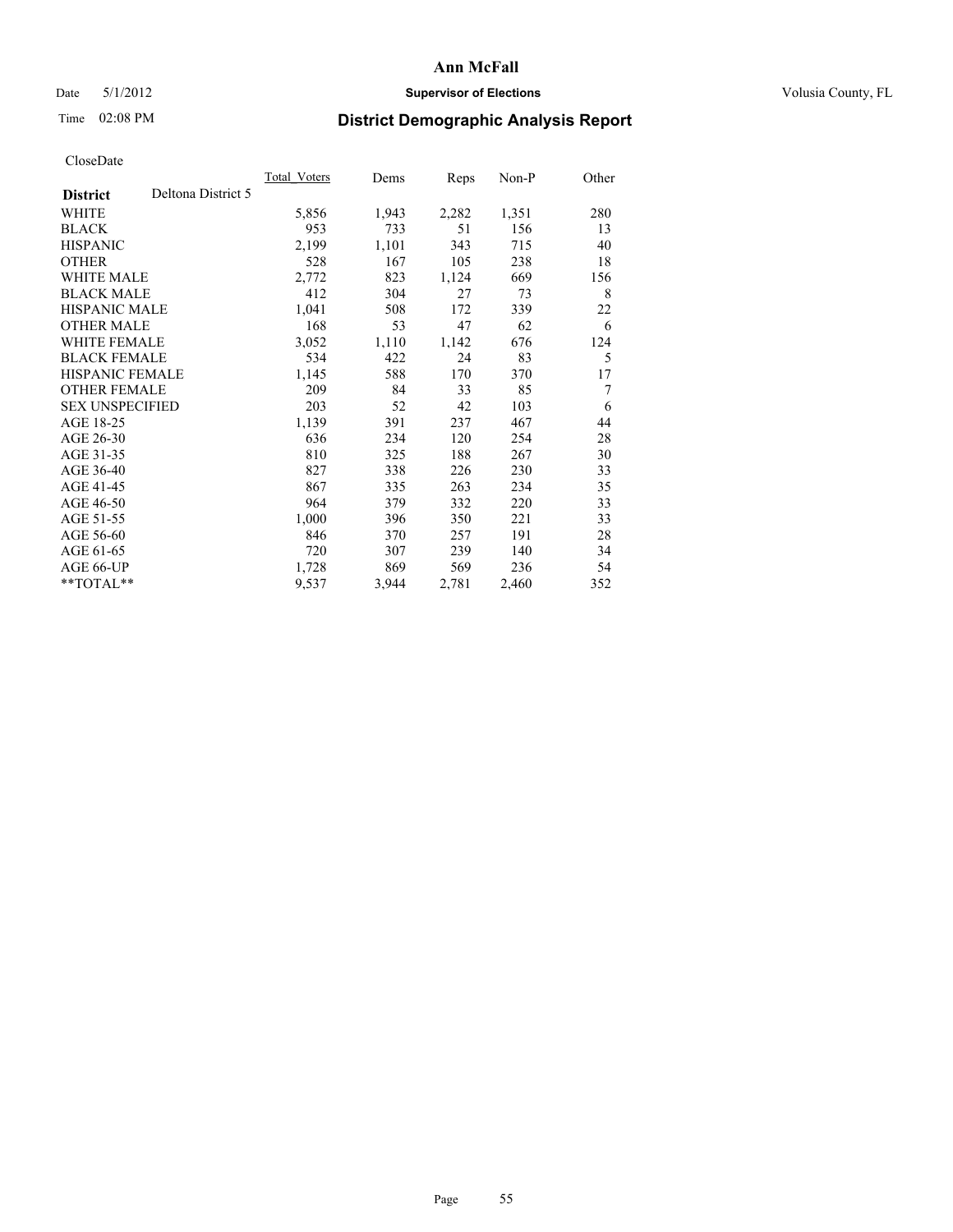### Date 5/1/2012 **Supervisor of Elections Supervisor of Elections** Volusia County, FL

# Time 02:08 PM **District Demographic Analysis Report**

|                        |                    | Total Voters | Dems  | <b>Reps</b> | Non-P | Other          |
|------------------------|--------------------|--------------|-------|-------------|-------|----------------|
| <b>District</b>        | Deltona District 6 |              |       |             |       |                |
| WHITE                  |                    | 5,638        | 1,723 | 2,305       | 1,369 | 241            |
| <b>BLACK</b>           |                    | 791          | 594   | 39          | 136   | 22             |
| <b>HISPANIC</b>        |                    | 1,792        | 871   | 269         | 608   | 44             |
| <b>OTHER</b>           |                    | 438          | 130   | 94          | 210   | 4              |
| WHITE MALE             |                    | 2,665        | 689   | 1,159       | 695   | 122            |
| <b>BLACK MALE</b>      |                    | 355          | 263   | 18          | 61    | 13             |
| <b>HISPANIC MALE</b>   |                    | 860          | 387   | 137         | 311   | 25             |
| <b>OTHER MALE</b>      |                    | 157          | 55    | 37          | 63    | $\overline{2}$ |
| <b>WHITE FEMALE</b>    |                    | 2,945        | 1,027 | 1,132       | 668   | 118            |
| <b>BLACK FEMALE</b>    |                    | 430          | 326   | 21          | 74    | 9              |
| <b>HISPANIC FEMALE</b> |                    | 920          | 477   | 131         | 293   | 19             |
| <b>OTHER FEMALE</b>    |                    | 144          | 52    | 33          | 58    | 1              |
| <b>SEX UNSPECIFIED</b> |                    | 183          | 42    | 39          | 100   | $\overline{2}$ |
| AGE 18-25              |                    | 1,108        | 361   | 268         | 447   | 32             |
| AGE 26-30              |                    | 694          | 238   | 136         | 288   | 32             |
| AGE 31-35              |                    | 699          | 244   | 183         | 239   | 33             |
| AGE 36-40              |                    | 791          | 283   | 232         | 238   | 38             |
| AGE 41-45              |                    | 754          | 266   | 257         | 199   | 32             |
| AGE 46-50              |                    | 968          | 348   | 353         | 227   | 40             |
| AGE 51-55              |                    | 931          | 363   | 345         | 193   | 30             |
| AGE 56-60              |                    | 774          | 338   | 281         | 138   | 17             |
| AGE 61-65              |                    | 680          | 292   | 229         | 141   | 18             |
| AGE 66-UP              |                    | 1,262        | 587   | 423         | 213   | 39             |
| **TOTAL**              |                    | 8,662        | 3,320 | 2,707       | 2,324 | 311            |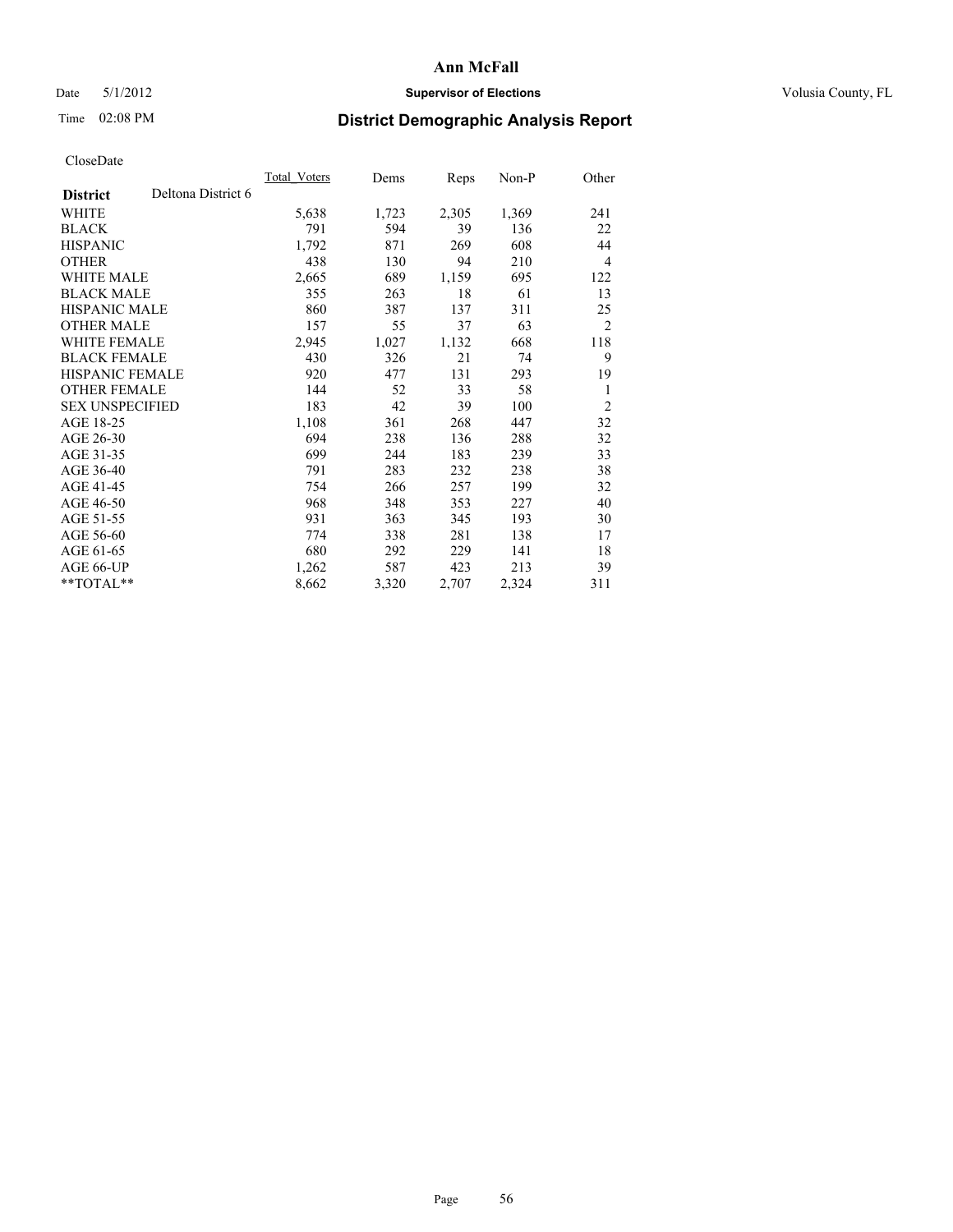### Date 5/1/2012 **Supervisor of Elections Supervisor of Elections** Volusia County, FL

# Time 02:08 PM **District Demographic Analysis Report**

|                        |                  | <b>Total Voters</b> | Dems  | Reps | Non-P          | Other          |
|------------------------|------------------|---------------------|-------|------|----------------|----------------|
| <b>District</b>        | Edgewater Ward 1 |                     |       |      |                |                |
| WHITE                  |                  | 2,674               | 1,016 | 919  | 663            | 76             |
| <b>BLACK</b>           |                  | 46                  | 25    | 5    | 14             | 2              |
| <b>HISPANIC</b>        |                  | 38                  | 18    | 11   | 7              | $\overline{c}$ |
| <b>OTHER</b>           |                  | 84                  | 26    | 15   | 42             | 1              |
| WHITE MALE             |                  | 1,163               | 381   | 437  | 304            | 41             |
| <b>BLACK MALE</b>      |                  | 27                  | 12    | 4    | 9              | 2              |
| <b>HISPANIC MALE</b>   |                  | 12                  | 8     | 1    | $\overline{c}$ | 1              |
| <b>OTHER MALE</b>      |                  | 22                  | 8     | 5    | 9              | $\theta$       |
| <b>WHITE FEMALE</b>    |                  | 1,492               | 624   | 476  | 357            | 35             |
| <b>BLACK FEMALE</b>    |                  | 18                  | 12    | 1    | 5              | $\theta$       |
| <b>HISPANIC FEMALE</b> |                  | 26                  | 10    | 10   | 5              | 1              |
| <b>OTHER FEMALE</b>    |                  | 39                  | 14    | 7    | 17             |                |
| <b>SEX UNSPECIFIED</b> |                  | 43                  | 16    | 9    | 18             | $\mathbf{0}$   |
| AGE 18-25              |                  | 216                 | 54    | 58   | 95             | 9              |
| AGE 26-30              |                  | 177                 | 60    | 51   | 60             | 6              |
| AGE 31-35              |                  | 147                 | 55    | 46   | 41             | 5              |
| AGE 36-40              |                  | 151                 | 44    | 44   | 60             | 3              |
| AGE 41-45              |                  | 182                 | 56    | 58   | 62             | 6              |
| AGE 46-50              |                  | 225                 | 75    | 85   | 59             | 6              |
| AGE 51-55              |                  | 307                 | 110   | 102  | 81             | 14             |
| AGE 56-60              |                  | 300                 | 110   | 109  | 75             | 6              |
| AGE 61-65              |                  | 284                 | 115   | 88   | 73             | 8              |
| AGE 66-UP              |                  | 852                 | 406   | 309  | 119            | 18             |
| **TOTAL**              |                  | 2,842               | 1,085 | 950  | 726            | 81             |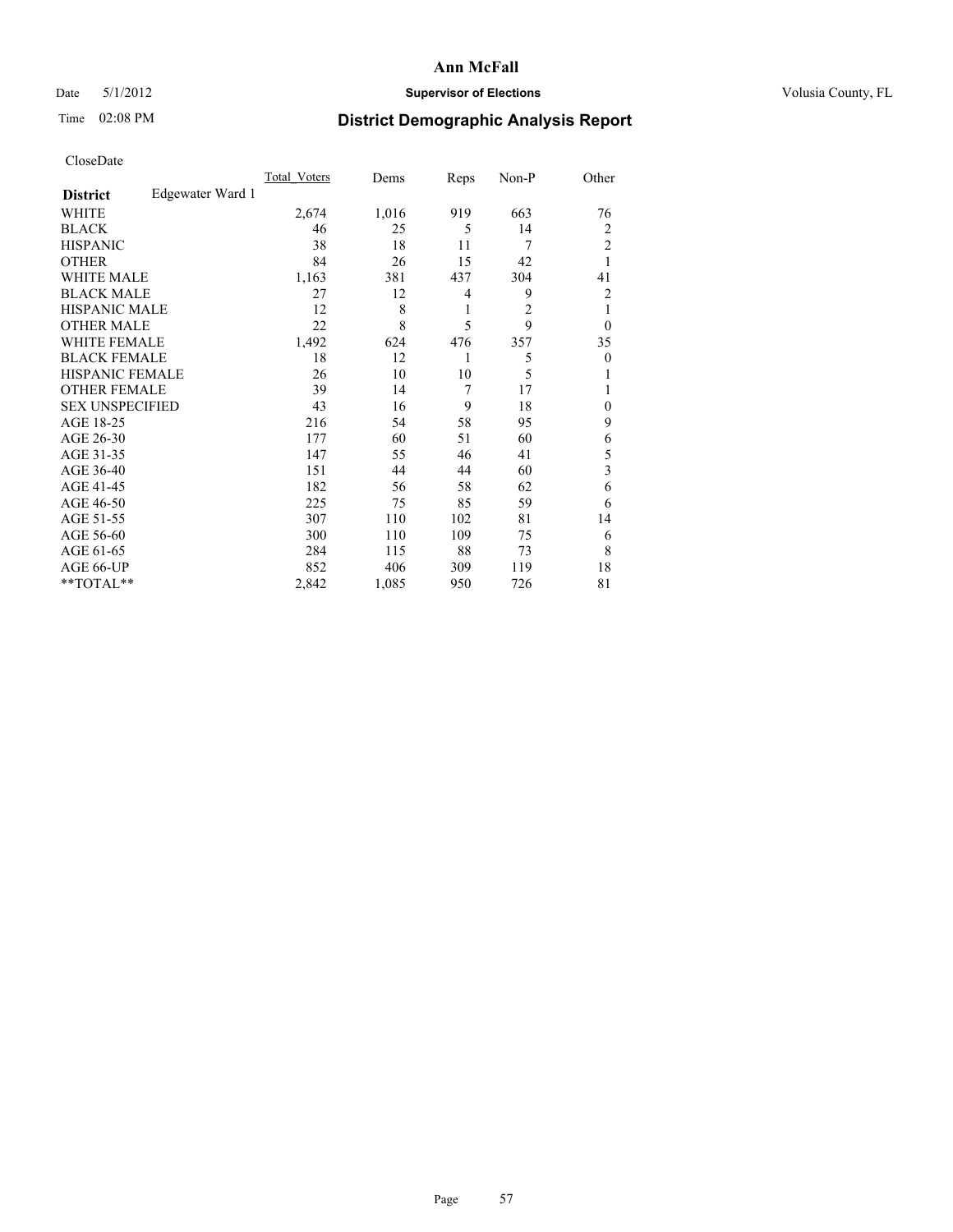### Date 5/1/2012 **Supervisor of Elections Supervisor of Elections** Volusia County, FL

# Time 02:08 PM **District Demographic Analysis Report**

|                        |                  | <b>Total Voters</b> | Dems  | Reps           | Non-P | Other            |
|------------------------|------------------|---------------------|-------|----------------|-------|------------------|
| <b>District</b>        | Edgewater Ward 2 |                     |       |                |       |                  |
| WHITE                  |                  | 3,427               | 1,246 | 1,177          | 926   | 78               |
| <b>BLACK</b>           |                  | 76                  | 61    | 2              | 13    | $\theta$         |
| <b>HISPANIC</b>        |                  | 51                  | 22    | 8              | 20    | 1                |
| <b>OTHER</b>           |                  | 104                 | 30    | 27             | 45    | $\overline{c}$   |
| WHITE MALE             |                  | 1,587               | 525   | 596            | 428   | 38               |
| <b>BLACK MALE</b>      |                  | 35                  | 27    | 1              | 7     | $\boldsymbol{0}$ |
| <b>HISPANIC MALE</b>   |                  | 24                  | 12    | 4              | 7     | 1                |
| <b>OTHER MALE</b>      |                  | 38                  | 13    | 12             | 12    | 1                |
| <b>WHITE FEMALE</b>    |                  | 1,827               | 717   | 576            | 494   | 40               |
| <b>BLACK FEMALE</b>    |                  | 41                  | 34    | 1              | 6     | $\overline{0}$   |
| <b>HISPANIC FEMALE</b> |                  | 25                  | 10    | $\overline{4}$ | 11    | $\theta$         |
| <b>OTHER FEMALE</b>    |                  | 37                  | 13    | 12             | 11    | 1                |
| <b>SEX UNSPECIFIED</b> |                  | 44                  | 8     | 8              | 28    | $\mathbf{0}$     |
| AGE 18-25              |                  | 313                 | 99    | 69             | 137   | 8                |
| AGE 26-30              |                  | 228                 | 63    | 61             | 97    | 7                |
| AGE 31-35              |                  | 254                 | 83    | 72             | 95    | 4                |
| AGE 36-40              |                  | 235                 | 80    | 67             | 83    | 5                |
| AGE 41-45              |                  | 287                 | 96    | 88             | 99    | 4                |
| AGE 46-50              |                  | 337                 | 121   | 112            | 96    | 8                |
| AGE 51-55              |                  | 345                 | 117   | 125            | 94    | 9                |
| AGE 56-60              |                  | 381                 | 155   | 144            | 79    | 3                |
| AGE 61-65              |                  | 357                 | 146   | 131            | 71    | 9                |
| AGE 66-UP              |                  | 921                 | 399   | 345            | 153   | 24               |
| **TOTAL**              |                  | 3,658               | 1,359 | 1,214          | 1,004 | 81               |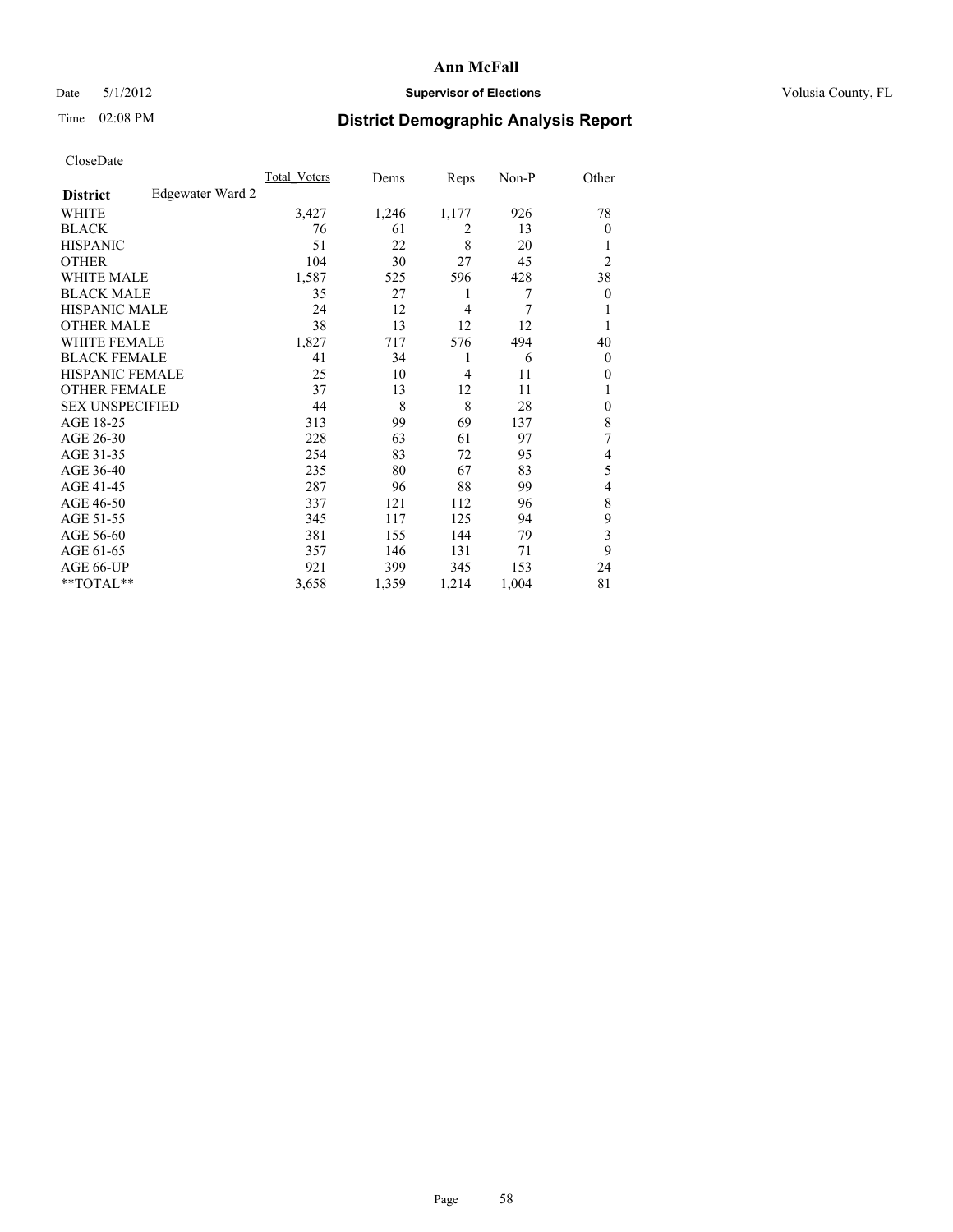### Date 5/1/2012 **Supervisor of Elections Supervisor of Elections** Volusia County, FL

# Time 02:08 PM **District Demographic Analysis Report**

|                        |                  | <b>Total Voters</b> | Dems  | Reps           | Non-P | Other          |
|------------------------|------------------|---------------------|-------|----------------|-------|----------------|
| <b>District</b>        | Edgewater Ward 3 |                     |       |                |       |                |
| WHITE                  |                  | 3,330               | 1,258 | 1,134          | 853   | 85             |
| <b>BLACK</b>           |                  | 78                  | 61    | 1              | 16    | $\Omega$       |
| <b>HISPANIC</b>        |                  | 41                  | 18    | 7              | 14    | 2              |
| <b>OTHER</b>           |                  | 132                 | 38    | 31             | 60    | 3              |
| WHITE MALE             |                  | 1,487               | 483   | 546            | 408   | 50             |
| <b>BLACK MALE</b>      |                  | 36                  | 26    | 1              | 9     | $\overline{0}$ |
| <b>HISPANIC MALE</b>   |                  | 18                  | 7     | $\overline{2}$ | 8     |                |
| <b>OTHER MALE</b>      |                  | 44                  | 15    | 13             | 15    | 1              |
| <b>WHITE FEMALE</b>    |                  | 1,832               | 771   | 583            | 443   | 35             |
| <b>BLACK FEMALE</b>    |                  | 41                  | 35    | $\theta$       | 6     | $\overline{0}$ |
| <b>HISPANIC FEMALE</b> |                  | 22                  | 10    | 5              | 6     |                |
| <b>OTHER FEMALE</b>    |                  | 53                  | 16    | 17             | 18    | 2              |
| <b>SEX UNSPECIFIED</b> |                  | 48                  | 12    | 6              | 30    | $\mathbf{0}$   |
| AGE 18-25              |                  | 301                 | 106   | 70             | 118   | 7              |
| AGE 26-30              |                  | 223                 | 70    | 63             | 87    | 3              |
| AGE 31-35              |                  | 230                 | 55    | 70             | 101   | 4              |
| AGE 36-40              |                  | 250                 | 82    | 66             | 89    | 13             |
| AGE 41-45              |                  | 274                 | 91    | 106            | 70    | 7              |
| AGE 46-50              |                  | 277                 | 93    | 103            | 76    | 5              |
| AGE 51-55              |                  | 331                 | 135   | 100            | 90    | 6              |
| AGE 56-60              |                  | 332                 | 149   | 121            | 58    | 4              |
| AGE 61-65              |                  | 375                 | 148   | 133            | 81    | 13             |
| AGE 66-UP              |                  | 988                 | 446   | 341            | 173   | 28             |
| **TOTAL**              |                  | 3,581               | 1,375 | 1,173          | 943   | 90             |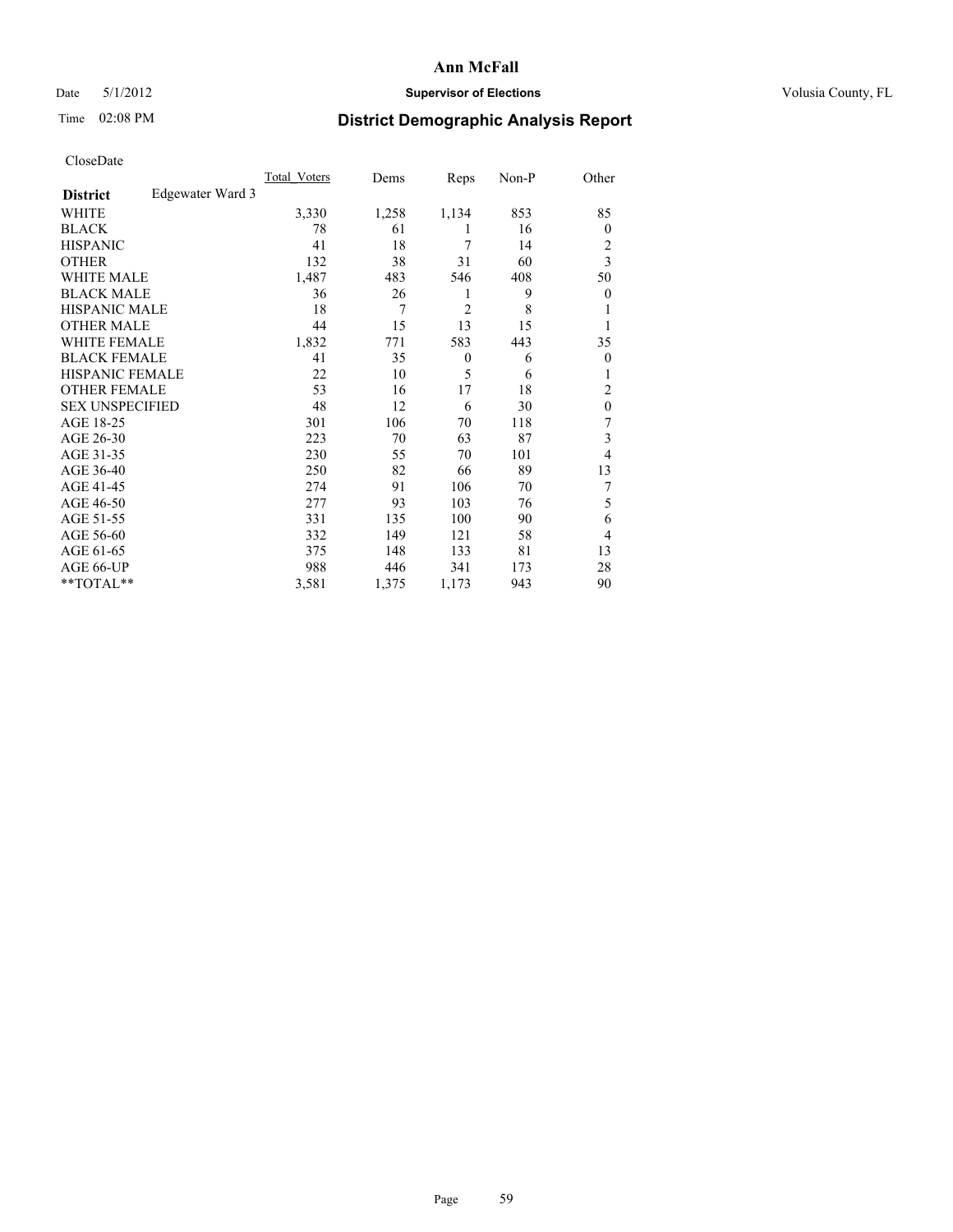### Date 5/1/2012 **Supervisor of Elections Supervisor of Elections** Volusia County, FL

# Time 02:08 PM **District Demographic Analysis Report**

| Cioscivate             |                  |                     |       |                |       |                |
|------------------------|------------------|---------------------|-------|----------------|-------|----------------|
|                        |                  | <b>Total Voters</b> | Dems  | Reps           | Non-P | Other          |
| <b>District</b>        | Edgewater Ward 4 |                     |       |                |       |                |
| <b>WHITE</b>           |                  | 3,411               | 1,231 | 1,190          | 872   | 118            |
| <b>BLACK</b>           |                  | 73                  | 56    | 5              | 11    | 1              |
| <b>HISPANIC</b>        |                  | 45                  | 19    | 14             | 10    | $\overline{2}$ |
| <b>OTHER</b>           |                  | 97                  | 27    | 15             | 55    | $\theta$       |
| WHITE MALE             |                  | 1,562               | 490   | 597            | 420   | 55             |
| <b>BLACK MALE</b>      |                  | 30                  | 24    | $\overline{2}$ | 4     | $\theta$       |
| <b>HISPANIC MALE</b>   |                  | 17                  | 8     | 3              | 5     | 1              |
| <b>OTHER MALE</b>      |                  | 33                  | 11    | 8              | 14    | $\theta$       |
| WHITE FEMALE           |                  | 1,828               | 735   | 583            | 447   | 63             |
| <b>BLACK FEMALE</b>    |                  | 42                  | 31    | 3              | 7     | 1              |
| <b>HISPANIC FEMALE</b> |                  | 28                  | 11    | 11             | 5     |                |
| <b>OTHER FEMALE</b>    |                  | 28                  | 10    | 5              | 13    | $\mathbf{0}$   |
| <b>SEX UNSPECIFIED</b> |                  | 58                  | 13    | 12             | 33    | $\mathbf{0}$   |
| AGE 18-25              |                  | 254                 | 74    | 62             | 114   | 4              |
| AGE 26-30              |                  | 216                 | 61    | 58             | 91    | 6              |
| AGE 31-35              |                  | 227                 | 74    | 58             | 87    | 8              |
| AGE 36-40              |                  | 234                 | 80    | 64             | 82    | 8              |
| AGE 41-45              |                  | 254                 | 99    | 82             | 69    | 4              |
| AGE 46-50              |                  | 308                 | 118   | 92             | 88    | 10             |
| AGE 51-55              |                  | 335                 | 115   | 136            | 74    | 10             |
| AGE 56-60              |                  | 336                 | 137   | 107            | 85    | 7              |
| AGE 61-65              |                  | 302                 | 125   | 104            | 59    | 14             |
| AGE 66-UP              |                  | 1,161               | 450   | 461            | 200   | 50             |
| **TOTAL**              |                  | 3,627               | 1,333 | 1,224          | 949   | 121            |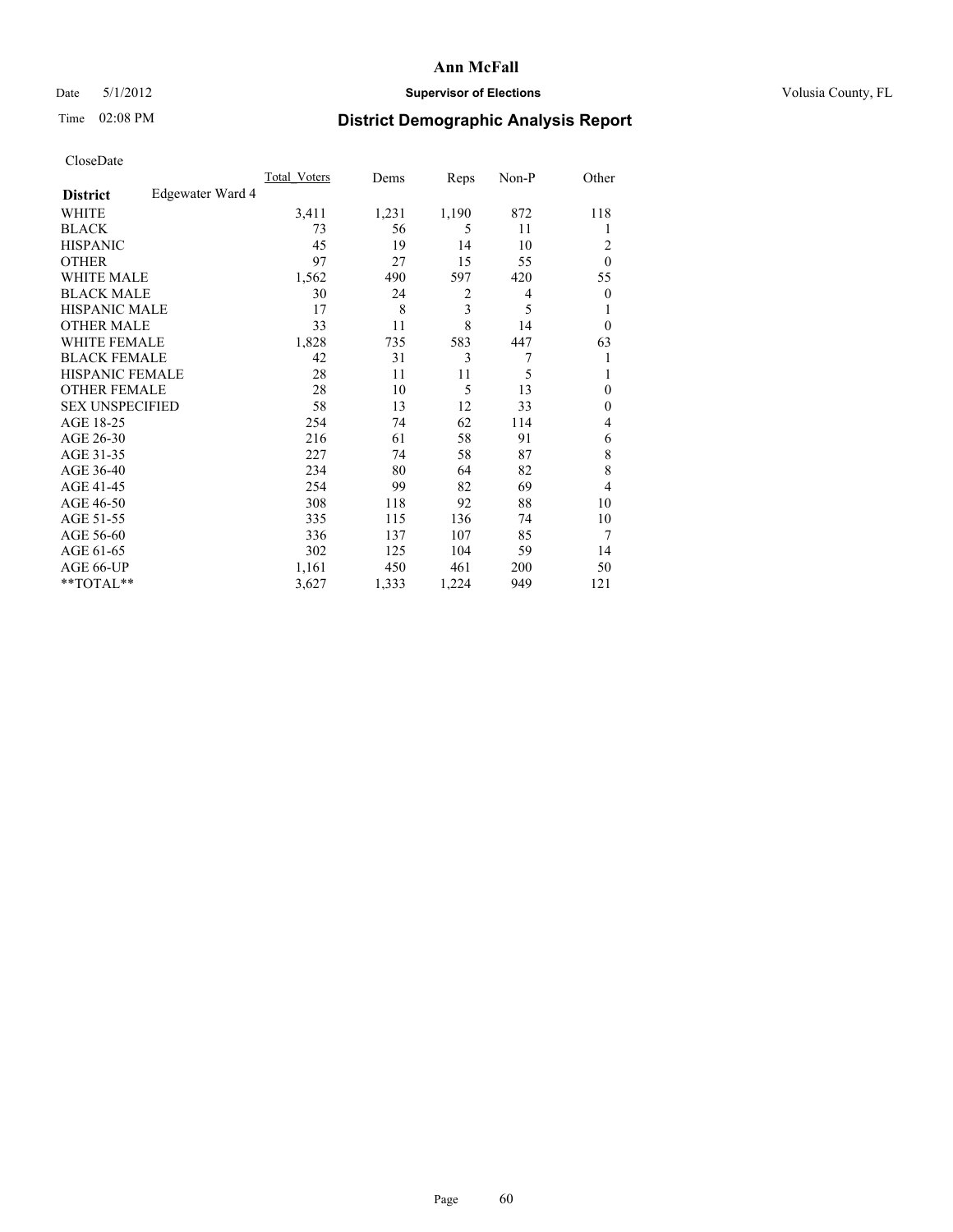### Date 5/1/2012 **Supervisor of Elections Supervisor of Elections** Volusia County, FL

# Time 02:08 PM **District Demographic Analysis Report**

|                        |                   | <b>Total Voters</b> | Dems | Reps | Non-P | Other          |
|------------------------|-------------------|---------------------|------|------|-------|----------------|
| <b>District</b>        | Holly Hill Zone 1 |                     |      |      |       |                |
| WHITE                  |                   | 1,215               | 503  | 339  | 318   | 55             |
| <b>BLACK</b>           |                   | 110                 | 85   | 7    | 16    | $\overline{2}$ |
| <b>HISPANIC</b>        |                   | 48                  | 20   | 8    | 20    | $\theta$       |
| <b>OTHER</b>           |                   | 65                  | 24   | 18   | 20    | 3              |
| WHITE MALE             |                   | 600                 | 224  | 183  | 171   | 22             |
| <b>BLACK MALE</b>      |                   | 53                  | 42   | 2    | 8     | 1              |
| <b>HISPANIC MALE</b>   |                   | 28                  | 7    | 5    | 16    | $\overline{0}$ |
| <b>OTHER MALE</b>      |                   | 16                  | 3    | 6    | 5     | $\overline{2}$ |
| WHITE FEMALE           |                   | 608                 | 277  | 154  | 144   | 33             |
| <b>BLACK FEMALE</b>    |                   | 55                  | 42   | 5    | 7     | 1              |
| <b>HISPANIC FEMALE</b> |                   | 20                  | 13   | 3    | 4     | $\theta$       |
| <b>OTHER FEMALE</b>    |                   | 34                  | 15   | 11   | 8     | $\Omega$       |
| <b>SEX UNSPECIFIED</b> |                   | 24                  | 9    | 3    | 11    |                |
| AGE 18-25              |                   | 135                 | 60   | 26   | 48    |                |
| AGE 26-30              |                   | 96                  | 39   | 15   | 36    | 6              |
| AGE 31-35              |                   | 92                  | 34   | 22   | 31    | 5              |
| AGE 36-40              |                   | 81                  | 33   | 21   | 24    | 3              |
| AGE 41-45              |                   | 116                 | 44   | 37   | 33    | $\overline{2}$ |
| AGE 46-50              |                   | 160                 | 59   | 51   | 38    | 12             |
| AGE 51-55              |                   | 156                 | 63   | 42   | 43    | 8              |
| AGE 56-60              |                   | 175                 | 87   | 31   | 50    | 7              |
| AGE 61-65              |                   | 139                 | 63   | 38   | 30    | 8              |
| AGE 66-UP              |                   | 289                 | 151  | 89   | 41    | 8              |
| **TOTAL**              |                   | 1,439               | 633  | 372  | 374   | 60             |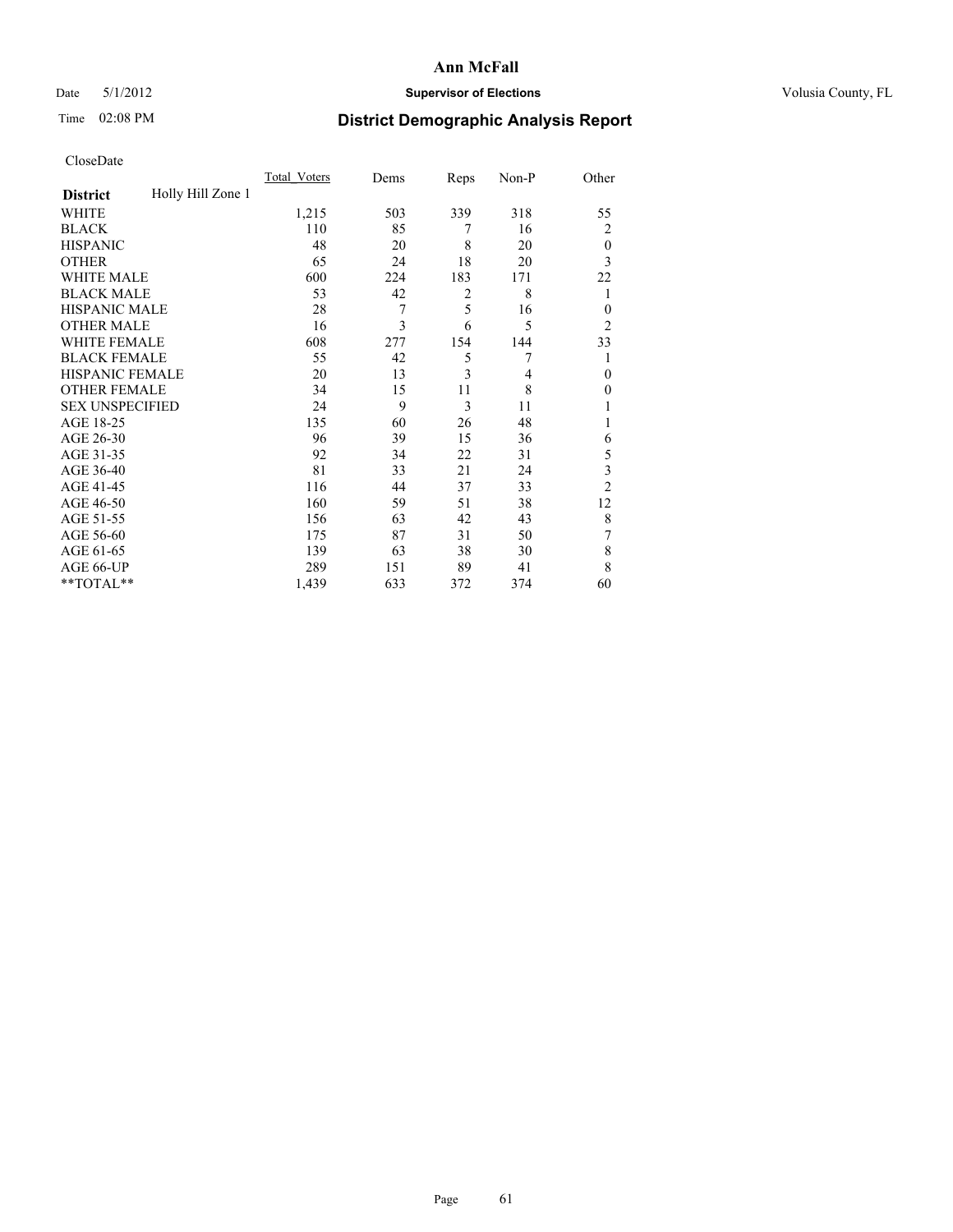### Date 5/1/2012 **Supervisor of Elections Supervisor of Elections** Volusia County, FL

# Time 02:08 PM **District Demographic Analysis Report**

|                        |                   | <b>Total Voters</b> | Dems           | Reps           | Non-P          | Other                   |
|------------------------|-------------------|---------------------|----------------|----------------|----------------|-------------------------|
| <b>District</b>        | Holly Hill Zone 2 |                     |                |                |                |                         |
| WHITE                  |                   | 1,403               | 624            | 380            | 338            | 61                      |
| <b>BLACK</b>           |                   | 203                 | 167            | 9              | 26             | 1                       |
| <b>HISPANIC</b>        |                   | 33                  | 19             | 6              | 8              | $\Omega$                |
| <b>OTHER</b>           |                   | 89                  | 31             | 14             | 42             | $\overline{2}$          |
| WHITE MALE             |                   | 659                 | 266            | 198            | 170            | 25                      |
| <b>BLACK MALE</b>      |                   | 79                  | 61             | 4              | 14             | $\overline{0}$          |
| <b>HISPANIC MALE</b>   |                   | 13                  | $\overline{4}$ | 5              | $\overline{4}$ | $\overline{0}$          |
| <b>OTHER MALE</b>      |                   | 20                  | 6              | 5              | 7              | $\overline{2}$          |
| WHITE FEMALE           |                   | 736                 | 356            | 181            | 165            | 34                      |
| <b>BLACK FEMALE</b>    |                   | 124                 | 106            | 5              | 12             | 1                       |
| <b>HISPANIC FEMALE</b> |                   | 20                  | 15             | 1              | $\overline{4}$ | $\theta$                |
| <b>OTHER FEMALE</b>    |                   | 35                  | 13             | 8              | 14             | $\Omega$                |
| <b>SEX UNSPECIFIED</b> |                   | 42                  | 14             | $\overline{2}$ | 24             | $\overline{2}$          |
| AGE 18-25              |                   | 164                 | 67             | 28             | 66             | $\overline{\mathbf{3}}$ |
| AGE 26-30              |                   | 131                 | 65             | 24             | 36             | 6                       |
| AGE 31-35              |                   | 111                 | 56             | 19             | 31             | 5                       |
| AGE 36-40              |                   | 129                 | 61             | 22             | 45             |                         |
| AGE 41-45              |                   | 147                 | 62             | 37             | 40             | 8                       |
| AGE 46-50              |                   | 211                 | 94             | 60             | 47             | 10                      |
| AGE 51-55              |                   | 196                 | 96             | 44             | 43             | 13                      |
| AGE 56-60              |                   | 167                 | 80             | 45             | 36             | 6                       |
| AGE 61-65              |                   | 148                 | 74             | 34             | 34             | 6                       |
| AGE 66-UP              |                   | 325                 | 186            | 96             | 37             | 6                       |
| **TOTAL**              |                   | 1,729               | 841            | 409            | 415            | 64                      |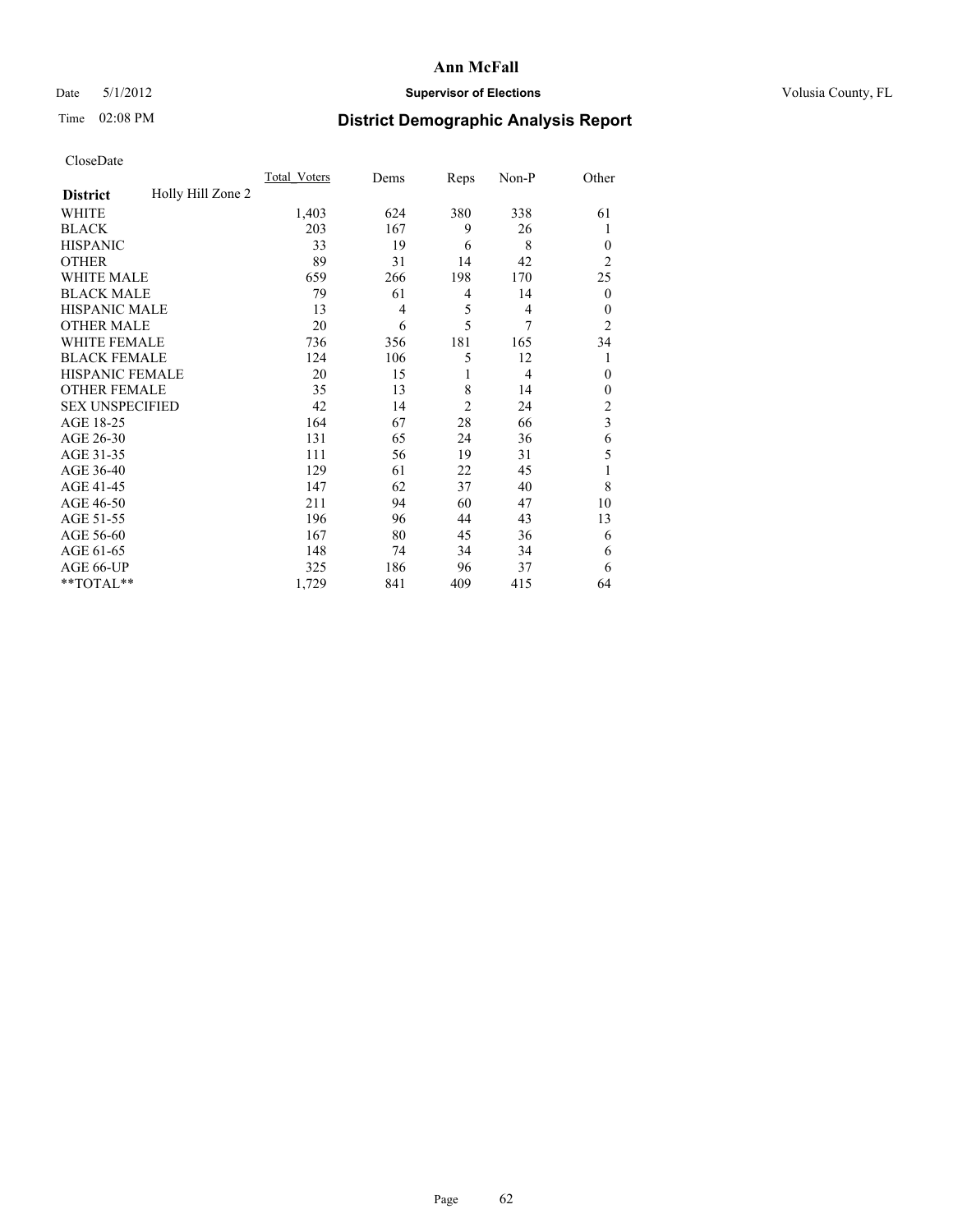### Date 5/1/2012 **Supervisor of Elections Supervisor of Elections** Volusia County, FL

# Time 02:08 PM **District Demographic Analysis Report**

|                        |                   | <b>Total Voters</b> | Dems           | Reps           | Non-P          | Other          |
|------------------------|-------------------|---------------------|----------------|----------------|----------------|----------------|
| <b>District</b>        | Holly Hill Zone 3 |                     |                |                |                |                |
| WHITE                  |                   | 1,436               | 579            | 484            | 315            | 58             |
| <b>BLACK</b>           |                   | 134                 | 117            | 6              | 11             | $\Omega$       |
| <b>HISPANIC</b>        |                   | 19                  | 5              | 5              | 9              | $\Omega$       |
| <b>OTHER</b>           |                   | 83                  | 28             | 11             | 43             |                |
| WHITE MALE             |                   | 601                 | 209            | 217            | 150            | 25             |
| <b>BLACK MALE</b>      |                   | 51                  | 40             | 4              | 7              | $\overline{0}$ |
| <b>HISPANIC MALE</b>   |                   | 11                  | 3              | $\overline{2}$ | 6              | 0              |
| <b>OTHER MALE</b>      |                   | 25                  | 10             | $\overline{2}$ | 12             |                |
| <b>WHITE FEMALE</b>    |                   | 830                 | 367            | 266            | 164            | 33             |
| <b>BLACK FEMALE</b>    |                   | 83                  | 77             | $\overline{2}$ | $\overline{4}$ | $\overline{0}$ |
| <b>HISPANIC FEMALE</b> |                   | 8                   | $\overline{2}$ | 3              | 3              | $\Omega$       |
| <b>OTHER FEMALE</b>    |                   | 38                  | 13             | 8              | 17             | $\Omega$       |
| <b>SEX UNSPECIFIED</b> |                   | 25                  | 8              | $\overline{c}$ | 15             | $\overline{0}$ |
| AGE 18-25              |                   | 96                  | 43             | 17             | 33             | 3              |
| AGE 26-30              |                   | 82                  | 26             | 17             | 34             | 5              |
| AGE 31-35              |                   | 77                  | 29             | 19             | 28             |                |
| AGE 36-40              |                   | 75                  | 32             | 18             | 24             |                |
| AGE 41-45              |                   | 94                  | 33             | 23             | 35             | 3              |
| AGE 46-50              |                   | 125                 | 49             | 39             | 32             | 5              |
| AGE 51-55              |                   | 118                 | 50             | 36             | 25             | 7              |
| AGE 56-60              |                   | 148                 | 67             | 45             | 30             | 6              |
| AGE 61-65              |                   | 160                 | 74             | 40             | 42             | $\overline{4}$ |
| AGE 66-UP              |                   | 698                 | 326            | 252            | 96             | 24             |
| **TOTAL**              |                   | 1,673               | 729            | 506            | 379            | 59             |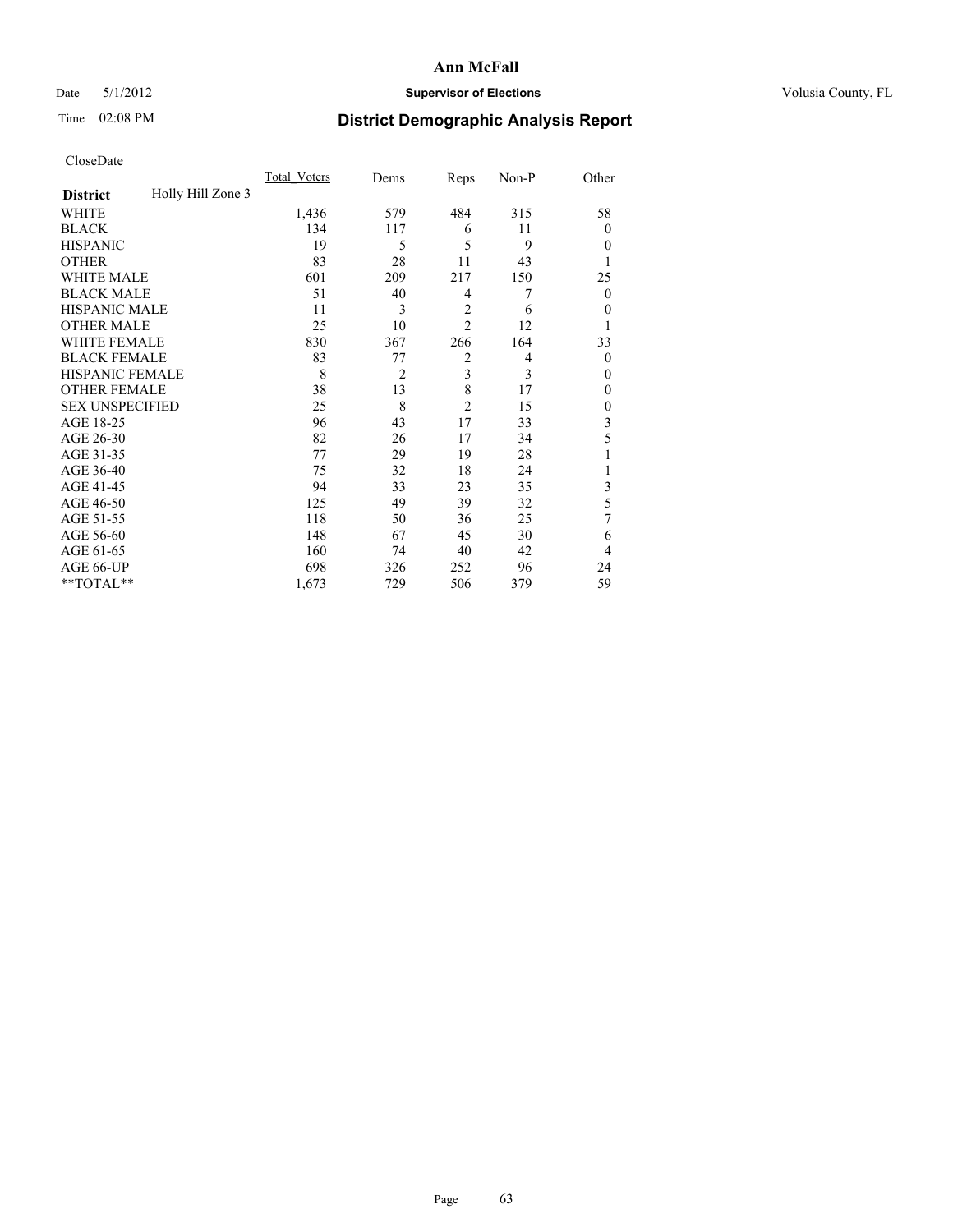### Date 5/1/2012 **Supervisor of Elections Supervisor of Elections** Volusia County, FL

# Time 02:08 PM **District Demographic Analysis Report**

|                        |                   | <b>Total Voters</b> | Dems | Reps           | Non-P | Other          |
|------------------------|-------------------|---------------------|------|----------------|-------|----------------|
| <b>District</b>        | Holly Hill Zone 4 |                     |      |                |       |                |
| WHITE                  |                   | 1,336               | 516  | 452            | 317   | 51             |
| <b>BLACK</b>           |                   | 257                 | 209  | 6              | 40    | 2              |
| <b>HISPANIC</b>        |                   | 46                  | 26   | 3              | 17    | $\theta$       |
| <b>OTHER</b>           |                   | 83                  | 29   | 10             | 39    | 5              |
| WHITE MALE             |                   | 592                 | 192  | 213            | 158   | 29             |
| <b>BLACK MALE</b>      |                   | 53                  | 37   | $\overline{2}$ | 12    | 2              |
| <b>HISPANIC MALE</b>   |                   | 17                  | 10   | 1              | 6     | $\mathbf{0}$   |
| <b>OTHER MALE</b>      |                   | 24                  | 7    | 5              | 10    | $\overline{2}$ |
| WHITE FEMALE           |                   | 737                 | 321  | 237            | 157   | 22             |
| <b>BLACK FEMALE</b>    |                   | 201                 | 170  | 4              | 27    | $\theta$       |
| <b>HISPANIC FEMALE</b> |                   | 29                  | 16   | $\overline{2}$ | 11    | $\theta$       |
| <b>OTHER FEMALE</b>    |                   | 30                  | 19   | 1              | 9     | 1              |
| <b>SEX UNSPECIFIED</b> |                   | 39                  | 8    | 6              | 23    | $\overline{c}$ |
| AGE 18-25              |                   | 219                 | 100  | 41             | 77    | 1              |
| AGE 26-30              |                   | 127                 | 56   | 23             | 44    | 4              |
| AGE 31-35              |                   | 144                 | 65   | 33             | 41    | 5              |
| AGE 36-40              |                   | 94                  | 41   | 24             | 24    | 5              |
| AGE 41-45              |                   | 131                 | 55   | 30             | 39    | 7              |
| AGE 46-50              |                   | 151                 | 56   | 41             | 45    | 9              |
| AGE 51-55              |                   | 177                 | 69   | 68             | 33    | 7              |
| AGE 56-60              |                   | 163                 | 72   | 44             | 42    | 5              |
| AGE 61-65              |                   | 122                 | 62   | 34             | 23    | 3              |
| AGE 66-UP              |                   | 395                 | 205  | 133            | 45    | 12             |
| **TOTAL**              |                   | 1,723               | 781  | 471            | 413   | 58             |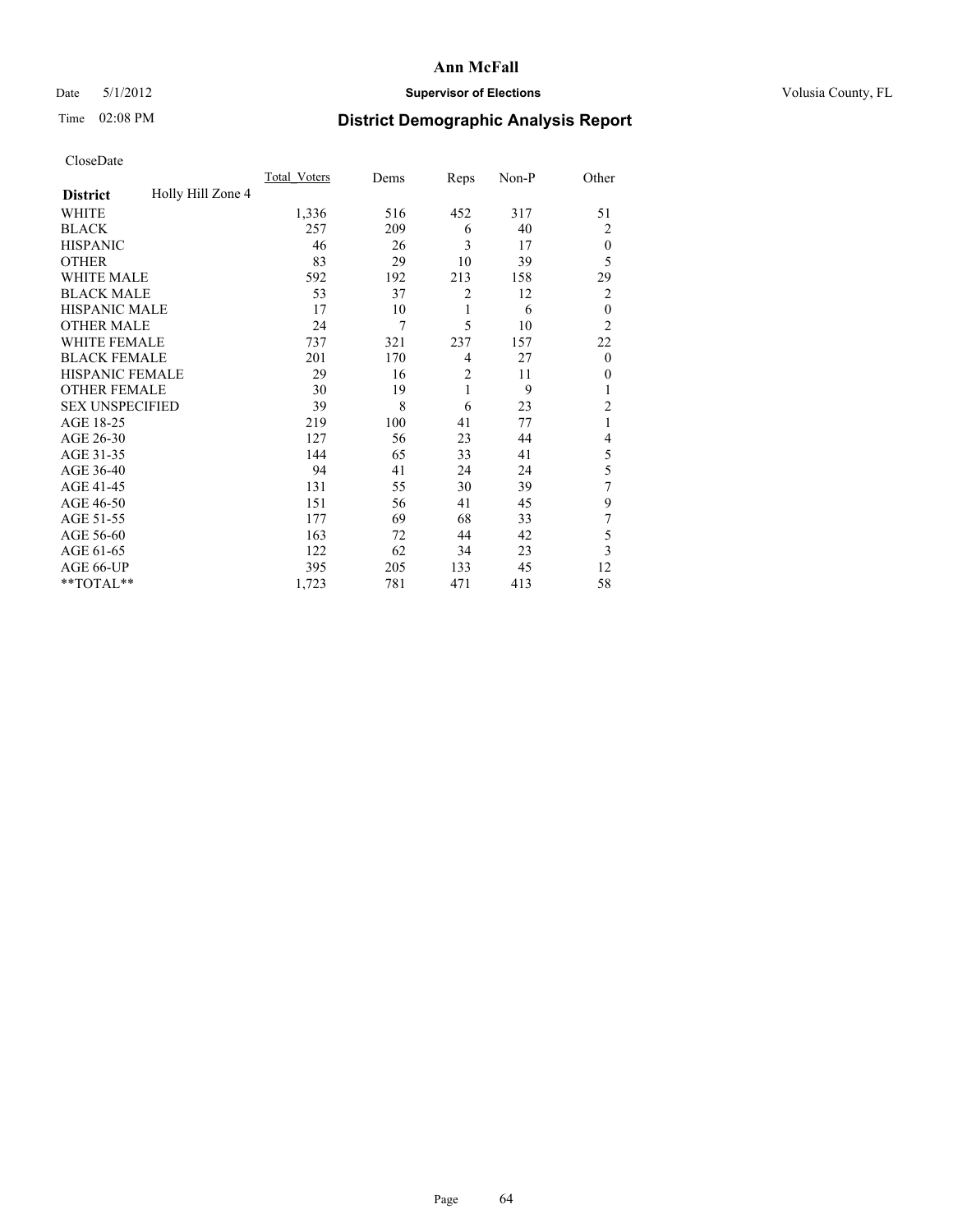### Date 5/1/2012 **Supervisor of Elections Supervisor of Elections** Volusia County, FL

## Time 02:08 PM **District Demographic Analysis Report**

|                        |                   | Total Voters | Dems  | Reps     | Non-P          | Other          |
|------------------------|-------------------|--------------|-------|----------|----------------|----------------|
| <b>District</b>        | New Smyrna Zone 1 |              |       |          |                |                |
| WHITE                  |                   | 3,725        | 1,193 | 1,669    | 771            | 92             |
| <b>BLACK</b>           |                   | 7            | 3     | 1        | $\overline{2}$ |                |
| <b>HISPANIC</b>        |                   | 39           | 11    | 12       | 15             |                |
| <b>OTHER</b>           |                   | 107          | 22    | 33       | 48             | $\overline{4}$ |
| WHITE MALE             |                   | 1,746        | 461   | 827      | 407            | 51             |
| <b>BLACK MALE</b>      |                   | 3            |       | $\theta$ | 1              | 1              |
| <b>HISPANIC MALE</b>   |                   | 15           | 2     | 2        | 11             | $\theta$       |
| <b>OTHER MALE</b>      |                   | 31           | 5     | 13       | 13             | $\Omega$       |
| <b>WHITE FEMALE</b>    |                   | 1,957        | 723   | 836      | 358            | 40             |
| <b>BLACK FEMALE</b>    |                   | 4            | 2     | 1        | 1              | $\overline{0}$ |
| <b>HISPANIC FEMALE</b> |                   | 24           | 9     | 10       | 4              |                |
| <b>OTHER FEMALE</b>    |                   | 40           | 10    | 16       | 10             | 4              |
| <b>SEX UNSPECIFIED</b> |                   | 58           | 16    | 10       | 31             |                |
| AGE 18-25              |                   | 208          | 54    | 56       | 96             | $\overline{2}$ |
| AGE 26-30              |                   | 145          | 49    | 36       | 51             | 9              |
| AGE 31-35              |                   | 153          | 38    | 55       | 53             | 7              |
| AGE 36-40              |                   | 134          | 46    | 37       | 44             | 7              |
| AGE 41-45              |                   | 207          | 57    | 89       | 57             | 4              |
| AGE 46-50              |                   | 249          | 62    | 126      | 57             | $\overline{4}$ |
| AGE 51-55              |                   | 372          | 127   | 158      | 72             | 15             |
| AGE 56-60              |                   | 416          | 153   | 179      | 76             | 8              |
| AGE 61-65              |                   | 521          | 164   | 235      | 112            | 10             |
| AGE 66-UP              |                   | 1,473        | 479   | 744      | 218            | 32             |
| **TOTAL**              |                   | 3,878        | 1,229 | 1,715    | 836            | 98             |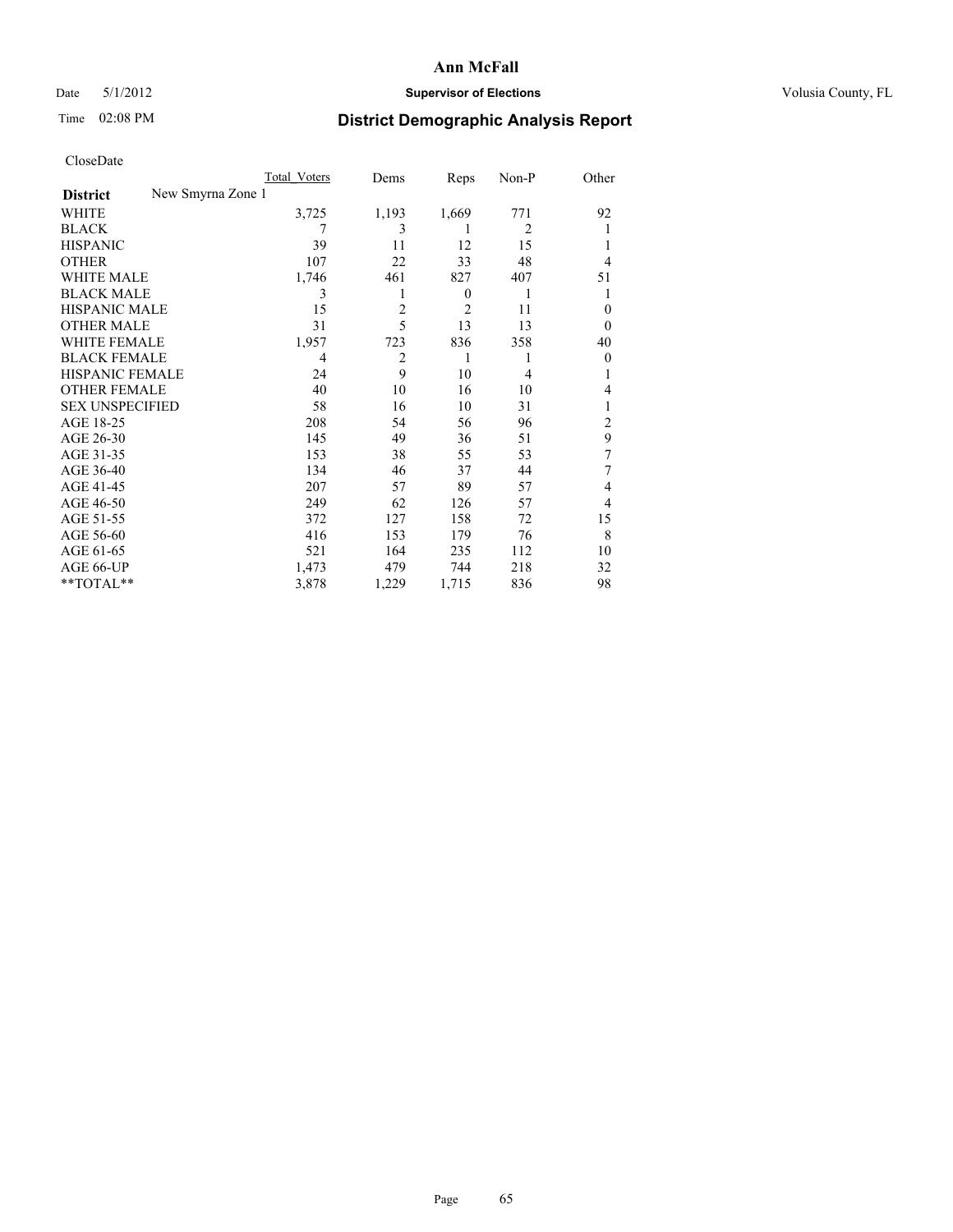### Date 5/1/2012 **Supervisor of Elections Supervisor of Elections** Volusia County, FL

# Time 02:08 PM **District Demographic Analysis Report**

|                        | Total Voters      | Dems  | Reps     | Non-P | Other          |
|------------------------|-------------------|-------|----------|-------|----------------|
| <b>District</b>        | New Smyrna Zone 2 |       |          |       |                |
| <b>WHITE</b>           | 3,176             | 1,137 | 1,208    | 726   | 105            |
| <b>BLACK</b>           | 19                | 11    | $\theta$ | 7     |                |
| <b>HISPANIC</b>        | 34                | 7     | 15       | 11    |                |
| <b>OTHER</b>           | 95                | 23    | 26       | 44    | $\overline{c}$ |
| WHITE MALE             | 1,450             | 452   | 566      | 378   | 54             |
| <b>BLACK MALE</b>      | 9                 | 5     | 0        | 4     | $\mathbf{0}$   |
| <b>HISPANIC MALE</b>   | 18                | 3     | 8        | 7     | $\overline{0}$ |
| <b>OTHER MALE</b>      | 25                | 6     | 7        | 11    | 1              |
| <b>WHITE FEMALE</b>    | 1,698             | 676   | 627      | 344   | 51             |
| <b>BLACK FEMALE</b>    | 10                | 6     | $\theta$ | 3     |                |
| <b>HISPANIC FEMALE</b> | 16                | 4     | 7        | 4     |                |
| <b>OTHER FEMALE</b>    | 42                | 14    | 14       | 14    | $\theta$       |
| <b>SEX UNSPECIFIED</b> | 56                | 12    | 20       | 23    |                |
| AGE 18-25              | 174               | 51    | 44       | 70    | 9              |
| AGE 26-30              | 148               | 49    | 45       | 47    | 7              |
| AGE 31-35              | 135               | 33    | 37       | 59    | 6              |
| AGE 36-40              | 159               | 49    | 40       | 65    | 5              |
| AGE 41-45              | 144               | 49    | 55       | 35    | 5              |
| AGE 46-50              | 223               | 68    | 93       | 56    | 6              |
| AGE 51-55              | 326               | 111   | 121      | 77    | 17             |
| AGE 56-60              | 349               | 126   | 124      | 92    | 7              |
| AGE 61-65              | 378               | 140   | 154      | 75    | 9              |
| AGE 66-UP              | 1,290             | 503   | 536      | 213   | 38             |
| **TOTAL**              | 3,326             | 1,179 | 1,249    | 789   | 109            |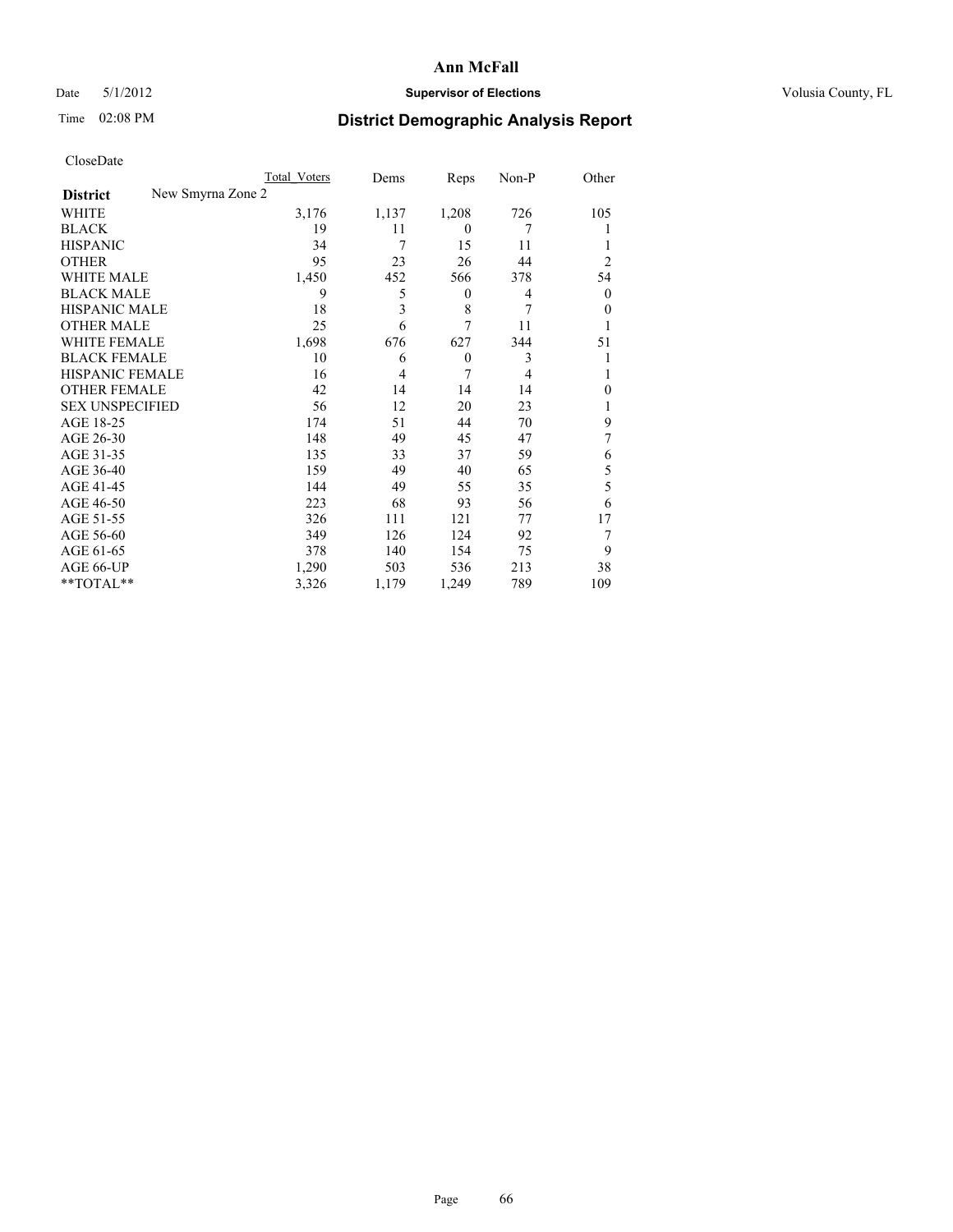### Date 5/1/2012 **Supervisor of Elections Supervisor of Elections** Volusia County, FL

# Time 02:08 PM **District Demographic Analysis Report**

|                        |                   | Total Voters | Dems  | Reps           | Non-P | Other          |
|------------------------|-------------------|--------------|-------|----------------|-------|----------------|
| <b>District</b>        | New Smyrna Zone 3 |              |       |                |       |                |
| WHITE                  |                   | 4,161        | 1,327 | 1,732          | 980   | 122            |
| <b>BLACK</b>           |                   | 31           | 20    | 3              | 6     | $\overline{2}$ |
| <b>HISPANIC</b>        |                   | 44           | 16    | 12             | 15    | 1              |
| <b>OTHER</b>           |                   | 161          | 42    | 31             | 85    | 3              |
| <b>WHITE MALE</b>      |                   | 1,932        | 530   | 844            | 485   | 73             |
| <b>BLACK MALE</b>      |                   | 16           | 10    | 1              | 3     | $\overline{2}$ |
| <b>HISPANIC MALE</b>   |                   | 21           | 7     | 5              | 8     | 1              |
| <b>OTHER MALE</b>      |                   | 53           | 18    | 10             | 25    | $\overline{0}$ |
| <b>WHITE FEMALE</b>    |                   | 2,207        | 787   | 881            | 490   | 49             |
| <b>BLACK FEMALE</b>    |                   | 15           | 10    | $\overline{2}$ | 3     | $\overline{0}$ |
| <b>HISPANIC FEMALE</b> |                   | 23           | 9     | $\overline{7}$ | 7     | $\Omega$       |
| <b>OTHER FEMALE</b>    |                   | 53           | 19    | 14             | 17    | 3              |
| <b>SEX UNSPECIFIED</b> |                   | 77           | 15    | 14             | 48    | $\theta$       |
| AGE 18-25              |                   | 271          | 71    | 69             | 122   | 9              |
| AGE 26-30              |                   | 225          | 66    | 71             | 84    | $\overline{4}$ |
| AGE 31-35              |                   | 256          | 81    | 77             | 86    | 12             |
| AGE 36-40              |                   | 203          | 64    | 52             | 81    | 6              |
| AGE 41-45              |                   | 248          | 75    | 93             | 71    | 9              |
| AGE 46-50              |                   | 320          | 110   | 124            | 78    | 8              |
| AGE 51-55              |                   | 397          | 130   | 157            | 99    | 11             |
| AGE 56-60              |                   | 435          | 165   | 168            | 91    | 11             |
| AGE 61-65              |                   | 453          | 162   | 181            | 100   | 10             |
| AGE 66-UP              |                   | 1,589        | 481   | 786            | 274   | 48             |
| **TOTAL**              |                   | 4,397        | 1,405 | 1,778          | 1,086 | 128            |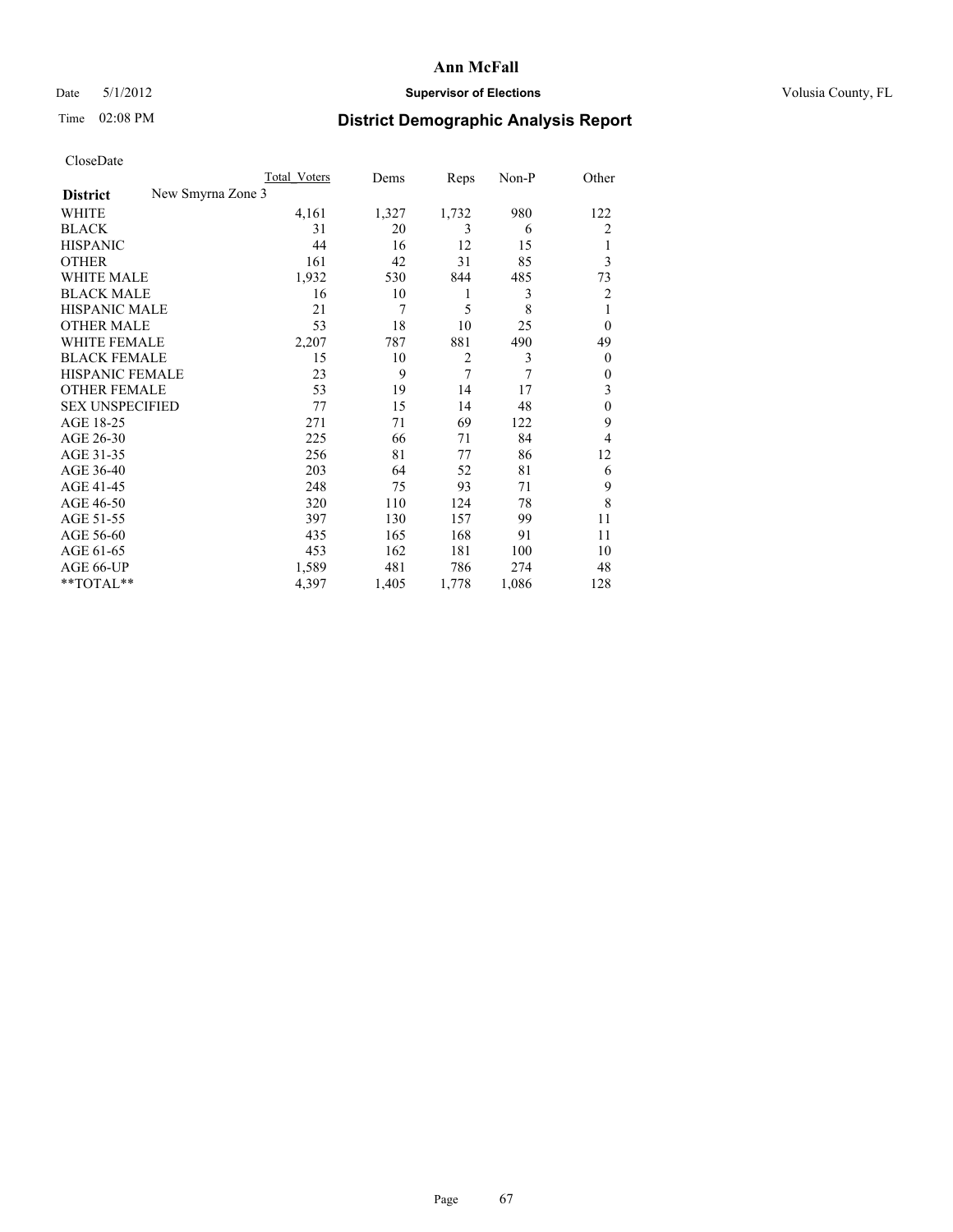### Date 5/1/2012 **Supervisor of Elections Supervisor of Elections** Volusia County, FL

# Time 02:08 PM **District Demographic Analysis Report**

|                                      | Total Voters | Dems  | Reps  | Non-P | Other          |
|--------------------------------------|--------------|-------|-------|-------|----------------|
| New Smyrna Zone 4<br><b>District</b> |              |       |       |       |                |
| WHITE                                | 4,208        | 1,391 | 1,696 | 989   | 132            |
| <b>BLACK</b>                         | 648          | 561   | 17    | 65    | 5              |
| <b>HISPANIC</b>                      | 87           | 37    | 21    | 27    | 2              |
| <b>OTHER</b>                         | 173          | 50    | 28    | 89    | 6              |
| <b>WHITE MALE</b>                    | 1,907        | 560   | 814   | 473   | 60             |
| <b>BLACK MALE</b>                    | 257          | 212   | 7     | 34    | 4              |
| <b>HISPANIC MALE</b>                 | 42           | 16    | 11    | 14    | 1              |
| <b>OTHER MALE</b>                    | 53           | 13    | 9     | 29    | $\overline{2}$ |
| <b>WHITE FEMALE</b>                  | 2,282        | 822   | 878   | 511   | 71             |
| <b>BLACK FEMALE</b>                  | 388          | 346   | 10    | 31    | 1              |
| <b>HISPANIC FEMALE</b>               | 45           | 21    | 10    | 13    | 1              |
| <b>OTHER FEMALE</b>                  | 70           | 28    | 13    | 26    | 3              |
| <b>SEX UNSPECIFIED</b>               | 72           | 21    | 10    | 39    | $\sqrt{2}$     |
| AGE 18-25                            | 412          | 172   | 76    | 161   | $\overline{3}$ |
| AGE 26-30                            | 242          | 92    | 57    | 80    | 13             |
| AGE 31-35                            | 270          | 86    | 75    | 98    | 11             |
| AGE 36-40                            | 297          | 113   | 100   | 72    | 12             |
| AGE 41-45                            | 295          | 108   | 104   | 74    | 9              |
| AGE 46-50                            | 370          | 140   | 133   | 88    | 9              |
| AGE 51-55                            | 402          | 153   | 139   | 98    | 12             |
| AGE 56-60                            | 501          | 208   | 178   | 101   | 14             |
| AGE 61-65                            | 536          | 212   | 185   | 128   | 11             |
| AGE 66-UP                            | 1,791        | 755   | 715   | 270   | 51             |
| **TOTAL**                            | 5,116        | 2,039 | 1,762 | 1,170 | 145            |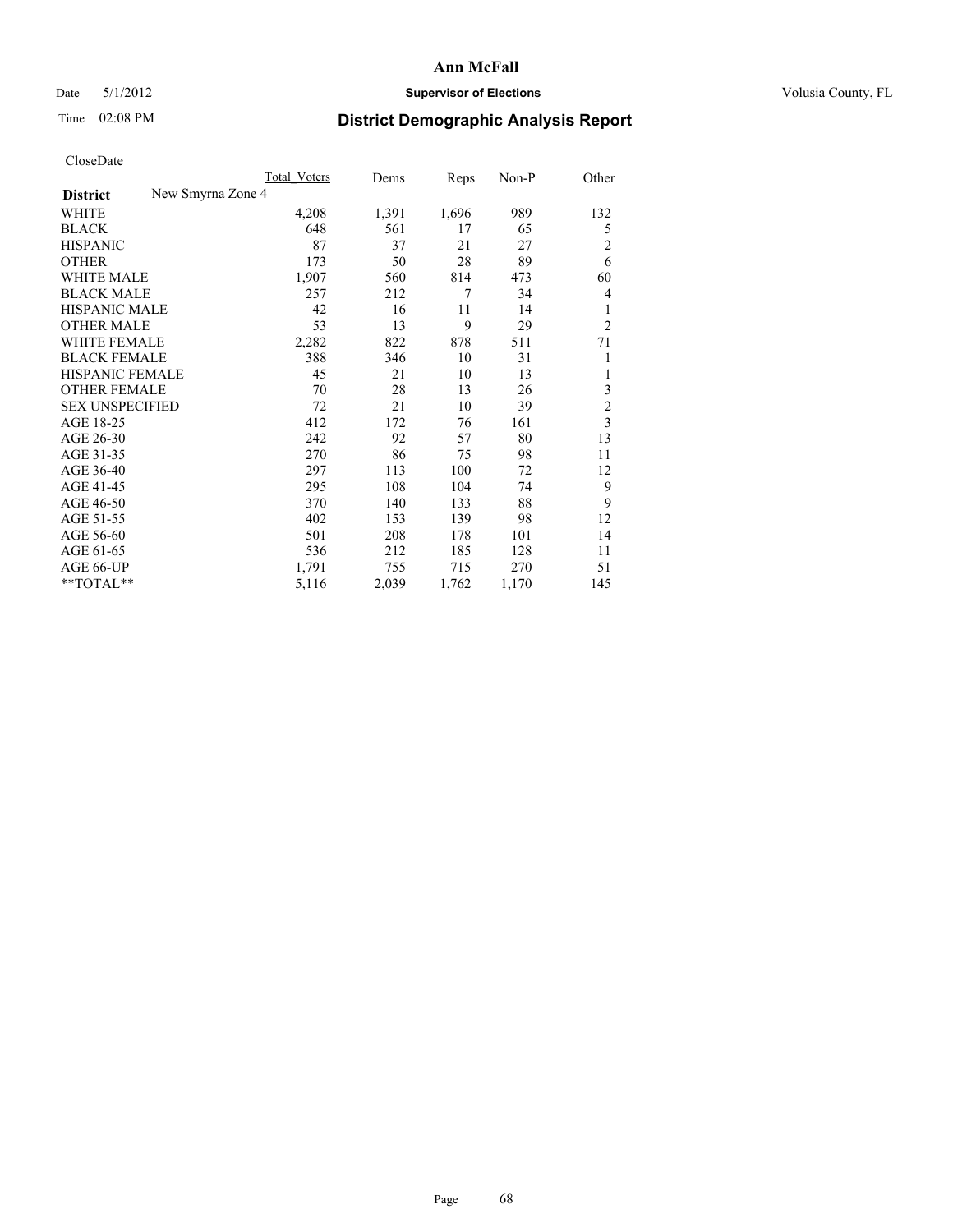### Date 5/1/2012 **Supervisor of Elections Supervisor of Elections** Volusia County, FL

# Time 02:08 PM **District Demographic Analysis Report**

|                        |                    | <b>Total Voters</b> | Dems           | Reps             | Non-P | Other          |
|------------------------|--------------------|---------------------|----------------|------------------|-------|----------------|
| <b>District</b>        | Orange City Zone 1 |                     |                |                  |       |                |
| WHITE                  |                    | 648                 | 235            | 255              | 133   | 25             |
| <b>BLACK</b>           |                    | 100                 | 84             | $\overline{4}$   | 11    | 1              |
| <b>HISPANIC</b>        |                    | 329                 | 148            | 52               | 122   |                |
| <b>OTHER</b>           |                    | 41                  | 11             | 10               | 16    | 4              |
| WHITE MALE             |                    | 266                 | 95             | 106              | 57    | 8              |
| <b>BLACK MALE</b>      |                    | 30                  | 24             | $\boldsymbol{0}$ | 6     | $\overline{0}$ |
| <b>HISPANIC MALE</b>   |                    | 134                 | 53             | 21               | 57    | 3              |
| <b>OTHER MALE</b>      |                    | 17                  | 7              | 5                | 5     | $\theta$       |
| <b>WHITE FEMALE</b>    |                    | 378                 | 138            | 147              | 76    | 17             |
| <b>BLACK FEMALE</b>    |                    | 69                  | 59             | $\overline{4}$   | 5     | 1              |
| <b>HISPANIC FEMALE</b> |                    | 194                 | 95             | 30               | 65    | $\overline{4}$ |
| <b>OTHER FEMALE</b>    |                    | 14                  | $\overline{c}$ | 3                | 6     | 3              |
| <b>SEX UNSPECIFIED</b> |                    | 16                  | 5              | 5                | 5     | 1              |
| AGE 18-25              |                    | 125                 | 42             | 22               | 57    | 4              |
| AGE 26-30              |                    | 107                 | 47             | 25               | 33    | $\overline{c}$ |
| AGE 31-35              |                    | 99                  | 33             | 27               | 34    | 5              |
| AGE 36-40              |                    | 73                  | 27             | 23               | 22    | 1              |
| AGE 41-45              |                    | 77                  | 36             | 22               | 17    | $\overline{c}$ |
| AGE 46-50              |                    | 79                  | 28             | 22               | 27    | $\overline{2}$ |
| AGE 51-55              |                    | 67                  | 29             | 15               | 18    | 5              |
| AGE 56-60              |                    | 80                  | 35             | 18               | 23    | 4              |
| AGE 61-65              |                    | 87                  | 43             | 31               | 11    | $\overline{2}$ |
| AGE 66-UP              |                    | 324                 | 158            | 116              | 40    | 10             |
| **TOTAL**              |                    | 1,118               | 478            | 321              | 282   | 37             |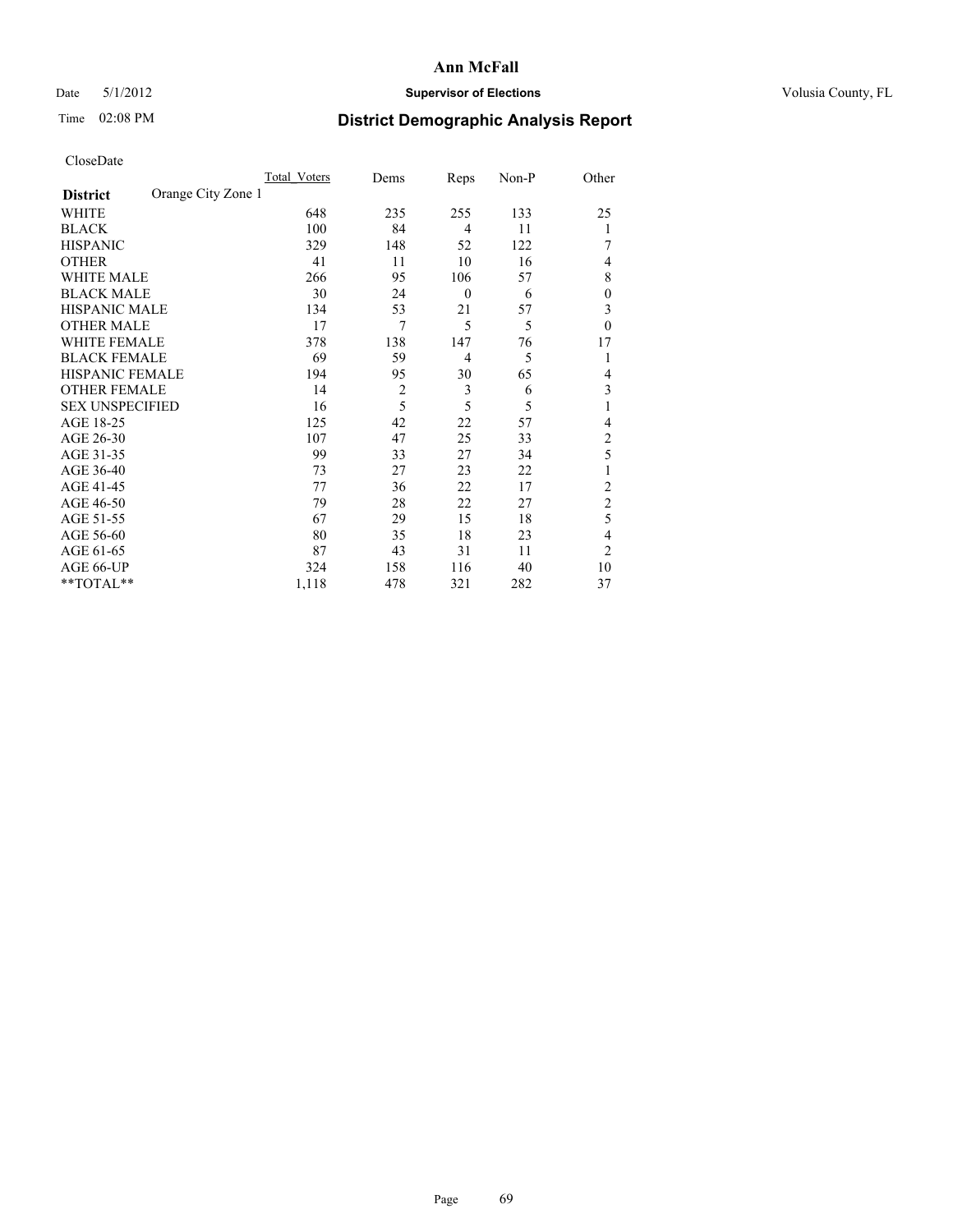### Date 5/1/2012 **Supervisor of Elections Supervisor of Elections** Volusia County, FL

# Time 02:08 PM **District Demographic Analysis Report**

|                        |                    | <b>Total Voters</b> | Dems | Reps           | Non-P          | Other          |
|------------------------|--------------------|---------------------|------|----------------|----------------|----------------|
| <b>District</b>        | Orange City Zone 2 |                     |      |                |                |                |
| WHITE                  |                    | 684                 | 232  | 267            | 152            | 33             |
| <b>BLACK</b>           |                    | 33                  | 26   | $\overline{4}$ | 3              | $\theta$       |
| <b>HISPANIC</b>        |                    | 95                  | 43   | 16             | 35             |                |
| <b>OTHER</b>           |                    | 46                  | 14   | 9              | 23             | $\theta$       |
| WHITE MALE             |                    | 314                 | 94   | 126            | 76             | 18             |
| <b>BLACK MALE</b>      |                    | 13                  | 8    | 3              | $\overline{2}$ | $\theta$       |
| <b>HISPANIC MALE</b>   |                    | 48                  | 21   | 9              | 18             | 0              |
| <b>OTHER MALE</b>      |                    | 15                  | 5    | $\overline{4}$ | 6              | $\theta$       |
| <b>WHITE FEMALE</b>    |                    | 370                 | 138  | 141            | 76             | 15             |
| <b>BLACK FEMALE</b>    |                    | 19                  | 17   | 1              | 1              | $\theta$       |
| <b>HISPANIC FEMALE</b> |                    | 47                  | 22   | 7              | 17             |                |
| <b>OTHER FEMALE</b>    |                    | 13                  | 4    | $\overline{c}$ | 7              | $\theta$       |
| <b>SEX UNSPECIFIED</b> |                    | 19                  | 6    | 3              | 10             | $\mathbf{0}$   |
| AGE 18-25              |                    | 83                  | 27   | 18             | 32             | 6              |
| AGE 26-30              |                    | 62                  | 18   | 19             | 23             | $\overline{c}$ |
| AGE 31-35              |                    | 76                  | 27   | 21             | 23             | 5              |
| AGE 36-40              |                    | 62                  | 24   | 20             | 17             |                |
| AGE 41-45              |                    | 80                  | 34   | 24             | 18             | 4              |
| AGE 46-50              |                    | 97                  | 36   | 35             | 21             | 5              |
| AGE 51-55              |                    | 69                  | 22   | 32             | 14             |                |
| AGE 56-60              |                    | 78                  | 25   | 28             | 24             |                |
| AGE 61-65              |                    | 76                  | 29   | 29             | 15             | 3              |
| AGE 66-UP              |                    | 175                 | 73   | 70             | 26             | 6              |
| **TOTAL**              |                    | 858                 | 315  | 296            | 213            | 34             |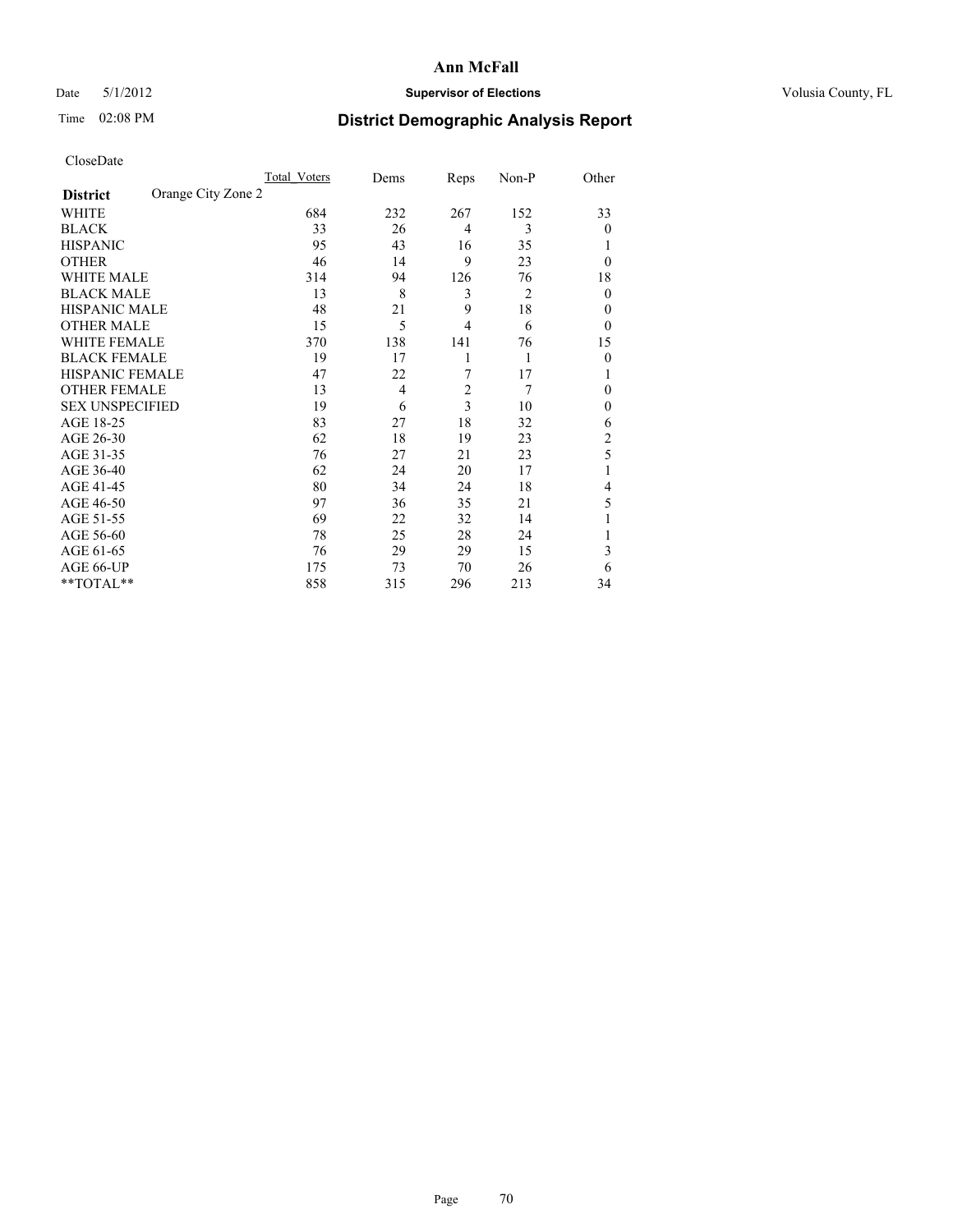### Date 5/1/2012 **Supervisor of Elections Supervisor of Elections** Volusia County, FL

## Time 02:08 PM **District Demographic Analysis Report**

|                        |                    | Total Voters | Dems | Reps             | Non-P | Other        |
|------------------------|--------------------|--------------|------|------------------|-------|--------------|
| <b>District</b>        | Orange City Zone 3 |              |      |                  |       |              |
| WHITE                  |                    | 1,009        | 339  | 389              | 230   | 51           |
| <b>BLACK</b>           |                    | 59           | 44   | $\theta$         | 14    |              |
| <b>HISPANIC</b>        |                    | 148          | 77   | 27               | 41    | 3            |
| <b>OTHER</b>           |                    | 65           | 20   | 11               | 33    |              |
| WHITE MALE             |                    | 443          | 129  | 184              | 101   | 29           |
| <b>BLACK MALE</b>      |                    | 23           | 17   | $\boldsymbol{0}$ | 5     | 1            |
| <b>HISPANIC MALE</b>   |                    | 59           | 31   | 12               | 14    | 2            |
| <b>OTHER MALE</b>      |                    | 24           | 7    | 5                | 12    | $\theta$     |
| WHITE FEMALE           |                    | 561          | 206  | 205              | 128   | 22           |
| <b>BLACK FEMALE</b>    |                    | 36           | 27   | $\mathbf{0}$     | 9     | $\theta$     |
| <b>HISPANIC FEMALE</b> |                    | 89           | 46   | 15               | 27    |              |
| <b>OTHER FEMALE</b>    |                    | 24           | 9    | $\overline{c}$   | 12    |              |
| <b>SEX UNSPECIFIED</b> |                    | 22           | 8    | 4                | 10    | $\mathbf{0}$ |
| AGE 18-25              |                    | 87           | 29   | 26               | 27    | 5            |
| AGE 26-30              |                    | 73           | 26   | 16               | 28    | 3            |
| AGE 31-35              |                    | 66           | 29   | 14               | 20    | 3            |
| AGE 36-40              |                    | 64           | 16   | 20               | 25    | 3            |
| AGE 41-45              |                    | 78           | 21   | 27               | 30    | $\mathbf{0}$ |
| AGE 46-50              |                    | 73           | 26   | 25               | 18    | 4            |
| AGE 51-55              |                    | 95           | 38   | 32               | 21    | 4            |
| AGE 56-60              |                    | 98           | 43   | 28               | 23    | 4            |
| AGE 61-65              |                    | 130          | 45   | 46               | 34    | 5            |
| AGE 66-UP              |                    | 518          | 207  | 193              | 93    | 25           |
| $*$ TOTAL $**$         |                    | 1,282        | 480  | 427              | 319   | 56           |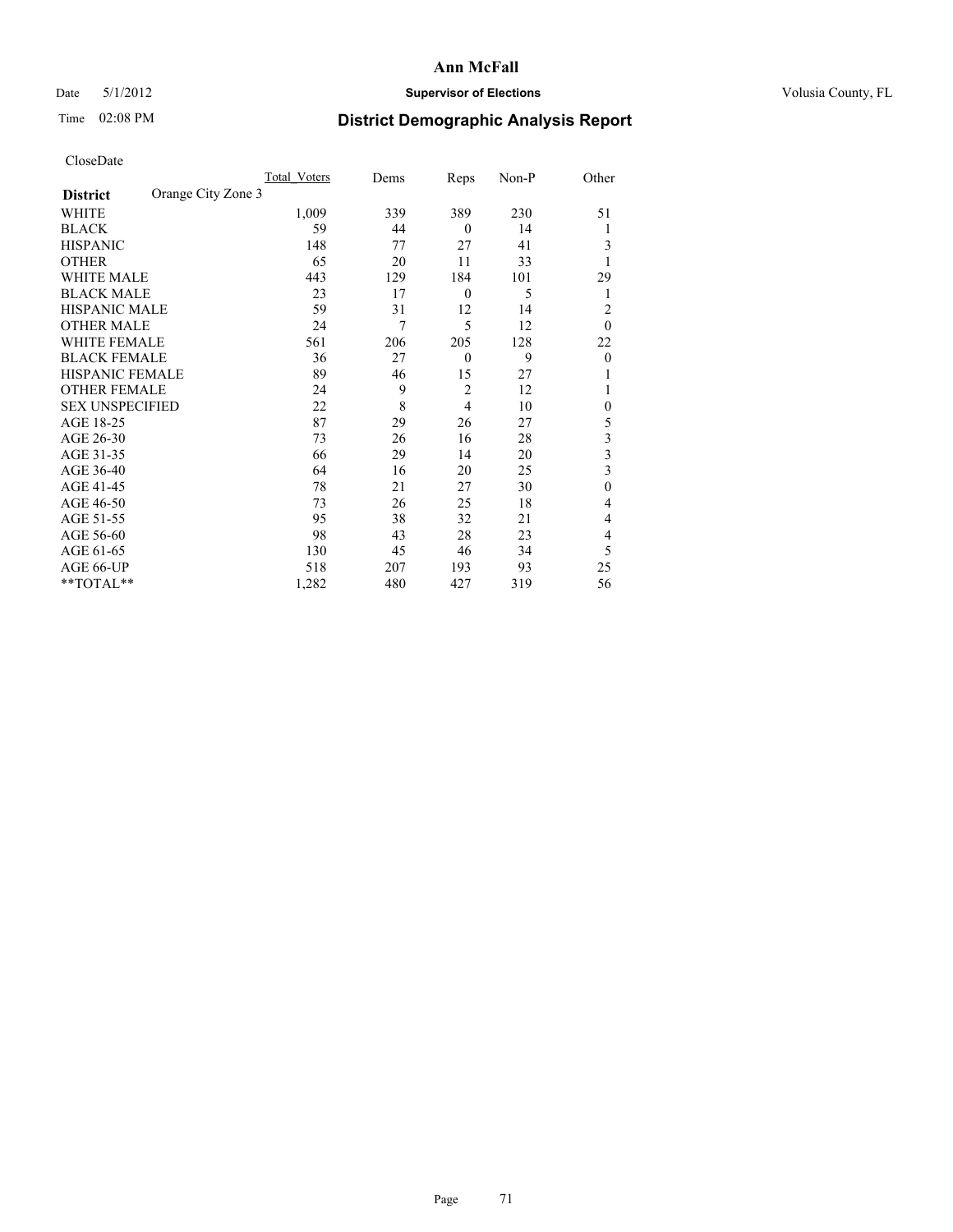### Date 5/1/2012 **Supervisor of Elections Supervisor of Elections** Volusia County, FL

## Time 02:08 PM **District Demographic Analysis Report**

|                        |                    | Total Voters | Dems           | Reps             | Non-P          | Other          |
|------------------------|--------------------|--------------|----------------|------------------|----------------|----------------|
| <b>District</b>        | Orange City Zone 4 |              |                |                  |                |                |
| <b>WHITE</b>           |                    | 1,392        | 455            | 546              | 335            | 56             |
| <b>BLACK</b>           |                    | 15           | 10             | $\theta$         | 4              |                |
| <b>HISPANIC</b>        |                    | 62           | 30             | 9                | 22             |                |
| <b>OTHER</b>           |                    | 50           | 13             | 14               | 22             |                |
| WHITE MALE             |                    | 629          | 169            | 265              | 162            | 33             |
| <b>BLACK MALE</b>      |                    | 7            | 4              | $\boldsymbol{0}$ | $\overline{2}$ |                |
| <b>HISPANIC MALE</b>   |                    | 31           | 16             | 4                | 11             | $\theta$       |
| <b>OTHER MALE</b>      |                    | 16           | 4              | 5                | 7              | $\overline{0}$ |
| WHITE FEMALE           |                    | 758          | 284            | 278              | 173            | 23             |
| <b>BLACK FEMALE</b>    |                    | 8            | 6              | $\mathbf{0}$     | $\overline{2}$ | $\theta$       |
| <b>HISPANIC FEMALE</b> |                    | 30           | 14             | 5                | 10             |                |
| <b>OTHER FEMALE</b>    |                    | 21           | 7              | 6                | 8              | 0              |
| <b>SEX UNSPECIFIED</b> |                    | 19           | $\overline{4}$ | 6                | 8              |                |
| AGE 18-25              |                    | 147          | 37             | 44               | 57             | 9              |
| AGE 26-30              |                    | 114          | 32             | 38               | 39             | 5              |
| AGE 31-35              |                    | 116          | 27             | 46               | 40             | 3              |
| AGE 36-40              |                    | 88           | 22             | 26               | 34             | 6              |
| AGE 41-45              |                    | 111          | 32             | 32               | 43             | 4              |
| AGE 46-50              |                    | 149          | 42             | 57               | 43             | 7              |
| AGE 51-55              |                    | 150          | 37             | 73               | 35             | 5              |
| AGE 56-60              |                    | 155          | 67             | 50               | 30             | 8              |
| AGE 61-65              |                    | 135          | 54             | 54               | 23             | 4              |
| AGE 66-UP              |                    | 355          | 158            | 150              | 39             | 8              |
| **TOTAL**              |                    | 1,520        | 508            | 570              | 383            | 59             |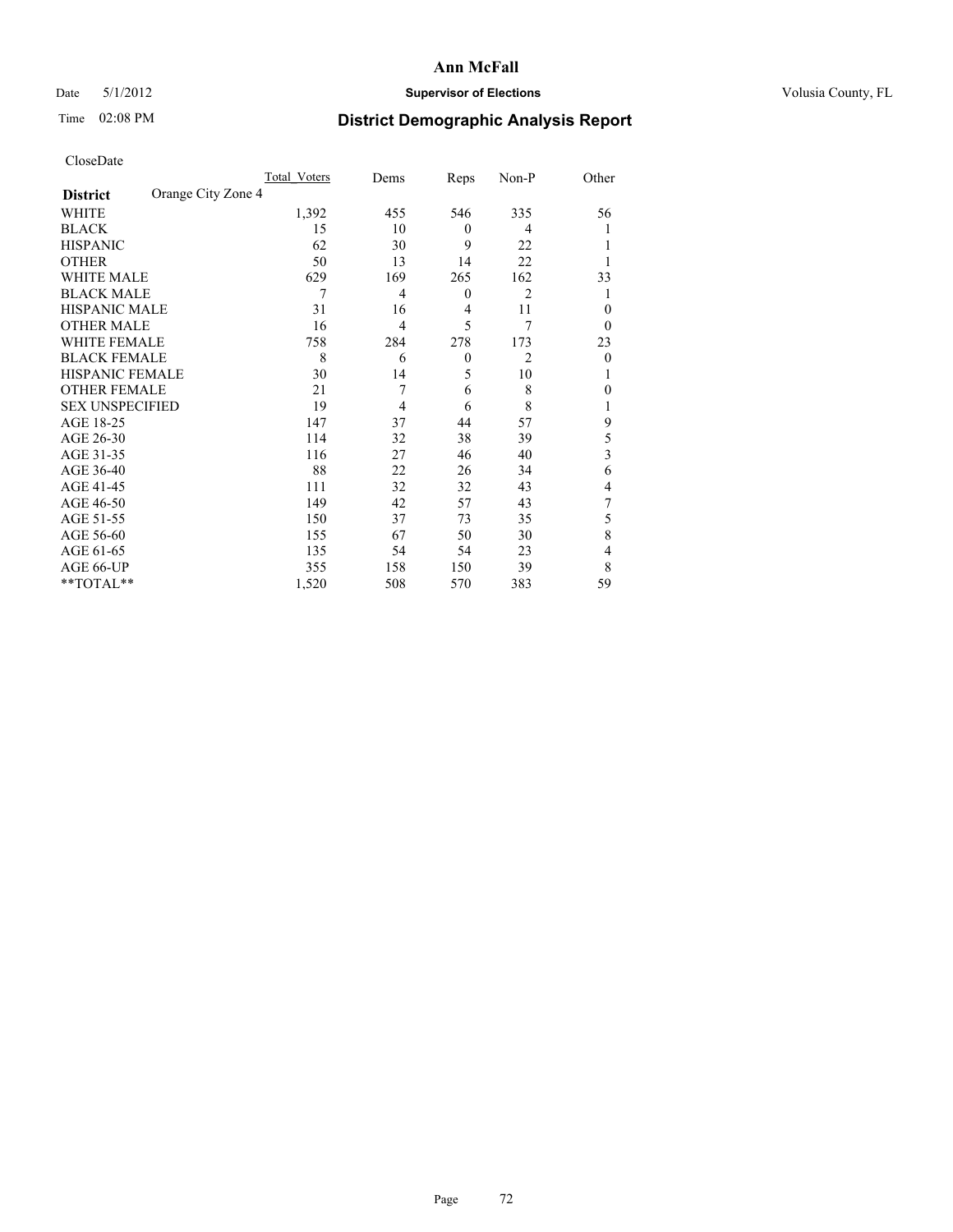# Date 5/1/2012 **Supervisor of Elections Supervisor of Elections** Volusia County, FL

# Time 02:08 PM **District Demographic Analysis Report**

|                        |                    | <b>Total Voters</b> | Dems | Reps           | Non-P | Other          |
|------------------------|--------------------|---------------------|------|----------------|-------|----------------|
| <b>District</b>        | Orange City Zone 5 |                     |      |                |       |                |
| WHITE                  |                    | 1,305               | 408  | 592            | 250   | 55             |
| <b>BLACK</b>           |                    | 103                 | 87   | $\overline{2}$ | 13    | 1              |
| <b>HISPANIC</b>        |                    | 75                  | 35   | 11             | 29    | $\Omega$       |
| <b>OTHER</b>           |                    | 65                  | 28   | 16             | 20    |                |
| WHITE MALE             |                    | 510                 | 146  | 228            | 105   | 31             |
| <b>BLACK MALE</b>      |                    | 40                  | 27   | 2              | 10    | 1              |
| <b>HISPANIC MALE</b>   |                    | 31                  | 16   | 6              | 9     | 0              |
| <b>OTHER MALE</b>      |                    | 18                  | 9    | 6              | 3     | $\Omega$       |
| WHITE FEMALE           |                    | 788                 | 261  | 361            | 142   | 24             |
| <b>BLACK FEMALE</b>    |                    | 61                  | 58   | $\mathbf{0}$   | 3     | $\overline{0}$ |
| <b>HISPANIC FEMALE</b> |                    | 44                  | 19   | 5              | 20    | $\Omega$       |
| <b>OTHER FEMALE</b>    |                    | 33                  | 15   | 8              | 9     |                |
| <b>SEX UNSPECIFIED</b> |                    | 23                  | 7    | 5              | 11    | $\theta$       |
| AGE 18-25              |                    | 50                  | 24   | 10             | 15    |                |
| AGE 26-30              |                    | 45                  | 26   | 5              | 14    | $\overline{0}$ |
| AGE 31-35              |                    | 69                  | 20   | 20             | 28    |                |
| AGE 36-40              |                    | 44                  | 16   | 18             | 10    | $\Omega$       |
| AGE 41-45              |                    | 50                  | 24   | 9              | 15    | 2              |
| AGE 46-50              |                    | 58                  | 20   | 15             | 22    | 1              |
| AGE 51-55              |                    | 77                  | 34   | 18             | 22    | 3              |
| AGE 56-60              |                    | 89                  | 37   | 22             | 26    | 4              |
| AGE 61-65              |                    | 93                  | 37   | 30             | 21    | 5              |
| AGE 66-UP              |                    | 973                 | 320  | 474            | 139   | 40             |
| **TOTAL**              |                    | 1,548               | 558  | 621            | 312   | 57             |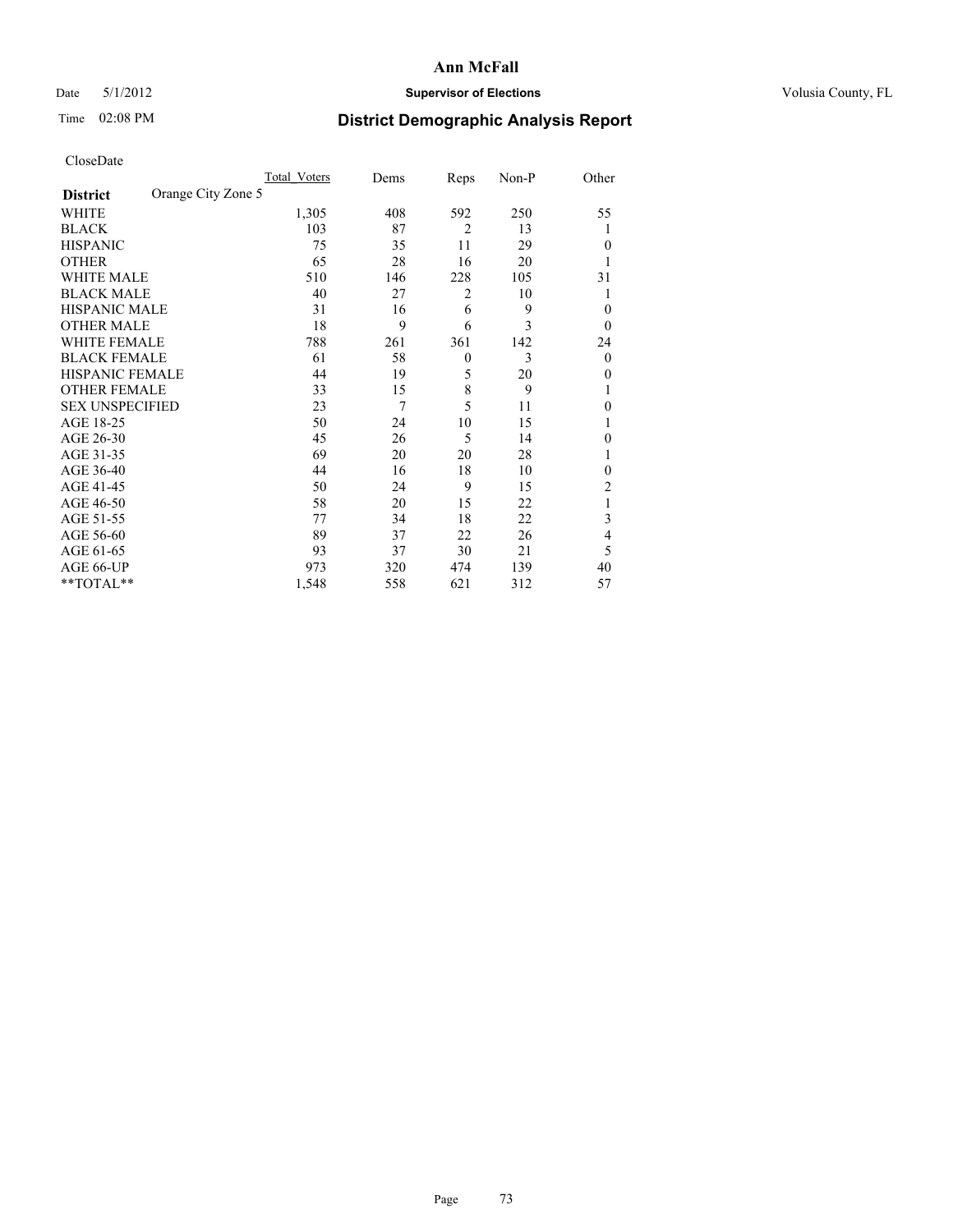# Date 5/1/2012 **Supervisor of Elections Supervisor of Elections** Volusia County, FL

# Time 02:08 PM **District Demographic Analysis Report**

|                                      | <b>Total Voters</b> | Dems  | Reps  | Non-P | Other          |
|--------------------------------------|---------------------|-------|-------|-------|----------------|
| Ormond Bch Zone 1<br><b>District</b> |                     |       |       |       |                |
| WHITE                                | 6,706               | 2,320 | 2,904 | 1,297 | 185            |
| <b>BLACK</b>                         | 88                  | 65    | 6     | 14    | 3              |
| <b>HISPANIC</b>                      | 111                 | 39    | 38    | 31    | 3              |
| <b>OTHER</b>                         | 325                 | 106   | 93    | 116   | 10             |
| WHITE MALE                           | 3,088               | 964   | 1,377 | 643   | 104            |
| <b>BLACK MALE</b>                    | 42                  | 30    | 3     | 7     | $\overline{2}$ |
| <b>HISPANIC MALE</b>                 | 47                  | 8     | 22    | 15    | $\overline{2}$ |
| <b>OTHER MALE</b>                    | 139                 | 45    | 44    | 46    | $\overline{4}$ |
| <b>WHITE FEMALE</b>                  | 3,594               | 1,351 | 1,518 | 645   | 80             |
| <b>BLACK FEMALE</b>                  | 45                  | 35    | 3     | 6     | 1              |
| <b>HISPANIC FEMALE</b>               | 60                  | 29    | 14    | 16    | 1              |
| <b>OTHER FEMALE</b>                  | 113                 | 45    | 31    | 32    | 5              |
| <b>SEX UNSPECIFIED</b>               | 102                 | 23    | 29    | 48    | $\overline{2}$ |
| AGE 18-25                            | 555                 | 177   | 172   | 186   | 20             |
| AGE 26-30                            | 331                 | 97    | 116   | 106   | 12             |
| AGE 31-35                            | 318                 | 86    | 111   | 106   | 15             |
| AGE 36-40                            | 387                 | 129   | 136   | 111   | 11             |
| AGE 41-45                            | 516                 | 150   | 230   | 116   | 20             |
| AGE 46-50                            | 631                 | 209   | 268   | 140   | 14             |
| AGE 51-55                            | 674                 | 220   | 310   | 130   | 14             |
| AGE 56-60                            | 772                 | 304   | 330   | 119   | 19             |
| AGE 61-65                            | 746                 | 296   | 299   | 136   | 15             |
| AGE 66-UP                            | 2,300               | 863   | 1,068 | 308   | 61             |
| **TOTAL**                            | 7,231               | 2,531 | 3,041 | 1,458 | 201            |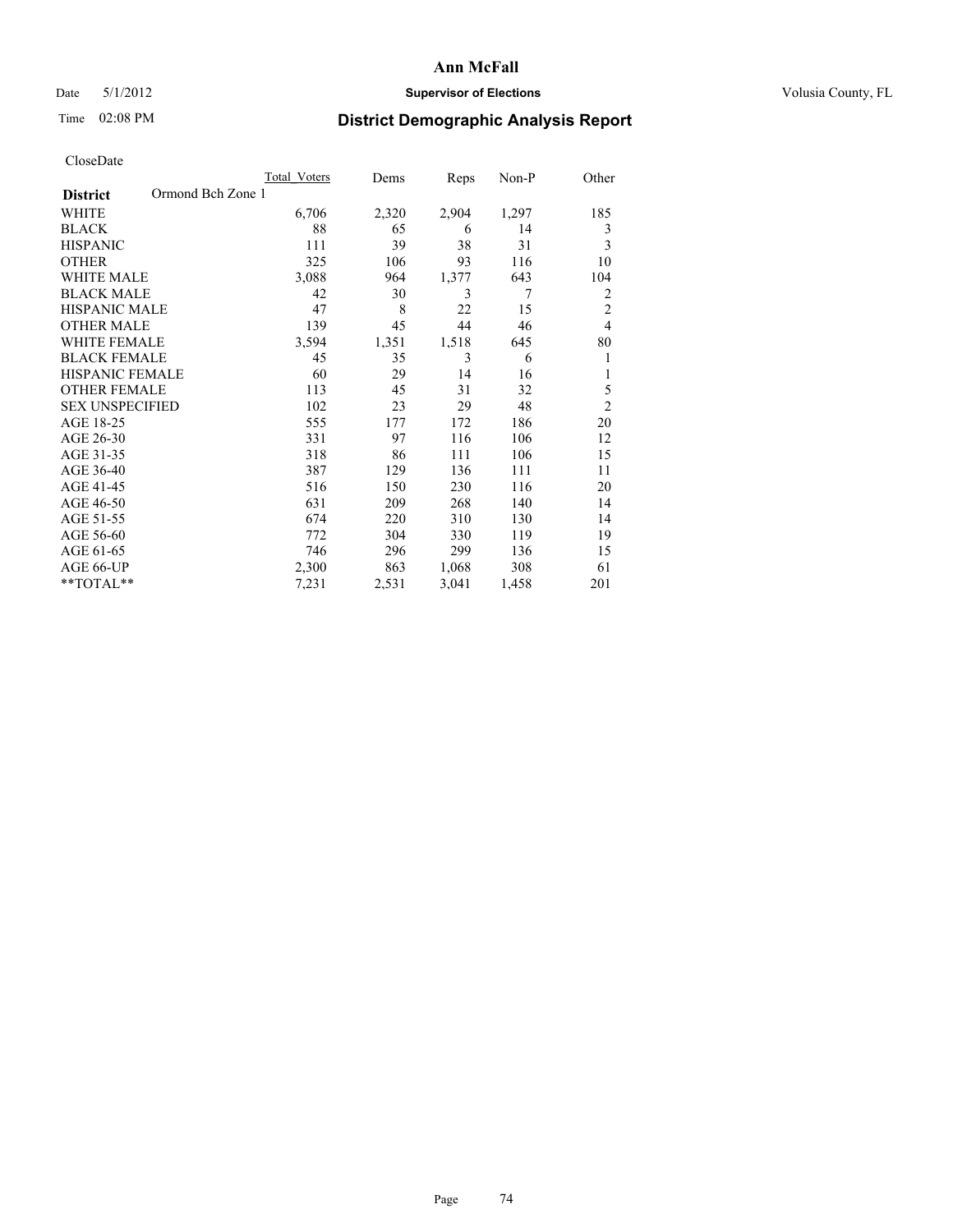# Date 5/1/2012 **Supervisor of Elections Supervisor of Elections** Volusia County, FL

# Time 02:08 PM **District Demographic Analysis Report**

|                        | Total Voters      | Dems  | Reps  | Non-P | Other                   |
|------------------------|-------------------|-------|-------|-------|-------------------------|
| <b>District</b>        | Ormond Bch Zone 2 |       |       |       |                         |
| WHITE                  | 4,571             | 1,719 | 1,685 | 1,021 | 146                     |
| <b>BLACK</b>           | 359               | 271   | 26    | 57    | 5                       |
| <b>HISPANIC</b>        | 128               | 62    | 27    | 37    | 2                       |
| <b>OTHER</b>           | 317               | 111   | 78    | 120   | 8                       |
| WHITE MALE             | 2,000             | 639   | 789   | 494   | 78                      |
| <b>BLACK MALE</b>      | 158               | 107   | 15    | 33    | 3                       |
| <b>HISPANIC MALE</b>   | 47                | 17    | 12    | 16    | $\overline{c}$          |
| <b>OTHER MALE</b>      | 95                | 32    | 28    | 33    | $\overline{2}$          |
| <b>WHITE FEMALE</b>    | 2,550             | 1,071 | 891   | 520   | 68                      |
| <b>BLACK FEMALE</b>    | 197               | 160   | 11    | 24    | $\overline{2}$          |
| <b>HISPANIC FEMALE</b> | 81                | 45    | 15    | 21    | $\mathbf{0}$            |
| <b>OTHER FEMALE</b>    | 128               | 56    | 38    | 31    | 3                       |
| <b>SEX UNSPECIFIED</b> | 119               | 36    | 17    | 63    | $\overline{\mathbf{3}}$ |
| AGE 18-25              | 450               | 147   | 128   | 162   | 13                      |
| AGE 26-30              | 304               | 104   | 67    | 125   | 8                       |
| AGE 31-35              | 310               | 108   | 79    | 113   | 10                      |
| AGE 36-40              | 311               | 127   | 83    | 91    | 10                      |
| AGE 41-45              | 375               | 120   | 133   | 107   | 15                      |
| AGE 46-50              | 475               | 168   | 181   | 108   | 18                      |
| AGE 51-55              | 522               | 205   | 174   | 124   | 19                      |
| AGE 56-60              | 542               | 236   | 177   | 114   | 15                      |
| AGE 61-65              | 545               | 225   | 204   | 104   | 12                      |
| AGE 66-UP              | 1,545             | 726   | 591   | 187   | 41                      |
| **TOTAL**              | 5,379             | 2,166 | 1,817 | 1,235 | 161                     |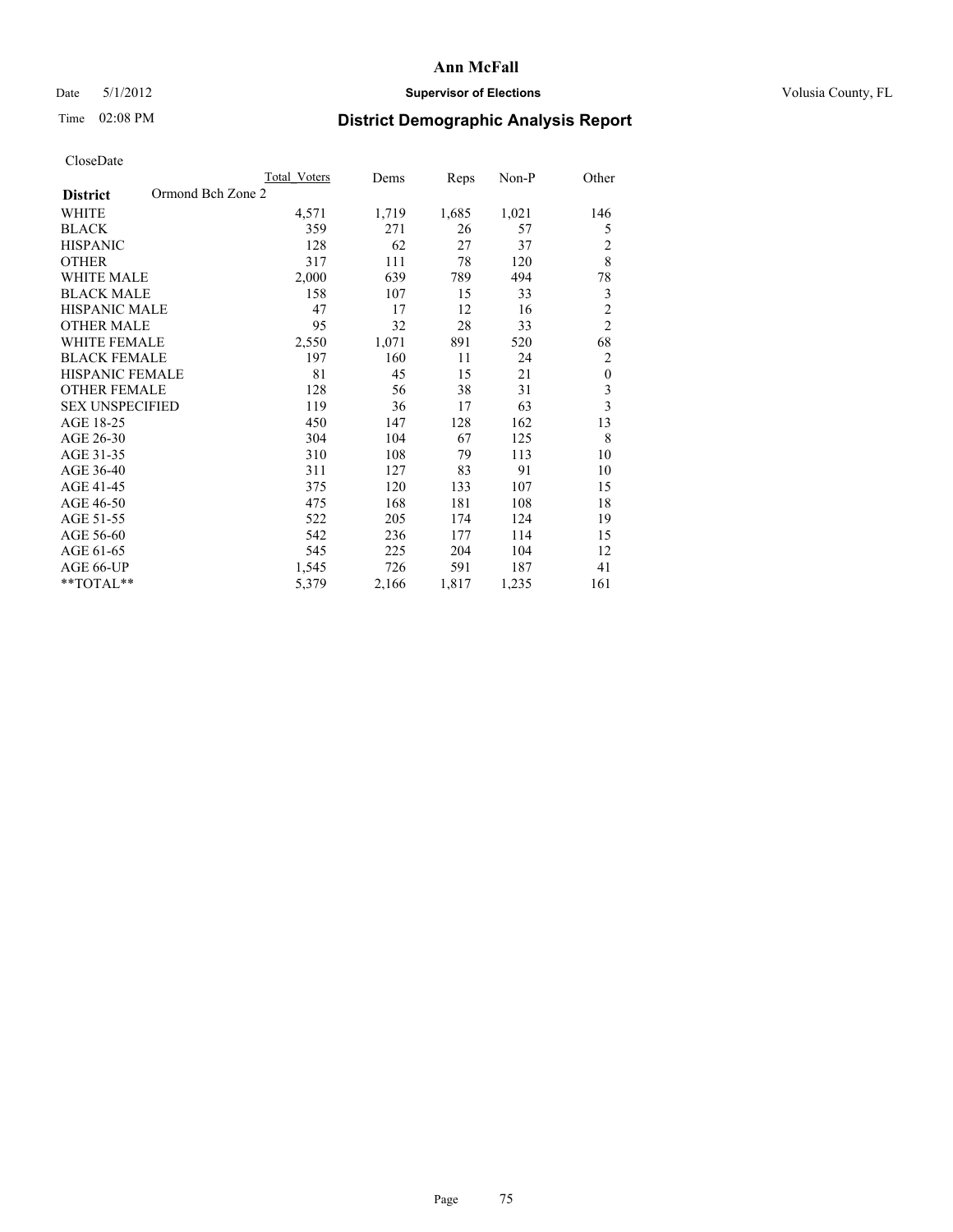# Date 5/1/2012 **Supervisor of Elections Supervisor of Elections** Volusia County, FL

# Time 02:08 PM **District Demographic Analysis Report**

|                                      | <b>Total Voters</b> | Dems  | Reps  | Non-P | Other          |
|--------------------------------------|---------------------|-------|-------|-------|----------------|
| Ormond Bch Zone 3<br><b>District</b> |                     |       |       |       |                |
| WHITE                                | 8,015               | 2,427 | 3,878 | 1,467 | 243            |
| <b>BLACK</b>                         | 177                 | 131   | 10    | 28    | 8              |
| <b>HISPANIC</b>                      | 174                 | 57    | 61    | 52    | $\overline{4}$ |
| <b>OTHER</b>                         | 444                 | 131   | 120   | 185   | 8              |
| WHITE MALE                           | 3,739               | 1,032 | 1,878 | 708   | 121            |
| <b>BLACK MALE</b>                    | 82                  | 60    | 6     | 12    | 4              |
| <b>HISPANIC MALE</b>                 | 80                  | 21    | 34    | 23    | $\overline{2}$ |
| <b>OTHER MALE</b>                    | 158                 | 45    | 45    | 64    | $\overline{4}$ |
| <b>WHITE FEMALE</b>                  | 4,236               | 1,382 | 1,985 | 749   | 120            |
| <b>BLACK FEMALE</b>                  | 92                  | 69    | 4     | 15    | $\overline{4}$ |
| <b>HISPANIC FEMALE</b>               | 93                  | 36    | 26    | 29    | $\overline{2}$ |
| <b>OTHER FEMALE</b>                  | 193                 | 67    | 54    | 69    | $\overline{3}$ |
| <b>SEX UNSPECIFIED</b>               | 137                 | 34    | 37    | 63    | $\mathfrak{Z}$ |
| AGE 18-25                            | 785                 | 214   | 302   | 256   | 13             |
| AGE 26-30                            | 450                 | 123   | 185   | 134   | 8              |
| AGE 31-35                            | 393                 | 104   | 155   | 118   | 16             |
| AGE 36-40                            | 460                 | 114   | 209   | 108   | 29             |
| AGE 41-45                            | 659                 | 169   | 350   | 121   | 19             |
| AGE 46-50                            | 784                 | 200   | 390   | 172   | 22             |
| AGE 51-55                            | 885                 | 275   | 440   | 157   | 13             |
| AGE 56-60                            | 898                 | 292   | 428   | 154   | 24             |
| AGE 61-65                            | 934                 | 346   | 414   | 151   | 23             |
| AGE 66-UP                            | 2,565               | 910   | 1,197 | 362   | 96             |
| **TOTAL**                            | 8,813               | 2,747 | 4,070 | 1,733 | 263            |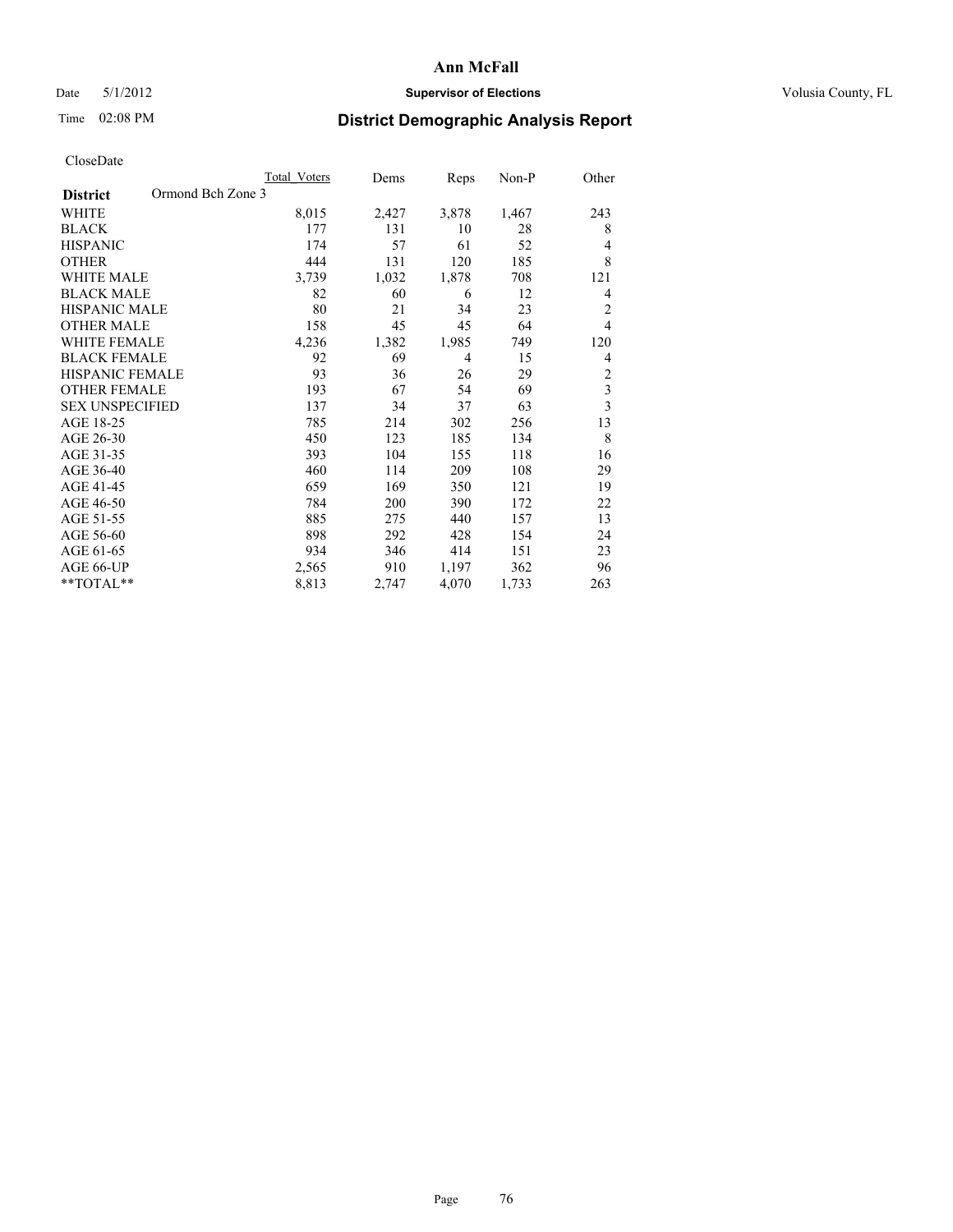## Date 5/1/2012 **Supervisor of Elections Supervisor of Elections** Volusia County, FL

# Time 02:08 PM **District Demographic Analysis Report**

|                                      | <b>Total Voters</b> | Dems  | Reps  | Non-P | Other                   |
|--------------------------------------|---------------------|-------|-------|-------|-------------------------|
| Ormond Bch Zone 4<br><b>District</b> |                     |       |       |       |                         |
| WHITE                                | 5,910               | 2,091 | 2,355 | 1,239 | 225                     |
| <b>BLACK</b>                         | 163                 | 124   | 8     | 28    | 3                       |
| <b>HISPANIC</b>                      | 102                 | 56    | 13    | 30    | 3                       |
| <b>OTHER</b>                         | 270                 | 96    | 63    | 101   | 10                      |
| <b>WHITE MALE</b>                    | 2,569               | 787   | 1,084 | 580   | 118                     |
| <b>BLACK MALE</b>                    | 72                  | 57    | 2     | 11    | $\overline{2}$          |
| HISPANIC MALE                        | 36                  | 19    | 6     | 8     | $\overline{\mathbf{3}}$ |
| <b>OTHER MALE</b>                    | 97                  | 35    | 20    | 35    | 7                       |
| <b>WHITE FEMALE</b>                  | 3,306               | 1,297 | 1,262 | 643   | 104                     |
| <b>BLACK FEMALE</b>                  | 91                  | 67    | 6     | 17    | 1                       |
| <b>HISPANIC FEMALE</b>               | 66                  | 37    | 7     | 22    | $\theta$                |
| <b>OTHER FEMALE</b>                  | 122                 | 49    | 39    | 31    | 3                       |
| <b>SEX UNSPECIFIED</b>               | 86                  | 19    | 13    | 51    | $\overline{\mathbf{3}}$ |
| AGE 18-25                            | 412                 | 132   | 122   | 149   | 9                       |
| AGE 26-30                            | 299                 | 96    | 86    | 106   | 11                      |
| AGE 31-35                            | 263                 | 82    | 90    | 81    | 10                      |
| AGE 36-40                            | 267                 | 78    | 90    | 86    | 13                      |
| AGE 41-45                            | 323                 | 102   | 135   | 75    | 11                      |
| AGE 46-50                            | 508                 | 184   | 206   | 108   | 10                      |
| AGE 51-55                            | 543                 | 203   | 213   | 114   | 13                      |
| AGE 56-60                            | 558                 | 219   | 218   | 101   | 20                      |
| AGE 61-65                            | 621                 | 239   | 212   | 130   | 40                      |
| AGE 66-UP                            | 2,651               | 1,032 | 1,067 | 448   | 104                     |
| **TOTAL**                            | 6,445               | 2,367 | 2,439 | 1,398 | 241                     |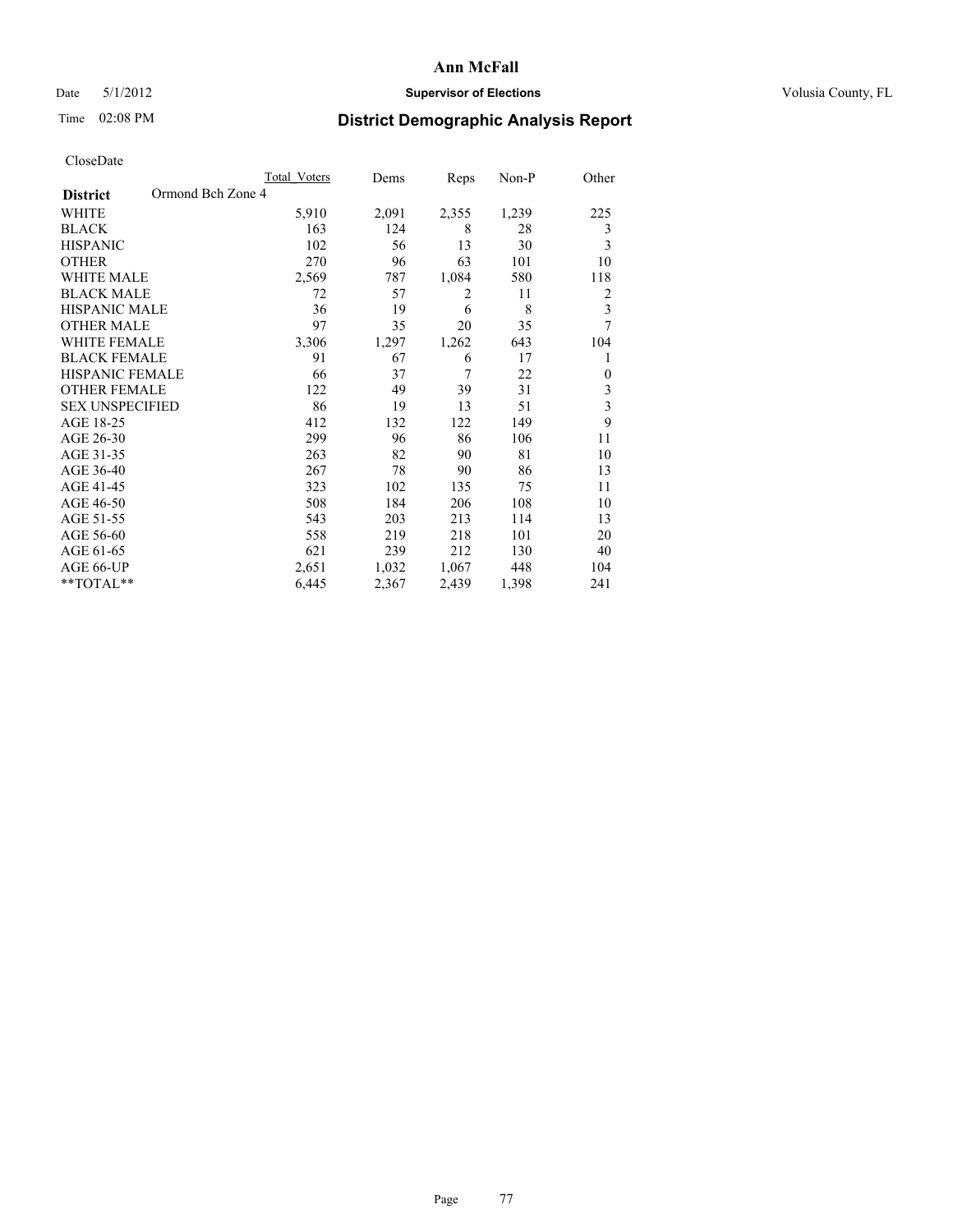## Date 5/1/2012 **Supervisor of Elections Supervisor of Elections** Volusia County, FL

# Time 02:08 PM **District Demographic Analysis Report**

|                        | <b>Total Voters</b>    | Dems  | Reps           | $Non-P$ | Other            |
|------------------------|------------------------|-------|----------------|---------|------------------|
| <b>District</b>        | Port Orange District 1 |       |                |         |                  |
| WHITE                  | 6,371                  | 2,517 | 2,037          | 1,593   | 224              |
| <b>BLACK</b>           | 100                    | 80    | 5              | 11      | 4                |
| <b>HISPANIC</b>        | 159                    | 73    | 24             | 61      | 1                |
| <b>OTHER</b>           | 266                    | 84    | 51             | 123     | 8                |
| <b>WHITE MALE</b>      | 2,855                  | 989   | 991            | 760     | 115              |
| <b>BLACK MALE</b>      | 39                     | 29    | $\overline{2}$ | 7       | 1                |
| HISPANIC MALE          | 67                     | 31    | 13             | 22      | 1                |
| <b>OTHER MALE</b>      | 83                     | 25    | 15             | 41      | $\overline{2}$   |
| <b>WHITE FEMALE</b>    | 3,472                  | 1,514 | 1,032          | 820     | 106              |
| <b>BLACK FEMALE</b>    | 61                     | 51    | 3              | 4       | 3                |
| <b>HISPANIC FEMALE</b> | 89                     | 42    | 10             | 37      | $\boldsymbol{0}$ |
| <b>OTHER FEMALE</b>    | 104                    | 38    | 26             | 35      | 5                |
| <b>SEX UNSPECIFIED</b> | 126                    | 35    | 25             | 62      | 4                |
| AGE 18-25              | 490                    | 175   | 93             | 205     | 17               |
| AGE 26-30              | 389                    | 140   | 85             | 149     | 15               |
| AGE 31-35              | 392                    | 133   | 89             | 153     | 17               |
| AGE 36-40              | 377                    | 130   | 106            | 124     | 17               |
| AGE 41-45              | 402                    | 133   | 131            | 124     | 14               |
| AGE 46-50              | 576                    | 217   | 179            | 163     | 17               |
| AGE 51-55              | 661                    | 273   | 214            | 150     | 24               |
| AGE 56-60              | 653                    | 254   | 222            | 151     | 26               |
| AGE 61-65              | 686                    | 266   | 239            | 158     | 23               |
| AGE 66-UP              | 2,276                  | 1,036 | 759            | 414     | 67               |
| **TOTAL**              | 6,902                  | 2,757 | 2,117          | 1,791   | 237              |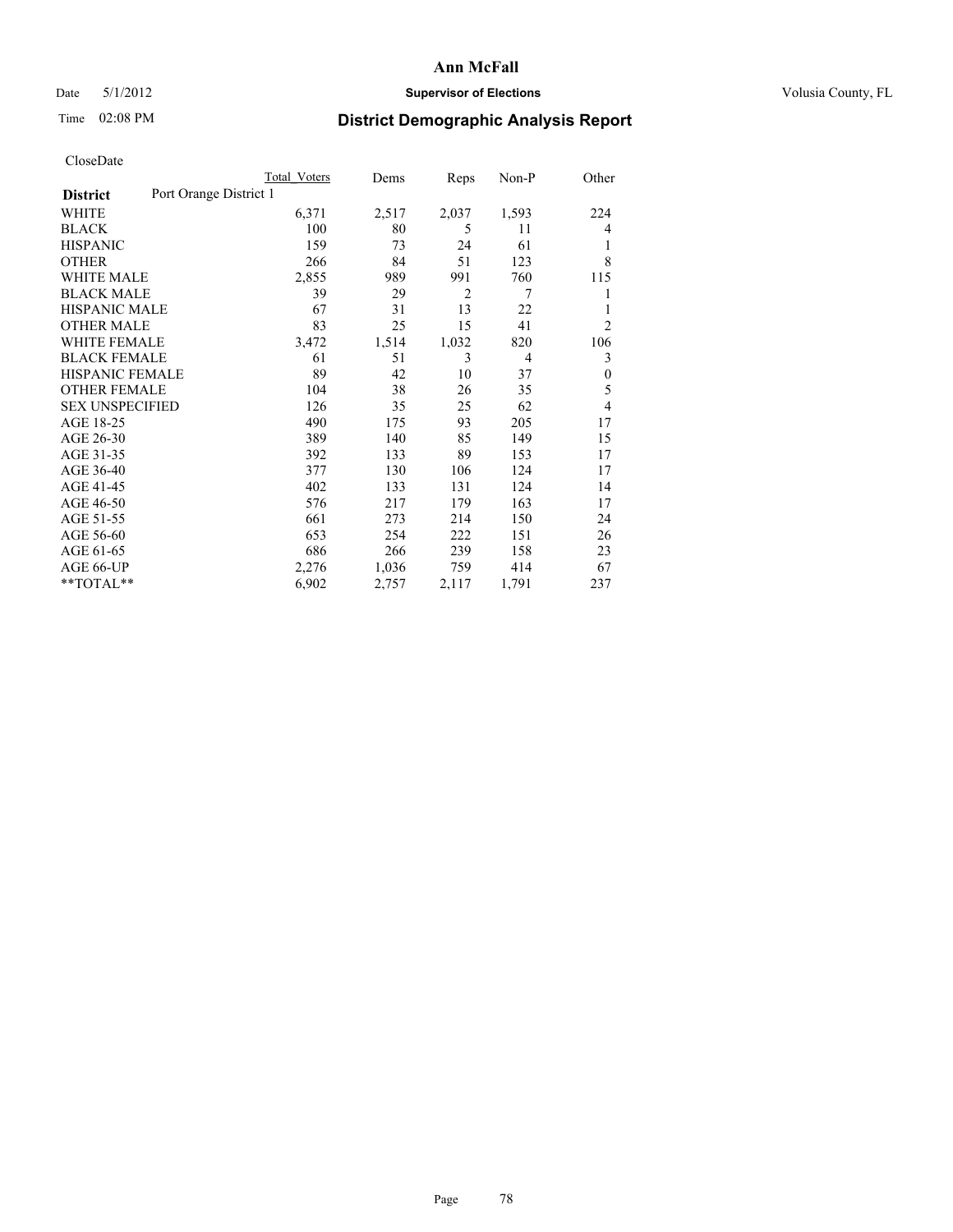# Date 5/1/2012 **Supervisor of Elections Supervisor of Elections** Volusia County, FL

# Time 02:08 PM **District Demographic Analysis Report**

|                        |                        | <b>Total Voters</b> | Dems  | Reps  | $Non-P$ | Other          |
|------------------------|------------------------|---------------------|-------|-------|---------|----------------|
| <b>District</b>        | Port Orange District 2 |                     |       |       |         |                |
| WHITE                  |                        | 7,638               | 2,733 | 2,800 | 1,807   | 298            |
| <b>BLACK</b>           |                        | 327                 | 255   | 17    | 50      | 5              |
| <b>HISPANIC</b>        |                        | 221                 | 104   | 42    | 74      | 1              |
| <b>OTHER</b>           |                        | 413                 | 133   | 97    | 176     | 7              |
| WHITE MALE             |                        | 3,436               | 1,083 | 1,330 | 878     | 145            |
| <b>BLACK MALE</b>      |                        | 125                 | 93    | 7     | 22      | 3              |
| <b>HISPANIC MALE</b>   |                        | 98                  | 45    | 21    | 32      | $\mathbf{0}$   |
| <b>OTHER MALE</b>      |                        | 154                 | 47    | 38    | 65      | $\overline{4}$ |
| <b>WHITE FEMALE</b>    |                        | 4,154               | 1,632 | 1,451 | 922     | 149            |
| <b>BLACK FEMALE</b>    |                        | 200                 | 160   | 10    | 28      | 2              |
| <b>HISPANIC FEMALE</b> |                        | 122                 | 59    | 21    | 41      | 1              |
| <b>OTHER FEMALE</b>    |                        | 171                 | 68    | 40    | 60      | 3              |
| <b>SEX UNSPECIFIED</b> |                        | 139                 | 38    | 38    | 59      | $\overline{4}$ |
| AGE 18-25              |                        | 772                 | 278   | 213   | 258     | 23             |
| AGE 26-30              |                        | 630                 | 186   | 174   | 251     | 19             |
| AGE 31-35              |                        | 535                 | 194   | 142   | 181     | 18             |
| AGE 36-40              |                        | 458                 | 156   | 153   | 133     | 16             |
| AGE 41-45              |                        | 543                 | 185   | 181   | 158     | 19             |
| AGE 46-50              |                        | 672                 | 224   | 263   | 158     | 27             |
| AGE 51-55              |                        | 771                 | 294   | 277   | 175     | 25             |
| AGE 56-60              |                        | 721                 | 284   | 264   | 156     | 17             |
| AGE 61-65              |                        | 896                 | 343   | 322   | 199     | 32             |
| AGE 66-UP              |                        | 2,603               | 1,081 | 967   | 439     | 116            |
| **TOTAL**              |                        | 8,601               | 3,225 | 2,956 | 2,108   | 312            |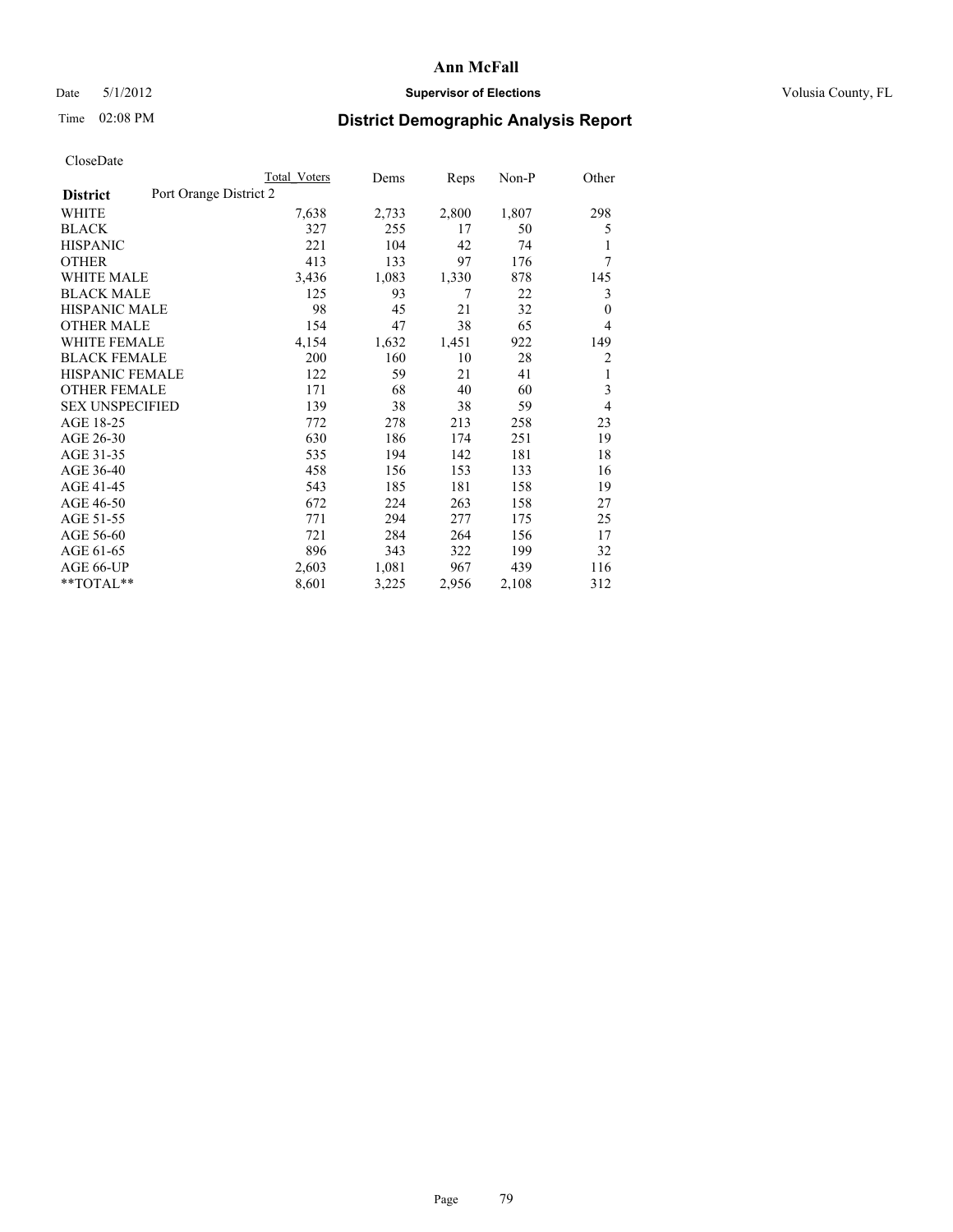## Date 5/1/2012 **Supervisor of Elections Supervisor of Elections** Volusia County, FL

# Time 02:08 PM **District Demographic Analysis Report**

|                                           | <b>Total Voters</b> | Dems  | Reps  | Non-P | Other |
|-------------------------------------------|---------------------|-------|-------|-------|-------|
| Port Orange Distrcit 3<br><b>District</b> |                     |       |       |       |       |
| WHITE                                     | 10,084              | 3,262 | 4,097 | 2,353 | 372   |
| <b>BLACK</b>                              | 277                 | 223   | 10    | 36    | 8     |
| <b>HISPANIC</b>                           | 255                 | 84    | 59    | 102   | 10    |
| <b>OTHER</b>                              | 494                 | 149   | 119   | 206   | 20    |
| <b>WHITE MALE</b>                         | 4,589               | 1,289 | 1,933 | 1,166 | 201   |
| <b>BLACK MALE</b>                         | 123                 | 98    | 7     | 14    | 4     |
| <b>HISPANIC MALE</b>                      | 115                 | 39    | 23    | 49    | 4     |
| <b>OTHER MALE</b>                         | 172                 | 56    | 43    | 63    | 10    |
| <b>WHITE FEMALE</b>                       | 5,427               | 1,955 | 2,139 | 1,168 | 165   |
| <b>BLACK FEMALE</b>                       | 154                 | 125   | 3     | 22    | 4     |
| <b>HISPANIC FEMALE</b>                    | 138                 | 44    | 35    | 53    | 6     |
| <b>OTHER FEMALE</b>                       | 207                 | 70    | 48    | 81    | 8     |
| <b>SEX UNSPECIFIED</b>                    | 185                 | 42    | 54    | 81    | 8     |
| AGE 18-25                                 | 879                 | 279   | 255   | 312   | 33    |
| AGE 26-30                                 | 779                 | 248   | 237   | 267   | 27    |
| AGE 31-35                                 | 651                 | 204   | 230   | 188   | 29    |
| AGE 36-40                                 | 636                 | 183   | 236   | 194   | 23    |
| AGE 41-45                                 | 750                 | 236   | 271   | 224   | 19    |
| AGE 46-50                                 | 890                 | 255   | 383   | 225   | 27    |
| AGE 51-55                                 | 926                 | 308   | 386   | 206   | 26    |
| AGE 56-60                                 | 952                 | 379   | 350   | 192   | 31    |
| AGE 61-65                                 | 1,030               | 354   | 403   | 226   | 47    |
| AGE 66-UP                                 | 3,618               | 1,272 | 1,534 | 664   | 148   |
| **TOTAL**                                 | 11,111              | 3,718 | 4,285 | 2,698 | 410   |